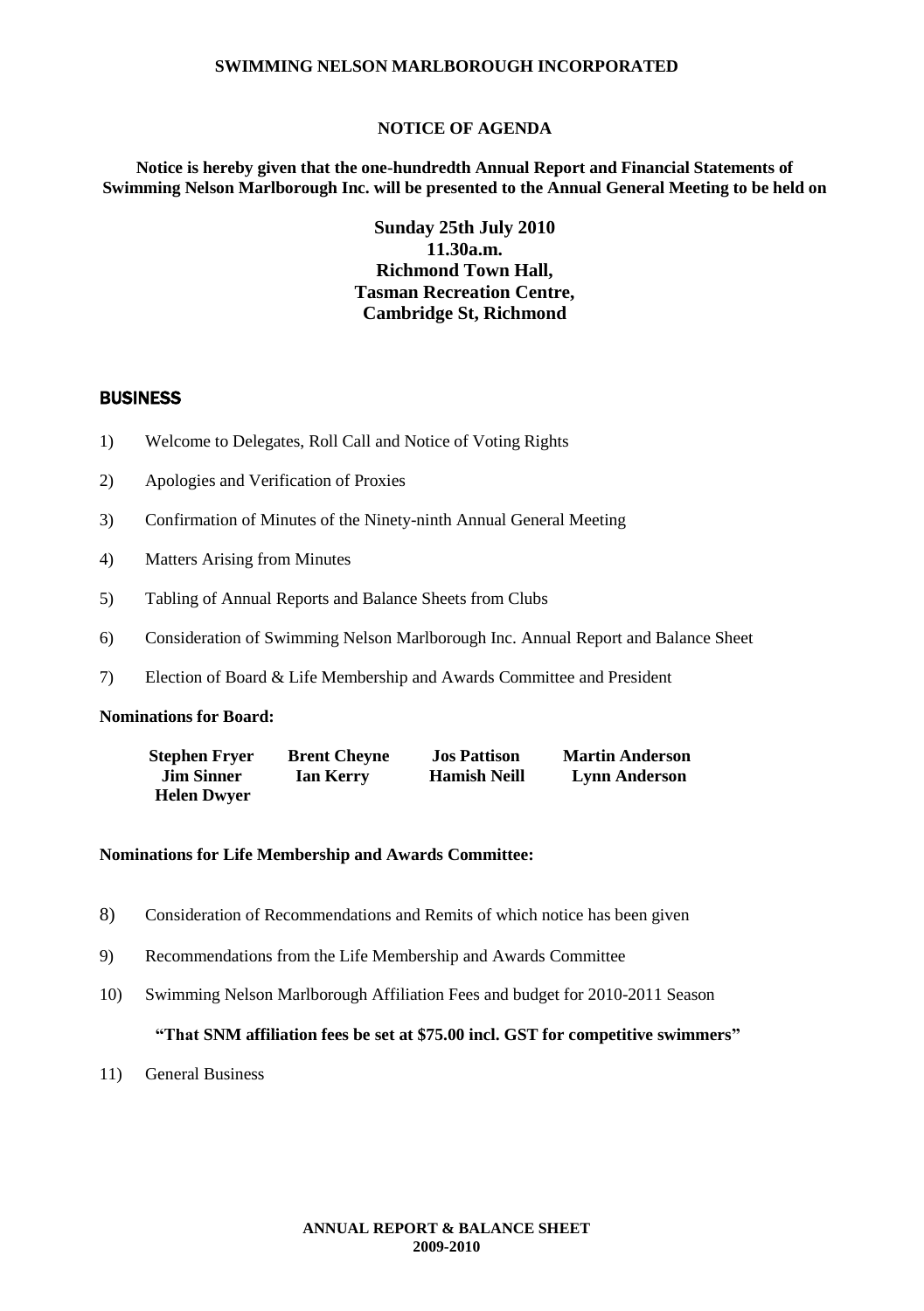## **OFFICERS FOR THE 2009 - 2010 SEASON**

| <b>PRESIDENT</b>                                       | Mrs Margaret Young                                                                                                                                     |
|--------------------------------------------------------|--------------------------------------------------------------------------------------------------------------------------------------------------------|
| <b>CHAIRMAN:</b>                                       | Mr Stephen Fryer                                                                                                                                       |
| <b>EXECUTIVE OFFICER:</b>                              | vacant                                                                                                                                                 |
| <b>BOARD OF SNM:</b>                                   | Mr Stephen Fryer<br>Mr Brent Cheyne<br>Mr Jos Pattison<br>Mr Ian Kerry<br>Mrs Gill Thornton (Resigned)<br>Mrs Helen Dwyer<br>Mr Dan Padial (Registrar) |
| LIFE MEMBERSHIP & AWARDS COMMITTEE: Mrs Margaret Young | Mr Ivon Clemett<br>Mr Jos Pattison<br>& NMS Chairman Mr Stephen Fryer                                                                                  |
| <b>CONVENOR OF OFFICIALS:</b>                          |                                                                                                                                                        |
| <b>EXAMINERS:</b>                                      | Mr Ivon Clemett<br>Mr Stephen Fryer                                                                                                                    |
| <b>NATIONAL EXAMINER:</b>                              | Mr Leslie Hutchins                                                                                                                                     |
| <b>TECHNICAL OFFICIALS COMMITTEE:</b>                  | Mr Ivon Clemett<br>Mr Stephen Fryer                                                                                                                    |
| <b>CONVENOR OF PUBLICITY SUB-COMMITTEE: Vacant</b>     |                                                                                                                                                        |

**CONVENOR OF FUNDING SUB-COMMITTEE:** Vacant

**AUDITOR:** Taxation Limited

**FUNDING ORGANISATIONS**: -

**SNM TRUST Recipient -**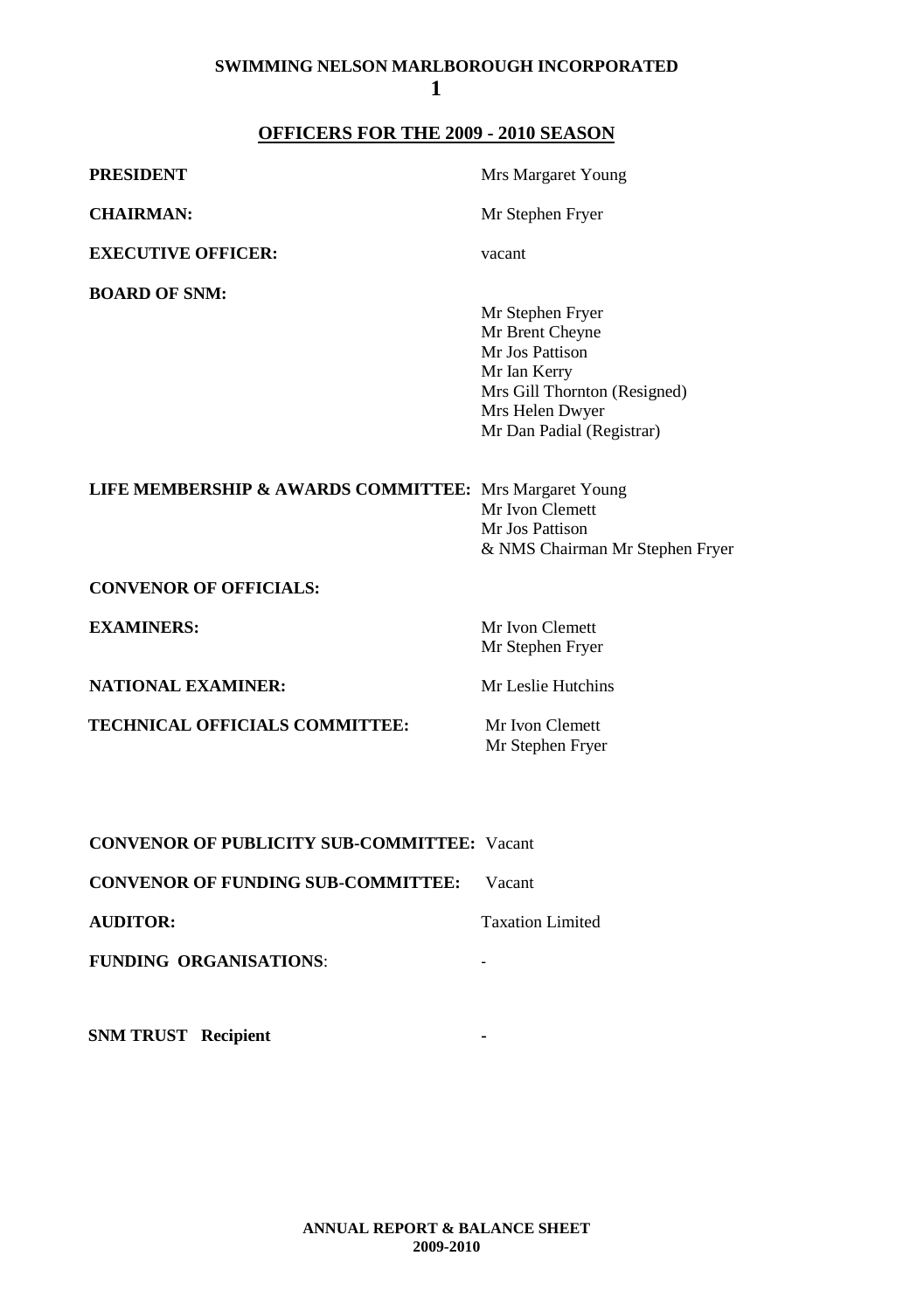## **LIFE MEMBERS, HONOURS, SERVICE AND RECOGNITION AWARDS**

## **LIFE MEMBERS**

| <b>NAME</b>                          | <b>YEAR</b>                  | <b>NAME</b>                              | <b>YEAR</b> |
|--------------------------------------|------------------------------|------------------------------------------|-------------|
| Mr F E M Boulton (dec'd)             | 1952                         | Mr Laurie J Crabb (dec'd)                | 1974        |
| Mr George Aston (dec'd)              | 1975                         | Mr E (Ted) J Hockey                      | 1982        |
| Mrs Marie Saul                       | 1987<br>Mrs Margaret J Young |                                          | 1999        |
| Mr Ross Bragg                        | 2000                         | Mr John Doran                            | 2003        |
|                                      |                              | <b>HONOURS</b>                           |             |
| <b>NAME</b>                          | <b>YEAR</b>                  | <b>NAME</b>                              | <b>YEAR</b> |
| Mr $P G Jeffs$ (dec'd)               | 1976                         | Mr E (Ted) J Hockey                      | 1979        |
| Mrs Marie Saul                       | 1982                         | Mrs Marion Coombs (dec'd)                | 1984        |
| Mr A (Tony) Gargiulo (dec'd) 1984    |                              | Mr Fred Ashcroft                         | 1990        |
| Mr Ken Riley (dec'd)                 | 1993                         | Mr Lawrie Currie                         | 1994        |
| Mr Arthur Meighan (dec'd)            | 1994                         | Mrs Jill Heath                           | 1994        |
| Mrs Margaret J Young                 | 1995                         | Mr Ross Bragg                            | 1995        |
| Mr John Doran                        | 1996                         | Mr Denis Crone                           | 1998        |
| Mr Les Rodgers                       | 1998                         | Mrs Helen Doran                          | 2002        |
| Mr Eric Peterson                     | 2005                         | Mr Jos Pattison                          | 2005        |
| Mr Ivon Clemett                      | 2006                         | Mr Steve Fryer                           | 2008        |
| Mrs Marlene Ingram                   | 2008                         | Mrs Ngaroma Saunders                     | 2008        |
| <b>Mrs Diane Saunders</b>            | 2008                         |                                          |             |
|                                      |                              | <b>SERVICE</b>                           |             |
| <b>NAME</b>                          | <b>YEAR</b>                  | <b>NAME</b>                              | <b>YEAR</b> |
| Mr A J Bolam                         | 1954                         | Mrs N A Stewart                          | 1954        |
| Mr E R Code (dec'd)                  | 1954                         | Mr R A Stewart (dec'd)                   | 1954        |
| Mr A H Day (dec'd)                   | 1954                         | Mr F E M Boulton (dec'd)                 | 1954        |
| Mr George Aston (dec'd)              | 1955                         | Mr G S Bruce (dec'd)                     | 1955        |
| Mr A H R Houlston (dec'd)            | 1955                         | Mr W S Moorehouse (dec'd)                | 1955        |
| Mrs W S Moorehouse (dec'd)           | 1955                         | Mr J E Patterson (dec'd)                 | 1955        |
| Mr E G Waterson (dec'd)              | 1955                         | Mr J A Yule (dec'd)                      | 1955        |
| Mrs G Wickett (nee Low) (dec'd) 1955 |                              | Mr K Gray $(dec'd)$                      | 1955        |
| Mr H Doggett (dec'd)                 | 1956                         | Mrs G Hille (dec'd)                      | 1956        |
| Mr W Merrifield (dec'd)              | 1956                         | Mr M C Cox $(dec'd)$                     | 1957        |
| Mr Laurie J Crabb (dec'd)            | 1957                         | Mr M G Dayman (dec'd)                    | 1957        |
| Mrs D Pearce (dec'd)                 | 1957                         | Mr W P Norman (dec'd)                    | 1957        |
| Mr W Gundry (dec'd)                  | 1958                         | Mrs W Wemyss (dec'd)                     | 1958        |
| Mrs C Neale                          | 1959                         | Mr T P Stephens (dec'd)                  | 1959        |
| Mr S Massey                          | 1959                         | Mr W Burrows                             | 1960        |
| Mr J O Tait (dec'd)                  | 1960                         | Mrs P G Howarth                          | 1962        |
| Mrs M Kenny                          | 1962                         | Mr J MacGibbon (dec'd)                   | 1962        |
| Mrs R N Barney                       | 1963                         | Mr N McFredries                          | 1963        |
| Mr A G Pierson (dec'd)               | 1964                         | Mr C Howman (dec'd)                      | 1965        |
| Mr D Kerr                            | 1965                         | Mr P JG Jeffs $(dec'd)$                  | 1966        |
| Mr R Roberts (dec'd)                 | 1966                         | Mr Syd J Guppy (dec'd)                   | 1973        |
| Mr E (Ted) J Hockey                  | 1974                         | Mr A J Masters                           | 1974        |
| Mr H J Smith                         | 1974                         | Mrs H M Tomlinson (dec'd)                | 1974        |
| Mr C Couchman                        | 1974                         | Mrs Woolfe                               | 1974        |
| Mr Ken J Cressey                     | 1975                         | Mr A (Tony) Gargiulo (dec'd)             | 1975        |
| Mr A E Gladstone                     | 1975                         | Mrs N Jeffs                              | 1975        |
| Mr G Munro                           | 1975                         | Mr J J Richards (dec'd)                  | 1975        |
| Mrs J Collings                       | 1977                         | Mrs Marie Saul                           | 1977        |
| Mrs H Mackie                         | 1977                         | Mrs I Crabb                              | 1978        |
|                                      |                              | <b>ANNUAL REPORT &amp; BALANCE SHEET</b> |             |
|                                      |                              | 2009-2010                                |             |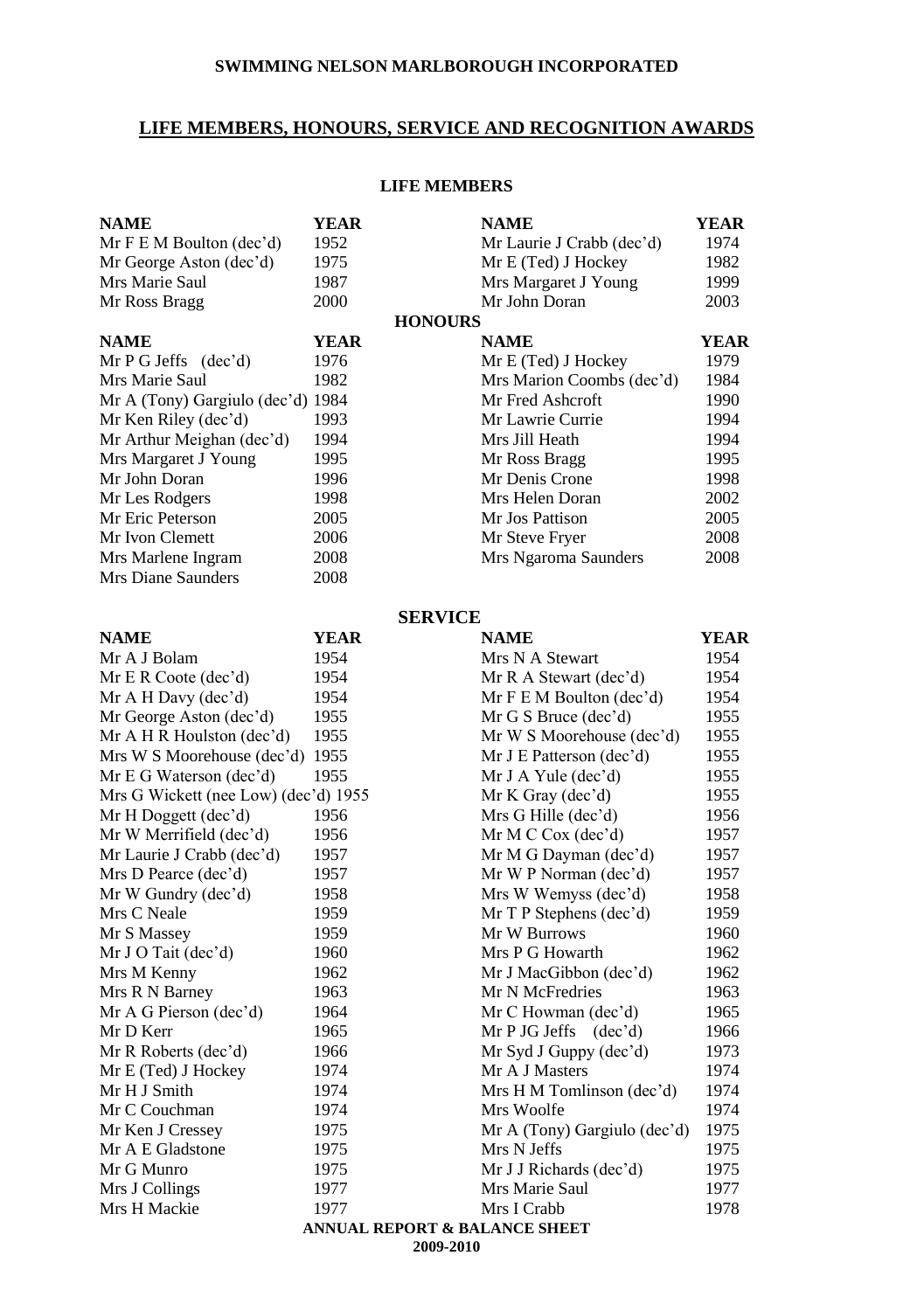## **LIFE MEMBERS, HONOURS, SERVICE AND RECOGNITION AWARDS (CONT'D)**

#### **SERVICE**

| <b>NAME:</b>             | <b>YEAR</b> | NAME:                         | <b>YEAR</b> |
|--------------------------|-------------|-------------------------------|-------------|
| Mrs N Illsley (dec'd)    | 1978        | Mr D Illsley (dec'd)          | 1978        |
| Mr P Van Beek (dec'd)    | 1978        | Mrs M Leeds                   | 1978        |
| Mrs M Reilly             | 1978        | Mrs Marion Coombs (dec'd)     | 1979        |
| Mrs Fran Rose            | 1979        | Mrs A McIlveney               | 1982        |
| Mrs J Tardieu            | 1982        | Mrs Janet Gourdie             | 1982        |
| Mrs P Lauder (dec'd)     | 1982        | Mrs D Ward                    | 1982        |
| Mrs J Thomas             | 1982        | Mr Fred Ashcroft              | 1982        |
| Mr Chris Armstrong       | 1982        | Mr T Gardiner                 | 1982        |
| Mrs Win Belsham (dec'd)  | 1983        | Mrs Judi Jessop               | 1983        |
| Mrs Helen Eagle          | 1983        | Mrs I Tapp                    | 1983        |
| Mr Jack Belsham (dec'd)  | 1983        | Mr A Boyce                    | 1983        |
| Mrs M Vallance           | 1984        | Mrs B Smith                   | 1984        |
| Mrs C Fleming            | 1984        | Mr R Smith                    | 1984        |
| Mrs Jill Heath           | 1985        | Mr Neil Goodman               | 1985        |
| Mr A Olliver (dec'd)     | 1985        | Mr K Stagg                    | 1987        |
| Mrs Rita Durrant (dec'd) | 1987        | Mrs H Girvin                  | 1987        |
| Mrs M Rollo              | 1987        | Mr Arthur Meighan (dec'd)     | 1987        |
| Mr P Adams               | 1988        | Mrs L Wade                    | 1988        |
| Mr Ken Riley (dec'd)     | 1988        | Mr Lawrie Currie              | 1989        |
| Mr John Davis            | 1989        | Mr John Doran                 | 1990        |
| Mrs Helen Doran          | 1990        | Mrs J Smart (dec'd)           | 1990        |
| Mrs M Ingram             | 1990        | Mrs Margaret Young            | 1990        |
| Mr Ross Bragg            | 1990        | Mr Ian Robinson               | 1990        |
| Mrs Sue Norton           | 1990        | Mr P Rea                      | 1990        |
| Mrs Viv Broughton        | 1992        | Mrs Pam Wakefield             | 1992        |
| Mr Dave Ferguson         | 1992        | Mr Les Rodgers                | 1992        |
| Mrs Pam Smale            | 1993        | Mrs M Johnstone               | 1993        |
| Mr Denis Crone           | 1993        | Mrs Diana Ferguson            | 1994        |
| Mrs G Win                | 1995        | Mrs C Clemett                 | 1995        |
| Mrs P Clarke             | 1995        | Mrs S Adams                   | 1995        |
| Mrs Diane McCartney      | 1996        | Mrs Margaret Peterson (dec'd) | 1996        |
| Mr Eric Peterson         | 1996        | Mr Bill Gilhooley (dec'd)     | 1996        |
| Mrs Judy Steenhart       | 1996        | Mrs Wendy Knight              | 1996        |
| Mrs Christine Ferguson   | 1998        | Mrs Sheryl Grainger           | 1998        |
| Mrs S Rush               | 1998        | Mrs Kathryn Hattersley        | 1998        |
| Mr Ivon Clemett          | 1998        | Mr Jos Pattison               | 1998        |
| Mrs Margaret Pattison    | 1998        | Mrs Glenis McAlpine           | 2000        |
| Mrs Noeleen Ramsay       | 2001        | Mr Stephen Fryer              | 2003        |
| Mr Monroe Ramsay         | 2003        | Mrs Kareen Howes              | 2003        |
| Mr Brett Currie          | 2003        | <b>Mrs Dianne Saunders</b>    | 2003        |
| Mrs Ngaroma Saunders     | 2005        | Mrs Monette Johnson           | 2005        |
| <b>Mrs Marion Moore</b>  | 2006        | Mrs Anne Bryant               | 2006        |
| Mrs Wendy Fryer          | 2006        | Mr Stefan Laing               | 2006        |
| Mr Andrew McFarlane      | 2008        | Mrs Johanna Gessler           | 2008        |
| Mr Doug Jackson          | 2009        |                               |             |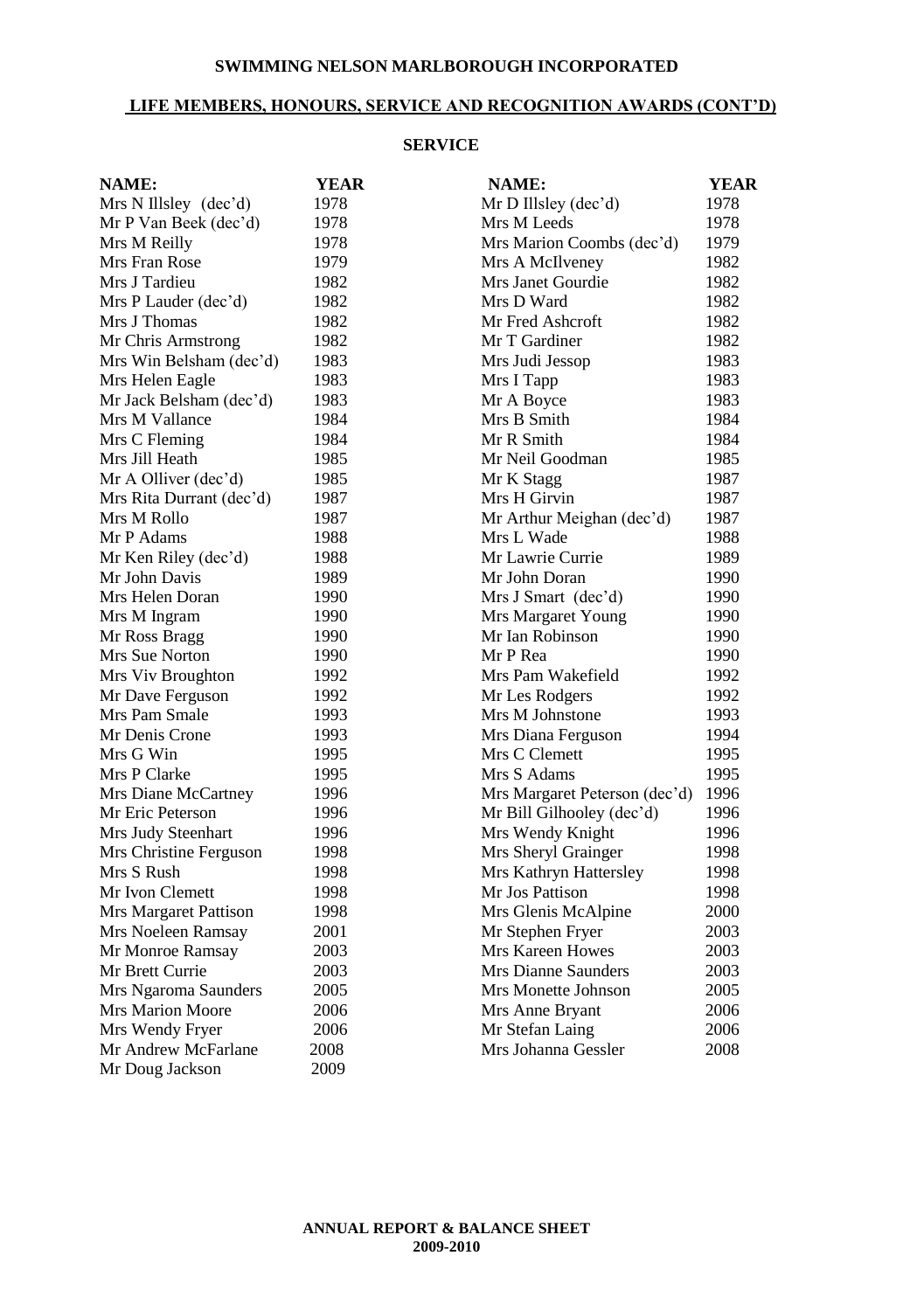## **RECOGNITION**

| 2005 | Mrs Hannake Koevoet | 2005 |
|------|---------------------|------|
| 2005 | Mrs Julia Armstrong | 2005 |
| 2005 | Mr Doug Jackson     | 2005 |
| 2006 | Mr Dave Hart        | 2007 |
| 2007 | Mr Brent Cheyne     | 2007 |
| 2007 | Mrs Liz Bewley      | 2007 |
| 2007 | Mr Graeme Troman    | 2007 |
| 2007 | Mrs Johanna Gessler | 2007 |
| 2007 | Mrs Maree Satherley | 2007 |
| 2007 | Mrs Lisa Brown      | 2008 |
| 2008 | Mr Mark Boyle       | 2008 |
| 2009 | Mrs Lindie Nelson   | 2009 |
| 2009 | Mrs Paula Ferguson  | 2009 |
|      |                     |      |

## **SWIMMING NEW ZEALAND AWARDS**

## **LIFE MEMBERS**

| <b>NAME</b>                   | YEAR | <b>NAME</b>              | YEAR |
|-------------------------------|------|--------------------------|------|
| Mr F E M Boulton $(dec'd)$    | 1964 | Mr A J Donaldson (dec'd) | 1964 |
| Mr L J Crabb $(\text{dec'd})$ | 1986 |                          |      |
|                               |      | <b>HONOURS</b>           |      |

| <b>NAME</b><br>Mr A H Davy $(dec'd)$ | YEAR<br>1954 | <b>NAME</b><br>Mr W S Moorehouse (dec'd) | <b>YEAR</b><br>1958 |
|--------------------------------------|--------------|------------------------------------------|---------------------|
| Mr R H Houlston $(dec'd)$            | 1962         | Mrs G Wickett                            | 1962                |
| Mr G Aston $(dec'd)$                 | 1963         | Mr R A Stewart $(dec'd)$                 | 1972                |
| Mr L J Crab (dec'd)                  | 1972         | Mr Ross Bragg                            | 2004                |
| Mrs Kerry Downie                     | 2006         | Mrs Margaret Young                       | 2007                |

#### **SERVICE**

| <b>NAME</b>                  | YEAR | <b>NAME</b>                  | YEAR |
|------------------------------|------|------------------------------|------|
| Miss E Stewart (dec'd)       | 1939 | Mr E R Coote $(dec'd)$       | 1944 |
| Mr A H Davy $(dec'd)$        | 1944 | Mr B W Lane (dec'd)          | 1946 |
| Mr W S Moorehouse (dec'd)    | 1948 | Mr R H Houlston $(dec'd)$    | 1952 |
| Mrs G Wickett                | 1952 | $Mr G$ Aston (dec'd)         | 1953 |
| Mr J E R Patterson $(dec'd)$ | 1953 | Mr J A Yule $(dec'd)$        | 1955 |
| Mr G S Bruce $(dec'd)$       | 1960 | Mr $T \to M$ Boulton (dec'd) | 1960 |
| Mr R A Stewart (dec'd)       | 1962 | Mr L J Crab (dec'd)          | 1962 |
| Mr P G Jeffs $(dec'd)$       | 1975 | Mr E J Hockey                | 1984 |
| Mrs M Coombs (dec'd)         | 1990 | Mr L Currie                  | 1994 |
| Mr R Bragg                   | 1996 | Mrs M Young                  | 1997 |
| Mr J Doran                   | 1998 | Mr D Crone                   | 1999 |
| Mr E Peterson                | 2002 | Mrs M Peterson (dec'd)       | 2002 |
| Mr Jos Pattison              | 2003 | <b>Mrs Margaret Pattison</b> | 2003 |
| Mr Ivon Clemett              | 2004 |                              |      |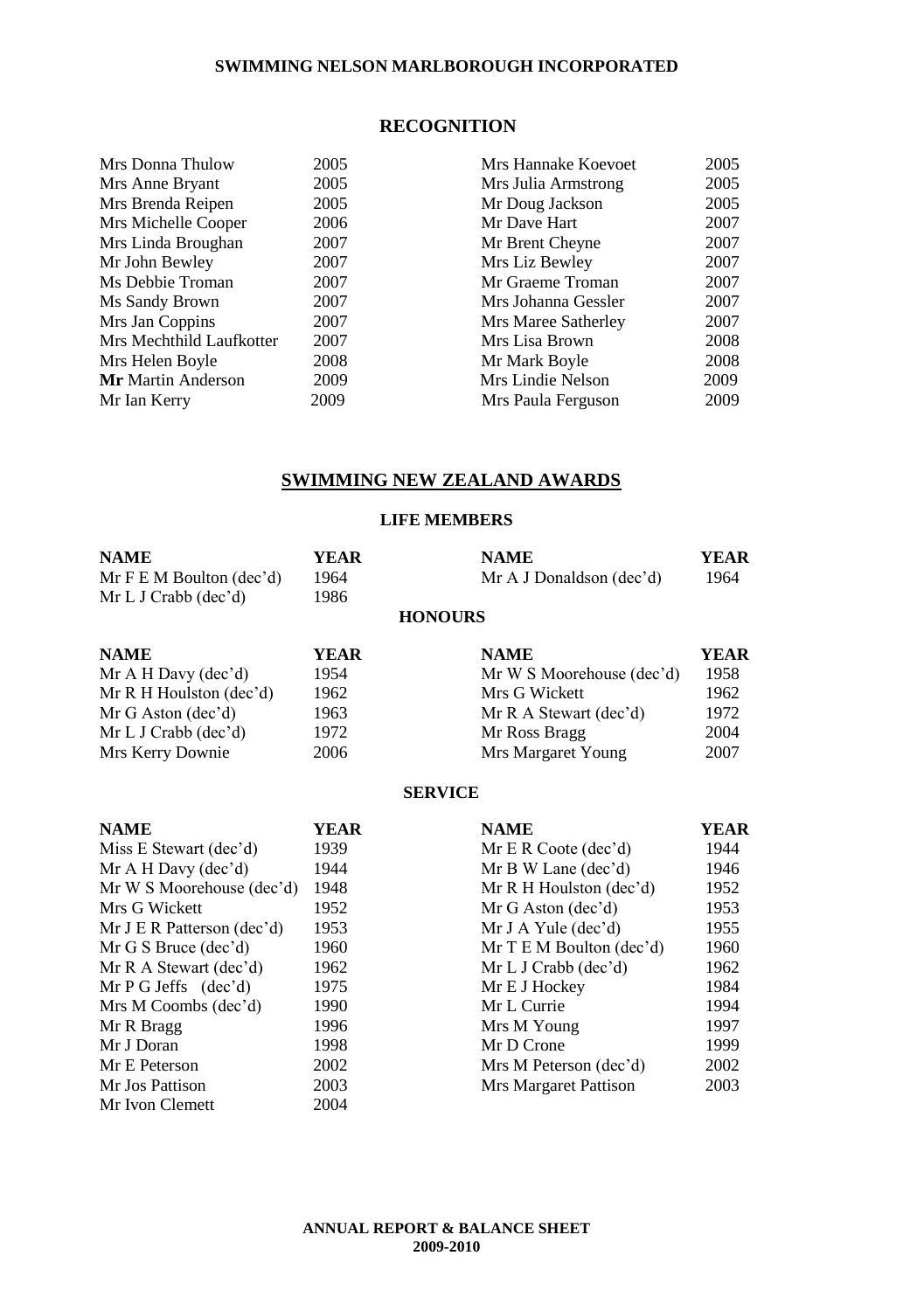#### **QUEENS BIRTHDAY HONOURS**

Mr G Aston (dec'd) 1991 M.B.E.

## **N.Z. SWIMMING COACHES & TEACHERS ASSOCIATION INC**

#### **LIFE MEMBERSHIP**

Mr Jos Pattison 2000

## **SPECIAL AWARD FOR SERVICES TO COUNTRY CLUB SWIMMING IN NELSON MARLBOROUGH**

John & Helen Doran 2001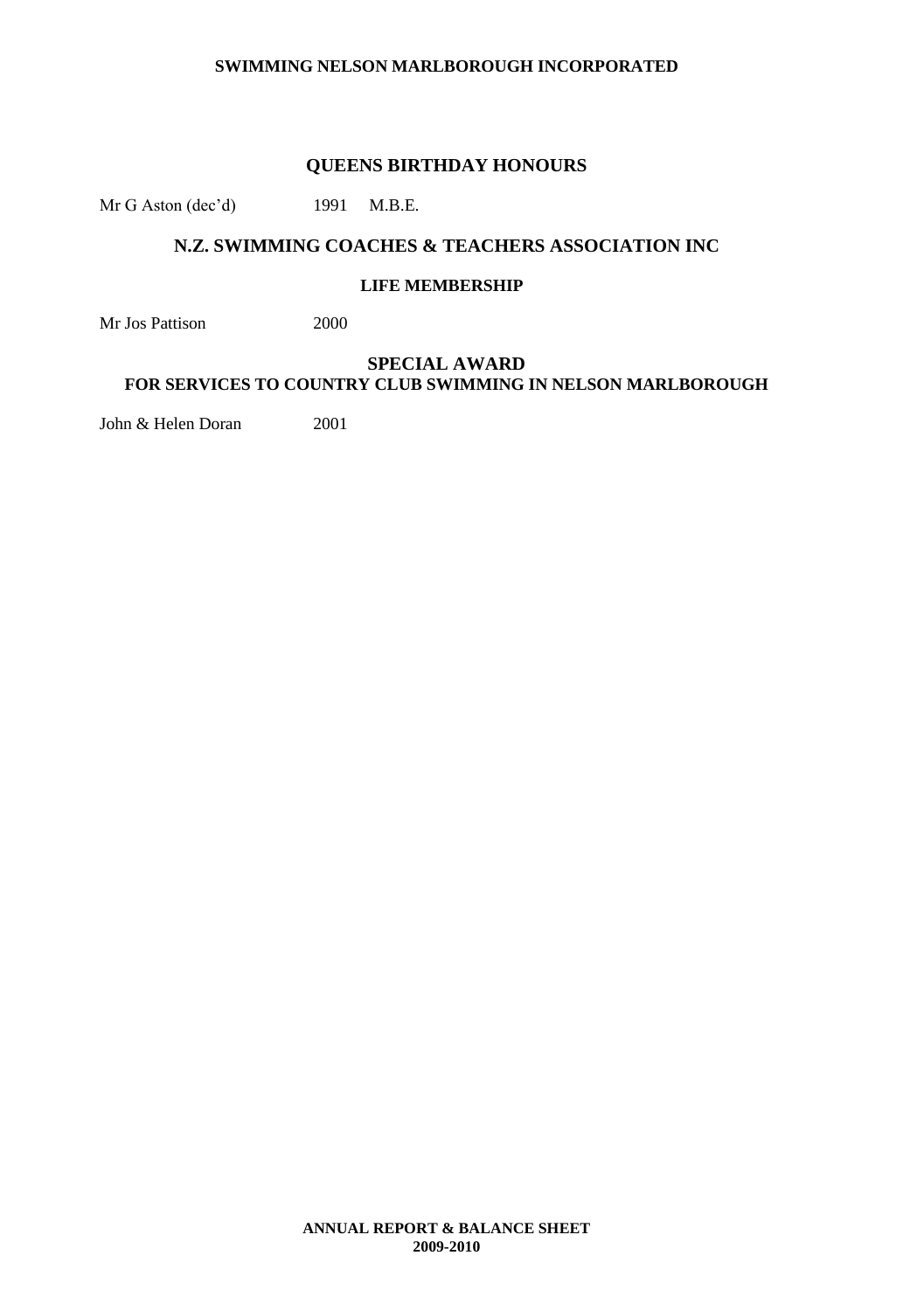Swimming Nelson Marlborough Inc



## **President's Report 2009/2010**

**Swim Nelson Marlborough AGM 2009** certainly took me by surprise when I was nominated for the position of President for the 2009/10 Swimming Season. Back in 2000 at a Swimming Nelson Marlborough Annual Meeting when I was presented with Life Membership, I was told that all Life Members had been Presidents. Well, I broke that chain and was a Life Member first, then President.

**As President** my intentions were to circulate a newsletter through the season to members, but unfortunately this never got off the ground. I did ask clubs to send in information on their clubs, swimmers and activities, or even 'funnies', but nothing was forthcoming.

**Annual Swimming Championships held at the ASB Pool – Officials** – a little disappointing to see that timekeepers had to be called before each session could start. This has always been an ongoing issue to get sufficient officials. It would be great to see parents offer their services to fulfil the roles of timekeepers, starters, I.O.T., referee prior to any meet. This way an up-to-date list of available officials can be drawn up so that all clubs share the workload evenly in running these swimming meets. **Thank you to those volunteers who constantly give their time during our meets.**

**Thanks must go to Rachel Ridley** who stepped in at the last minute and did the Recording at the Swimming Champs.

**Parents and swimmers need to be aware** that at any swim meet, all queries regarding swimming races must all go through their Team Manager. The Team Manager is the only person who then makes contact with the Meet Director or Recorder or any Officials.

**The required dress for Officials** is dark navy or white shorts and white Tee shirts. By having officials dressed in their correct attire, swimmers then know who these people are and it also helps to lift the atmosphere of the meet.

**Cups & Trophies** – a little bit disappointing to see how some of the swimmers treat these cups and trophies. Some of these are very old and I would like to ask that swimmers take better care of them.

**Relays at SNM Championships** – there was a lot of confusion over the order of some of the Relays due to the correct Rulings not being put into the programme Flyer. This needs to be addressed for next year's championships and clearly set out in the meet conditions. Also, clubs need to be aware of which cups and trophies their clubs/swimmers can compete for, as a lot of our swimmers are not aware of this. It is always fantastic how the swimmers race with pride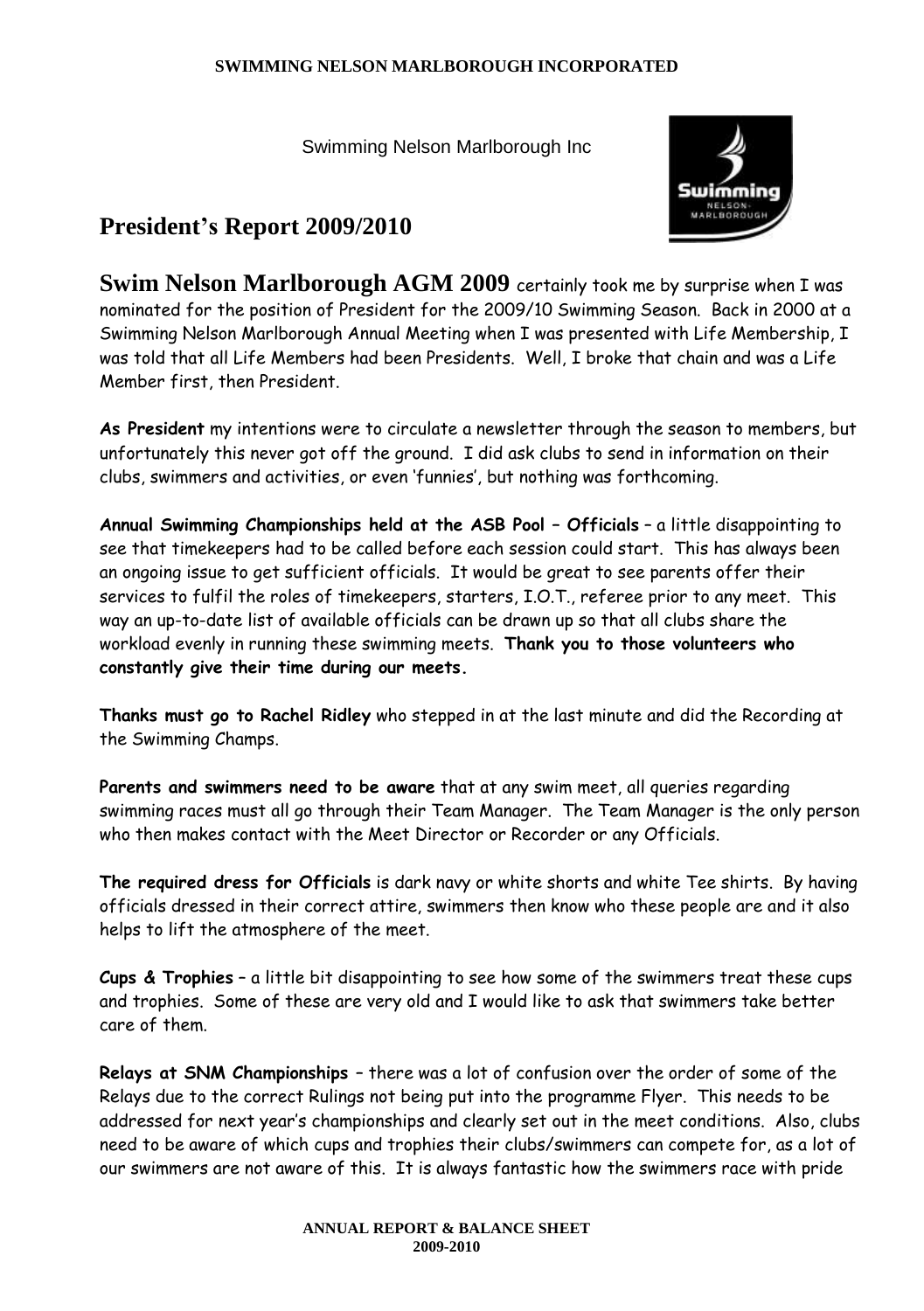to win trophies. Also, it is a highlight for both parents and swimmers alike to watch these relays.

**Sea Swims** – it is good to read about swimmers taking part in this series over the summer months – keep up the good work swimmers for next season.

**Lake Rotoiti Swim 23rd April 2010**. A highlight for me was when my granddaughter, Louise Howes, decided to follow in her mother Kareen's footsteps and swim Lake Rotoiti. Thanks must go to the two swimmers who swam with Louise to give her support when she needed encouragement – her brother Patrick, and Alice Trengrove.

**Coach Tim Loach** – who was also of great encouragement to her and was confident that she would do it, even though Tim couldn't be there to see her finish.

**A big thanks** to Peter and Brenton Laing, and the Rukuwai and Trengrove families for their support on the day. It was great to have **Jos and Margaret Pattison** there for support on the day.

**Paul and Kareen** who kayaked beside their daughter giving her the support and encouragement.

Without the help and assistance of these people, Louise's goals could not have been achieved. **Thank you**.

**On closing my report**, I would like to thank the following people who have put a lot of time into the running of the Board/Region for 2009/2010.

**Chairman Steve**. I thank Steve for his continuous involvement and support of our swimmers. This is a huge ask for someone who has not had a swimmer involved for a long time.

**Treasurer Brent** who has kept track of the money and has also assisted in many other areas when and where required.

**Secretary Kay** who has worked behind the scenes. I know the amount of work that is required of a secretary. The work you do is greatly appreciated.

**Mention must be made** of Ian Kerry for travelling over '**that hill**' to attend the Board meetings to represent Blenheim Club. Thank you for your attendance.

**To Board Members** who have also been in attendance, thank you for your input.

**Heading into the new 2010/2011 Season** – more Board members are required so that the workload can be shared more evenly and not left to just a few, as this has been the case these past few seasons.

**Margaret Young President**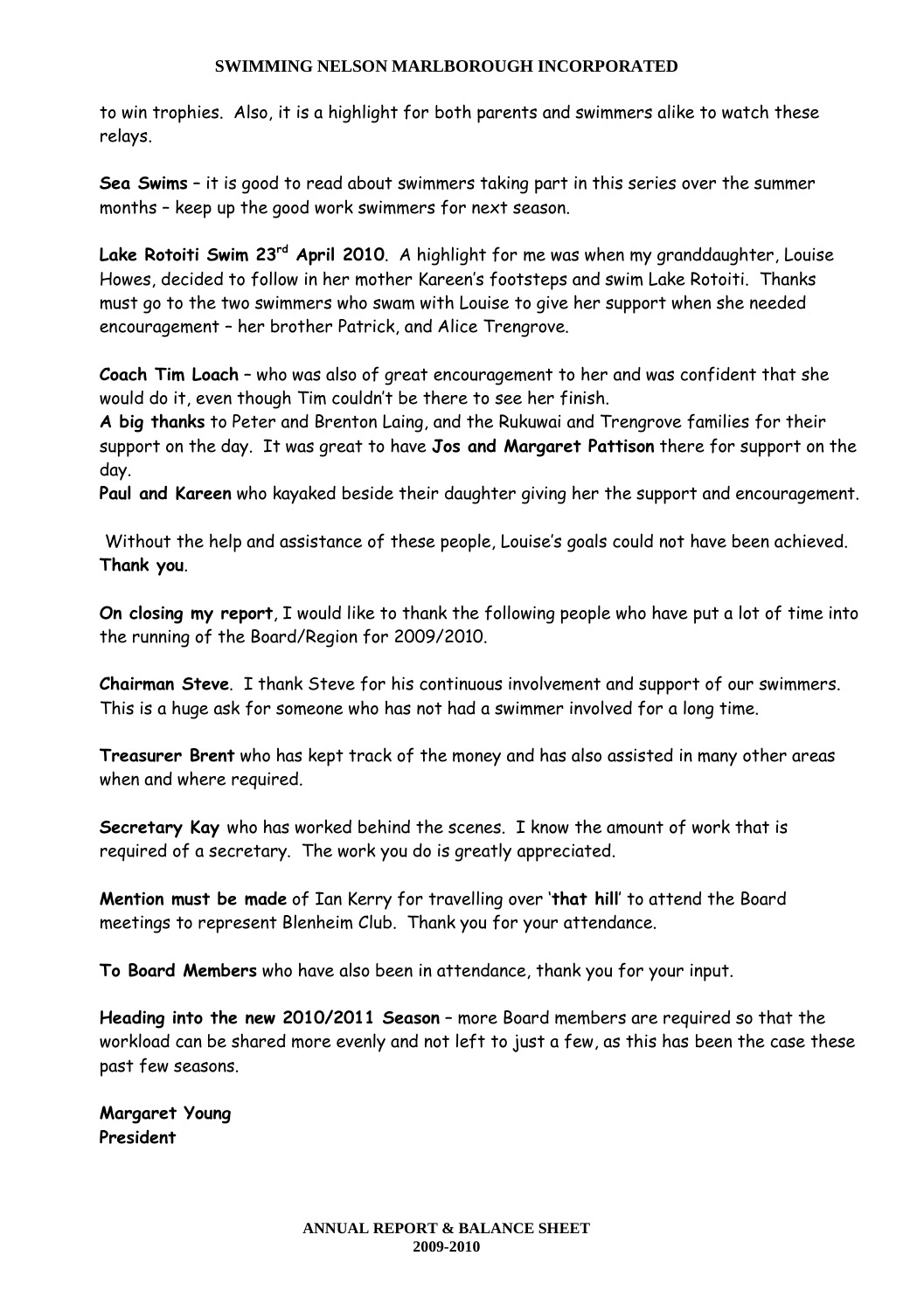## **CHAIRPERSON'S REPORT 2009/2010**

**I can report that the Board has had a busy year, including the running of our Age Group Championships and the hosting of three meetings involving Swimming New Zealand.**

**These meetings included the Project Vanguard Meeting which had about 24 people in attendance. It was good to see Mike Byrne present as he was in Nelson on private business.**

**This meeting did get heated, but Martin, the facilitator, was able to keep order with some very good discussion ensuing. Martin congratulated the region on the good comments and assistance with this.**

**The outcome from this meeting for our region is somewhat unclear, but we look forward to future progress on Project Vanguard.**

**The second meeting was the Junior Open Forum and Pathway with Trevor Nicoll and Arjun Haszard. My thanks to Kirsty Rukuwai for her work arranging this meeting, as well as the camp which followed the next day. From my observations, this camp was successful and the swimmers have learned a great deal which I have noticed in the pool.**

**The final meeting was with Jan Cameron who gave a presentation on the structure of Swimming New Zealand with regard to High Performance. This meeting was very informative and Jan gave some good instruction to swimmers and their coaches at Hampden Street Pool the following day.**

**To your Board, Secretary, Treasurer and Recorder, thank you for your input this year. This has been much appreciated.**

**I am pleased to see we have nine nominations to the Board for the coming term which will help achieve a great deal more – MANY HANDS MAKE LIGHT WORK. We are looking to structure the Board in such a way that the Board and Clubs will work closer together to achieve results for our swimmers.**

**Stephen Fryer Chairperson June 2010-07-07**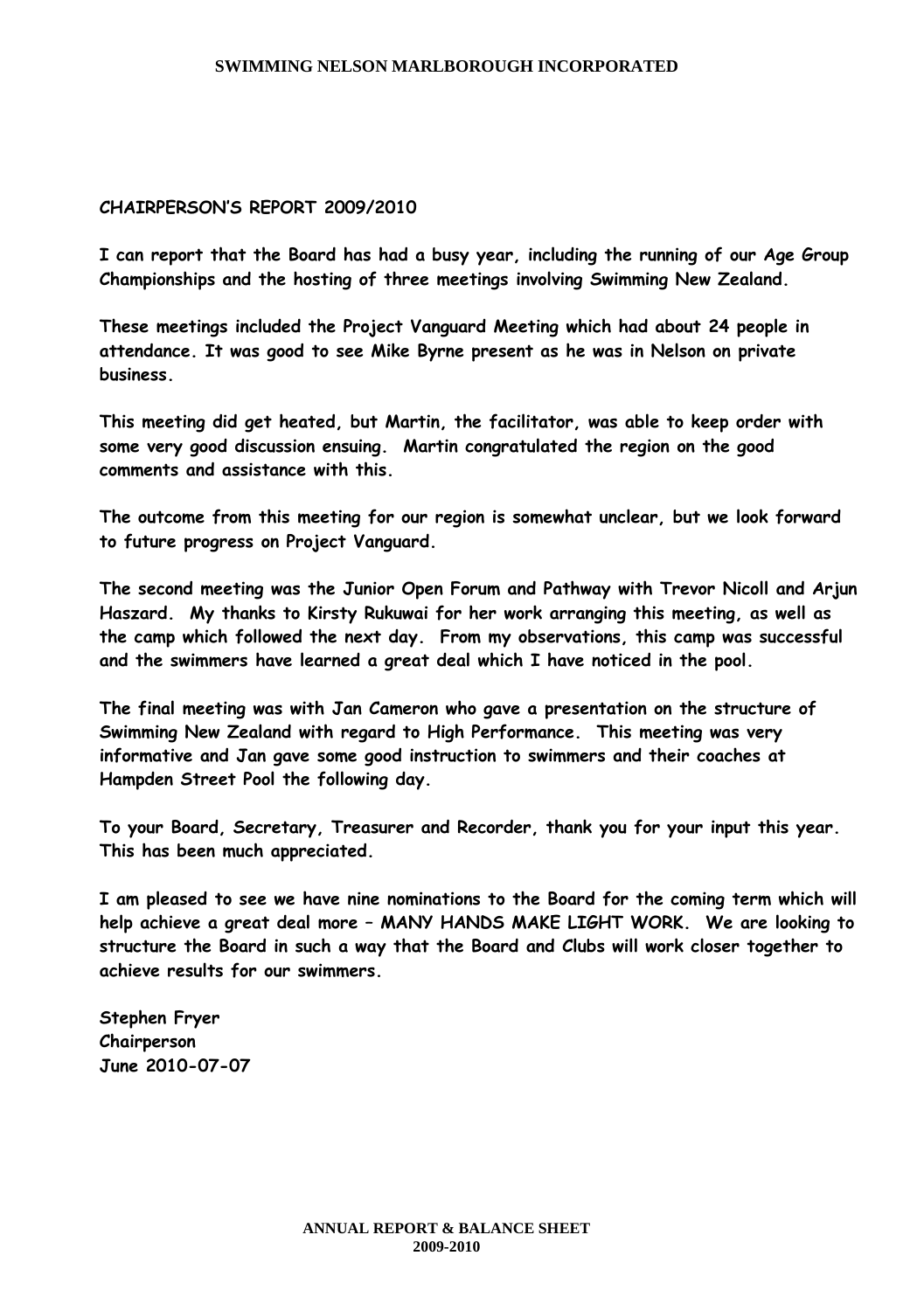#### **SWIMMIING NELSON MARLBOROUGH ADMINISTRATION**

The Board of Swimming Nelson Marlborough met on nine occasions to conduct the business of the Regional Association. Thanks to Wendy and Stephen Fryer who made their home available for these meetings.

#### *Original Board Members appointed at the Annual General Meeting 29/06//2009 and meetings attended:*

| Stephen Fryer       | 9 meetings               | <b>Jos Pattison</b> | 6 meetings (3 apologies)          |
|---------------------|--------------------------|---------------------|-----------------------------------|
| <b>Brent Cheyne</b> | 9 meetings               | Gill Thornton       | 3 meetings (2 apologies) (Resgnd) |
| Ian Kerry           | 6 meetings (2 apologies) | Helen Dwyer         | 6 meetings (3 apologies)          |
| Lynn Anderson       | 7 meetings (2 apologies) | Dan Padial          | 5 meetings (3 apologies)          |

Hamish Neill  $(Co$ -opted  $30/3/10$  2 meetings

| <b>Observers at Board meetings:</b> |            |              |                                       |
|-------------------------------------|------------|--------------|---------------------------------------|
| Paul Thornton                       | 2 meetings |              | Margaret Young 6 meetings (President) |
| Martin Anderson 1 meeting           |            | Hamish Neill | 1 meeting                             |

## **NELSON MARLBOROUGH SWIMMING MEMBERSHIP FOR PAST NINE YEARS**

|                 | 2001 | 2002 | 2003 | 2004 | 2005 | 2006 | 2007 | 2008 | 2009 | 2010 |
|-----------------|------|------|------|------|------|------|------|------|------|------|
|                 |      |      |      |      |      |      |      |      |      |      |
| <b>Blenheim</b> | 63   | 91   | 54   | 67   | 60   | 46   | 48   | 43   | 45   | 42   |
| Kaikoura        | 23   | 24   | 17   | 17   | 9    |      | 8    | 55   |      |      |
| Motueka         | 130  | 92   | 115  | 79   | 87   | 86   | 90   | 113  | 94   | 23   |
| Murchison       | 21   | 17   | 20   | 7    | 10   |      | 8    |      | 33   |      |
| Nayland Park    | 144  | 131  | 131  | 122  | 12   | 28   | 44   | 8    |      |      |
| Nelson          | 107  | 53   | 86   | 56   | 52   | 32   | 35   | 59   | 48   | 30   |
| Nelson South    | 93   | 87   | 75   | 82   | 65   | 68   | 72   | 75   | 63   | 34   |
| Golden Bay      | 15   | 15   | 29   | 20   | 30   | 49   | 45   | 78   | 88   | 8    |
| Waimea          | 60   | 55   | 85   | 94   | 70   | 32   | 38   | 27   | 29   | 7    |
| <b>Total</b>    | 656  | 565  | 612  | 544  | 400  | 342  | 388  | 458  | 400  | 145  |

**Please note that the 2010 figures are for Competitive Swimmers only. Previous years show all Club Membership including, Life Members, Administrators, Officials and Non-Competitive Swimmers.**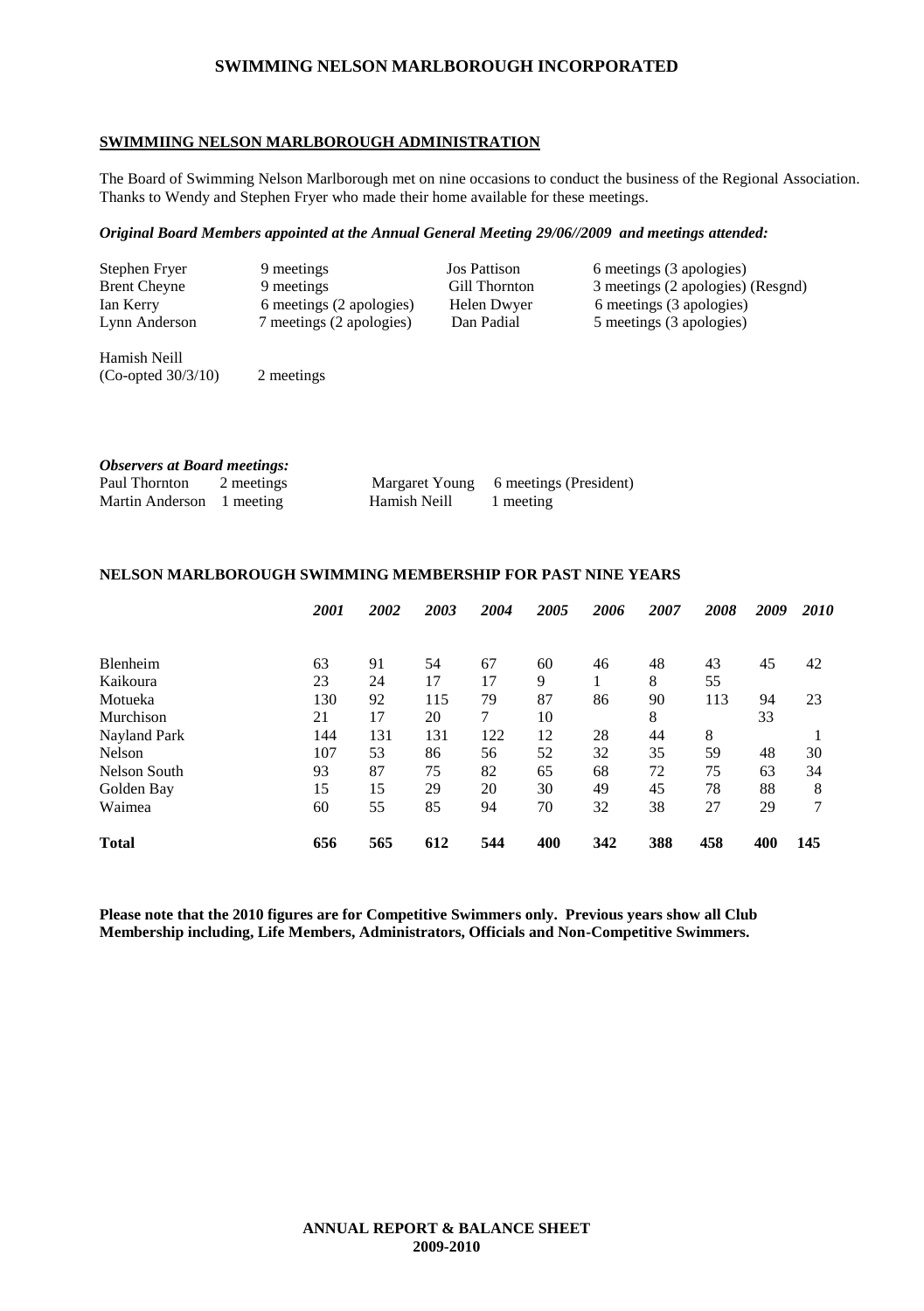## **CLUB OFFICERS 2009 - 2010**

| <b>PRESIDENT</b>       | <b>SECRETARY</b>     | <b>TREASURER</b>        |
|------------------------|----------------------|-------------------------|
| Ian Kerry              | Geoff Ridley         | Jenni Gane              |
| Rebecca Mullaly        | Linda Broughan       | Yvonne van Leeuwan      |
| Ian Fenemor/           |                      |                         |
| <b>Andrew Gray</b>     | Tanya Roberts        | Helen Dwyer             |
| Christina Penman       | <b>Shelley Neame</b> | <b>Odette Collins</b>   |
| Gail Pope              | Brenda Skurr         | Janice Brommell         |
| Paul Thornton          | Liz McMasters        | Richard/Karen Borrell   |
| <b>Martin Anderson</b> | Lindie Nelson        | Liz Bewley              |
| Helen Young            | Maddy King           | Giesela Winter          |
| Lynn Anderson          | Jane Binskin         | <b>Shireen Stringer</b> |
|                        |                      |                         |

*Awatere is in recess*

## **DELEGATES TO NELSON MARLBOROUGH SWIMMING 2009 - 2010**

## *Clubs:*

| <b>Blenheim</b>     | Ian Kerry, Geoff Ridley      |
|---------------------|------------------------------|
| <b>Kaikoura</b>     | Apologies                    |
| <b>Murchison</b>    | Apologies                    |
| <b>Nayland Park</b> | Gail Pope, Caroline Riley    |
| <b>Nelson</b>       | Hamish Neill                 |
| <b>Nelson South</b> | Martin Anderson/Kareen Howes |
| <b>Takaka</b>       | Apologies                    |
| Waimea              | Lynn Anderson                |
|                     |                              |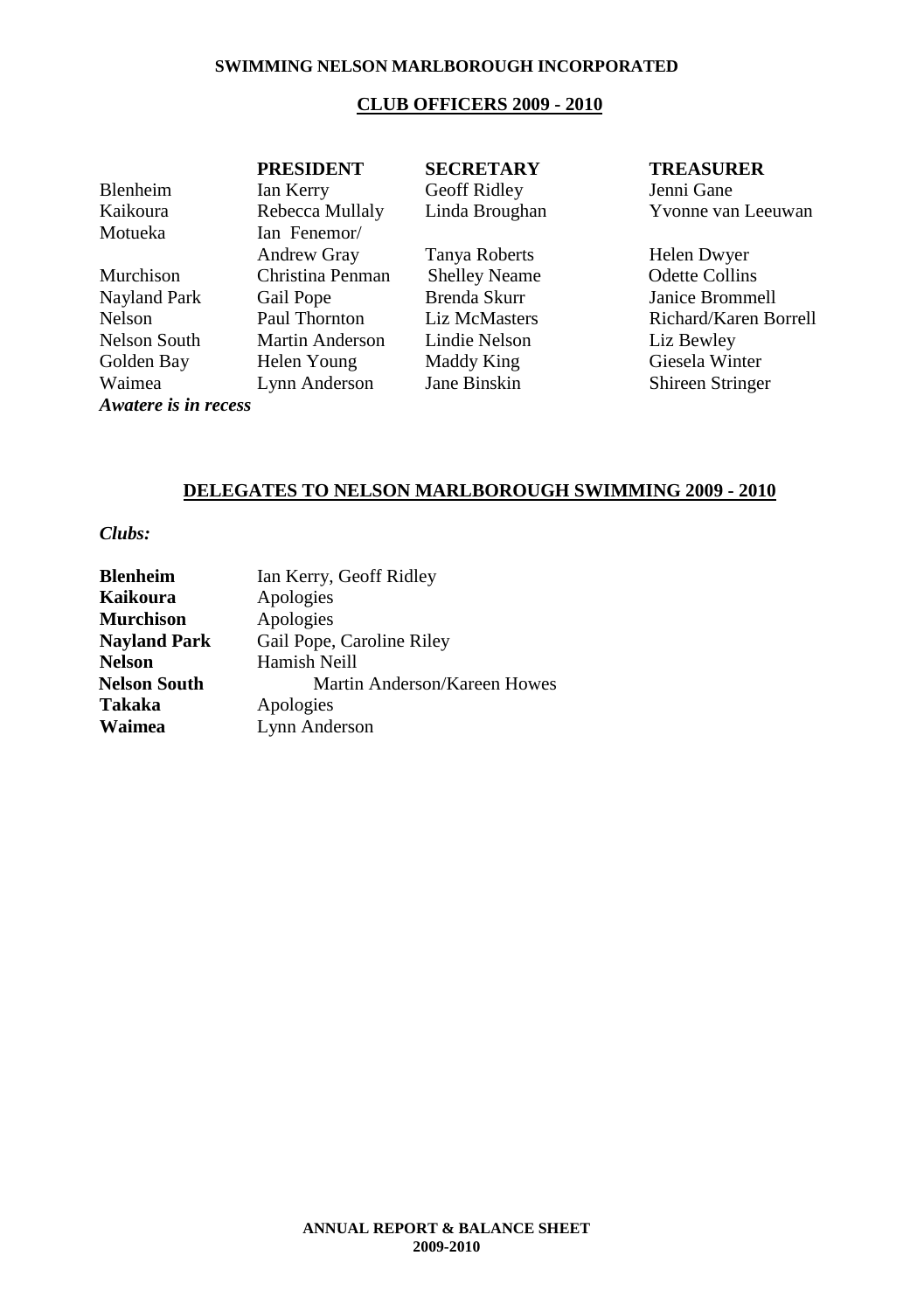#### **SWIMMING NELSON MARLBOROUGH INCORPORATED NELSON MARLBOROUGH SWIMMING REGISTERED OFFICIALS 2009 - 2010**

| Club                | <b>Surname</b> | <b>First Name</b> | <b>Timekeeper</b> | I.0.T.   | <b>Starter</b> | Recorder | <b>Referee</b> |
|---------------------|----------------|-------------------|-------------------|----------|----------------|----------|----------------|
|                     |                |                   |                   |          |                |          |                |
| <b>Blenheim</b>     |                |                   |                   |          |                |          |                |
|                     | <b>Burnett</b> | John              | Regional          | Regional |                |          |                |
|                     | Clemett        | Ivon              | National          | National | Regional       |          | Regional       |
|                     | Hart           | David             | Regional          | Regional |                |          |                |
|                     | Kerry          | Ian               | Regional          | Regional | Regional       |          | Regional       |
|                     | Kydd           | Fletcher          | Regional          | Regional | Regional       |          |                |
|                     | McFarlane      | Andrew            | National          | Regional | Regional       |          | Regional       |
|                     | Pearce         | David             | Regional          | Regional |                |          |                |
|                     | Ridley         | Geoffrey          | Regional          | Regional |                |          |                |
|                     | Trayling       | Jillian           | Regional          | Regional |                |          |                |
|                     |                |                   |                   |          |                |          |                |
| Motueka             | Currie         | <b>Brett</b>      | Regional          | National | Regional       |          | Regional       |
|                     | Saunders       | Diane             | Regional          | Regional | Regional       |          | Regional       |
|                     | Saunders       | Ngaroma           | Regional          | Regional | Regional       |          | Regional       |
|                     | Trevurza       | Rodney            | Regional          | Regional | Regional       |          |                |
|                     |                |                   |                   |          |                |          |                |
| <b>Nelson</b>       |                |                   |                   |          |                |          |                |
|                     | <b>Bragg</b>   | Ross              | National          | National | National       |          | <b>FINA</b>    |
|                     | Kelly          | Eileen            | Regional          | Regional | Regional       |          | Regional       |
|                     | Roberts        | Elizabeth         | Regional          | Regional |                |          |                |
|                     | Thornton       | Gillian           |                   | Regional |                |          |                |
|                     |                |                   |                   |          |                |          |                |
| <b>Nayland Park</b> |                |                   |                   |          |                |          |                |
| <b>Nelson South</b> | Bewley         | Jasmine           | Regional          | Regional |                |          |                |
|                     | Bewley         | John              | Regional          | Regional |                |          |                |
|                     | Fryer          | Stephen           | Regional          | National | Regional       |          | National       |
|                     | Fryer          | Wendy             | National          | Regional |                |          |                |
|                     | Howes          | Kareen            | National          | Regional | Regional       |          |                |
|                     | McGurk         | <b>Brian</b>      | Regional          | Regional | Regional       |          | Regional       |
|                     | Page           | Deborah           | Regional          | Regional |                |          |                |
|                     | Pattison       | Jos               | Regional          | Regional |                |          |                |
|                     | Rodgers        | Les               | National          | Regional | Regional       |          | Regional       |
|                     | Troman         | Debbie            |                   | Regional |                |          |                |
|                     | Troman         | Graeme            | Regional          | Regional | Regional       |          | Regional       |
|                     | Rukuwai        | Nigel             | Regional          | Regional |                |          |                |
|                     | Rukuwai        | Kirsty            | Regional          | Regional | Regional       |          |                |
|                     |                |                   |                   |          |                |          |                |
| <b>Golden Bay</b>   | Young          | Helen             | Regional          | Regional |                |          |                |
|                     |                |                   |                   |          |                |          |                |
| Waimea              | Cooper         | Michelle          | Regional          | Regional |                |          |                |
|                     | Peterson       | Eric              | Regional          |          |                |          |                |
|                     | Anderson       | Lynn              |                   | Regional |                |          |                |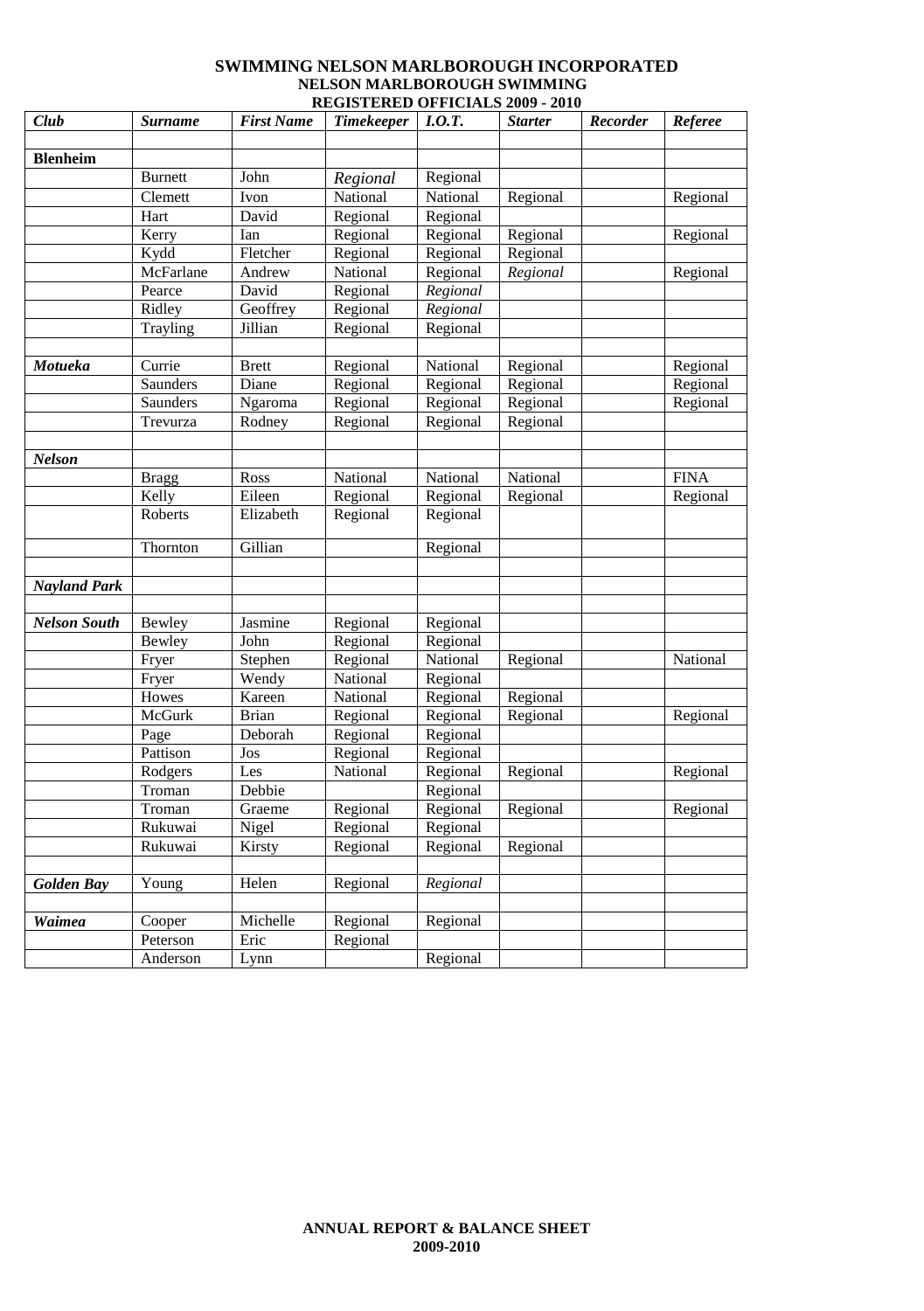#### **SWIMMING NELSON MARLBOROUGH REPRESENTATION AT NATIONAL AND SOUTH ISLAND SWIMMING COMPETITIONS 2009-2010 SEASON**

#### **SNZ SPRING COMPETITION 27 September – 30 September 2009 - Christchurch**

Swimmers and top 8/10 placings

| <b>Blenheim</b> | Josie Kydd     | $3^{rd}$ 50 Fly, $3^{rd}$ 100 Fly, $5^{th}$ 200 Fly, $8^{th}$ 50 Free |
|-----------------|----------------|-----------------------------------------------------------------------|
|                 | Georgina Kydd  |                                                                       |
|                 | Leighton Price |                                                                       |

*Nelson South* Jasmine Bewley 5<sup>th</sup> 50 Breast, 7<sup>th</sup> 100 Breast

*Nelson* Ryan Cheyne

#### **NZ NATIONAL JUNIOR CHAMPIONSHIPS 20-21 February 2010 - Christchurch**

| <b>Blenheim:</b> | Sara Gane                    | $1st$ 50 Breast, $1st$ 100 Breast, $1st$ 200 Breast, $7th$ 100 Free, $7th$ 200IM |
|------------------|------------------------------|----------------------------------------------------------------------------------|
|                  | Toby Lloyd                   |                                                                                  |
|                  | Sally McMath                 |                                                                                  |
|                  | Lydia Mossman $9th 50$ Free  |                                                                                  |
|                  | Annaliese Raemaki            |                                                                                  |
|                  | Diane Trayling $4th 200$ Fly |                                                                                  |
|                  |                              |                                                                                  |

- *Nelson South* Ellie Rukuwai 6<sup>th</sup> 50 Breast, 7<sup>th</sup> 100 Breast Finn Eden 9  $9<sup>th</sup>$  50 Breast,  $4<sup>th</sup>$  200 Breast Clara Foster Patrick Howes Matai McGuinniety Merekara McGuinniety  $7<sup>th</sup> 50$  Free
- *Nelson* Edward Neill
- *Motueka* Phillippa Dwyer 7<sup>th</sup> 200 Breast, 10<sup>th</sup> 100 Breast Samantha Trevurza

#### **SOUTH ISLAND CHAMPIONSHIPS 4th -6 th September 2009 – Invercargill**

| Blenheim: | Nick Kerry                     | $6^{\text{th}}$ 200 Fly                                                                      |
|-----------|--------------------------------|----------------------------------------------------------------------------------------------|
|           | Georgina Kydd $7th$ 200 Breast |                                                                                              |
|           |                                | Leighton Price $8^{th}$ 400 IM, $5^{th}$ 200 Breast, $6^{th}$ 50 Breast, $6^{th}$ 100 Breast |

#### **SOUTH ISLAND COUNTRY & TOWN COMPETITION 27th -28th February 2010 - Invercargill**

| <b>Motueka</b>                 | Daniel Dwyer | $6^{th}$ 50 Fly, 3 <sup>rd</sup> 100 Fly                                                                                                                                        |
|--------------------------------|--------------|---------------------------------------------------------------------------------------------------------------------------------------------------------------------------------|
| <b>Nelson South</b> Libby Gray |              | $1st$ 50 Back, 4 <sup>th</sup> 100 IM, 6 <sup>th</sup> 50 Fly, 3 <sup>rd</sup> 50 Free, 1 <sup>st</sup> 100 Back, 2 <sup>nd</sup> 100 Free                                      |
| Takaka                         | Zak Gibbs    | $3^{\text{rd}}$ 200 Breast, $6^{\text{th}}$ 50 Back, , $4^{\text{th}}$ 50 Fly, $3^{\text{rd}}$ 100 Breast, $8^{\text{th}}$ 50 Free, $5^{\text{th}}$ 50 Breast<br>$7th 100$ Free |
|                                | Tui Kraal    | $2nd$ 50 Back, 3 <sup>rd</sup> 100 IM, 2 <sup>nd</sup> 50 Fly, 3 <sup>rd</sup> 50 Free, 1 <sup>st</sup> 100 Fly, 3 <sup>rd</sup> 50 Breast                                      |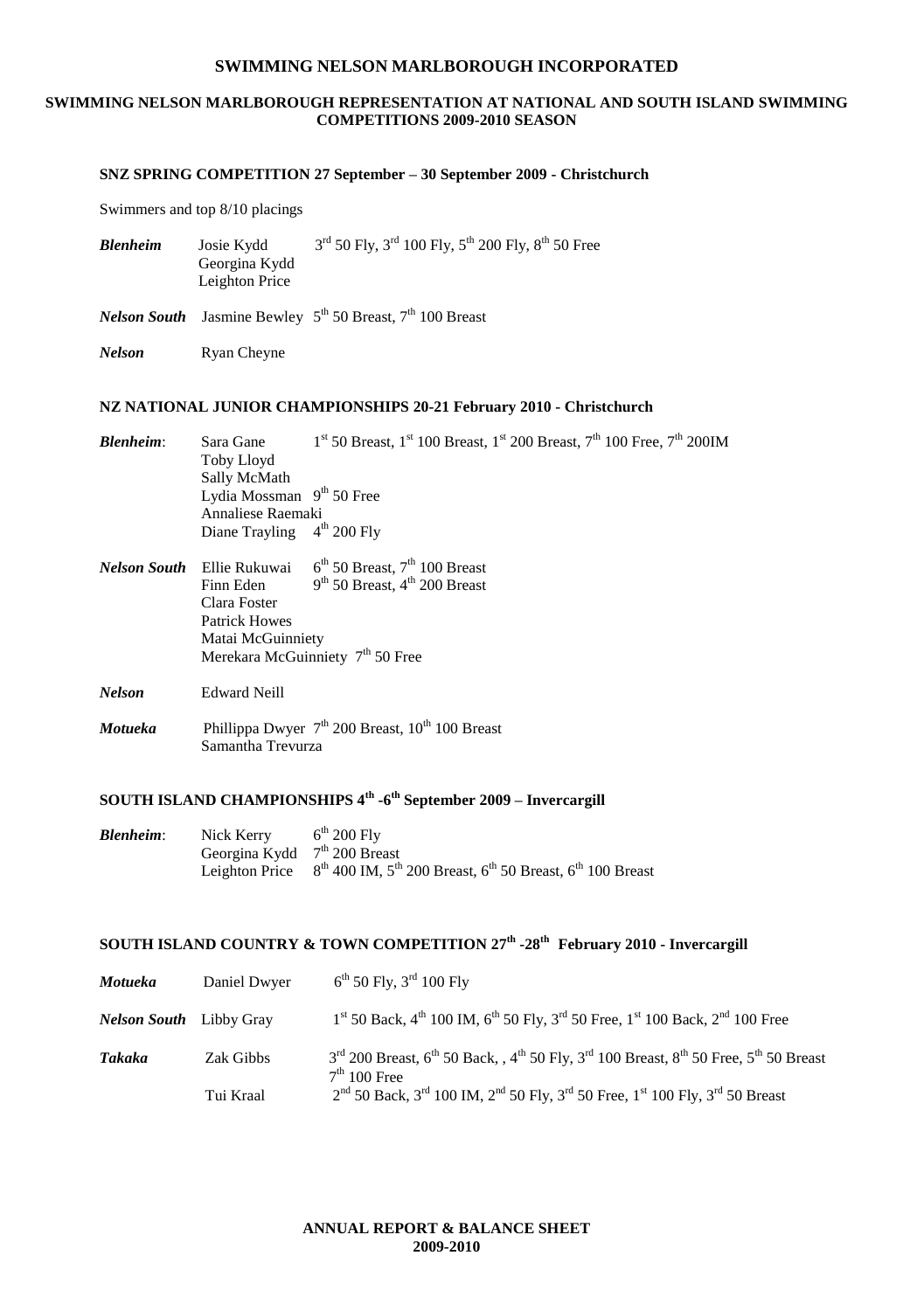#### **2010 NZ NATIONAL AGE GROUP CHAMPIONSHIPS 2 nd -6 th March 2010 – Christchurch**

Swimmers and top 10 placings:

| <b>Blenheim</b>               | Georgina Kydd<br>Greta Pearce    |                                   |
|-------------------------------|----------------------------------|-----------------------------------|
| Nelson South<br><b>Nelson</b> | Skye Eden<br><b>Fraser Neill</b> | $8^{th}$ 200 Fly, $8^{th}$ 400 IM |
|                               | Ryan Cheyne                      |                                   |
|                               | William Borrell                  | $9th$ 50m Fly                     |

#### **2010 NZ NATIONAL DIVISION II AGE GROUP COMPETITION 17th -20thMarch 2010 Wellington** Swimmers and top 10 placings:

| <b>Blenheim</b> | Nick Kerry                      | $9^{th}$ 100m Breast, 1 <sup>st</sup> 50 Fly, 4 <sup>th</sup> 400m Free, 3 <sup>rd</sup> 100 IM, 8 <sup>th</sup> 200m IM, 1 <sup>st</sup> 200 Fly<br>$4th$ 400m IM, 10 <sup>th</sup> 200m Breast, 1 <sup>st</sup> 100 Fly, 10 <sup>th</sup> 50m Free |  |  |  |
|-----------------|---------------------------------|------------------------------------------------------------------------------------------------------------------------------------------------------------------------------------------------------------------------------------------------------|--|--|--|
|                 | Kieran Raemaki                  | $8th$ 50 Breast                                                                                                                                                                                                                                      |  |  |  |
|                 | Lachlan Ridley                  | $8^{th}$ 200m IM, 7 <sup>th</sup> 100 Free, $8^{th}$ 200 Breast                                                                                                                                                                                      |  |  |  |
|                 | Diane Trayling                  | $2nd$ 200 Fly, 10 <sup>th</sup> 100 Fly                                                                                                                                                                                                              |  |  |  |
| Nelson South    | Claire Cadwallader              |                                                                                                                                                                                                                                                      |  |  |  |
|                 |                                 | Kaiori McGuinniety $6^{th}$ 50m Fly, $7^{th}$ 200m Free                                                                                                                                                                                              |  |  |  |
|                 |                                 | Kea McGuinniety $5^{th}$ 100m Free, $3^{rd}$ 100 Fly, $5^{th}$ 50 Free                                                                                                                                                                               |  |  |  |
|                 | Monica Nelson                   |                                                                                                                                                                                                                                                      |  |  |  |
|                 | Gerard Page                     | $10th$ 50m Breast                                                                                                                                                                                                                                    |  |  |  |
|                 | Jonathan Page                   | 3 <sup>rd</sup> 100 Breast, 2 <sup>nd</sup> 50 Fly, 3 <sup>rd</sup> 100 IM, 5 <sup>th</sup> 200m IM, 9 <sup>th</sup> 50m Breast, 1 <sup>st</sup> 200 Fly<br>$4^{th}$ 400m IM, $3^{rd}$ 200 Breast, $3^{rd}$ 100 Fly                                  |  |  |  |
|                 | Misha Sinner<br>Alice Trengrove |                                                                                                                                                                                                                                                      |  |  |  |
|                 | Kyle Whyte                      |                                                                                                                                                                                                                                                      |  |  |  |
|                 | Grace Woodall                   | $7th$ 200m Back, $8th$ 100m Back                                                                                                                                                                                                                     |  |  |  |
| <b>Nelson</b>   | Caitlin Abbott                  | $8th$ 200m Back, $6th$ 100m Back, $8th$ 50m back                                                                                                                                                                                                     |  |  |  |
|                 | Zoe Borrell                     | $3rd$ 100 Breast, 9 <sup>th</sup> 50m Breast, 2 <sup>nd</sup> 200 Breast                                                                                                                                                                             |  |  |  |
|                 | Cara Pearson                    |                                                                                                                                                                                                                                                      |  |  |  |
|                 | <b>Madisen Stanley</b>          |                                                                                                                                                                                                                                                      |  |  |  |
| <b>Motueka</b>  | Liam Anderson                   | $10^{th}$ 100m Breast, $8^{th}$ 50m Breast, $10^{th}$ 200m Breast<br>Isabella Bennich-Wolter $3rd$ 100 Fly<br>Salim Deplazes Berl $1st 50$ Fly, $1st 100$ Fly                                                                                        |  |  |  |
|                 |                                 |                                                                                                                                                                                                                                                      |  |  |  |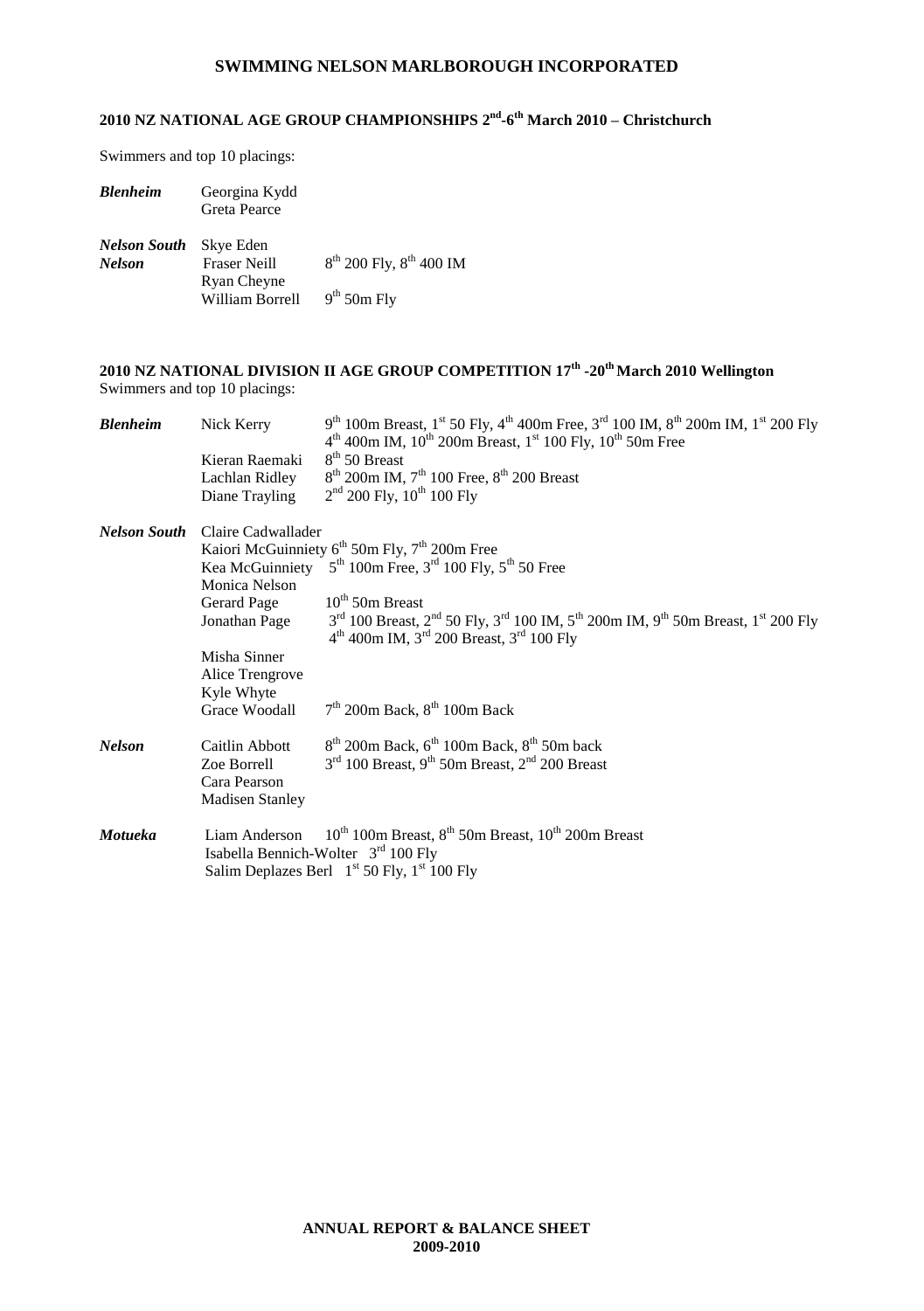## **TROPHY WINNERS**

## **RECORDS**

**&**

## **TITLEHOLDERS**

**2009-2010**

## **SEASON**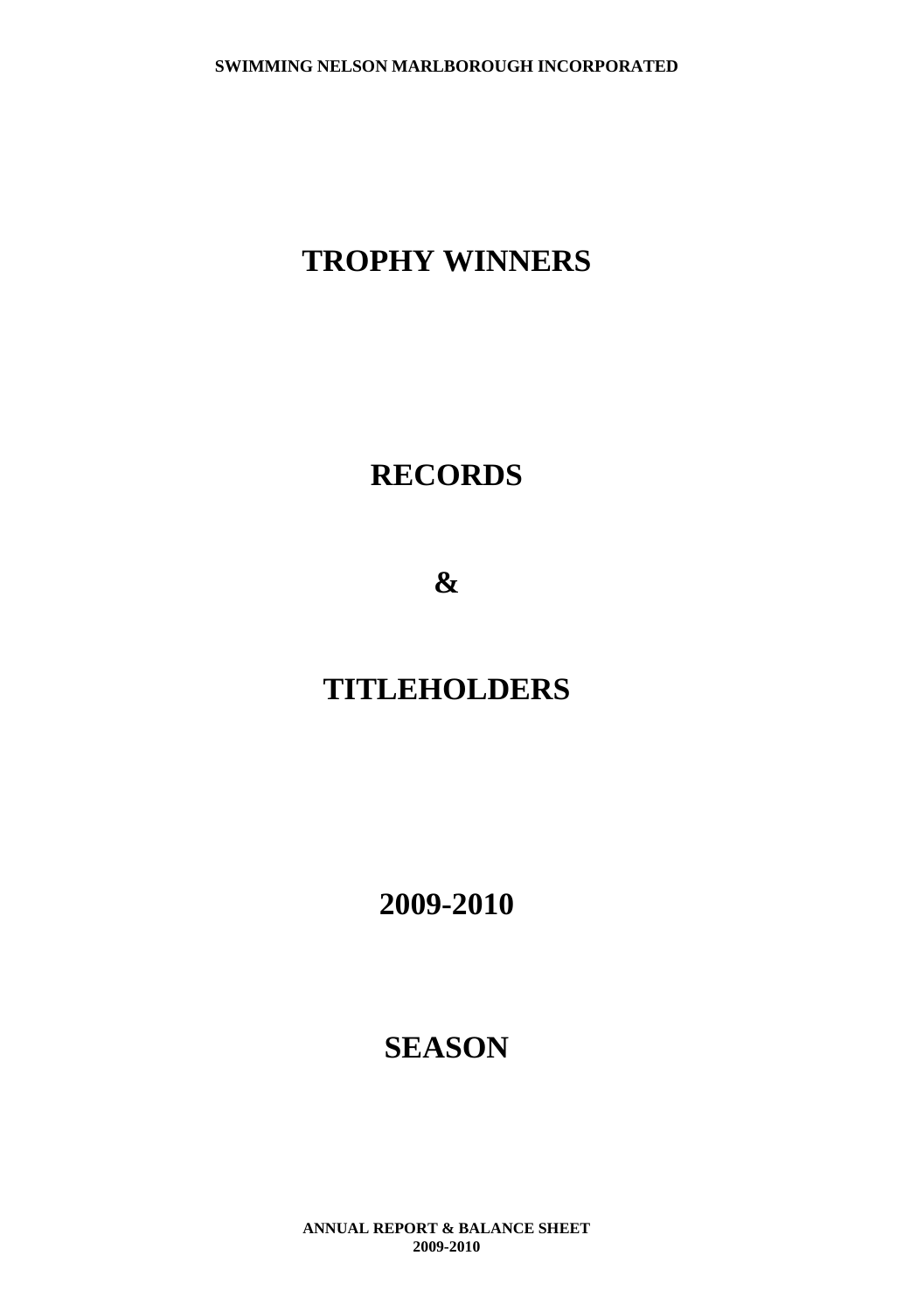## **TROPHY WINNERS 2009-2010 SEASON**

| Belsham Trophy<br><b>Competitor of the Year</b>                         | Josie Kydd<br>$(2008-2009)$   |
|-------------------------------------------------------------------------|-------------------------------|
| <b>George Aston Cup</b><br>Decathlon                                    | Not Awarded                   |
| Crest Cup<br><b>Country Club most points</b>                            | Motueka Swim Club             |
| Marie Saul Cup<br><b>Best all round swimmer</b>                         | Mark Jackson                  |
| Y.M.C.A. Cup<br><b>Clubs with most Handicap points</b>                  | Nelson South Swim Club        |
| <b>Pattison Family Trophy</b><br>Best all round 14yr girl               | Louise Howes                  |
| <b>Pattison Family Trophy</b><br>Best all round 14yr boy                | Francesco Cheruseo            |
| <b>Durrant Family Trophy</b><br><b>Best all round 12yr girl</b>         | Ellie Rukuwai                 |
| <b>Durrant Family Trophy</b><br>Best all round 12yr boy                 | <b>Edward Neill</b>           |
| <b>Margaret Young Trophy</b><br><b>Best all round 10yr girl</b>         | Annaliese Raemaki             |
| <b>Margaret Young Trophy</b><br><b>Best all round 10yr boy</b>          | Finn Eden                     |
| <b>Workers Co-Op Shield</b><br>Mens inter-club relay                    | <b>Blenheim Swim Club</b>     |
| <b>Ton Boulton Cup</b><br>Womens inter-club relay                       | <b>Nelson South Swim Club</b> |
| Laurie Crabb Cup<br>Inter-club age group relay                          | Nelson South Swim Club        |
| J G Bacon Memorial Cup<br>Inter Provincial 8 a side relay               | Marlborough                   |
| <b>Harry Davy Goodwill Trophy</b><br>Nelson area inter-club competition | Not contested                 |
| Adam & Eve                                                              | Caitlin Abbott/Mark Jackson   |
| Buchanan Cup                                                            |                               |

*Inter-club points competition* Nelson South Swim Club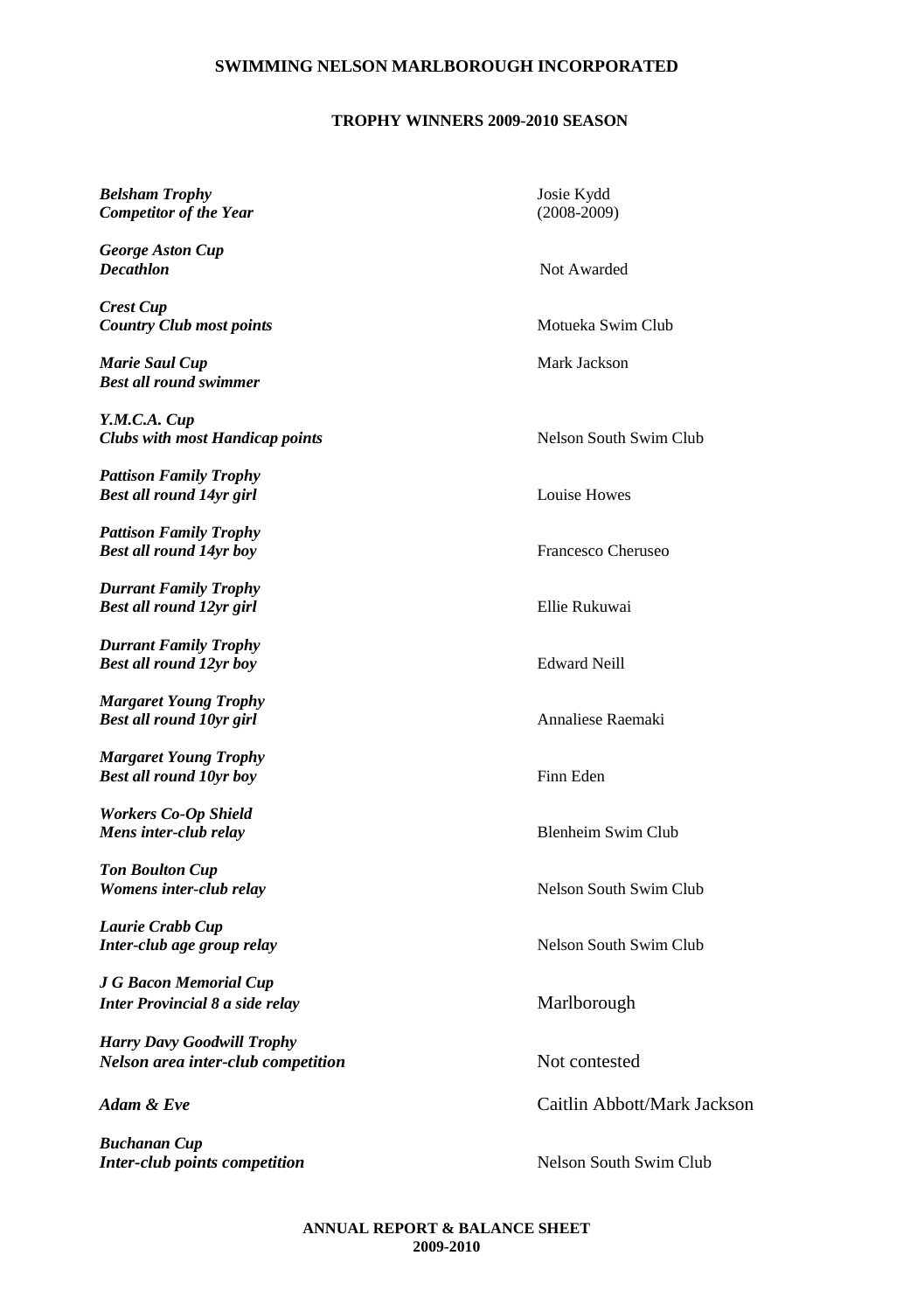*Collings Family Cup Best all round diver* Not Awarded *Water Polo Shield Best all round player* Not Awarded *Marion Coombs Cup* **Best all round Synchro swimmer** Not Awarded *Life Members Cup Best all round swimmer Country Clubs* Tom Basset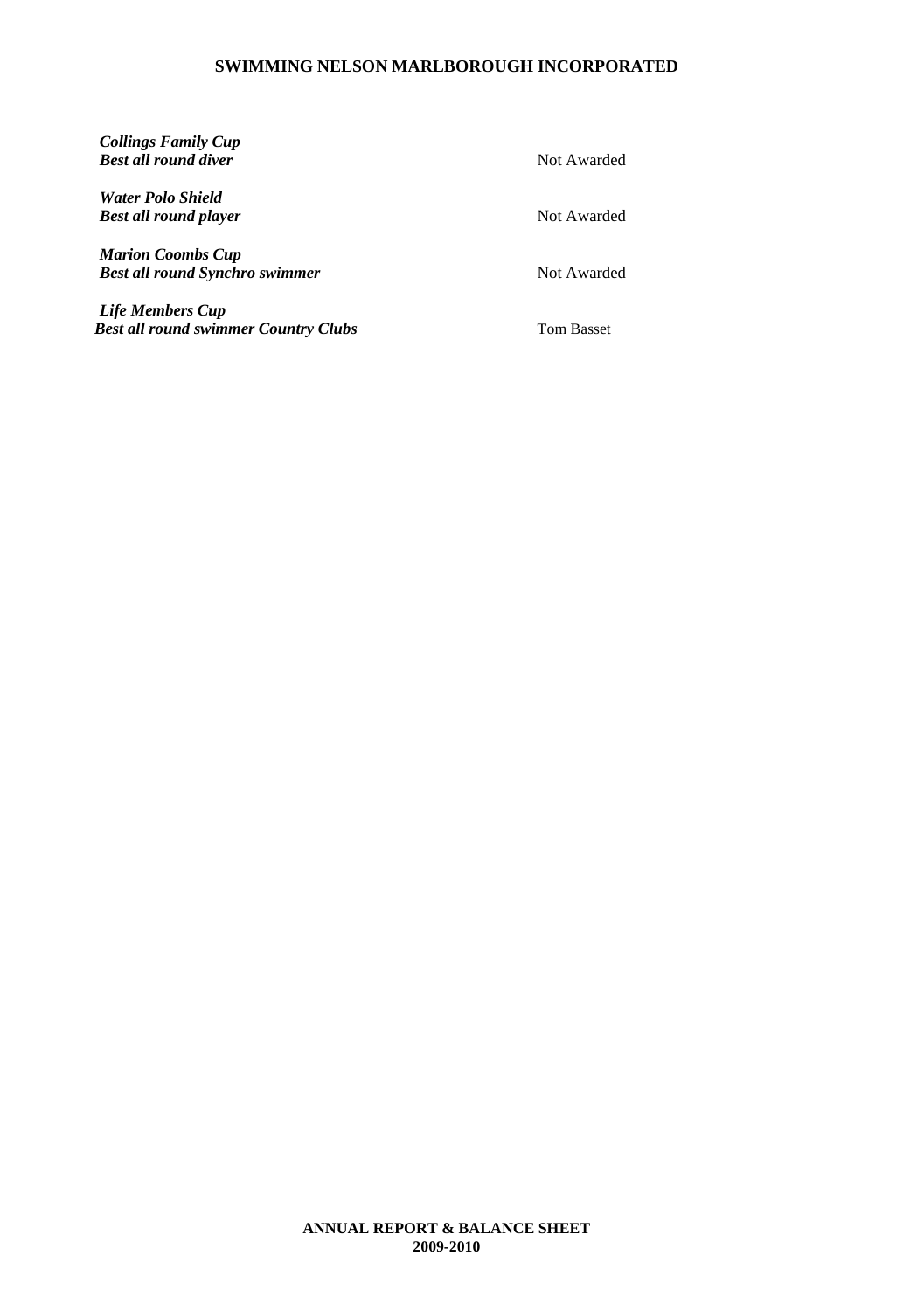#### **SNM RECORDS BETTERED IN THE 2009 - 2010 SEASON ( listed in order of events during the season )**

## **LC Meters-Female**

| 10 & U    | 50 Free    | 32.42   | 26-Aug-99       | <b>NELNM</b> | <b>EMMA THOMSON</b>     |
|-----------|------------|---------|-----------------|--------------|-------------------------|
|           | 100 Free   | 1:09.01 | 26-Aug-99       | <b>NELNM</b> | <b>EMMA THOMSON</b>     |
|           | 200 Free   | 2:34.95 | 16-Jan-02       | <b>BLENM</b> | ANNELIE PIETERSE        |
|           | 50 Back    | 39.69   | 16-Jan-02       | <b>BLENM</b> | <b>ANNELIE PIETERSE</b> |
|           | 100 Back   | 1:23.77 | $16$ -Jan-02    | <b>BLENM</b> | ANNELIE PIETERSE        |
|           | 50 Breast  | 41.80   | 14-Jan-04       | <b>BLENM</b> | EMMA K. MOORE           |
|           | 100 Breast | 1:32.05 | 21-Nov-08       | <b>NLSNM</b> | ELLIE RUKUWAI           |
|           | 50 Fly     | 35.86   | 10-Feb-01       | <b>NELNM</b> | <b>AMAKA GESSLER</b>    |
|           | 100 Fly    | 1:23.85 | $16$ -Jan-02    | <b>BLENM</b> | ANNELIE PIETERSE        |
|           | 200 IM     | 2:54.77 | 26-Aug-99       | <b>NELNM</b> | <b>EMMA THOMSON</b>     |
| 11-11     | 50 Free    | 29.96   | $9-Apr-00$      | <b>NELNM</b> | <b>EMMA THOMSON</b>     |
|           | 100 Free   | 1:03.48 | <b>8-Dec-00</b> | <b>NELNM</b> | <b>EMMA THOMSON</b>     |
|           | 200 Free   | 2:17.47 | $8$ -Dec-00     | <b>NELNM</b> | <b>EMMA THOMSON</b>     |
|           | 400 Free   | 4:48.87 | <b>8-Dec-00</b> | <b>NELNM</b> | <b>EMMA THOMSON</b>     |
|           | 50 Back    | 37.99   | 20-Feb-10       | <b>MOTNM</b> | SAMANTHA TREVURZA       |
|           | 100 Back   | 1:17.53 | $7-Jul-00$      | <b>NELNM</b> | <b>EMMA THOMSON</b>     |
|           | 200 Back   | 2:44.63 | 27-Jul-00       | <b>NELNM</b> | <b>EMMA THOMSON</b>     |
|           | 50 Breast  | 37.77   | 20-Feb-10       | <b>BLENM</b> | <b>SARA GANE</b>        |
|           | 100 Breast | 1:24.02 | 18-Jan-10       | <b>BLENM</b> | <b>SARA GANE</b>        |
|           | 200 Breast | 3:01.24 | 20-Feb-10       | <b>BLENM</b> | <b>SARA GANE</b>        |
|           | 50 Fly     | 33.66   | 1-Oct-88        | <b>BLENM</b> | <b>TRACEY NORTON</b>    |
|           | 100 Fly    | 1:14.50 | 28-Feb-82       | <b>NLSNM</b> | VICKI GLEESON           |
|           | 200 Fly    | 3:00.30 | 19-Jan-09       | <b>BLENM</b> | <b>DIANNE TRAYLING</b>  |
|           | 200 IM     | 2:42.11 | $7-Jul-00$      | <b>NELNM</b> | <b>EMMA THOMSON</b>     |
| $12 - 12$ | 50 Free    | 28.58   | 12-Mar-01       | <b>NELNM</b> | <b>EMMA THOMSON</b>     |
|           | 100 Free   | 1:02.27 | 10-Feb-01       | <b>NELNM</b> | <b>EMMA THOMSON</b>     |
|           | 200 Free   | 2:15.57 | 26-Jan-01       | <b>NELNM</b> | <b>EMMA THOMSON</b>     |
|           |            |         |                 |              |                         |

| 400 Free                                 | 4:43.29 | 10-Feb-01 | NELNM     | EMMA THOMSON |  |  |  |
|------------------------------------------|---------|-----------|-----------|--------------|--|--|--|
| <b>ANNUAL REPORT &amp; BALANCE SHEET</b> |         |           |           |              |  |  |  |
|                                          |         |           | 2009-2010 |              |  |  |  |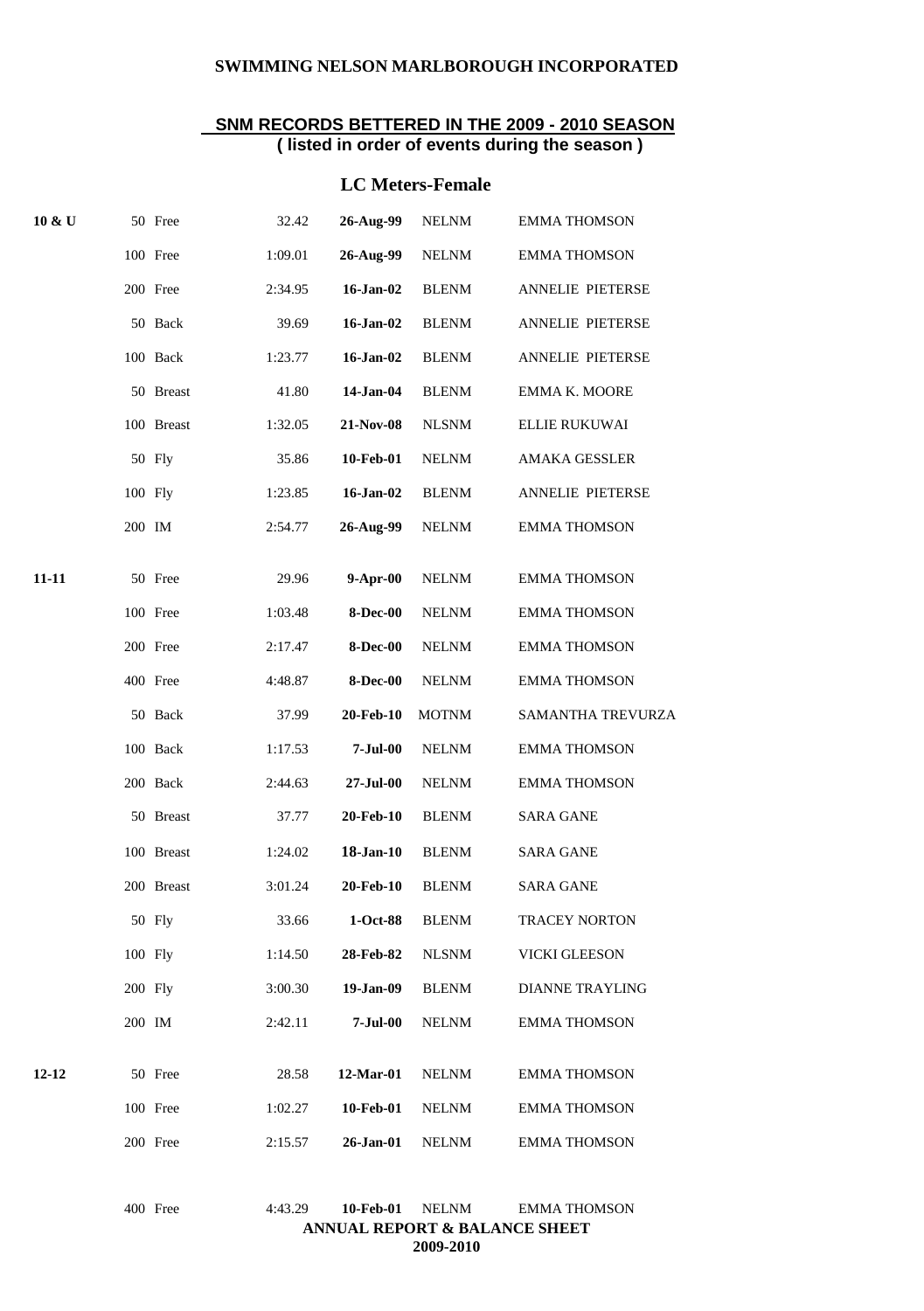|       |           | 800 Free   | 10:04.52 | 26-Jan-01     | <b>NELNM</b> | <b>EMMA THOMSON</b>    |
|-------|-----------|------------|----------|---------------|--------------|------------------------|
|       | 1500 Free |            | 20:16.85 | $7-Jan-90$    | <b>NLSNM</b> | TRACY FERGUSON         |
|       |           | 50 Back    | 36.00    | 20-Feb-10     | <b>BLENM</b> | <b>LYDIA MOSSMAN</b>   |
|       |           | 100 Back   | 1:15.82  | 7-Dec-85      | <b>NLSNM</b> | TRUDI WADSWORTH        |
|       |           | 200 Back   | 2:45.20  | 16-Feb-85     | <b>NLSNM</b> | <b>TRUDI WADSWORTH</b> |
|       |           | 50 Breast  | 36.46    | $16 - Jan-02$ | <b>NELNM</b> | ANNABELLE CAREY        |
|       |           | 100 Breast | 1:21.24  | 14-Dec-01     | <b>NELNM</b> | <b>ANNABELLE CAREY</b> |
|       |           | 200 Breast | 2:56.71  | 14-Dec-01     | <b>NELNM</b> | ANNABELLE CAREY        |
|       |           | 50 Fly     | 31.89    | 23-Nov-07     | <b>BLENM</b> | <b>JOSIE KYDD</b>      |
|       | 100 Fly   |            | 1:11.20  | 12-Feb-83     | <b>NLSNM</b> | VICKI GLEESON          |
|       | 200 Fly   |            | 2:46.37  | 19-Feb-05     | <b>BLENM</b> | <b>LILY YTSMA</b>      |
|       | 200 IM    |            | 2:34.08  | 16-Aug-01     | <b>NELNM</b> | <b>EMMA THOMSON</b>    |
|       | 400 IM    |            | 5:40.59  | $2-Mar-01$    | <b>NELNM</b> | <b>EMMA THOMSON</b>    |
|       |           |            |          |               |              |                        |
| 13-13 |           | 50 Free    | 28.02    | 5-Mar-02      | <b>MOTNM</b> | <b>EMMA THOMSON</b>    |
|       |           | 100 Free   | 1:00.55  | 5-Mar-02      | <b>MOTNM</b> | <b>EMMA THOMSON</b>    |
|       |           | 200 Free   | 2:12.69  | $5-Mar-02$    | <b>MOTNM</b> | <b>EMMA THOMSON</b>    |
|       |           | 400 Free   | 4:36.88  | 5-Mar-02      | <b>MOTNM</b> | <b>EMMA THOMSON</b>    |
|       |           | 800 Free   | 9:57.61  | 20-Dec-92     |              | <b>STANDARD</b>        |
|       | 1500 Free |            | 18:59.54 | 15-Dec-90     | <b>BLENM</b> | <b>KAREN ASHCROFT</b>  |
|       |           | 50 Back    | 34.32    | 18-Jan-10     | <b>BLENM</b> | <b>GRETA PEARCE</b>    |
|       |           | 100 Back   | 1:11.69  | 12-Mar-86     | <b>NLSNM</b> | TRUDI WADSWORTH        |
|       |           | 200 Back   | 2:37.86  | 12-Mar-86     | <b>NLSNM</b> | TRUDI WADSWORTH        |
|       |           | 50 Breast  | 38.50    | 14-Jan-04     | <b>NELNM</b> | <b>AMAKA GESSLER</b>   |
|       |           | 100 Breast | 1:20.92  | 20-Feb-92     | <b>NELNM</b> | <b>KYLA STEENHART</b>  |
|       |           | 200 Breast | 2:53.62  | 6-Sep-90      | <b>BLENM</b> | <b>KAREN ASHCROFT</b>  |
|       |           | 50 Fly     | 30.96    | 4-Mar-08      | <b>BLENM</b> | <b>JOSIE KYDD</b>      |
|       | 100 Fly   |            | 1:07.26  | 14-Aug-08     | <b>BLENM</b> | <b>JOSIE KYDD</b>      |
|       | 200 Fly   |            | 2:38.19  | 10-Aug-06     | <b>NELNM</b> | <b>ALEX LAIDLAW</b>    |
|       | 200 IM    |            | 2:30.69  | 13-Dec-02     | <b>MOTNM</b> | <b>EMMA THOMSON</b>    |
|       | 400 IM    |            | 5:33.53  | 15-Feb-90     | <b>BLENM</b> | <b>TRACEY NORTON</b>   |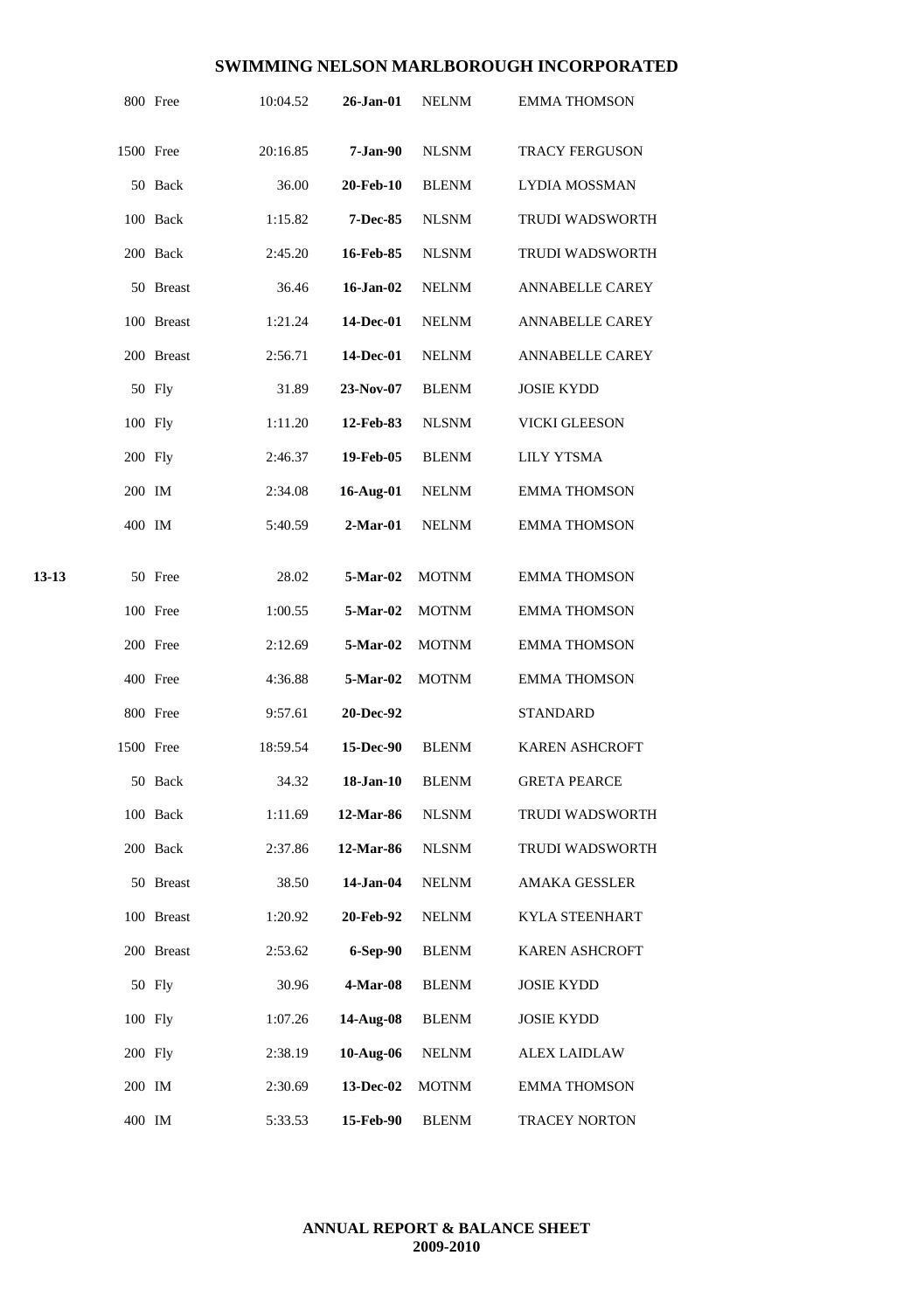| 14-14 |           | 50 Free    | 27.72    | $1-Apr-09$      | <b>BLENM</b> | <b>JOSIE KYDD</b>                        |
|-------|-----------|------------|----------|-----------------|--------------|------------------------------------------|
|       |           | 100 Free   | 1:01.40  | 3-Mar-09        | <b>BLENM</b> | <b>JOSIE KYDD</b>                        |
|       |           | 200 Free   | 2:13.57  | 3-Mar-09        | <b>BLENM</b> | <b>JOSIE KYDD</b>                        |
|       |           | 400 Free   | 4:41.90  | $17 - Jan-07$   | <b>NELNM</b> | <b>ALEX LAIDLAW</b>                      |
|       |           | 800 Free   | 9:46.83  | 17-Feb-94       | <b>BLENM</b> | <b>LAURIE WILLIAMS</b>                   |
|       | 1500 Free |            | 18:34.84 | 4-Mar-89        | <b>NLSNM</b> | <b>KATE THORNALLEY</b>                   |
|       |           | 50 Back    | 33.46    | $17 - Jan-07$   | <b>NELNM</b> | <b>ALEX LAIDLAW</b>                      |
|       |           | 100 Back   | 1:11.98  | 18-Feb-87       | <b>NLSNM</b> | TRUDI WADSWORTH                          |
|       |           | 200 Back   | 2:35.66  | 18-Feb-87       | <b>NLSNM</b> | <b>TRUDI WADSWORTH</b>                   |
|       |           | 50 Breast  | 35.90    | 18-Feb-93       | <b>NELNM</b> | <b>KYLA STEENHART</b>                    |
|       |           | 100 Breast | 1:18.50  | 17-Mar-77       | <b>NLSNM</b> | <b>DEIDRE WALLS</b>                      |
|       |           | 200 Breast | 2:47.60  | 18-Feb-77       | <b>NELNM</b> | <b>DEIDRE WALLS</b>                      |
|       |           | 50 Fly     | 29.38    | 3-Mar-09        | <b>BLENM</b> | <b>JOSIE KYDD</b>                        |
|       | 100 Fly   |            | 1:05.39  | 3-Mar-09        | <b>BLENM</b> | <b>JOSIE KYDD</b>                        |
|       | 200 Fly   |            | 2:27.73  | 3-Mar-09        | <b>BLENM</b> | <b>JOSIE KYDD</b>                        |
|       | 200 IM    |            | 2:31.51  | $17-Jan-03$     | <b>MOTNM</b> | <b>EMMA THOMSON</b>                      |
|       | 400 IM    |            | 5:20.92  | 12-Dec-03       | <b>MOTNM</b> | <b>EMMA THOMSON</b>                      |
| 15-15 |           | 50 Free    | 28.04    | <b>7-Mar-06</b> | <b>MOTNM</b> | AMAKA L. GESSLER                         |
|       |           | 100 Free   | 1:00.92  | <b>7-Mar-06</b> | <b>MOTNM</b> | AMAKA L. GESSLER                         |
|       |           | 200 Free   | 2:12.74  | 14-Jan-04       | <b>MOTNM</b> | <b>EMMA THOMSON</b>                      |
|       |           | 400 Free   | 4:38.95  | 16-Feb-90       | <b>NLSNM</b> | KATE THORNALLEY                          |
|       |           | 800 Free   | 9:51.50  | 16-Feb-95       | <b>BLENM</b> | <b>LAURIE WILLIAMS</b>                   |
|       | 1500 Free |            | 18:40.05 | 18-Dec-89       | <b>NLSNM</b> | <b>KATE THORNALLEY</b>                   |
|       |           | 50 Back    | 33.84    | 18-Apr-01       | <b>MOTNM</b> | <b>HANNAH A SAUNDERS</b>                 |
|       |           | 100 Back   | 1:13.15  | 7-Mar-06        | <b>MOTNM</b> | ANN BLACKBEARD                           |
|       |           | 200 Back   | 2:36.53  | 18-Jan-06       | <b>MOTNM</b> | ANN BLACKBEARD                           |
|       |           | 50 Breast  | 35.55    | 21-Jan-94       | <b>NELNM</b> | <b>KYLA STEENHART</b>                    |
|       |           | 100 Breast | 1:17.11  | 17-Feb-94       | <b>NELNM</b> | KYLA STEENHART                           |
|       |           | 200 Breast | 2:44.91  | 17-Feb-94       | <b>NELNM</b> | <b>KYLA STEENHART</b>                    |
|       |           | 50 Fly     | 31.45    | <b>7-Mar-06</b> | <b>MOTNM</b> | AMAKA GESSLER                            |
|       | 100 Fly   |            | 1:07.88  | 29-Aug-91       | <b>BLENM</b> | <b>TRACEY NORTON</b>                     |
|       | 200 Fly   |            | 2:29.06  | 20-Feb-92       | <b>BLENM</b> | <b>TRACEY NORTON</b>                     |
|       | 200 IM    |            | 2:29.12  | $2-Mar-04$      | <b>MOTNM</b> | <b>EMMA THOMSON</b>                      |
|       |           |            |          |                 | 2009-2010    | <b>ANNUAL REPORT &amp; BALANCE SHEET</b> |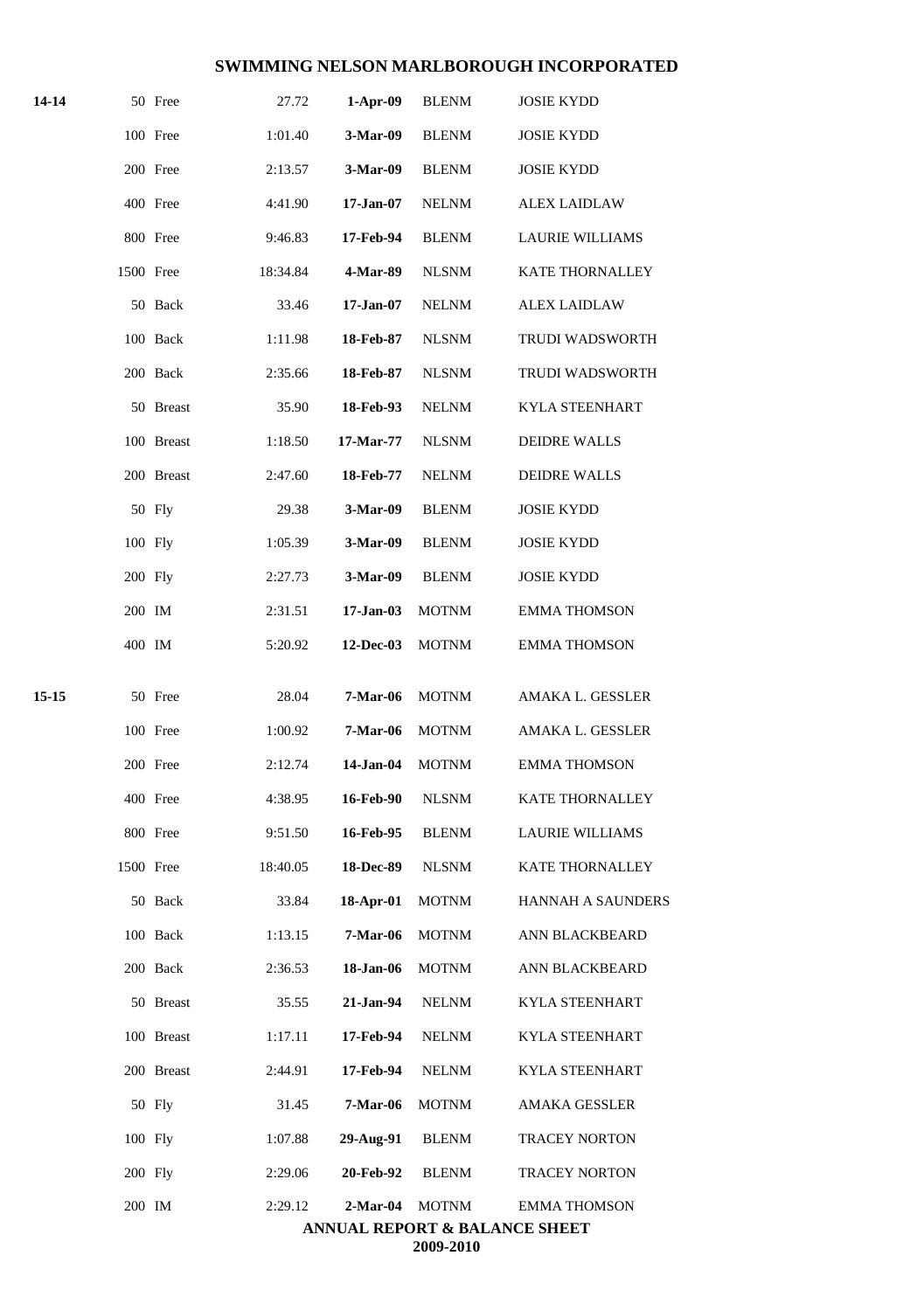|       | 400 IM    |            | 5:22.57  | $7-Apr-01$   | <b>BLENM</b> | <b>KYLIE A HUNTER</b>    |
|-------|-----------|------------|----------|--------------|--------------|--------------------------|
| 16-16 |           | 50 Free    | 28.36    | 29-Mar-05    | <b>NELNM</b> | <b>EMMA THOMSON</b>      |
|       |           | 100 Free   | 1:02.71  | 18-Nov-05    | <b>NELNM</b> | <b>EMMA THOMSON</b>      |
|       |           | 200 Free   | 2:15.37  | 9-Jul-99     | <b>NELNM</b> | <b>MEGAN RAMSAY</b>      |
|       |           | 400 Free   | 4:48.14  | 13-Jan-99    | <b>NELNM</b> | MEGAN RAMSAY             |
|       |           | 800 Free   | 10:09.58 | 11-Dec-98    | <b>NELNM</b> | <b>MEGAN RAMSAY</b>      |
|       | 1500 Free |            | 19:15.94 | 29-Nov-98    | <b>NELNM</b> | MEGAN RAMSAY             |
|       |           | 50 Back    | 33.00    | 5-Mar-02     | <b>MOTNM</b> | HANNAH A SAUNDERS        |
|       |           | 100 Back   | 1:11.36  | 3-Apr-07     | <b>MOTNM</b> | ANN BLACKBEARD           |
|       |           | 200 Back   | 2:37.00  | 5-Mar-02     | <b>MOTNM</b> | <b>HANNAH A SAUNDERS</b> |
|       |           | 50 Breast  | 34.64    | 4-Apr-07     | <b>MOTNM</b> | <b>FAYE HUDSON</b>       |
|       |           | 100 Breast | 1:17.98  | 25-Mar-08    | <b>NLSNM</b> | <b>JASMINE BEWLEY</b>    |
|       |           | 200 Breast | 2:54.06  | 4-Mar-08     | <b>NLSNM</b> | <b>JASMINE BEWLEY</b>    |
|       |           | 50 Fly     | 31.60    | 10-Mar-99    | <b>NELNM</b> | MEGAN RAMSAY             |
|       | 100 Fly   |            | 1:09.35  | 9-Jul-99     | <b>NELNM</b> | MEGAN RAMSAY             |
|       | 200 Fly   |            | 2:36.23  | 13-Mar-99    | <b>NELNM</b> | <b>MEGAN RAMSAY</b>      |
|       | 200 IM    |            | 2:34.72  | 6-Feb-05     | <b>NELNM</b> | <b>EMMA THOMSON</b>      |
|       | 400 IM    |            | 5:32.16  | 6-Feb-05     | <b>NELNM</b> | <b>EMMA THOMSON</b>      |
| 17-17 |           | 50 Free    | 27.93    | 12-Apr-06    | <b>NELNM</b> | <b>EMMA THOMSON</b>      |
|       |           | 100 Free   | 1:00.29  | 12-Apr-06    | <b>NELNM</b> | <b>EMMA THOMSON</b>      |
|       |           | 200 Free   | 2:14.25  | 26-Aug-99    | <b>NELNM</b> | MEGAN RAMSAY             |
|       |           | 400 Free   | 4:46.09  | $15$ -Jan-00 | <b>NELNM</b> | MEGAN RAMSAY             |
|       |           | 800 Free   | 9:59.89  | 27-Nov-99    | <b>NELNM</b> | <b>MEGAN RAMSAY</b>      |
|       | 1500 Free |            | 18:52.45 | 27-Nov-99    | <b>NELNM</b> | <b>MEGAN RAMSAY</b>      |
|       |           | 50 Back    | 33.01    | 15-Jan-03    | <b>MOTNM</b> | <b>HANNAH A SAUNDERS</b> |
|       |           | 100 Back   | 1:14.79  | 15-Jan-03    | <b>MOTNM</b> | <b>HANNAH A SAUNDERS</b> |
|       |           | 200 Back   | 2:35.05  | $15$ -Jan-03 | <b>MOTNM</b> | HANNAH A SAUNDERS        |
|       |           | 50 Breast  | 34.84    | 25-Mar-08    | <b>MOTNM</b> | <b>FAYE HUDSON</b>       |
|       |           | 100 Breast | 1:18.30  | 10-Jul-09    | <b>NLSNM</b> | <b>JASMINE BEWLEY</b>    |
|       |           | 200 Breast | 2:54.09  | $9-Apr-00$   | <b>NELNM</b> | <b>MEGAN PREBBLE</b>     |
|       |           | 50 Fly     | 30.52    | 12-Apr-06    | <b>NELNM</b> | <b>EMMA THOMSON</b>      |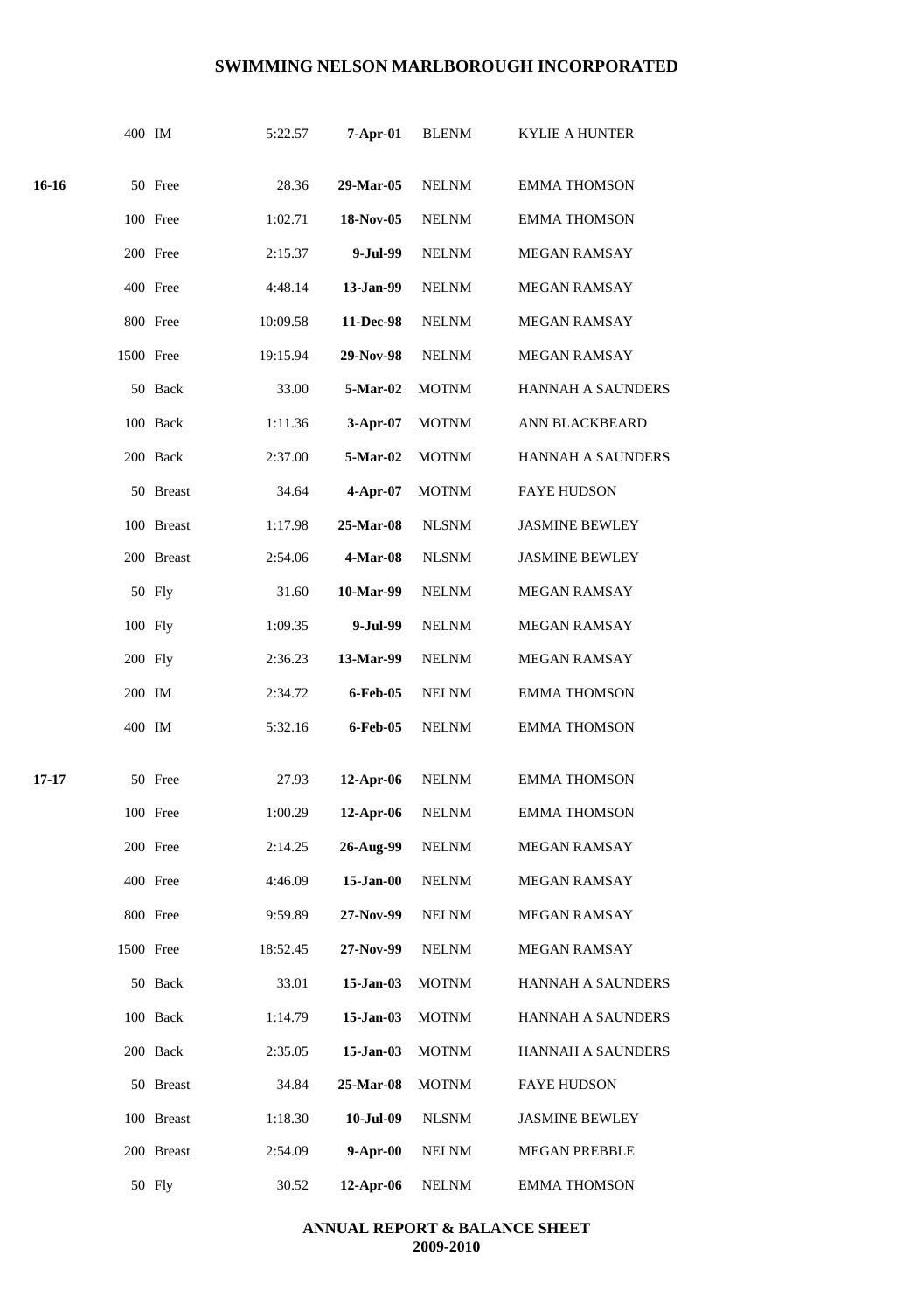|       | 100 Fly   |            | 1:07.56  | $1-May-00$    | <b>NELNM</b> | MEGAN RAMSAY             |
|-------|-----------|------------|----------|---------------|--------------|--------------------------|
|       | 200 Fly   |            | 2:31.89  | $22 - Jan-00$ | <b>NELNM</b> | MEGAN RAMSAY             |
|       | 200 IM    |            | 2:32.88  | 3-Feb-06      | <b>NELNM</b> | <b>EMMA THOMSON</b>      |
|       | 400 IM    |            | 5:24.39  | $22-Jan-00$   | <b>NELNM</b> | MEGAN RAMSAY             |
| 18-18 |           | 50 Free    | 28.93    | $17-Jan-07$   | <b>NELNM</b> | <b>EMMA THOMSON</b>      |
|       |           | 100 Free   | 1:01.40  | $17 - Jan-07$ | <b>NELNM</b> | <b>EMMA THOMSON</b>      |
|       |           | 200 Free   | 2:15.17  | 27-Jul-00     | <b>NELNM</b> | MEGAN RAMSAY             |
|       |           | 400 Free   | 4:49.47  | 26-Jan-01     | <b>NELNM</b> | MEGAN RAMSAY             |
|       |           | 800 Free   | 9:50.32  | 26-Jan-01     | <b>NELNM</b> | MEGAN RAMSAY             |
|       | 1500 Free |            | 21:19.31 | 17-Feb-03     | <b>BLENM</b> | <b>KEW KENDRICK</b>      |
|       |           | 50 Back    | 35.19    | 18-Apr-01     | <b>BLENM</b> | FELICITY ORCHARD         |
|       |           | 100 Back   | 1:16.73  | 18-Jan-01     | <b>BLENM</b> | FELICITY ORCHARD         |
|       |           | 200 Back   | 2:43.23  | 18-Jan-01     | <b>BLENM</b> | FELICITY ORCHARD         |
|       |           | 50 Breast  | 36.36    | 3-Mar-09      | <b>MOTNM</b> | <b>FAYE HUDSON</b>       |
|       |           | 100 Breast | 1:23.00  | 3-Mar-09      | <b>MOTNM</b> | <b>FAYE HUDSON</b>       |
|       |           | 200 Breast | 2:57.84  | $17-Jan-03$   | <b>NLSNM</b> | <b>MARLIES J KOEVOET</b> |
|       |           | 50 Fly     | 31.38    | 18-Jan-01     | <b>NELNM</b> | MEGAN RAMSAY             |
|       | 100 Fly   |            | 1:08.19  | 27-Jul-00     | <b>NELNM</b> | MEGAN RAMSAY             |
|       | 200 Fly   |            | 2:34.00  | 21-Oct-00     | <b>NELNM</b> | <b>MEGAN RAMSAY</b>      |
|       | 200 IM    |            | 2:34.60  | $17-Jan-07$   | <b>NELNM</b> | <b>EMMA THOMSON</b>      |
|       | 400 IM    |            | 5:29.94  | 26-Jan-01     | <b>NELNM</b> | MEGAN RAMSAY             |
| Open  |           | 50 Free    | 27.72    | $1-Apr-09$    | <b>BLENM</b> | <b>JOSIE KYDD</b>        |
|       |           | 100 Free   | 1:00.29  | 12-Apr-06     | <b>NEL</b>   | <b>EMMA THOMSON</b>      |
|       |           | 200 Free   | 2:12.69  | 5-Mar-02      | <b>MOTNM</b> | <b>EMMA K THOMSON</b>    |
|       |           | 400 Free   | 4:36.88  | 5-Mar-02      | <b>MOTNM</b> | <b>EMMA K THOMSON</b>    |
|       |           | 800 Free   | 9:36.80  | 19-Feb-90     | <b>NLSNM</b> | <b>KATE THORNALLEY</b>   |
|       | 1500 Free |            | 18:30.56 | 21-Jan-94     | <b>BLENM</b> | <b>LISA JEFCOATE</b>     |
|       |           | 50 Back    | 33.00    | 5-Mar-02      | <b>MOTNM</b> | HANNAH A SAUNDERS        |
|       |           | 100 Back   | 1:11.36  | 3-Apr-07      | <b>MOTNM</b> | ANN BLACKBEARD           |
|       |           | 200 Back   | 2:33.72  | 6-Apr-98      | <b>NLSNM</b> | <b>CHER BLACK</b>        |
|       |           | 50 Breast  | 34.52    | $2-Apr-94$    | <b>NELNM</b> | KYLA STEENHART           |
|       |           | 100 Breast | 1:15.90  | 5-Jul-94      | <b>NELNM</b> | KYLA STYEENHART          |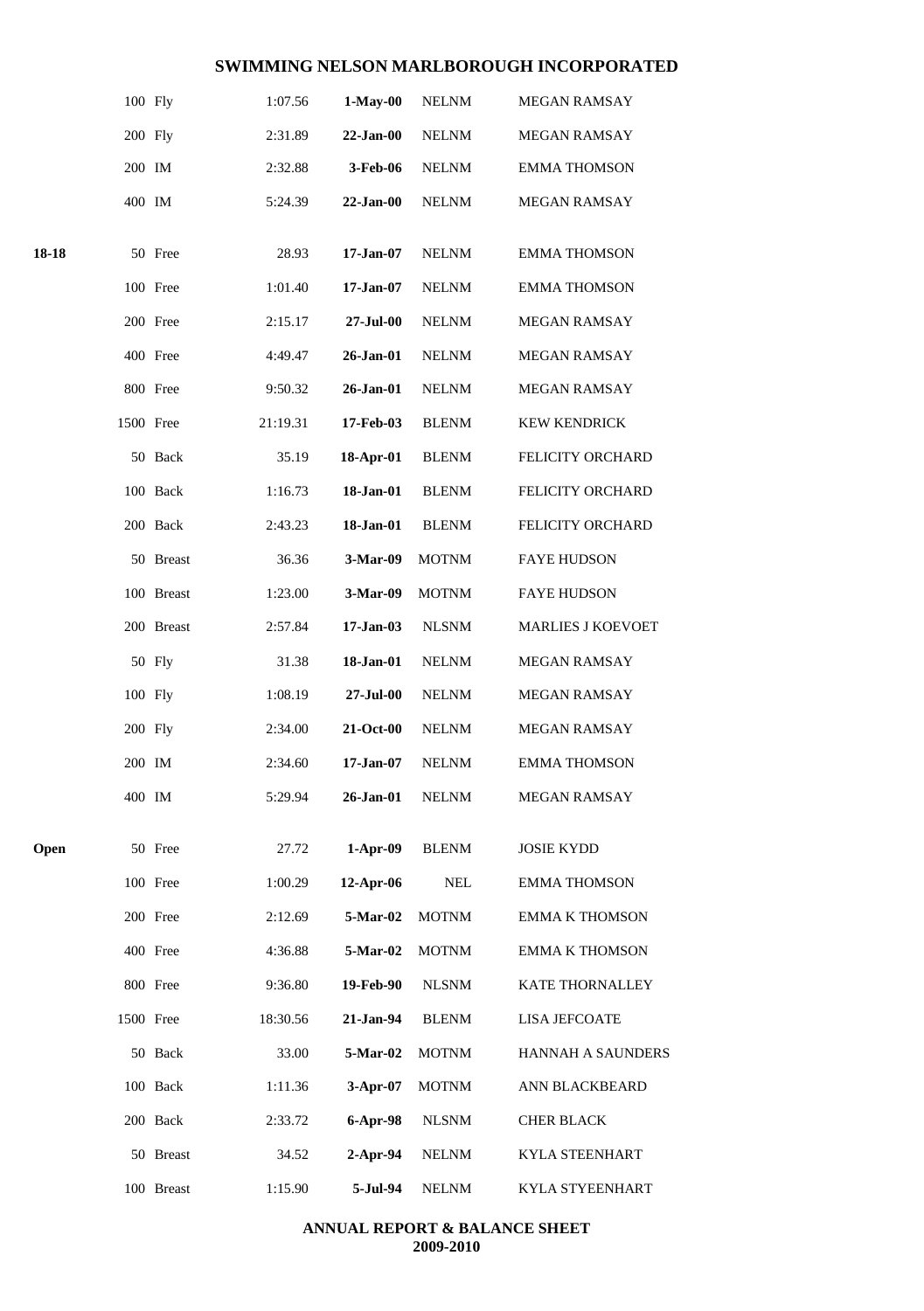|           | 200 Breast | 2:41.48 | $2$ -Apr-94 | <b>NELNM</b> | <b>KYLA STEENHART</b> |
|-----------|------------|---------|-------------|--------------|-----------------------|
|           | 50 Fly     | 29.38   | $3-Mar-09$  | <b>BLENM</b> | <b>JOSIE KYDD</b>     |
|           |            |         |             |              |                       |
| 100 Fly   |            | 1:05.39 | 3 Mar-09    | <b>BLENM</b> | <b>JOSIE KYDD</b>     |
| $200$ Fly |            | 2:27.49 | 18-Feb-93   | <b>BLENM</b> | <b>TRACEY NORTON</b>  |
| 200 IM    |            | 2:29.12 | $2-Mar-04$  | <b>MOTNM</b> | <b>EMMA K THOMSON</b> |
| 400 IM    |            | 5:19.01 | $2$ -Apr-94 | <b>BLENM</b> | <b>LISA JEFCOATE</b>  |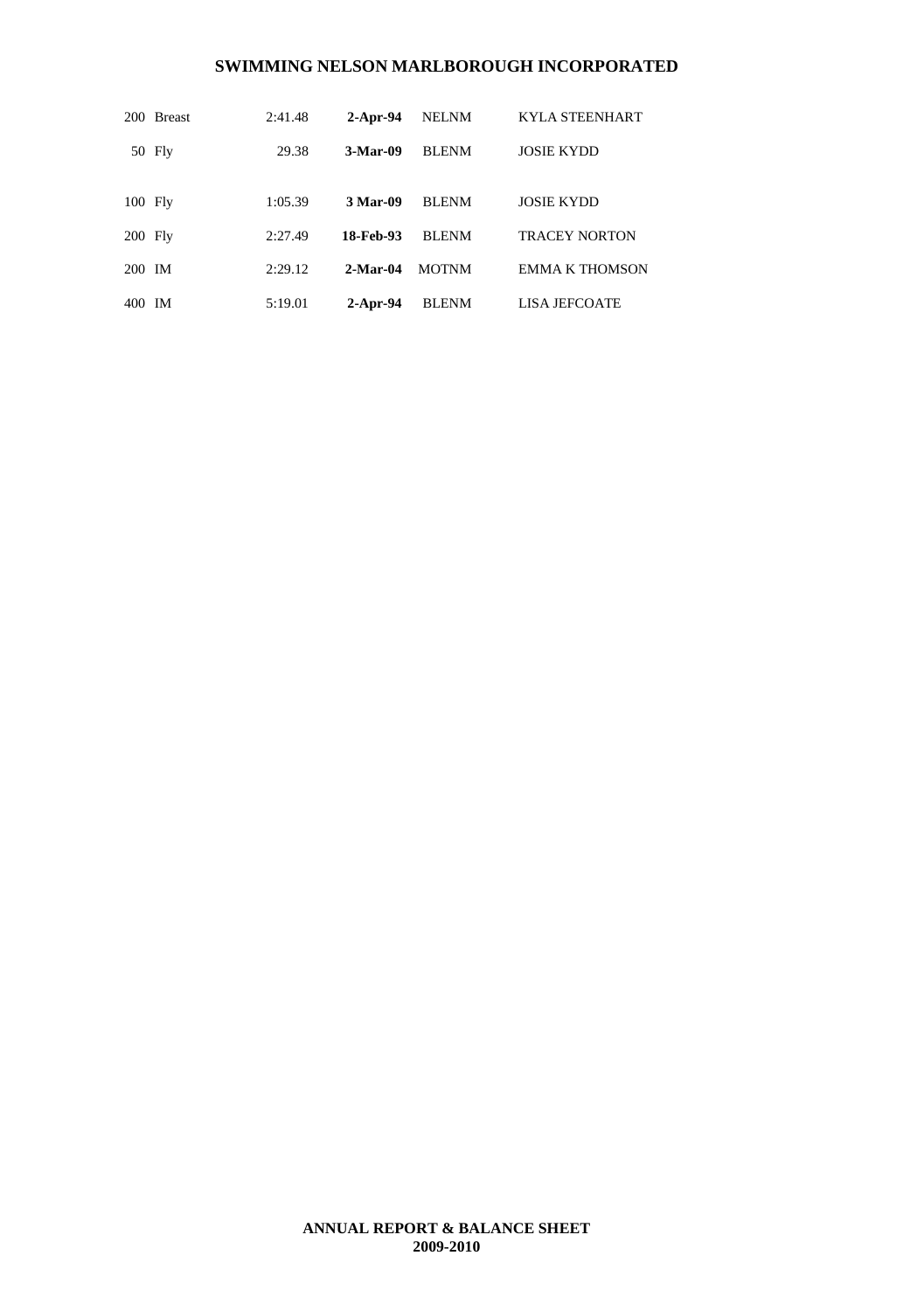## **LC Meters-Male**

| $10 \& U$ |           | 50 Free    | 32.33    | 6-Jul-96        | <b>NELNM</b> | <b>FERGUS STRICKLAND</b> |
|-----------|-----------|------------|----------|-----------------|--------------|--------------------------|
|           |           | 100 Free   | 1:10.80  | 20-Jan-96       | <b>NELNM</b> | FERGUS STRICKLAND        |
|           |           | 200 Free   | 2:33.42  | 6-Jul-96        | <b>NELNM</b> | <b>FERGUS STRICKLAND</b> |
|           |           | 50 Back    | 40.19    | $16$ -Jan- $02$ | <b>BLENM</b> | <b>SCOTT D MCDONALD</b>  |
|           |           | 100 Back   | 1:24.79  | 17-Aug-96       | <b>NELNM</b> | FERGUS STRICKLAND        |
|           |           | 50 Breast  | 43.20    | 25-Jan-98       | <b>BLENM</b> | <b>THOMAS MOORE</b>      |
|           |           | 100 Breast | 1:30.41  | 14-Feb-98       | <b>BLENM</b> | THOMAS MOORE             |
|           |           | 50 Fly     | 37.45    | 17-Jan-91       | <b>BLENM</b> | <b>HAYDEN CLEMETT</b>    |
|           | 100 Fly   |            | 1:29.51  | 18-Aug-05       | <b>BLENM</b> | NICK KERRY               |
|           | 200 IM    |            | 2:55.37  | 5-Jul-96        | <b>NELNM</b> | FERGUS STRICKLAND        |
| 11-11     |           | 50 Free    | 30.75    | 25-Oct-03       | <b>BLENM</b> | <b>JONATHAN LEE</b>      |
|           |           | 100 Free   | 1:07.64  | 17-Jan-92       | <b>BLENM</b> | <b>HAYDEN CLEMETT</b>    |
|           |           | 200 Free   | 2:24.78  | 24-Jan-97       | <b>NELNM</b> | <b>FERGUS STRICKLAND</b> |
|           |           | 400 Free   | 5:13.13  | 14-Dec-96       | <b>NELNM</b> | FERGUS STRICKLAND        |
|           |           | 50 Back    | 35.67    | 7-Mar-03        | <b>NELNM</b> | <b>JOEL J WIECHERN</b>   |
|           |           | 100 Back   | 1:18.38  | 17-Jan-92       | <b>BLENM</b> | HAYDEN CLEMETT           |
|           |           | 200 Back   | 2:50.33  | 17-Jan-92       | <b>BLENM</b> | <b>HAYDEN CLEMETT</b>    |
|           |           | 50 Breast  | 39.90    | 13-Jan-99       | <b>BLENM</b> | THOMAS MOORE             |
|           |           | 100 Breast | 1:25.09  | 13-Feb-99       | <b>BLENM</b> | <b>THOMAS MOORE</b>      |
|           |           | 200 Breast | 3:05.55  | 13-Feb-99       | <b>BLENM</b> | <b>THOMAS MOORE</b>      |
|           |           | 50 Fly     | 35.27    | 18-Jan-92       | BLENM        | <b>HAYDEN CLEMETT</b>    |
|           | 100 Fly   |            | 1:15.32  | 17-Jan-92       | BLENM        | <b>HAYDEN CLEMETT</b>    |
|           | 200 Fly   |            | 3:19.31  | 7-Mar-03        | <b>BLENM</b> | <b>MARK W JACKSON</b>    |
|           | 200 IM    |            | 2:48.42  | 15-Feb-97       | <b>NELNM</b> | <b>FERGUS STRICKLAND</b> |
| $12 - 12$ |           | 50 Free    | 29.39    | $7-Aug-98$      | NELNM        | FERGUS STRICKLAND        |
|           |           | 100 Free   | 1:03.64  | 14-Feb-98       | <b>NELNM</b> | FERGUS STRICKLAND        |
|           |           | 200 Free   | 2:16.88  | 22-Jan-93       | <b>BLENM</b> | <b>HAYDEN CLEMETT</b>    |
|           |           | 400 Free   | 4:53.54  | 3-Jul-98        | NELNM        | <b>FERGUS STRICKLAND</b> |
|           |           | 800 Free   | 10:18.52 | <b>7-Dec-97</b> | <b>NELNM</b> | FERGUS STRICKLAND        |
|           | 1500 Free |            | 19:11.79 | 6-Dec-97        | <b>NELNM</b> | FERGUS STRICKLAND        |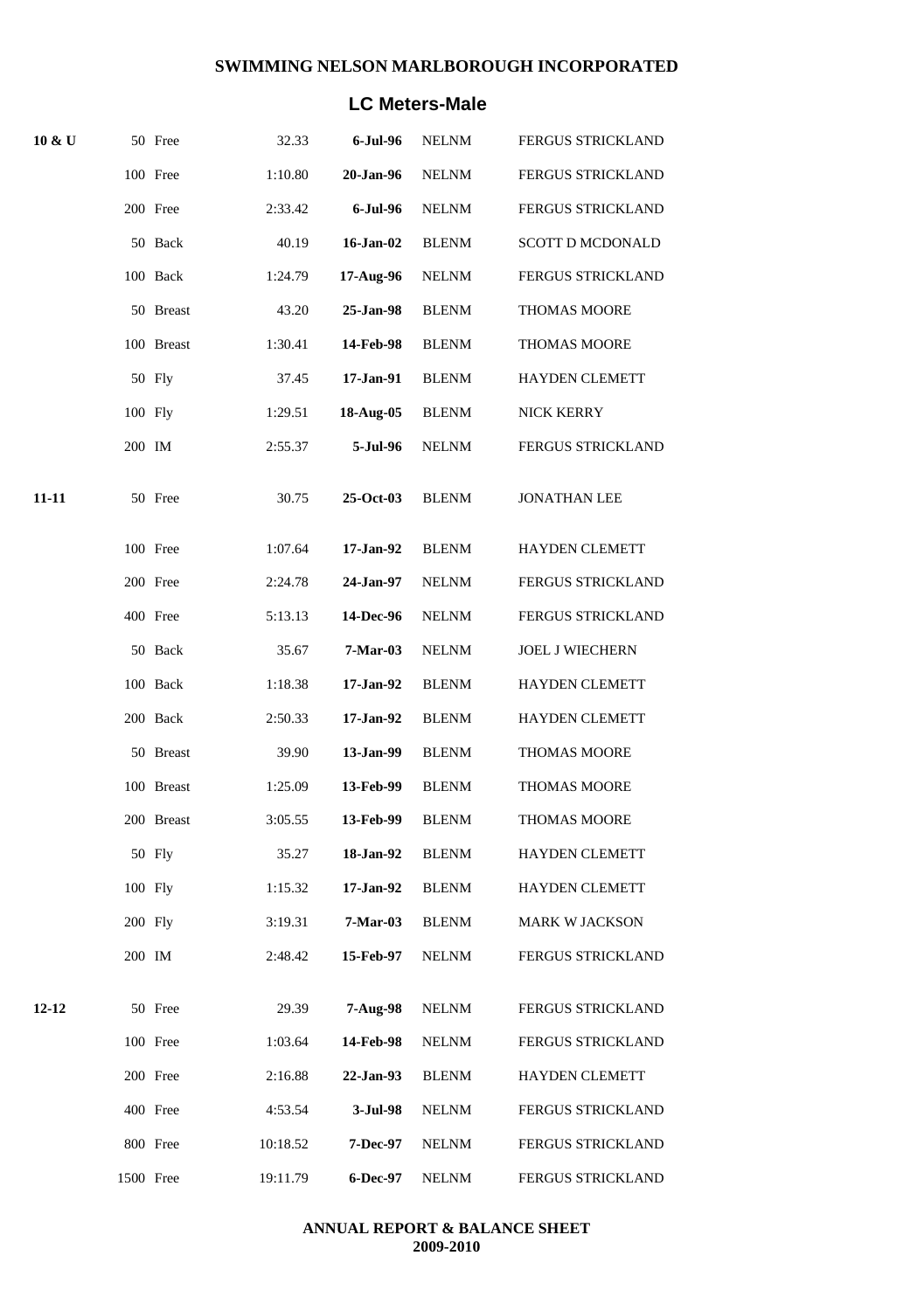|       |           | 50 Back    | 34.96    | 21-Feb-04        | NELNM        | <b>JOEL J. WIECHERN</b>  |
|-------|-----------|------------|----------|------------------|--------------|--------------------------|
|       |           | 100 Back   | 1:12.69  | <b>7-Dec-85</b>  | <b>BLENM</b> | STEPHEN MILLS            |
|       |           | 200 Back   | 2:37.55  | $7 -$ Jul $-00$  | <b>NELNM</b> | THOMAS ARMSTRONG         |
|       |           | 50 Breast  | 37.23    | $15$ -Jan-00     | <b>BLENM</b> | <b>THOMAS MOORE</b>      |
|       |           | 100 Breast | 1:19.80  | $15$ -Jan-00     | <b>BLENM</b> | THOMAS MOORE             |
|       |           | 200 Breast | 2:53.38  | $22-Jan-00$      | <b>BLENM</b> | THOMAS MOORE             |
|       |           | 50 Fly     | 32.02    | 21-Feb-09        | <b>NELNM</b> | WILLIAM BORRELL          |
|       | 100 Fly   |            | 1:10.78  | 11-Dec-92        | <b>BLENM</b> | <b>HAYDEN CLEMETT</b>    |
|       | 200 Fly   |            | 2:41.81  | 11-Dec-98        | <b>NELNM</b> | <b>CRAIG THOMSON</b>     |
|       | 200 IM    |            | 2:39.85  | 3-Jul-98         | <b>NELNM</b> | FERGUS STRICKLAND        |
|       | 400 IM    |            | 5:36.51  | 3-Jul-98         | <b>NELNM</b> | FERGUS STRICKLAND        |
| 13-13 |           | 50 Free    | 27.33    | 10-Mar-99        | <b>NELNM</b> | <b>FERGUS STRICKLAND</b> |
|       |           | 100 Free   | 59.73    | 10-Mar-99        | <b>NELNM</b> | <b>FERGUS STRICKLAND</b> |
|       |           | 200 Free   | 2:09.03  | 21-Jan-94        | <b>BLENM</b> | HAYDEN CLEMETT           |
|       |           | 400 Free   | 4:32.57  | $18$ -Jan- $10$  | <b>NELNM</b> | <b>FRASER NEILL</b>      |
|       |           | 800 Free   | 10:00.20 | 22-Jan-94        |              | <b>STANDARD</b>          |
|       | 1500 Free |            | 18:35.33 | <b>18-Feb-90</b> | <b>NLSNM</b> | <b>DION HUNTER</b>       |
|       |           | 50 Back    | 32.77    | 23-Oct-93        | <b>BLENM</b> | <b>HAYDEN CLEMETT</b>    |
|       |           | 100 Back   | 1:09.57  | 4-Dec-93         | <b>BLENM</b> | <b>HAYDEN CLEMETT</b>    |
|       |           | 200 Back   | 2:31.39  | <b>20-Dec-86</b> | <b>BLENM</b> | <b>STEPHEN MILLS</b>     |
|       |           | 50 Breast  | 35.47    | 21-Jan-94        | <b>NELNM</b> | <b>RIKI KOTUA</b>        |
|       |           | 100 Breast | 1:15.44  | 17-Feb-94        | <b>NELNM</b> | <b>RIKI KOTUA</b>        |
|       |           | 200 Breast | 2:44.99  | 17-Feb-94        | <b>NELNM</b> | RIKI KOTUA               |
|       |           | 50 Fly     | 29.74    | 10-Mar-99        | <b>NELNM</b> | FERGUS STRICKLAND        |
|       | 100 Fly   |            | 1:06.11  | 4-Dec-93         | <b>BLENM</b> | HAYDEN CLEMETT           |
|       | 200 Fly   |            | 2:27.96  | 10-Mar-99        | <b>NELNM</b> | <b>FERGUS STRICKLAND</b> |
|       | 200 IM    |            | 2:25.81  | 10-Mar-99        | <b>NELNM</b> | FERGUS STRICKLAND        |
|       | 400 IM    |            | 5:21.10  | 22-Jan-99        | <b>NELNM</b> | FERGUS STRICKLAND        |
| 14-14 |           | 50 Free    | 26.71    | $1-Mar-05$       | <b>NLSNM</b> | <b>RYAN WILSON</b>       |
|       |           | 100 Free   | 57.76    | 21-Jan-95        | <b>BLENM</b> | HAYDEN CLEMETT           |
|       |           | 200 Free   | 2:08.27  | $1-May-00$       | <b>NELNM</b> | FERGUS STRICKLAND        |
|       |           | 400 Free   | 4:27.37  | 22-Jan-95        | <b>BLENM</b> | <b>HAYDEN CLEMETT</b>    |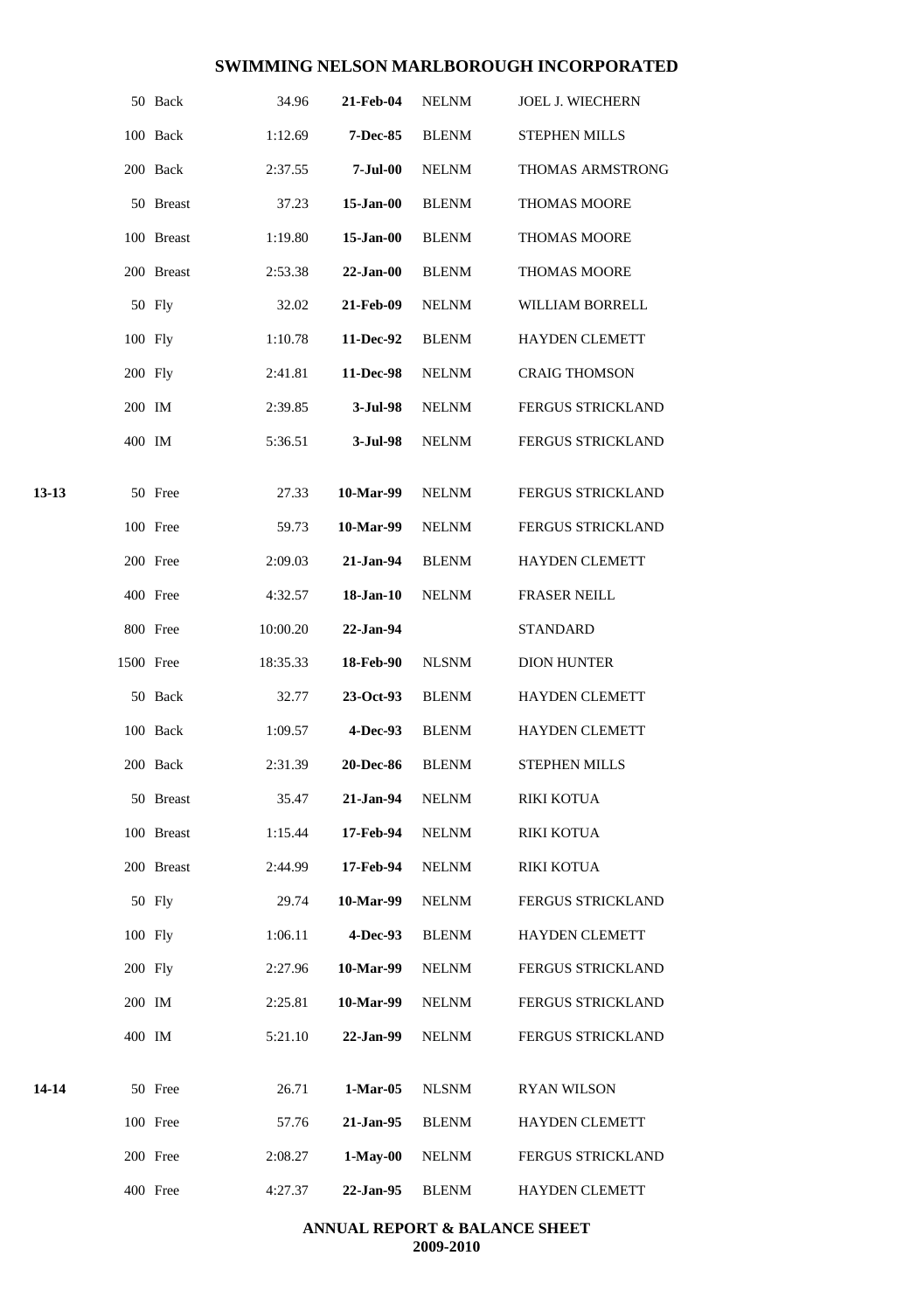|       |           | 800 Free   | 9:24.12  | 21-Jan-95  | <b>BLENM</b> | <b>HAYDEN CLEMETT</b> |
|-------|-----------|------------|----------|------------|--------------|-----------------------|
|       | 1500 Free |            | 17:50.97 | 18-Feb-93  | <b>BLENM</b> | <b>CHRIS YORK</b>     |
|       |           | 50 Back    | 31.04    | 22-Oct-94  | <b>BLENM</b> | <b>HAYDEN CLEMETT</b> |
|       |           | 100 Back   | 1:05.43  | 20-Jan-95  | <b>BLENM</b> | <b>HAYDEN CLEMETT</b> |
|       |           | 200 Back   | 2:25.25  | 20-Jan-95  | <b>BLENM</b> | <b>HAYDEN CLEMETT</b> |
|       |           | 50 Breast  | 32.94    | 22-Mar-95  | <b>NELNM</b> | <b>RIKI KOTUA</b>     |
|       |           | 100 Breast | 1:11.73  | 16-Feb-95  | <b>NELNM</b> | <b>RIKI KOTUA</b>     |
|       |           | 200 Breast | 2:36.36  | 16-Feb-95  | <b>NELNM</b> | <b>RIKI KOTUA</b>     |
|       |           | 50 Fly     | 29.05    | 23-Oct-93  | <b>BLENM</b> | <b>CHRIS YORK</b>     |
|       | 100 Fly   |            | 1:04.05  | 18-Feb-93  | <b>BLENM</b> | <b>CHRIS YORK</b>     |
|       | 200 Fly   |            | 2:21.20  | 18-Feb-93  | <b>BLENM</b> | <b>CHRIS YORK</b>     |
|       | 200 IM    |            | 2:20.87  | 14-Mar-00  | <b>NELNM</b> | FERGUS STRICKLAND     |
|       | 400 IM    |            | 4:56.80  | 14-Mar-00  | <b>NELNM</b> | FERGUS STRICKLAND     |
| 15-15 |           | 50 Free    | 26.12    | 22-Jan-96  | <b>BLENM</b> | <b>HAYDEN CLEMETT</b> |
|       |           | 100 Free   | 56.43    | 22-Oct-95  | <b>BLENM</b> | HAYDEN CLEMETT        |
|       |           | 200 Free   | 2:05.18  | 17-Jan-86  | <b>BLENM</b> | <b>AARON DAVIS</b>    |
|       |           | 400 Free   | 4:24.12  | 20-Dec-86  | <b>BLENM</b> | <b>AARON DAVIS</b>    |
|       |           | 800 Free   | 9:11.38  | $2-Apr-94$ | <b>BLENM</b> | <b>CHRIS YORK</b>     |
|       | 1500 Free |            | 17:24.47 | 17-Feb-94  | <b>BLENM</b> | <b>CHRIS YORK</b>     |
|       |           | 50 Back    | 29.63    | 22-Mar-95  | <b>BLENM</b> | <b>HAYDEN CLEMETT</b> |
|       |           | 100 Back   | 1:03.94  | 19-Aug-95  | <b>BLENM</b> | <b>HAYDEN CLEMETT</b> |
|       |           | 200 Back   | 2:17.20  | 17-Mar-78  | <b>NLSNM</b> | <b>SCOTT AUCUTT</b>   |
|       |           | 50 Breast  | 32.77    | 21-Nov-08  | <b>BLENM</b> | <b>LEIGHTON PRICE</b> |
|       |           | 100 Breast | 1:13.55  | $2-Mar-03$ | <b>NELNM</b> | <b>LEIGHTON RILEY</b> |
|       |           | 200 Breast | 2:35.23  | $2-Mar-03$ | <b>NELNM</b> | <b>LEIGHTON RILEY</b> |
|       |           | 50 Fly     | 28.34    | 22-Oct-94  | <b>BLENM</b> | <b>CHRIS YORK</b>     |
|       | 100 Fly   |            | 1:01.64  | $2-Mar-03$ | <b>NELNM</b> | <b>LEIGHTON RILEY</b> |
|       | 200 Fly   |            | 2:18.10  | $2-Mar-03$ | <b>NELNM</b> | <b>LEIGHTON RILEY</b> |
|       | 200 IM    |            | 2:22.11  | $2-Mar-03$ | <b>NELNM</b> | <b>LEIGHTON RILEY</b> |
|       | 400 IM    |            | 5:01.39  | 25-Aug-94  | <b>BLENM</b> | <b>CHRIS YORK</b>     |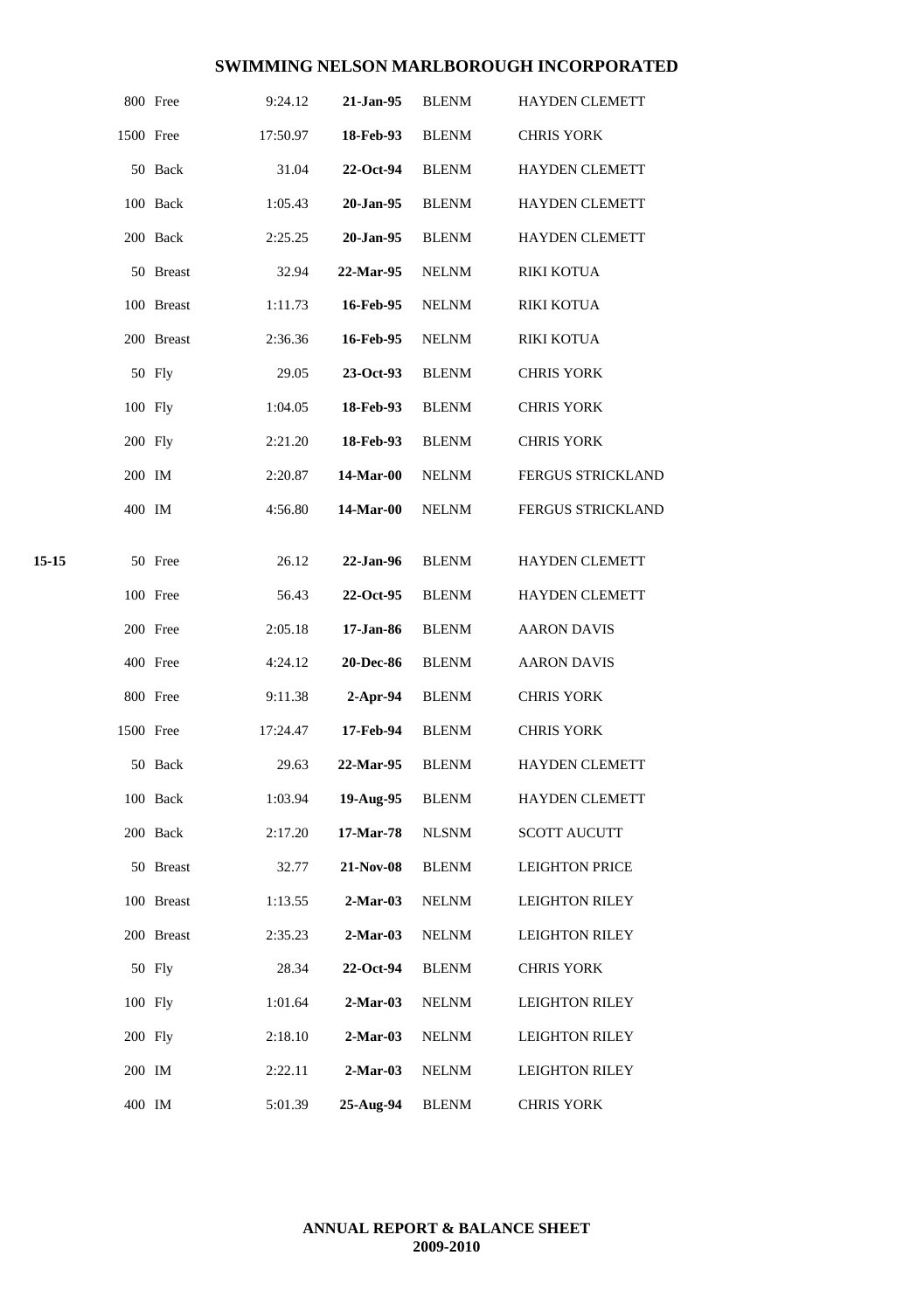| 16-16 |           | 50 Free    | 25.86    | 4-Mar-08         | <b>BLENM</b> | <b>MARK JACKSON</b>     |
|-------|-----------|------------|----------|------------------|--------------|-------------------------|
|       |           | 100 Free   | 56.28    | <b>4-Mar-08</b>  | <b>BLENM</b> | <b>MARK JACKSON</b>     |
|       |           | 200 Free   | 2:04.78  | $5-Oct-07$       | <b>BLENM</b> | <b>MARK JACKSON</b>     |
|       |           | 400 Free   | 4:29.87  | 4-Mar-08         | <b>BLENM</b> | <b>MARK JACKSON</b>     |
|       |           | 800 Free   | 9:58.64  | $17 - Jan-07$    | <b>NLSNM</b> | <b>HARRISON T DEAN</b>  |
|       | 1500 Free |            | 19:06.89 | <b>22-Feb-08</b> | <b>BLENM</b> | <b>MARK JACKSON</b>     |
|       |           | 50 Back    | 30.86    | 19-Jan-07        | <b>BLENM</b> | <b>BRENDON FERGUSON</b> |
|       |           | 100 Back   | 1:07.07  | 12-Mar-01        | <b>MOTNM</b> | <b>BEN DRUMMOND</b>     |
|       |           | 200 Back   | 2:24.92  | 12-Mar-01        | <b>MOTNM</b> | <b>BEN DRUMMOND</b>     |
|       |           | 50 Breast  | 33.01    | 4-Mar-08         | <b>BLENM</b> | <b>SIMON LEACH</b>      |
|       |           | 100 Breast | 1:13.85  | 14-Jan-04        | <b>BLNM</b>  | <b>LEIGHTON RILEY</b>   |
|       |           | 200 Breast | 2:39.70  | 12-Dec-03        | <b>NELNM</b> | <b>LEIGHTON RILEY</b>   |
|       |           | 50 Fly     | 28.34    | 14-Jan-04        | <b>NELNM</b> | <b>LEIGHTON RILEY</b>   |
|       | 100 Fly   |            | 1:02.06  | 18-Jan-08        | <b>BLENM</b> | <b>ANGUS BOYLE</b>      |
|       | 200 Fly   |            | 2:23.66  | 12-Dec-03        | <b>NELNM</b> | <b>LEIGHTON RILEY</b>   |
|       | 200 IM    |            | 2:22.12  | 4-Mar-08         | <b>NELNM</b> | <b>MARK JACKSON</b>     |
|       | 400 IM    |            | 5:04.73  | 14-Jan-04        | <b>NELNM</b> | <b>LEIGHTON RILEY</b>   |
| 17-17 |           | 50 Free    | 25.23    | 3-Mar-09         | <b>BLENM</b> | <b>MARK JACKSON</b>     |
|       |           | 100 Free   | 55.83    | 3-Mar-09         | <b>BLENM</b> | <b>MARK JACKSON</b>     |
|       |           | 200 Free   | 2:03.99  | 3-Mar-09 BLENM   |              | <b>MARK JACKSON</b>     |
|       |           | 400 Free   | 4:26.36  | <b>5-Mar-02</b>  | <b>MOTNM</b> | <b>BEN H DRUMMOND</b>   |
|       |           | 800 Free   | 20:00.00 | 27-Jun-98        | <b>NONE</b>  | <b>NEW RECORD</b>       |
|       | 1500 Free |            | 18.45.10 | 13-Feb-09        | <b>BLENM</b> | <b>MARK JACKSON</b>     |
|       |           | 50 Back    | 31.20    | 4-Mar-08         | <b>BLENM</b> | <b>BRENDON FERGUSON</b> |
|       |           | 100 Back   | 1:07.02  | 16-Aug-01        | <b>MOTNM</b> | <b>BEN H DRUMMOND</b>   |
|       |           | 200 Back   | 2:23.11  | 16-Jan-02        | <b>MOTNM</b> | <b>BEN H DRUMMOND</b>   |
|       |           | 50 Breast  | 32.75    | 4-Mar-08         | <b>BLENM</b> | <b>SEAN KERRY</b>       |
|       |           | 100 Breast | 1:12.25  | 4-Mar-08         | <b>BLENM</b> | <b>SEAN KERRY</b>       |
|       |           | 200 Breast | 2:42.41  | 4-Mar-08         | <b>BLENM</b> | <b>SEAN KERRY</b>       |
|       |           | 50 Fly     | 28.47    | $2-Mar-01$       | <b>BLENM</b> | DARREN PERANO           |
|       | 100 Fly   |            | 1:03.79  | $2-Mar-01$       | <b>BLENM</b> | <b>DARREN PERANO</b>    |
|       | 200 Fly   |            | 2:30.52  | $2-Mar-01$       | <b>BLENM</b> | DARREN PERANO           |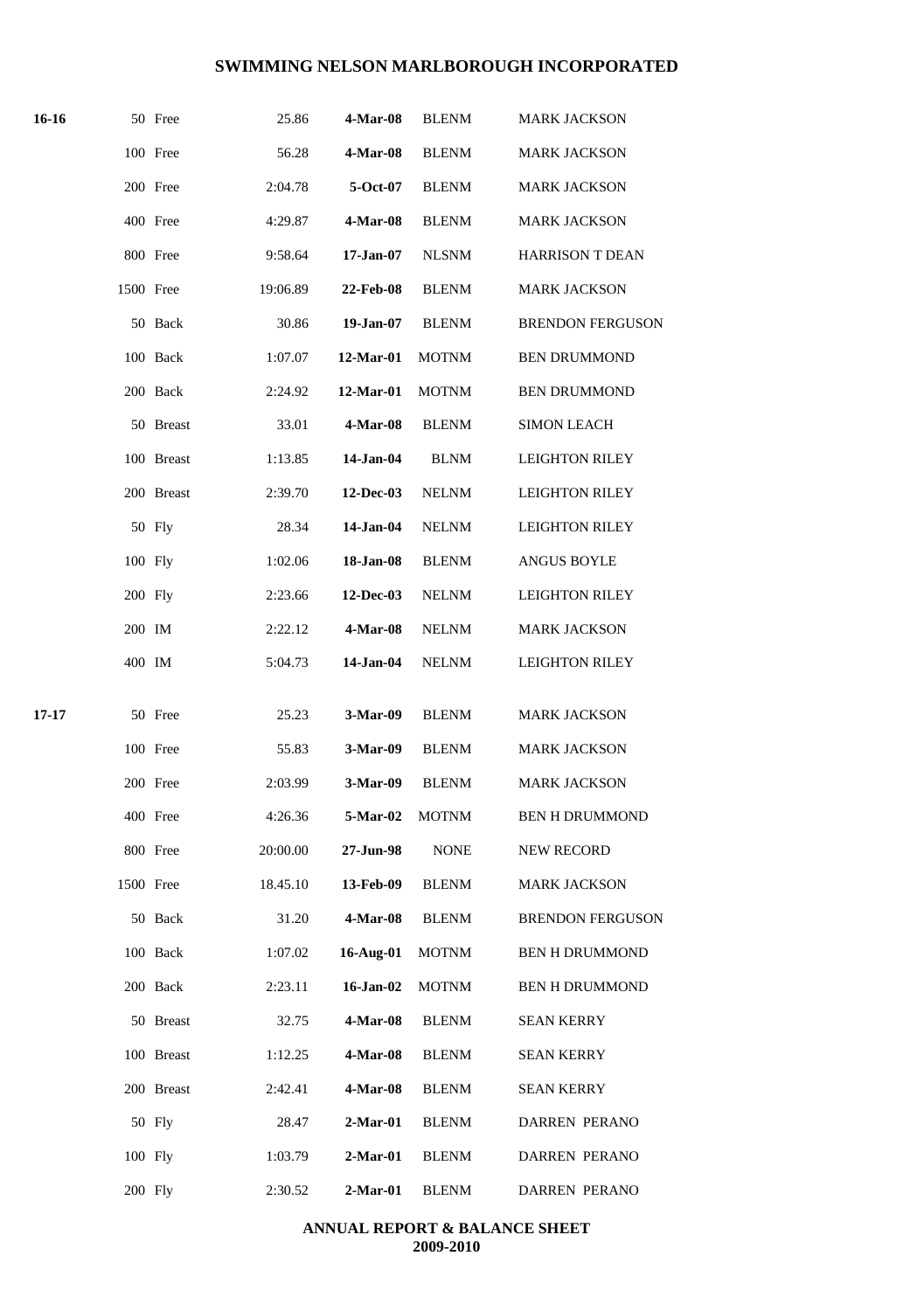|       | 200 IM    |            | 2:22.92  | 10-Jan-09     | <b>BLENM</b> | <b>MARK JACKSON</b>      |
|-------|-----------|------------|----------|---------------|--------------|--------------------------|
|       | 400 IM    |            | 5:07.64  | 3-Mar-09      | <b>BLENM</b> | <b>MARK JACKSON</b>      |
| 18-18 |           | 50 Free    | 25.79    | $3-Jul-09$    | <b>BLENM</b> | <b>MARK JACKSON</b>      |
|       |           | 100 Free   | 55.59    | $3-Jul-09$    | <b>BLENM</b> | <b>MARK JACKSON</b>      |
|       |           | 200 Free   | 2:05.32  | 13-Dec-02     | <b>MOTNM</b> | <b>BEN H DRUMMOND</b>    |
|       |           | 400 Free   | 4:50.33  | $25 - Jan-02$ | <b>BLENM</b> | <b>DARREN PERANO</b>     |
|       |           | 800 Free   | 9:58.81  | 25-Jan-02     | <b>BLENM</b> | <b>DARREN PERANO</b>     |
|       | 1500 Free |            | 50:00.00 | 27-Jun-98     | <b>NONE</b>  | <b>NEW RECORD</b>        |
|       |           | 50 Back    | 30.73    | 13-Dec-02     | <b>MOTNM</b> | <b>BEN H DRUMMOND</b>    |
|       |           | 100 Back   | 1:06.41  | 13-Dec-02     | <b>MOTNM</b> | <b>BEN H DRUMMOND</b>    |
|       |           | 200 Back   | 2:21.21  | 13-Dec-02     | <b>MOTNM</b> | <b>BEN H DRUMMOND</b>    |
|       |           | 50 Breast  | 34.02    | $3-Jul-09$    | <b>BLENM</b> | <b>MARK JACKSON</b>      |
|       |           | 100 Breast | 1:15.17  | 16-Jan-09     | <b>BLENM</b> | NATHANIEL RIDLEY         |
|       |           | 200 Breast | 2:46.86  | 16-Jan-09     | <b>BLENM</b> | NATHANIEL RIDLEY         |
|       |           | 50 Fly     | 28.39    | $3-Jul-09$    | <b>BLENM</b> | <b>MARK JACKSON</b>      |
|       | 100 Fly   |            | 1:02.00  | 26-Jul-02     | <b>BLENM</b> | DARREN PERANO            |
|       | 200 Fly   |            | 2:28.37  | 19-Jan-09     | <b>MOTNM</b> | <b>OLIVER LAUFKOTTER</b> |
|       | 200 IM    |            | 2:27.38  | $3-Jul-09$    | <b>BLENM</b> | <b>MARK JACKSON</b>      |
|       | 400 IM    |            | 5:21.33  | 22-Aug-02     | <b>MOTNM</b> | <b>BEN H DRUMMOND</b>    |
| Open  |           | 50 Free    | 24.91    | 16-Feb-95     | <b>NLSNM</b> | TIM DIVETT               |
|       |           | 100 Free   | 55.35    | 16-Feb-95     | <b>NLSNM</b> | TIM DIVETT               |
|       |           | 200 Free   | 2:02.06  | 18-Feb-87     | <b>BLENM</b> | <b>AARON DAVIS</b>       |
|       |           | 400 Free   | 4:18.61  | 18-Mar-87     | <b>BLENM</b> | <b>AARON DAVIS</b>       |
|       |           | 800 Free   | 8:51.60  | 15-Dec-87     | <b>BLENM</b> | <b>AARON DAVIS</b>       |
|       | 1500 Free |            | 17:04.80 | 12-Dec-87     | <b>BLENM</b> | <b>AARON DAVIS</b>       |
|       |           | 50 Back    | 29.43    | 22-Mar-96     | <b>BLENM</b> | <b>HAYDEN CLEMETT</b>    |
|       |           | 100 Back   | 1:03.80  | 15-Mar-80     | <b>NLSNM</b> | <b>SCOTT AUCUTT</b>      |
|       |           | 200 Back   | 2:16.20  | 17-Mar-79     | <b>NLSNM</b> | <b>SCOTT AUCUTT</b>      |
|       |           | 50 Breast  | 31.94    | 4-Mar-98      | <b>NELNM</b> | <b>RIKI KOTUA</b>        |
|       |           | 100 Breast | 1:08.14  | 17-Jan-97     | <b>NELNM</b> | <b>RIKI KOTUA</b>        |
|       |           | 200 Breast | 2:31.38  | 6-Apr-98      | <b>NELNM</b> | RIKI KOTUA               |
|       |           | 50 Fly     | 27.55    | 13-Dec-02     | <b>BLENM</b> | DARREN J PERANO          |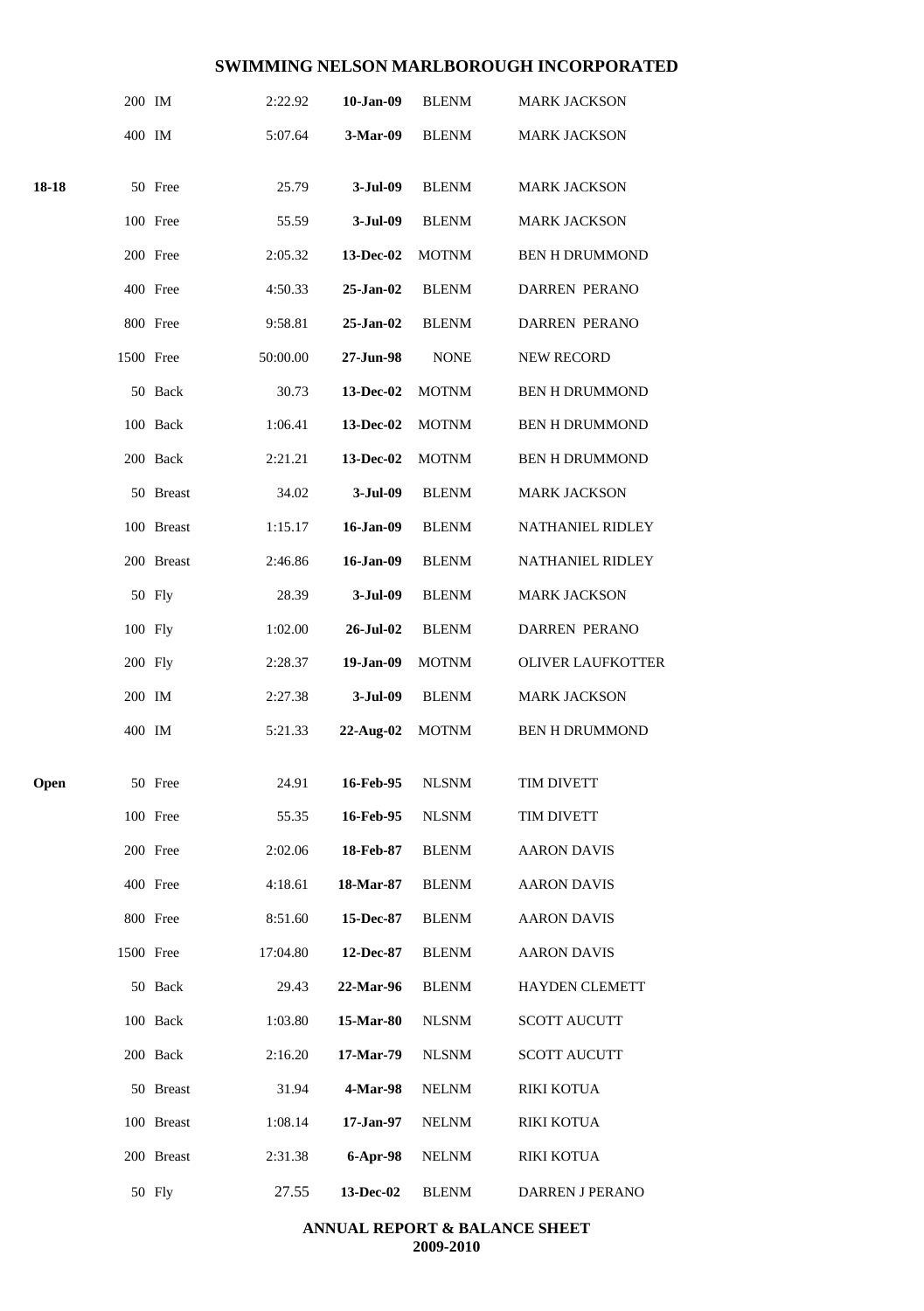| $100$ Fly | 1:00.98 | 19-Feb-95 BLENM |       | <b>CHRIS YORK</b>  |
|-----------|---------|-----------------|-------|--------------------|
| $200$ Fly | 2:13.78 | 16-Feb-98       | BLENM | <b>CHRIS YORK</b>  |
| 200 IM    | 2:18.09 | 18-Feb-87       | BLENM | <b>AARON DAVIS</b> |
| 400 IM    | 4:56.77 | 16-Feb-95       | BLENM | <b>CHRIS YORK</b>  |

## **SC Meters-Female**

| 10 & U |         | 50 Free    | 32.42   | $24$ -Jun-00 |              | Standard              |
|--------|---------|------------|---------|--------------|--------------|-----------------------|
|        |         | 100 Free   | 1:09.01 | 24-Jun-00    |              | Standard              |
|        |         | 200 Free   | 2:36.23 | 24-Jun-00    |              | Standard              |
|        |         | 50 Back    | 39.73   | 21-Sep-01    | <b>BLENM</b> | ANNELIE PIETERSE      |
|        |         | 100 Back   | 1:23.76 | 27-Sep-08    | <b>NLSNM</b> | ELLIE RUKUWAI         |
|        |         | 50 Breast  | 41.91   | 29-Non-08    | <b>NLSNM</b> | ELLIE RUKUWAI         |
|        |         | 100 Breast | 1:33.33 | 29-Nov-08    | <b>NLSNM</b> | <b>ELLIE RUKUWAI</b>  |
|        |         | 50 Fly     | 38.90   | 24-Jun-00    |              | Standard              |
|        | 100 Fly |            | 1:30.08 | 17-Nov-01    | <b>BLENM</b> | <b>JESSICA DODD</b>   |
|        | 100 IM  |            | 1:25.02 | 11-Oct-08    | <b>BLENM</b> | <b>SARA GANE</b>      |
|        | 200 IM  |            | 2:54.77 | $24$ -Jun-00 |              | Standard              |
| 11-11  |         | 50 Free    | 29.96   | 24-Jun-00    |              | Standard              |
|        |         |            |         |              |              |                       |
|        |         | 100 Free   | 1:04.84 | 11-Nov-00    | <b>NELNM</b> | <b>EMMA THOMSON</b>   |
|        |         | 200 Free   | 2:19.30 | 24-Jun-00    |              | Standard              |
|        |         | 400 Free   | 4:50.35 | 22-Sep-00    | <b>NELNM</b> | <b>EMMA THOMSON</b>   |
|        |         | 50 Back    | 35.70   | 12-Sep-09    | <b>NLSNM</b> | ELLIE RUKUWAI         |
|        |         | 100 Back   | 1:18.64 | 22-Sep-00    | <b>NELNM</b> | <b>EMMA THOMSON</b>   |
|        |         | 200 Back   | 2:42.28 | 22-Sep-00    | <b>NELNM</b> | <b>EMMA THOMSON</b>   |
|        |         | 50 Breast  | 38.21   | 27-Nov-09    | <b>NLSNM</b> | ELLIE RUKUWAI         |
|        |         | 100 Breast | 1:23.40 | 6-Feb-10     | <b>BLENM</b> | <b>SARA GANE</b>      |
|        |         | 200 Breast | 3:03.47 | 12-Sep-09    | <b>NLSNM</b> | ELLIE RUKUWAI         |
|        |         | 50 Fly     | 33.66   | 24-Jun-00    |              | Standard              |
|        |         | 100 Fly    | 1:14.19 | 22-Sep-00    | $\it NELNM$  | <b>EMMA THOMSON</b>   |
|        | 200 Fly |            | 3:04.02 | 8-Nov-08     | <b>BLENM</b> | <b>DIANE TRAYLING</b> |
|        | 100 IM  |            | 1:17.14 | 12-Sep-09    | <b>NLSNM</b> | ELLIE RUKUWAI         |
|        | 200 IM  |            | 2:39.24 | 22-Sep-00    | <b>NELNM</b> | <b>EMMA THOMSON</b>   |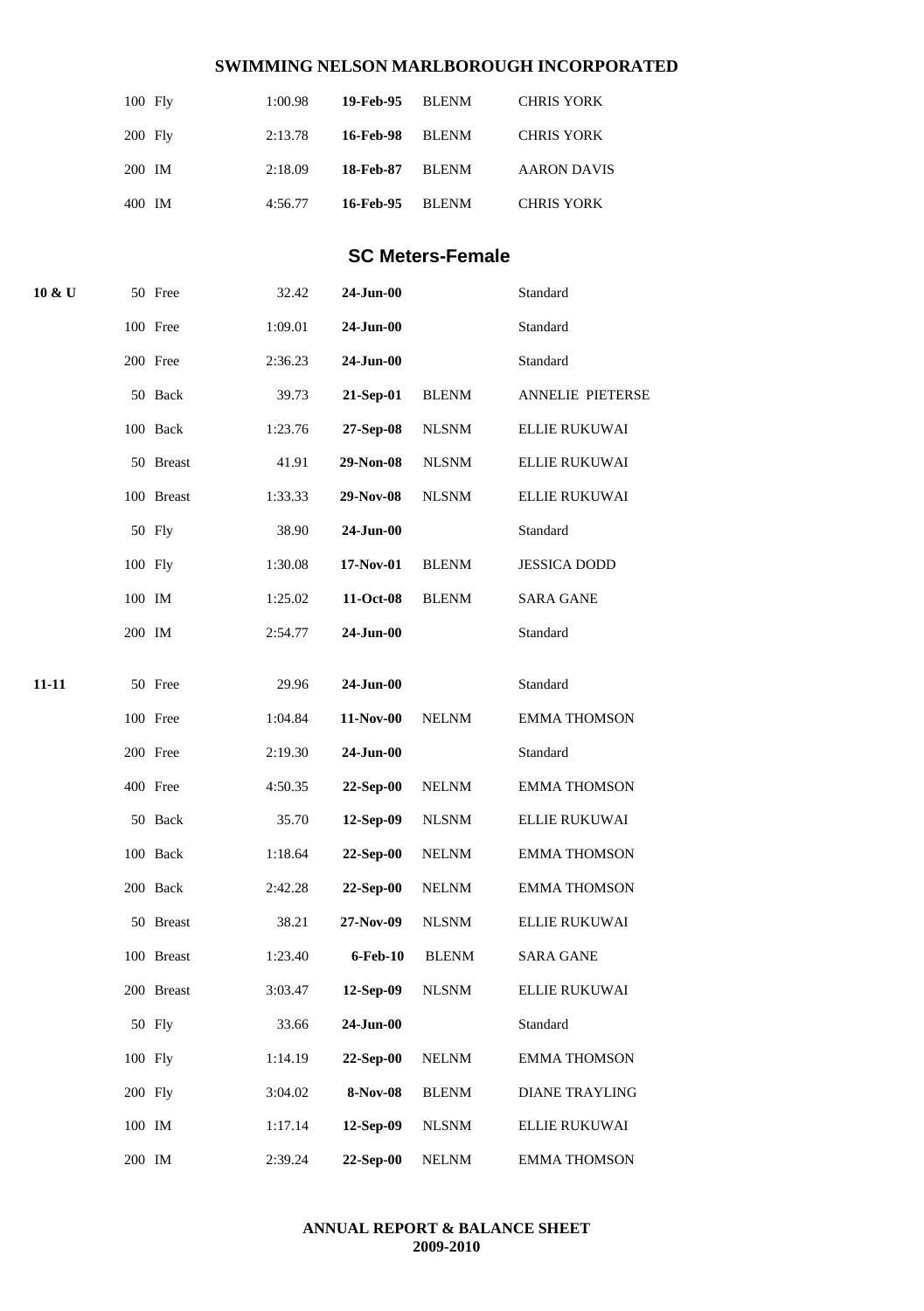| 12-12 |           | 50 Free    | 29.39    | 21-Sep-01    | <b>NELNM</b> | <b>EMMA THOMSON</b>    |
|-------|-----------|------------|----------|--------------|--------------|------------------------|
|       |           | 100 Free   | 1:05.03  | 7-Sep-07     | <b>BLENM</b> | <b>JOSIE KYDD</b>      |
|       |           | 200 Free   | 2:18.11  | 24-Nov-01    | <b>NELNM</b> | <b>EMMA THOMSON</b>    |
|       |           | 400 Free   | 4:48.87  | 21-Sep-01    | <b>NELNM</b> | <b>EMMA THOMSON</b>    |
|       |           | 800 Free   | 10:15.74 | 10-Nov-01    | <b>NELNM</b> | <b>EMMA THOMSON</b>    |
|       | 1500 Free |            | 20:15.80 | 30-Nov-07    | <b>BLENM</b> | <b>JOSIE KYDD</b>      |
|       |           | 50 Back    | 35.89    | 10-Oct-09    | <b>BLENM</b> | <b>DIANE TRAYLING</b>  |
|       |           | 100 Back   | 1:15.82  | $24$ -Jun-00 |              | Standard               |
|       |           | 200 Back   | 2:41.60  | 10-Nov-01    | <b>NELNM</b> | <b>EMMA THOMSON</b>    |
|       |           | 50 Breast  | 38.25    | 24-Nov-01    | <b>NELNM</b> | ANNABELLE CAREY        |
|       |           | 100 Breast | 1:21.22  | 30-Nov-01    | <b>NELNM</b> | <b>ANNABELLE CAREY</b> |
|       |           | 200 Breast | 2:56.35  | 24-Nov-01    | <b>NELNM</b> | <b>ANNABELLE CAREY</b> |
|       |           | 50 Fly     | 31.15    | 7-Sep-07     | <b>BLENM</b> | <b>JOSIE KYDD</b>      |
|       | 100 Fly   |            | 1:11.20  | $24$ -Jun-00 |              | Standard               |
|       | 200 Fly   |            | 2:35.24  | 18-Mar-06    | <b>NLSNM</b> | ANDREA N. COPLAND      |
|       | 100 IM    |            | 1:14.24  | 21-Sep-01    | <b>NELNM</b> | <b>EMMA THOMSON</b>    |
|       | 200 IM    |            | 2:38.52  | 21-Sep-01    | <b>NELNM</b> | <b>EMMATHOMSON</b>     |
|       | 400 IM    |            | 5:28.66  | $10-Nov-01$  | <b>NELNM</b> | <b>EMMA THOMSON</b>    |
|       |           |            |          |              |              |                        |
| 13-13 |           | 50 Free    | 28.45    | 5-Sep-08     | <b>BLENM</b> | <b>JOSIE KYDD</b>      |
|       |           | 100 Free   | 1:01.56  | 21-Sep-02    | <b>MOTNM</b> | <b>EMMA THOMSON</b>    |
|       |           | 200 Free   | 2:15.32  | 21-Sep-02    | <b>MOTNM</b> | <b>EMMA THOMSON</b>    |
|       |           | 400 Free   | 4:46.97  | 21-Sep-02    | <b>MOTNM</b> | <b>EMMA THOMSON</b>    |
|       |           | 800 Free   | 9:57.61  | 24-Jun-00    |              | Standard               |
|       | 1500 Free |            | 18:59.54 | 24-Jun-00    |              | Standard               |
|       |           | 50 Back    | 33.69    | 26-May-06    | <b>NELNM</b> | <b>ALEX LAIDLAW</b>    |
|       |           | 100 Back   | 1:11.69  | 24-Jun-00    |              | Standard               |
|       |           | 200 Back   | 2:37.86  | 24-Jun-00    |              | Standard               |
|       |           | 50 Breast  | 37.99    | 22-Sep-06    | <b>BLENM</b> | <b>EMMA MOORE</b>      |
|       |           | 100 Breast | 1:20.92  | 24-Jun-00    |              | Standard               |
|       |           | 200 Breast | 2:53.62  | 24-Jun-00    |              | Standard               |
|       |           | 50 Fly     | 29.91    | 11-Dec-08    | <b>BLENM</b> | <b>JOSIE KYDD</b>      |
|       |           | 100 Fly    | 1:04.69  | 5-Sep-08     | <b>BLENM</b> | <b>JOSIE KYDD</b>      |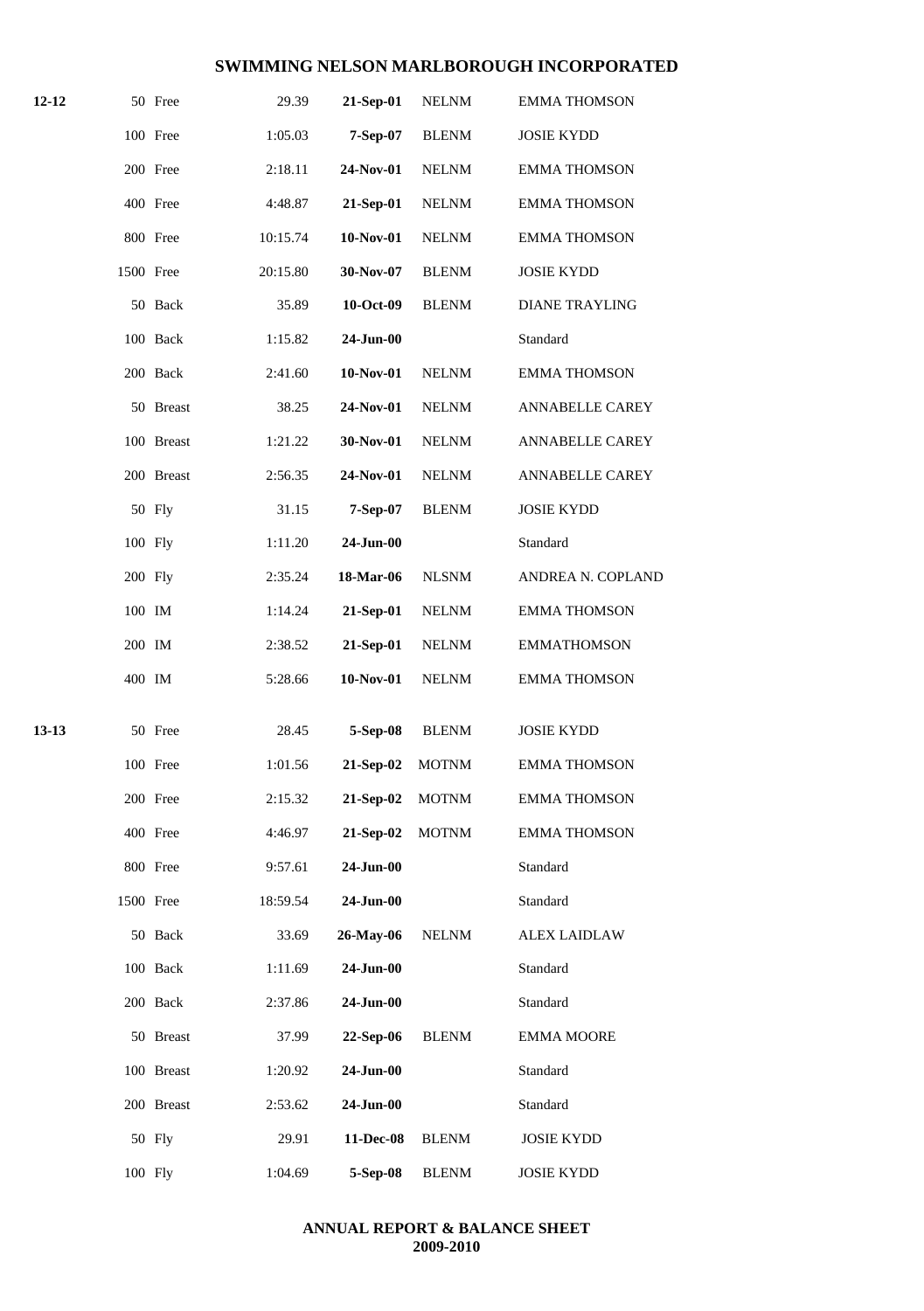|       | 200 Fly   |            | 2:30.52  | 24-Sep-06   | <b>NELNM</b> | <b>ALEX LAIDLAW</b>      |
|-------|-----------|------------|----------|-------------|--------------|--------------------------|
|       | 100 IM    |            | 1:10.69  | 5-Sep-08    | <b>BLENM</b> | <b>JOSIE KYDD</b>        |
|       | 200 IM    |            | 2:31.06  | 21-Sep-02   | <b>MOTNM</b> | <b>EMMA THOMSON</b>      |
|       | 400 IM    |            | 5:32.17  | 22-Sep-06   | <b>BLENM</b> | <b>EMMA MOORE</b>        |
| 14-14 |           | 50 Free    | 27.60    | 27-Sep-09   | <b>BLENM</b> | <b>JOSIE KYDD</b>        |
|       |           | 100 Free   | 1:01.35  | 10-Dec-09   | <b>BLENM</b> | <b>JOSIE KYDD</b>        |
|       |           | 200 Free   | 2:12.95  | 10-Dec-09   | <b>BLENM</b> | <b>JOSIE KYDD</b>        |
|       |           | 400 Free   | 4:42.41  | 24-Jun-00   |              | Standard                 |
|       |           | 800 Free   | 9:46.83  | 24-Jun-00   |              | Standard                 |
|       | 1500 Free |            | 18:34.84 | 24-Jun-00   |              | Standard                 |
|       |           | 50 Back    | 34.03    | $17-Mar-10$ | <b>NELNM</b> | <b>CAITLIN ABBOTT</b>    |
|       |           | 100 Back   | 1:10.14  | 18-Nov-05   | <b>MOTNM</b> | ANN BLACKBEARD           |
|       |           | 200 Back   | 2:34.26  | 12-Sep-09   | <b>BLENM</b> | <b>DANIELLE TRIBE</b>    |
|       |           | 50 Breast  | 35.90    | 24-Jun-00   |              | Standard                 |
|       |           | 100 Breast | 1:18.50  | 24-Jun-00   |              | Standard                 |
|       |           | 200 Breast | 2:46.84  | 23-Aug-00   | <b>BLENM</b> | <b>KYLIE HUNTER</b>      |
|       |           | 50 Fly     | 28.71    | 10-Dec-09   | <b>BLENM</b> | <b>JOSIE KYDD</b>        |
|       | 100 Fly   |            | 1:03.42  | 27-Sep-09   | <b>BLENM</b> | <b>JOSIE KYDD</b>        |
|       | 200 Fly   |            | 2:25.05  | 27-Sep-09   | <b>BLENM</b> | <b>JOSIE KYDD</b>        |
|       | 100 IM    |            | 1:08.88  | 25-Oct-09   | <b>BLENM</b> | <b>JOSIE KYDD</b>        |
|       | 200 IM    |            | 2:32.78  | 24-Jun-00   |              | Standard                 |
|       | 400 IM    |            | 5:22.23  | 22-Sep-00   | <b>BLENM</b> | <b>KYLIE HUNTER</b>      |
| 15-15 |           | 50 Free    | 28.26    | 7-Apr-06    | <b>MOTNM</b> | AMAKA GESSLER            |
|       |           | 100 Free   | 1:00.19  | 17-Sep-04   | <b>NELNM</b> | <b>EMMA THOMSON</b>      |
|       |           | 200 Free   | 2:14.64  | 24-Jun-00   |              | Standard                 |
|       |           | 400 Free   | 4:38.95  | 24-Jun-00   |              | Standard                 |
|       |           | 800 Free   | 9:51.50  | 24-Jun-00   |              | Standard                 |
|       | 1500 Free |            | 18:40.05 | 24-Jun-00   |              | Standard                 |
|       |           | 50 Back    | 32.44    | $7-Apr-06$  | <b>MOTNM</b> | <b>AMAKA GESSLER</b>     |
|       |           | 100 Back   | 1:10.96  | 21-Sep-01   | <b>MOTNM</b> | <b>HANNAH A SAUNDERS</b> |
|       |           | 200 Back   | 2:34.65  | 21-Sep-01   | <b>MOTNM</b> | <b>HANNAH A SAUNDERS</b> |
|       |           | 50 Breast  | 34.69    | 28-Jul-07   | <b>NLSNM</b> | <b>JASMINE BEWLEY</b>    |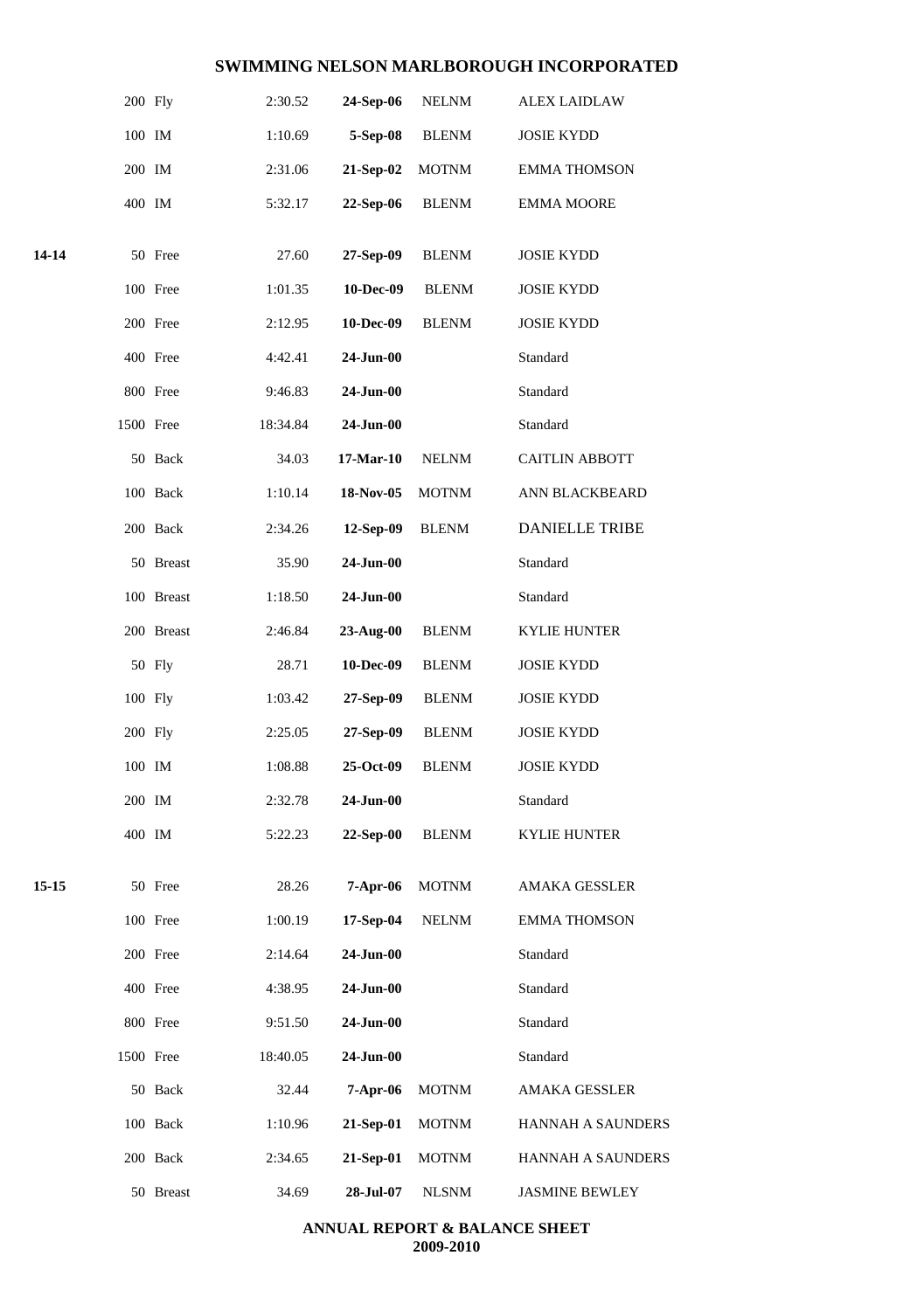|       |           | 100 Breast | 1:16.21  | 28-Jul-07     |              | Jasmine Bewley           |
|-------|-----------|------------|----------|---------------|--------------|--------------------------|
|       |           | 200 Breast | 2:44.91  | 24-Jun-00     |              | Standard                 |
|       |           | 50 Fly     | 31.68    | 24-Jun-00     |              | Standard                 |
|       | 100 Fly   |            | 1:07.88  | 24-Jun-00     |              | Standard                 |
|       | 200 Fly   |            | 2:29.06  | 24-Jun-00     |              | Standard                 |
|       | 100 IM    |            | 1:10.70  | 22-Jun-07     | <b>NLSNM</b> | <b>JASMINE BEWLEY</b>    |
|       | 200 IM    |            | 2:32.64  | 24-Jun-00     |              | Standard                 |
|       | 400 IM    |            | 5:15.35  | $23$ -Jan-04  | <b>MOTNM</b> | <b>EMMA THOMSON</b>      |
| 16-16 |           | 50 Free    | 27.83    | 24-Sep-06     | <b>MOTNM</b> | AMAKA GESSLER            |
|       |           | 100 Free   | 1:01.09  | 24-Sep-06     | <b>MOTNM</b> | <b>AMAKA GESSLER</b>     |
|       |           | 200 Free   | 2:14.83  | 24-Sep-06     | <b>MOTNM</b> | AMAKA GESSLER            |
|       |           | 400 Free   | 4:48.14  | 24-Jun-00     |              | Standard                 |
|       |           | 800 Free   | 10:09.58 | $24 - Jun-00$ |              | Standard                 |
|       | 1500 Free |            | 19:15.94 | 24-Jun-00     |              | Standard                 |
|       |           | 50 Back    | 32.81    | 20-Sep-02     | <b>MOTNM</b> | HANNAH A SAUNDERS        |
|       |           | 100 Back   | 1:12.59  | 2-Dec-06      | <b>MOTNM</b> | AMAKA GESSLER            |
|       |           | 200 Back   | 2:35.81  | 30-Jan-02     | <b>MOTNM</b> | <b>HANNAH A SAUNDERS</b> |
|       |           | 50 Breast  | 34.47    | 24-Nov-07     | <b>NLSNM</b> | <b>JASMINE BEWLEY</b>    |
|       |           | 100 Breast | 1:15.82  | 5-Sep-08      | <b>NLSNM</b> | <b>JASMINE BEWLEY</b>    |
|       |           | 200 Breast | 2:44.48  | 5-Sep-08      | <b>NLSNM</b> | <b>JASMINE BEWLEY</b>    |
|       |           | 50 Fly     | 30.68    | 24-Sep-06     | <b>MOTNM</b> | AMAKA GESSLER            |
|       | 100 Fly   |            | 1:09.35  | 24-Jun-00     |              | Standard                 |
|       | 200 Fly   |            | 2:36.23  | $24-Jun-00$   |              | Standard                 |
|       | 100 IM    |            | 1:09.40  | 24-Sep-06     | <b>MOTNM</b> | <b>AMAKA GESSLER</b>     |
|       | 200 IM    |            | 2:30.20  | 23-Sep-06     | <b>MOTNM</b> | AMAKA GESSLER            |
|       | 400 IM    |            | 5:34.59  | 24-Jun-00     |              | Standard                 |
| 17-17 |           | 50 Free    | 27.66    | 24-Sep-06     | <b>NELNM</b> | <b>EMMA THOMSON</b>      |
|       |           | 100 Free   | 1:01.08  | 12-Sep-09     | <b>NLSNM</b> | <b>JASMINE BEWLEY</b>    |
|       |           | 200 Free   | 2:12.00  | 30-Jun-00     | <b>NELNM</b> | MEGAN RAMSAY             |
|       |           | 400 Free   | 4:46.09  | 24-Jun-00     |              | Standard                 |
|       |           | 800 Free   | 9:59.89  | 24-Jun-00     |              | Standard                 |
|       | 1500 Free |            | 18:52.45 | 24-Jun-00     |              | Standard                 |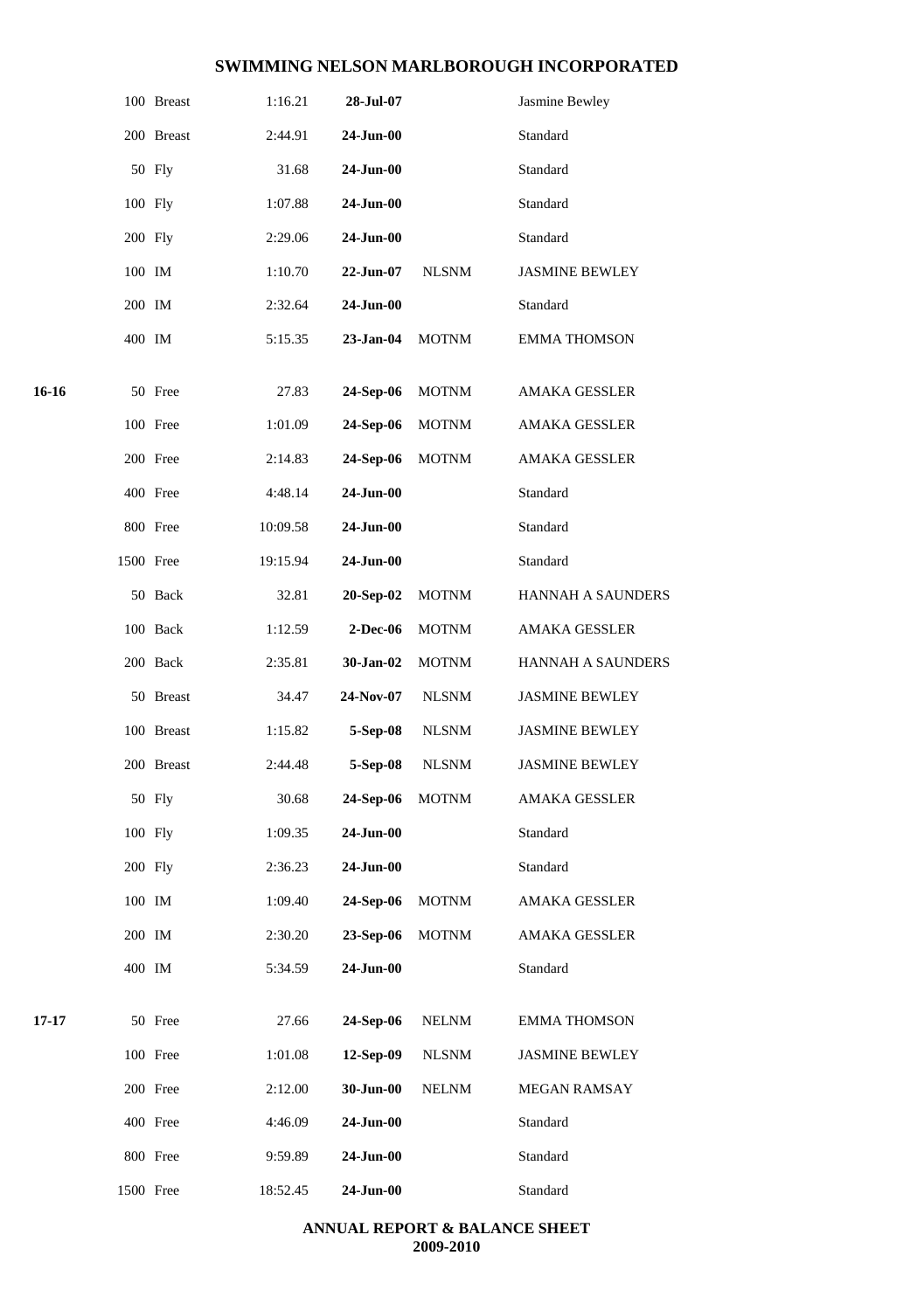|       |           | 50 Back    | 34.96    | 9-Nov-02        | <b>MOTNM</b>     | <b>HANNAH A SAUNDERS</b> |
|-------|-----------|------------|----------|-----------------|------------------|--------------------------|
|       |           | 100 Back   | 1:15.28  | 17-Nov-02       | <b>MOTNM</b>     | <b>HANNAH A SAUNDERS</b> |
|       |           | 200 Back   | 2:40.00  | 24-Jun-00       |                  | Standard                 |
|       |           | 50 Breast  | 34.98    | 27-Sep-08       | <b>NLSNM</b>     | <b>JASMINE BEWLEY</b>    |
|       |           | 100 Breast | 1:16.72  | 18-Oct-08       | <b>NLSNM</b>     | <b>JASMINE BEWLEY</b>    |
|       |           | 200 Breast | 2.49.29  | 27-Sep-08       | <b>NLSNM</b>     | <b>JASMINE BEWLEY</b>    |
|       |           | 50 Fly     | 30.67    | 24-Sep-06       | <b>NELNM</b>     | <b>EMMA THOMSON</b>      |
|       | 100 Fly   |            | 1:07.56  | 24-Jun-00       |                  | Standard                 |
|       | 200 Fly   |            | 2:29.83  | 30-Jun-00       | <b>NELNM</b>     | MEGAN RAMSAY             |
|       | 100 IM    |            | 1:08.88  | 24-Sep-06       | <b>NELNM</b>     | <b>EMMA THOMSON</b>      |
|       | 200 IM    |            | 2:29.73  | 24-Sep-06       | <b>NELNM</b>     | <b>EMMA THOMSON</b>      |
|       | 400 IM    |            | 5:24.39  | 24-Jun-00       |                  | Standard                 |
| 18-18 |           | 50 Free    | 27.60    | 27-Sep-09       | <b>NLSNM</b>     | <b>JASMINE BEWLEY</b>    |
|       |           | 100 Free   | 1:00.03  | 27-Sep-09       | <b>NLSNM</b>     | <b>JASMINE BEWLEY</b>    |
|       |           | 200 Free   | 2:12.74  | $23$ -Aug- $00$ | <b>NELNM</b>     | MEGAN RAMSAY             |
|       |           | 400 Free   | 4:39.16  | 22-Sep-00       | <b>NELNM</b>     | <b>MEGAN RAMSAY</b>      |
|       |           | 800 Free   | 10:05.78 | 11-Nov-00       | <b>NELNM</b>     | MEGAN RAMSAY             |
|       | 1500 Free |            | 50:00.00 | 24-Jun-00       |                  | <b>NEW</b>               |
|       |           | 50 Back    | 34.99    | 27-Nov-09       | <b>NLSNM</b>     | <b>JASMINE BEWLEY</b>    |
|       |           | 100 Back   | 1:12.75  | 17-10-09        | <b>NLSNM</b>     | <b>JASMINE BEWLEY</b>    |
|       |           | 200 Back   | 2:37.90  | 22-Sep-00       | ${\hbox{BLEMM}}$ | FELICITY ORCHARD         |
|       |           | 50 Breast  | 34.04    | 27-Sep-09       | <b>NLSNM</b>     | <b>JASMINE BEWLEY</b>    |
|       |           | 100 Breast | 1:14.55  | $27-Sep-09$     | <b>NLSNM</b>     | <b>JASMINE BEWLEY</b>    |
|       |           | 200 Breast | 2:48.88  | 27-Sep-09       | <b>NLSNM</b>     | <b>JASMINE BEWLEY</b>    |
|       |           | 50 Fly     | 30.72    | 23-Aug-00       | <b>NELNM</b>     | MEGAN RAMSAY             |
|       | 100 Fly   |            | 1:05.94  | 23-Aug-00       | <b>NELNM</b>     | MEGAN RAMSAY             |
|       | 200 Fly   |            | 2:26.44  | $23$ -Aug- $00$ | <b>NELNM</b>     | MEGAN RAMSAY             |
|       | 100 IM    |            | 1:09.84  | 27-Sep-09       | <b>NLSNM</b>     | <b>JASMINE BEWLEY</b>    |
|       | 200 IM    |            | 2:30.88  | $23-Aug-00$     | <b>NELNM</b>     | MEGAN RAMSAY             |
|       | 400 IM    |            | 5:19.57  | 22-Sep-00       | <b>NELNM</b>     | <b>MEGAN RAMSAY</b>      |
| Open  |           | 50 Free    | 27.66    | 24-Sep-06       | <b>NELNM</b>     | <b>EMMATHOMSON</b>       |
|       |           | 100 Free   | 1:00.19  | 17-Sep-04       | <b>NELNM</b>     | <b>EMMA THOMSON</b>      |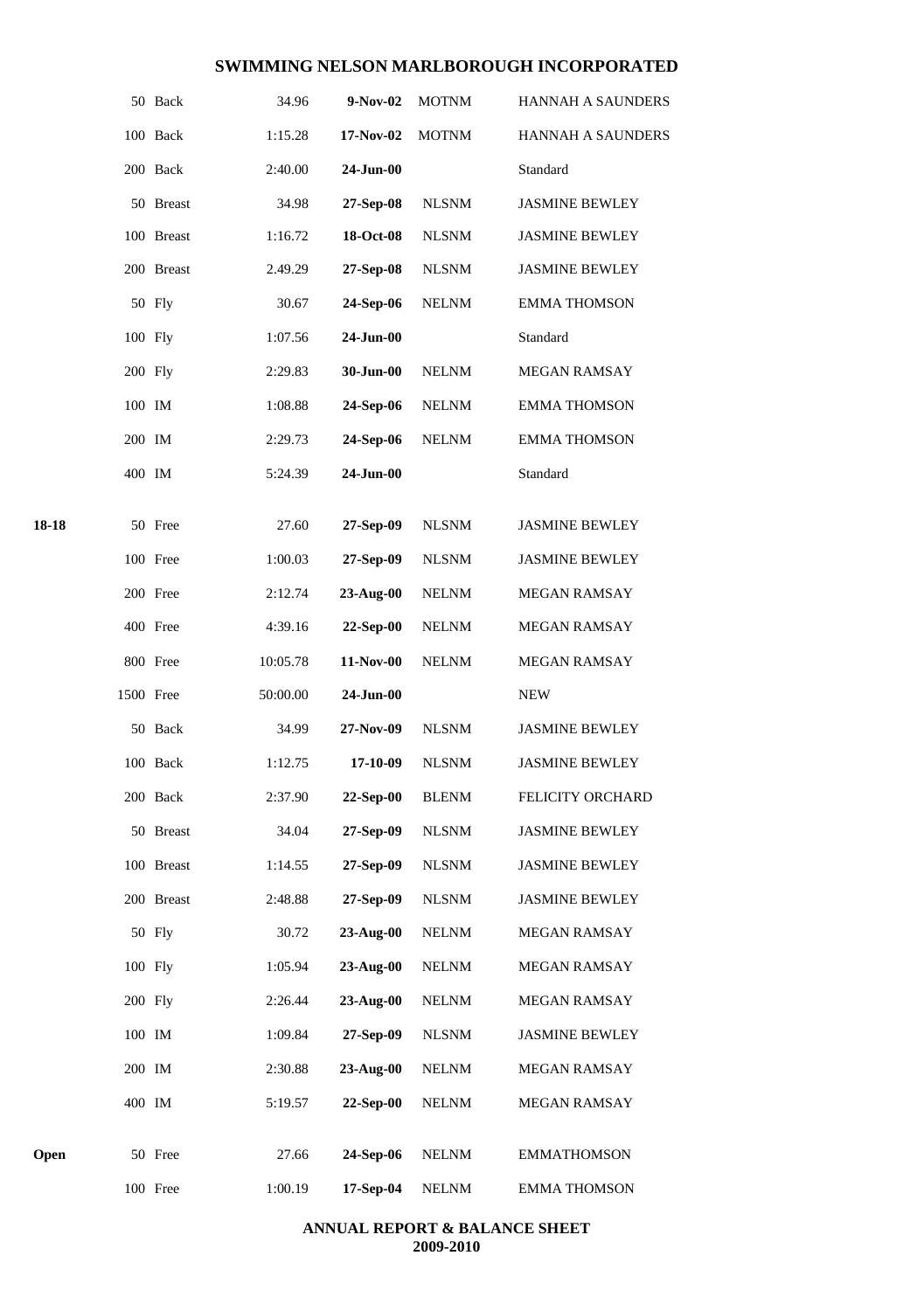|           | 200 Free      | 2:12.00  | 30-Jun-00    | <b>NELNM</b> | <b>MEGAN RAMSAY</b>   |
|-----------|---------------|----------|--------------|--------------|-----------------------|
|           | 400 Free      | 4:34.65  | 31-Oct-94    | <b>BLENM</b> | <b>LISA JEFCOATE</b>  |
|           | 800 Free      | 9:35.68  | 31-Oct-94    | <b>BLENM</b> | <b>LISA JEFCOATE</b>  |
| 1500 Free |               | 17:53.30 | 31-Aug-94    | <b>BLENM</b> | <b>LISA JEFCOATE</b>  |
|           | 50 Back       | 32.44    | $7-Apr-06$   | <b>MOTNM</b> | <b>AMAKA GESSLER</b>  |
|           | 100 Back      | 1:10.06  | 23-Nov-91    | <b>BLENM</b> | <b>TRACEY NORTON</b>  |
|           | 200 Back      | 2:27.97  | $4-Oct-98$   | <b>NELNM</b> | <b>CHER BLACK</b>     |
|           | 50 Breast     | 34.11    | 27-Sep-09    | <b>NLSNM</b> | <b>JASMINE BEWLEY</b> |
|           | 100 Breast    | 1:13.92  | 31-Aug-94    | <b>NELNM</b> | <b>KYLA STEENHART</b> |
| 200       | <b>Breast</b> | 2:37.57  | 31-Aug-94    | <b>NELNM</b> | <b>KYLA STEENHART</b> |
|           | 50 Fly        | 29.91    | 11-Dec-08    | <b>BLENM</b> | <b>JOSIE KYDD</b>     |
| 100 Fly   |               | 1:04.22  | 4-Sep-09     | <b>BLENM</b> | <b>JOSIE KYDD</b>     |
| 200 Fly   |               | 2:26.44  | $23-Au$ g-00 | <b>NELNM</b> | <b>MEGAN RAMSAY</b>   |
| 100 IM    |               | 1:08.88  | 24-Sep-06    | <b>NELNM</b> | <b>EMMA THOMSON</b>   |
| 200 IM    |               | 2:29.16  | 12-Sep-91    | <b>BLENM</b> | <b>TRACEY NORTON</b>  |
| 400 IM    |               | 5:12.91  | 31-Aug-94    | <b>BLENM</b> | <b>LISA JEFCOATE</b>  |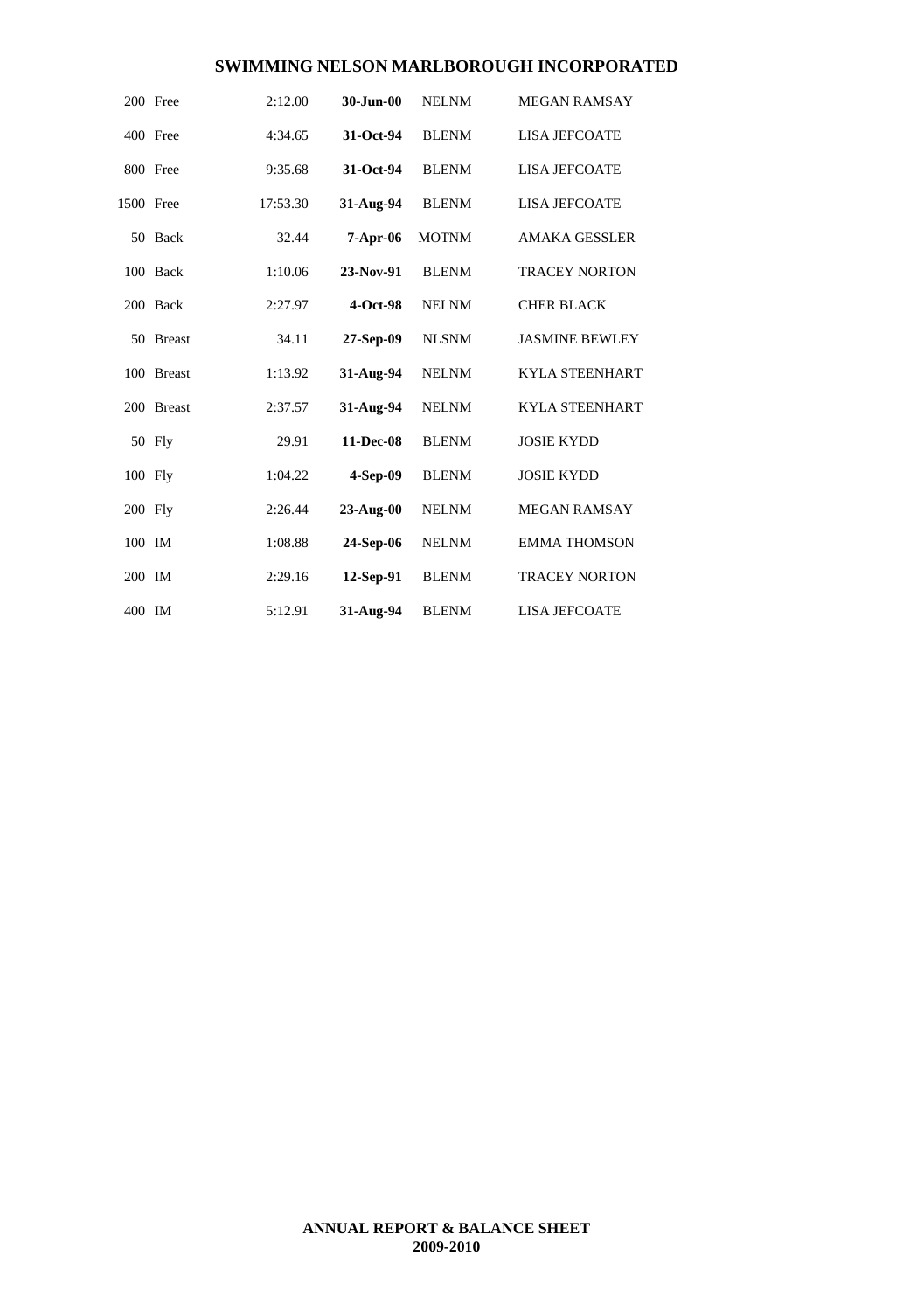## **SC Meters-Male**

| 10 & U    |         | 50 Free    | 32.33    | $24$ -Jun- $00$ |              | Standard                |
|-----------|---------|------------|----------|-----------------|--------------|-------------------------|
|           |         | 100 Free   | 1:10.80  | $24$ -Jun-00    |              | Standard                |
|           |         | 200 Free   | 2:33.42  | 24-Jun-00       |              | Standard                |
|           |         | 50 Back    | 40.16    | 20-Sep-02       | <b>BLENM</b> | <b>SCOTT D MCDONALD</b> |
|           |         | 100 Back   | 1:24.79  | 24-Jun-00       |              | Standard                |
|           |         | 50 Breast  | 43.20    | 24-Jun-00       |              | Standard                |
|           |         | 100 Breast | 1:30.41  | 24-Jun-00       |              | Standard                |
|           |         | 50 Fly     | 37.45    | $24$ -Jun-00    |              | Standard                |
|           | 100 Fly |            | 1:29.27  | 16-Sep-05       | <b>BLENM</b> | NICK KERRY              |
|           | 100 IM  |            | 1:25.57  | 16-Sep-05       | <b>BLENM</b> | NICK KERRY              |
|           | 200 IM  |            | 2:55.37  | 24-Jun-00       |              | Standard                |
| $11 - 11$ |         | 50 Free    | 30.77    | 19-Sep-03       | <b>BLENM</b> | <b>JONATHAN LEE</b>     |
|           |         | 100 Free   | 1:07.64  | 24-Jun-00       |              | Standard                |
|           |         | 200 Free   | 2:24.78  | 24-Jun-00       |              | Standard                |
|           |         | 400 Free   | 5:13.13  | $24$ -Jun- $00$ |              | Standard                |
|           |         | 50 Back    | 36.73    | 28-Mar-03       | <b>NELNM</b> | <b>JOEL J WIECHERN</b>  |
|           |         | 100 Back   | 1:18.38  | 24-Jun-00       |              | Standard                |
|           |         | 200 Back   | 2:50.33  | 24-Jun-00       |              | Standard                |
|           |         | 50 Breast  | 39.90    | $24-Jun-00$     |              | Standard                |
|           |         | 100 Breast | 1:25.09  | 24-Jun-00       |              | Standard                |
|           |         | 200 Breast | 3:05.55  | $24$ -Jun-00    |              | Standard                |
|           |         | 50 Fly     | 34.66    | $9-Aug-08$      | <b>NELNM</b> | WILLIAM BORRELL         |
|           | 100 Fly |            | 1:15.32  | 24-Jun-00       |              | Standard                |
|           | 200 Fly |            | 3:15.61  | 14-Feb-03       | <b>BLENM</b> | <b>MARK W JACKSON</b>   |
|           | 100 IM  |            | 1:19.50  | 19-Sep-03       | <b>BLENM</b> | <b>JONATHAN LEE</b>     |
|           | 200 IM  |            | 2:48.42  | 24-Jun-00       |              | Standard                |
| 12-12     |         | 50 Free    | 29.39    | 24-Jun-00       |              | Standard                |
|           |         | 100 Free   | 1:03.64  | 24-Jun-00       |              | Standard                |
|           |         | 200 Free   | 2:16.88  | 24-Jun-00       |              | Standard                |
|           |         | 400 Free   | 4:53.54  | $24$ -Jun-00    |              | Standard                |
|           |         | 800 Free   | 10:18.52 | $24 - Jun-00$   |              | Standard                |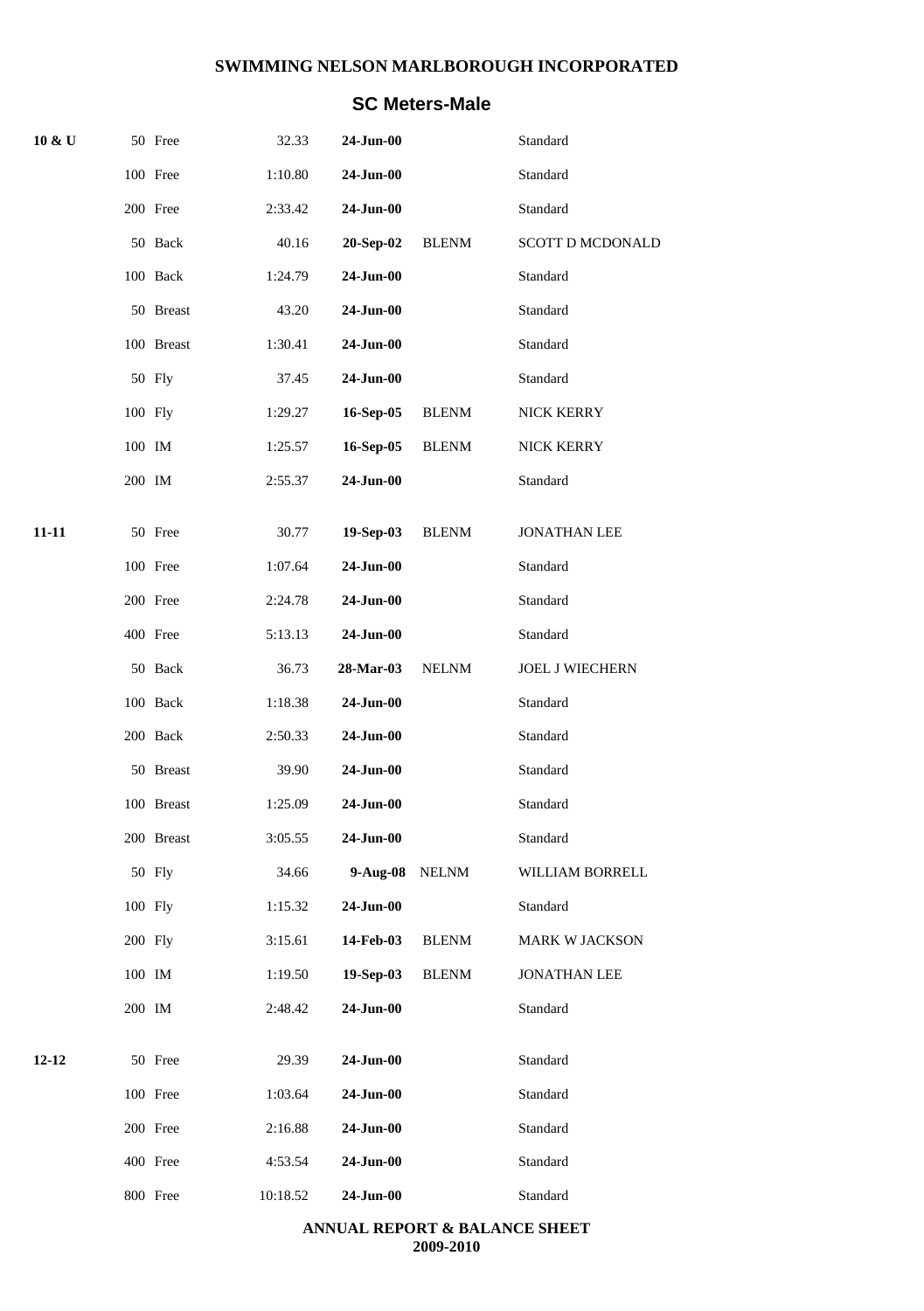|       | 1500 Free |            | 19:11.79 | 24-Jun-00    |              | Standard                 |
|-------|-----------|------------|----------|--------------|--------------|--------------------------|
|       |           | 50 Back    | 34.58    | 12-Mar-04    | $\it NELNM$  | JOEL J. WIECHERN         |
|       |           | 100 Back   | 1:12.69  | 24-Jun-00    |              | Standard                 |
|       |           | 200 Back   | 2:34.09  | 30-Jun-00    | <b>NELNM</b> | THOMAS ARMSTRONG         |
|       |           | 50 Breast  | 37.23    | 24-Jun-00    |              | Standard                 |
|       |           | 100 Breast | 1:19.80  | 24-Jun-00    |              | Standard                 |
|       |           | 200 Breast | 2:53.38  | $24$ -Jun-00 |              | Standard                 |
|       |           | 50 Fly     | 31.49    | 14-Nov-09    | <b>NELNM</b> | WILLIAM BORRELL          |
|       | 100 Fly   |            | 1:10.78  | 24-Jun-00    |              | Standard                 |
|       | 200 Fly   |            | 2:41.81  | $24$ -Jun-00 |              | Standard                 |
|       | 100 IM    |            | 1:12.54  | 17-Sep-04    | <b>BLENM</b> | <b>JONATHAN LEE</b>      |
|       | 200 IM    |            | 2:39.81  | 17-Sep-04    | <b>BLENM</b> | <b>JONATHAN LEE</b>      |
|       | 400 IM    |            | 5:36.51  | 24-Jun-00    |              | Standard                 |
|       |           |            |          |              |              |                          |
| 13-13 |           | 50 Free    | 27.33    | $24$ -Jun-00 |              | Standard                 |
|       |           | 100 Free   | 59.49    | 21-Sep-01    | <b>MOTNM</b> | <b>MARCUS H SAUNDERS</b> |
|       |           | 200 Free   | 2:09.03  | 24-Jun-00    |              | Standard                 |
|       |           | 400 Free   | 4:38.30  | 24-Jun-00    |              | Standard                 |
|       |           | 800 Free   | 10:00.20 | 24-Jun-00    |              | Standard                 |
|       | 1500 Free |            | 18:35.33 | 24-Jun-00    |              | Standard                 |
|       |           | 50 Back    | 31.96    | 16-Sep-05    | <b>BLENM</b> | ANGUS J. BOYLE           |
|       |           | 100 Back   | 1:09.57  | 24-Jun-00    |              | Standard                 |
|       |           | 200 Back   | 2:29.54  | 22-Sep-00    | <b>NELNM</b> | THOMAS ARMSTRONG         |
|       |           | 50 Breast  | 35.47    | $24-Jun-00$  |              | Standard                 |
|       |           | 100 Breast | 1:15.44  | 24-Jun-00    |              | Standard                 |
|       |           | 200 Breast | 2:44.99  | 24-Jun-00    |              | Standard                 |
|       |           | 50 Fly     | 29.74    | 24-Jun-00    |              | Standard                 |
|       | 100 Fly   |            | 1:06.11  | 24-Jun-00    |              | Standard                 |
|       | 200 Fly   |            | 2:27.96  | 24-Jun-00    |              | Standard                 |
|       | 100 IM    |            | 1:10.26  | 29-Oct-05    | <b>BLENM</b> | <b>JONATHAN LEE</b>      |
|       | 200 IM    |            | 2:25.29  | 13-Feb-10    | <b>NELNM</b> | FRASER NEILL             |
|       | 400 IM    |            | 5:02.18  | 13-Feb-10    | NELNM        | FRASER NEILL             |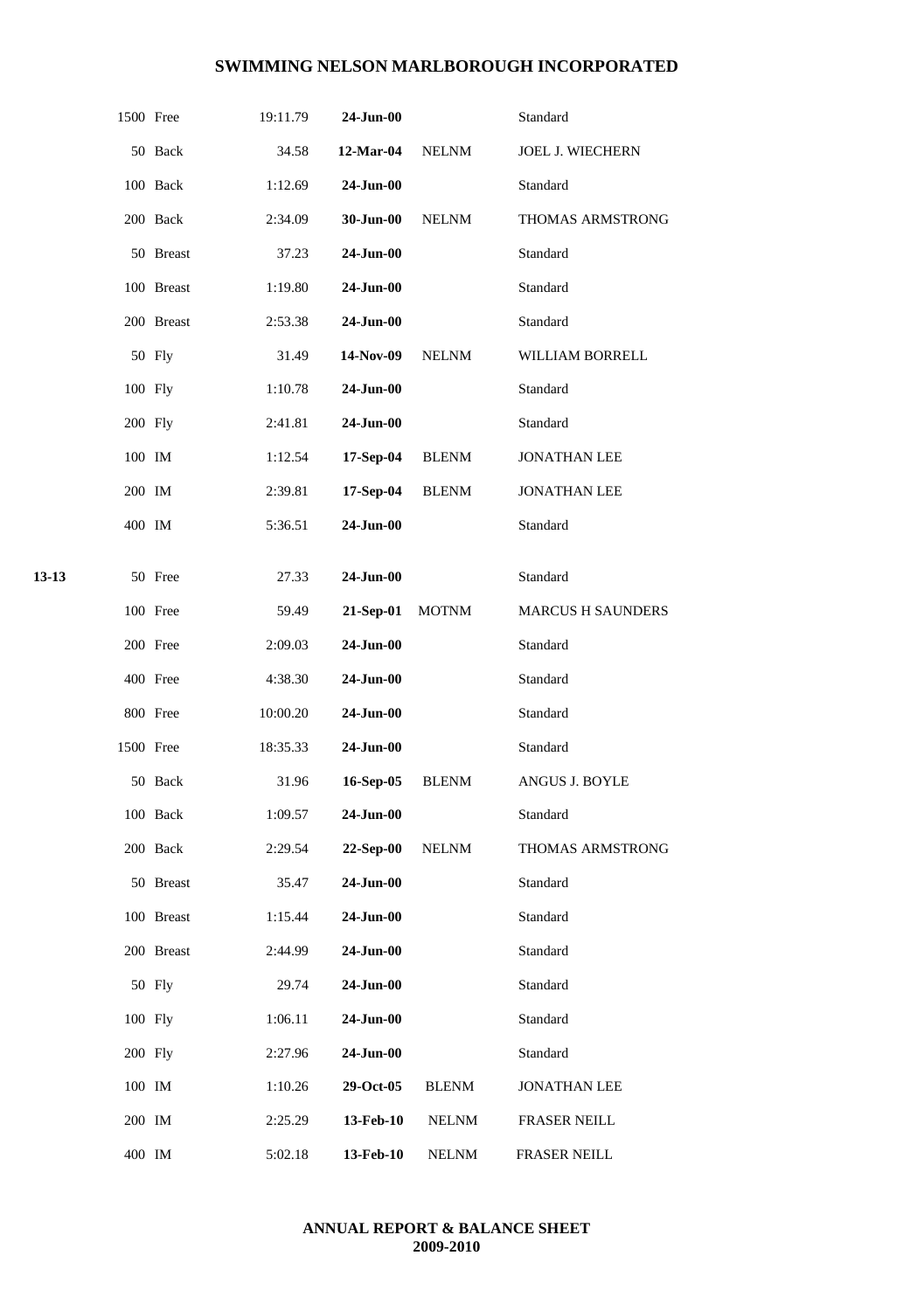| 14-14 | 50 Free    | 26.76              | 24-Jun-00   |              | Standard              |
|-------|------------|--------------------|-------------|--------------|-----------------------|
|       | 100 Free   | 57.73              | 7-Apr-06    | <b>BLENM</b> | MARK JACKSON          |
|       | 200 Free   | 2:06.77            | 7-Apr-06    | <b>BLENM</b> | MARK JACKSON          |
|       | 400 Free   | 4:27.37            | 24-Jun-00   |              | Standard              |
|       | 800 Free   | 9:24.12            | 24-Jun-00   |              | Standard              |
|       | 1500 Free  | 17:50.97           | 24-Jun-00   |              | Standard              |
|       | 50 Back    | 31.04              | 24-Jun-00   |              | Standard              |
|       | 100 Back   | 1:05.43            | 24-Jun-00   |              | Standard              |
|       | 200 Back   | 2:25.15            | 22-Sep-00   | <b>NELNM</b> | <b>CRAIG THOMSON</b>  |
|       | 50 Breast  | 32.94              | 24-Jun-00   |              | Standard              |
|       | 100 Breast | 1:11.73            | 24-Jun-00   |              | Standard              |
|       | 200 Breast | 2:36.36            | 24-Jun-00   |              | Standard              |
|       | 50 Fly     | 28.75              | 20-Sep-02   | <b>NELNM</b> | <b>LEIGHTON RILEY</b> |
|       | 100 Fly    | 1:04.00            | 24-Sep-06   | <b>BLENM</b> | ANGUS BOYLE           |
|       | 200 Fly    | 2:21.20            | 24-Jun-00   |              | Standard              |
|       | 100 IM     | 1:06.92            | 22-Sep-06   | <b>BLENM</b> | <b>JONATHAN LEE</b>   |
|       | 200 IM     | 2:20.87            | 24-Jun-00   |              | Standard              |
|       | 400 IM     | 4:56.80            | 24-Jun-00   |              | Standard              |
| 15-15 | 50 Free    | 26.12              | 24-Jun-00   |              | Standard              |
|       | 100 Free   | 56.43              | $24-Jun-00$ |              | Standard              |
|       | 200 Free   | 2:05.18            | 24-Jun-00   |              | Standard              |
|       | 400 Free   | 4:23.84            | 23-Sep-07   | <b>BLENM</b> | ANGUS BOYLE           |
|       | 800 Free   | 9:11.38            | 24-Jun-00   |              | Standard              |
|       | 1500 Free  | 17:24.47           | 24-Jun-00   |              | Standard              |
|       | 50 Back    | 29.63              | 24-Jun-00   |              | Standard              |
|       | 100 Back   |                    |             |              | Standard              |
|       |            | 1:03.94<br>2:17.20 | 24-Jun-00   |              | Standard              |
|       | 200 Back   |                    | 24-Jun-00   |              |                       |
|       | 50 Breast  | 32.39              | 22-Aug-03   | <b>NELNM</b> | <b>LEIGHTON RILEY</b> |
|       | 100 Breast | 1:13.03            | 18-Mar-09   | <b>NELNM</b> | <b>RYAN CHEYNE</b>    |
|       | 200 Breast | 2:33.67            | 21-Sep-03   | <b>NELNM</b> | <b>LEIGHTON RILEY</b> |
|       | 50 Fly     | 27.86              | 23-Sep-07   |              | ANGUS BOYLE           |
|       | 100 Fly    | 1:01.21            | 23-Sep-07   | <b>BLENM</b> | ANGUS BOYLE           |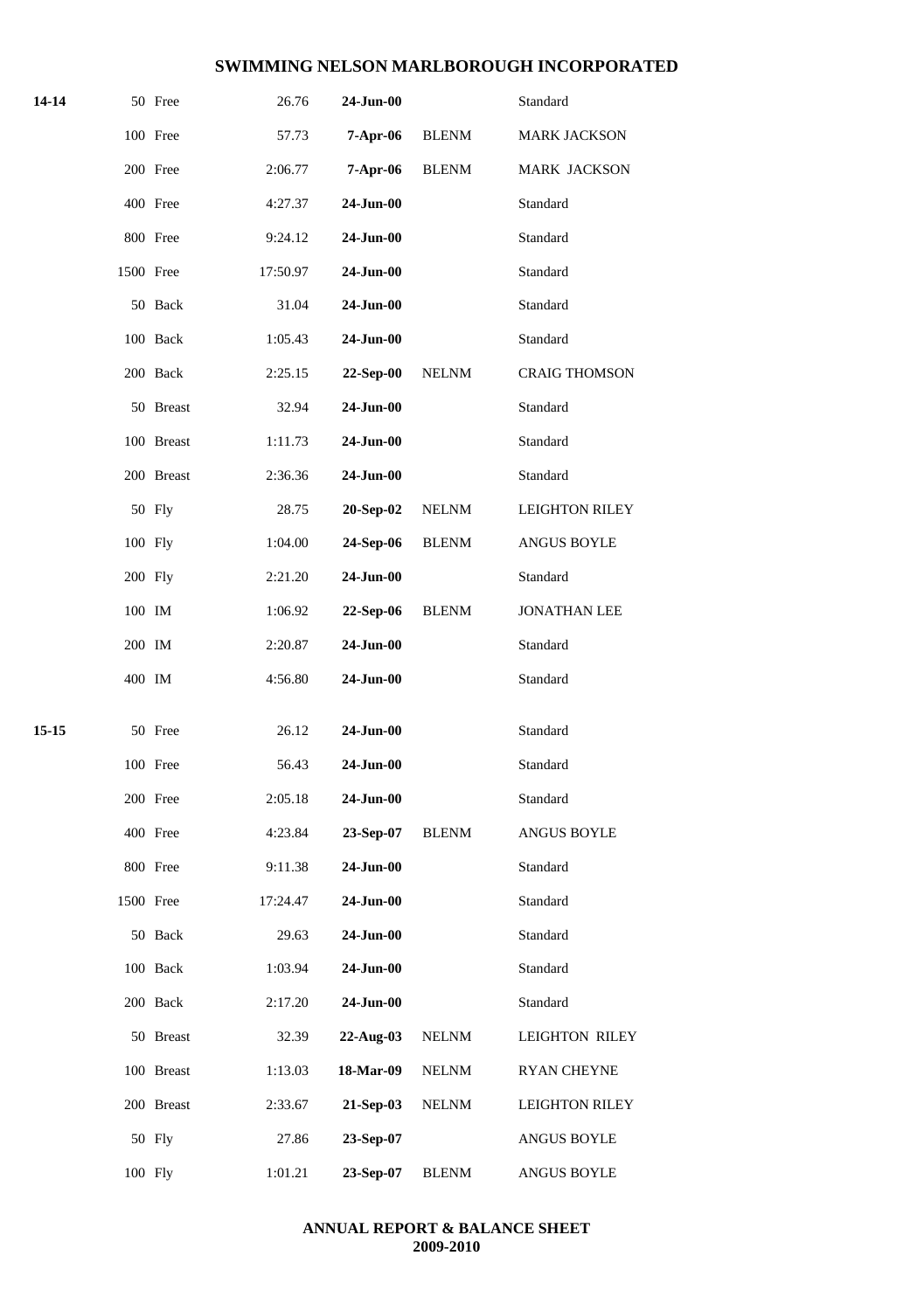|       | 200 Fly   |            | 2:17.10  | 21-Sep-03       | <b>NELNM</b> | <b>LEIGHTON RILEY</b>     |
|-------|-----------|------------|----------|-----------------|--------------|---------------------------|
|       | 100 IM    |            | 1:05.51  | 7-Sep-07        | <b>BLENM</b> | <b>ANGUS BOYLE</b>        |
|       | 200 IM    |            | 2:22.44  | 24-Jun-00       |              | Standard                  |
|       | 400 IM    |            | 5:01.39  | 24-Jun-00       |              | Standard                  |
| 16-16 |           | 50 Free    | 25.37    | $20$ -Jun- $08$ | <b>BLENM</b> | <b>SIMON LEACH</b>        |
|       |           | 100 Free   | 56.29    | 12-Mar-04       | <b>MOTNM</b> | <b>MARCUS H. SAUNDERS</b> |
|       |           | 200 Free   | 2:04.77  | 15-Feb-08       | <b>BLENM</b> | <b>MARK JACKSON</b>       |
|       |           | 400 Free   | 4:30.54  | 10-Nov-07       | <b>BLENM</b> | <b>MARK JACKSON</b>       |
|       |           | 800 Free   | 9:54.22  | 23-Nov-03       | <b>NELNM</b> | THOMAS H. ARMSTRONG       |
|       | 1500 Free |            | 18:29.44 | 30-Nov-07       | <b>BLENM</b> | <b>MARK JACKSON</b>       |
|       |           | 50 Back    | 29.81    | 10-Nov-07       | <b>BLENM</b> | <b>BRENDON FERGUSON</b>   |
|       |           | 100 Back   | 1:05.39  | 22-Sep-00       | <b>MOTNM</b> | <b>BEN DRUMMOND</b>       |
|       |           | 200 Back   | 2:22.61  | 22-Sep-00       | <b>MOTNM</b> | <b>BEN DRUMMOND</b>       |
|       |           | 50 Breast  | 32.33    | 4-Sep-09        | <b>BLENM</b> | <b>LEIGHTON PRICE</b>     |
|       |           | 100 Breast | 1.09.50  | $20$ -Jun- $08$ | <b>BLENM</b> | <b>SIMON LEACH</b>        |
|       |           | 200 Breast | 2:34.29  | $20$ -Jun- $08$ | <b>BLENM</b> | <b>SIMON LEACH</b>        |
|       |           | 50 Fly     | 27.70    | 5-Sep-08        | <b>BLENM</b> | <b>ANGUS BOYLE</b>        |
|       | 100 Fly   |            | 1:01.54  | 5-Sep-08        | <b>BLENM</b> | ANGUS BOYLE               |
|       | 200 Fly   |            | 2:22.26  | 7-Dec-07        | <b>BLENM</b> | <b>ANGUS BOYLE</b>        |
|       | 100 IM    |            | 1:04.12  | 5-Sep-08        | <b>BLENM</b> | <b>ANGUS BOYLE</b>        |
|       | 200 IM    |            | 2:20.09  | 5-Sep-08        | <b>BLENM</b> | <b>ANGUS BOYLE</b>        |
|       | 400 IM    |            | 5:04.58  | 5-Sep-08        | <b>BLENM</b> | <b>ANGUS BOYLE</b>        |
| 17-17 |           | 50 Free    | 25.59    | 12-Mar-04       | <b>BLENM</b> | MICHAEL L. KENDRICK       |
|       |           | 100 Free   | 55.05    | 28-Oct-08       | <b>BLENM</b> | <b>MARK JACKSON</b>       |
|       |           | 200 Free   | 2:00.53  | 14-Mar-09       | <b>BLENM</b> | <b>MARK JACKSON</b>       |
|       |           | 400 Free   | 4:19.82  | 14-Mar-09       | <b>BLENM</b> | <b>JONO LEE</b>           |
|       |           | 800 Free   | 20:00.00 | 24-Jun-00       |              | <b>NEW</b>                |
|       | 1500 Free |            | 17.23.63 | 27-Nov-09       | <b>BLENM</b> | <b>JONO LEE</b>           |
|       |           | 50 Back    | 29.67    | 27-Sep-08       | <b>BLENM</b> | <b>BRENDON FERGUSON</b>   |
|       |           | 100 Back   | 1:04.75  | 27-Sep-08       | <b>BLENM</b> | <b>BRENDON FERGUSON</b>   |
|       |           | 200 Back   | 2:21.96  | 27-Sep-08       | <b>BLENM</b> | <b>BRENDON FERGUSON</b>   |
|       |           | 50 Breast  | 30.64    | 28-Sep-08       | <b>BLENM</b> | <b>SIMON LEACH</b>        |
|       |           |            |          |                 |              |                           |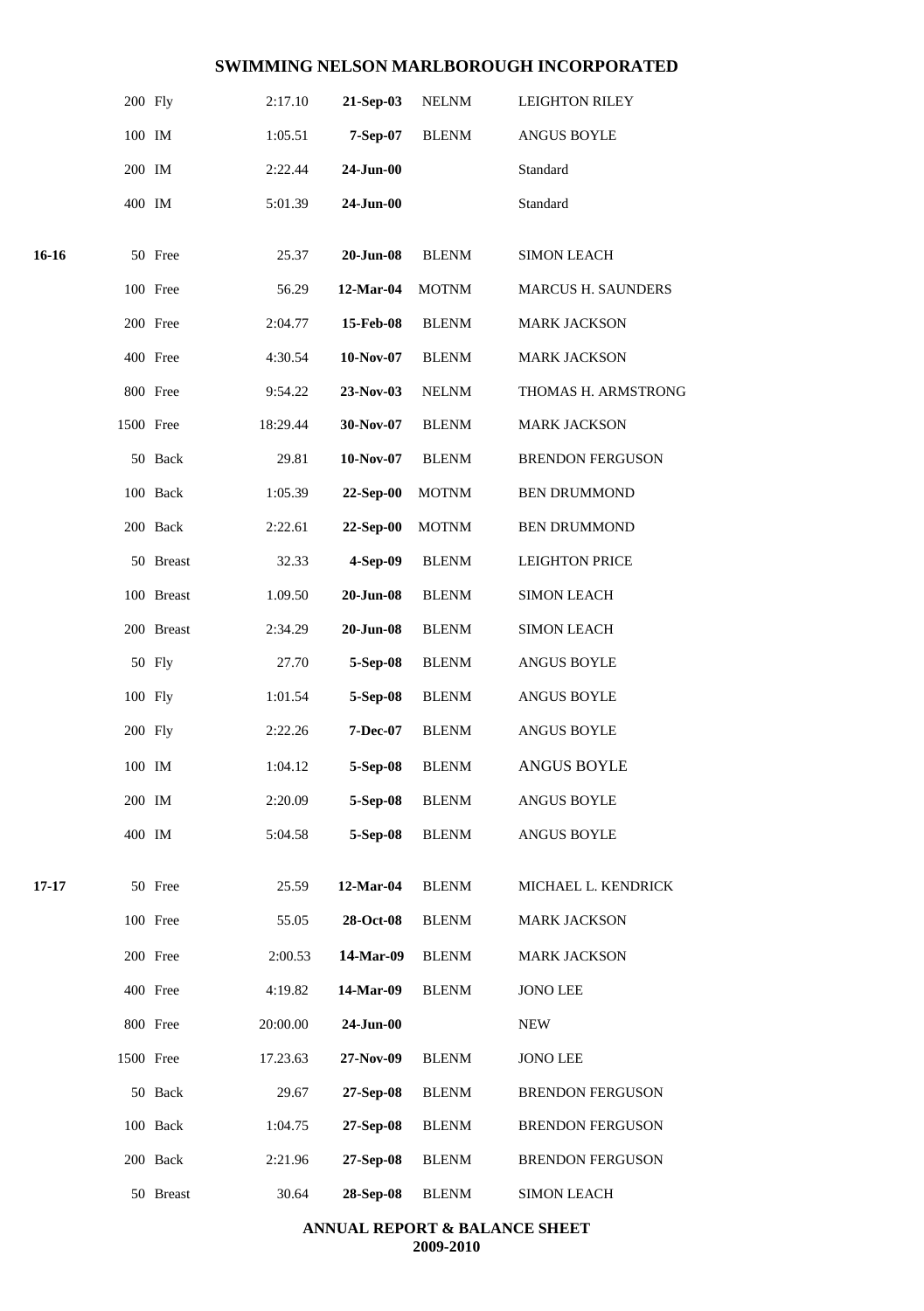|       |           | 100 Breast | 1:08.03  | $1-Aug-08$  | <b>BLENM</b> | <b>SIMON LEACH</b>                                            |
|-------|-----------|------------|----------|-------------|--------------|---------------------------------------------------------------|
|       |           | 200 Breast | 2:29.35  | 28-Sep-08   | <b>BLENM</b> | <b>SIMON LEACH</b>                                            |
|       |           | 50 Fly     | 27.49    | $1-Aug-08$  | <b>BLENM</b> | <b>SIMON LEACH</b>                                            |
|       | 100 Fly   |            | 1:02.54  | 21-Sep-01   | <b>BLENM</b> | DARREN PERANO                                                 |
|       | 200 Fly   |            | 2:28.03  | $17-Mar-10$ | <b>NLSNM</b> | <b>JONATHAN PAGE</b>                                          |
|       | 100 IM    |            | 1:03.96  | 12-Sep-09   | <b>BLENM</b> | <b>JONO LEE</b>                                               |
|       | 200 IM    |            | 2:16.75  | 12-Sep-09   | <b>BLENM</b> | <b>JONO LEE</b>                                               |
|       | 400 IM    |            | 4.57.52  | 28-Jan-09   | <b>BLENM</b> | <b>MARK JACKSON</b>                                           |
| 18-18 |           | 50 Free    | 25.09    | 10-Oct-09   | <b>BLENM</b> | <b>MARK JACKSON</b>                                           |
|       |           | 100 Free   | 54.97    | 13-Feb-10   | <b>BLENM</b> | <b>MARK JACKSON</b>                                           |
|       |           | 200 Free   | 2:01.51  | 14-Nov-09   | <b>BLENM</b> | <b>MARK JACKSON</b>                                           |
|       |           | 400 Free   | 4:26.82  | 6-Feb-10    | <b>BLENM</b> | <b>MARK JACKSON</b>                                           |
|       |           | 800 Free   | 9:19.30  | 17-Nov-02   | <b>MOTNM</b> | <b>BEN H DRUMMOND</b>                                         |
|       | 1500 Free |            | 18:22.40 | 27-Nov-09   | <b>BLENM</b> | <b>MARK JACKSON</b>                                           |
|       |           | 50 Back    | 29.83    | 20-Sep-02   | <b>MOTNM</b> | <b>BEN H DRUMMOND</b>                                         |
|       |           | 100 Back   | 1:03.74  | 20-Sep-02   | <b>MOTNM</b> | <b>BEN H DRUMMOND</b>                                         |
|       |           | 200 Back   | 2:17.38  | 20-Sep-02   | <b>MOTNM</b> | BEN H DRUMMOND                                                |
|       |           | 50 Breast  | 33.10    | 21-Nov-08   | <b>BLENM</b> | NATHANIEL RIDLEY                                              |
|       |           | 100 Breast | 1:12.81  | 21-Nov-08   | <b>BLENM</b> | NATHANIEL RIDLEY                                              |
|       |           | 200 Breast | 2:38.54  | 21-Nov-08   | <b>BLENM</b> | <b>NATHANIEL RIDLEY</b>                                       |
|       |           | 50 Fly     | 28.38    | 31-Aug-02   | <b>BLENM</b> | DARREN J PERANO                                               |
|       | 100 Fly   |            | 1:01.65  | 31-Aug-02   | <b>BLENM</b> | DARREN J PERANO                                               |
|       | 200 Fly   |            | 2:26.87  | 28-Jan-09   | <b>MOTNM</b> | OLIVER LAUFKOTTER                                             |
|       | 100 IM    |            | 1:05.61  | 12-Sep-09   | <b>BLENM</b> | <b>MARK JACKSON</b>                                           |
|       | 200 IM    |            | 2:20.04  | 12-Sep-09   | <b>BLENM</b> | <b>MARK JACKSON</b>                                           |
|       | 400 IM    |            | 5:01.78  | 13-Feb-10   | <b>BLENM</b> | <b>MARK JACKSON</b>                                           |
| Open  |           | 50 Free    | 24.81    | 21-Aug-94   | <b>NLSNM</b> | TIM DIVETT                                                    |
|       |           | 100 Free   | 55.05    | 18-Oct-08   | <b>BLENM</b> | <b>MARK JACKSON</b>                                           |
|       |           | 200 Free   | 1:59.84  | 23-Jul-87   | <b>BLENM</b> | <b>AARON DAVIS</b>                                            |
|       |           | 400 Free   | 4:09.01  | 23-Jul-87   | <b>BLENM</b> | <b>AARON DAVIS</b>                                            |
|       |           | 800 Free   | 8:51.60  |             |              | <b>STANDARD</b>                                               |
|       | 1500 Free |            | 16:48.98 | 31-Aug-94   | <b>BLENM</b> | <b>CHRIS YORK</b><br><b>ANNUAL REPORT &amp; BALANCE SHEET</b> |

**2009-2010**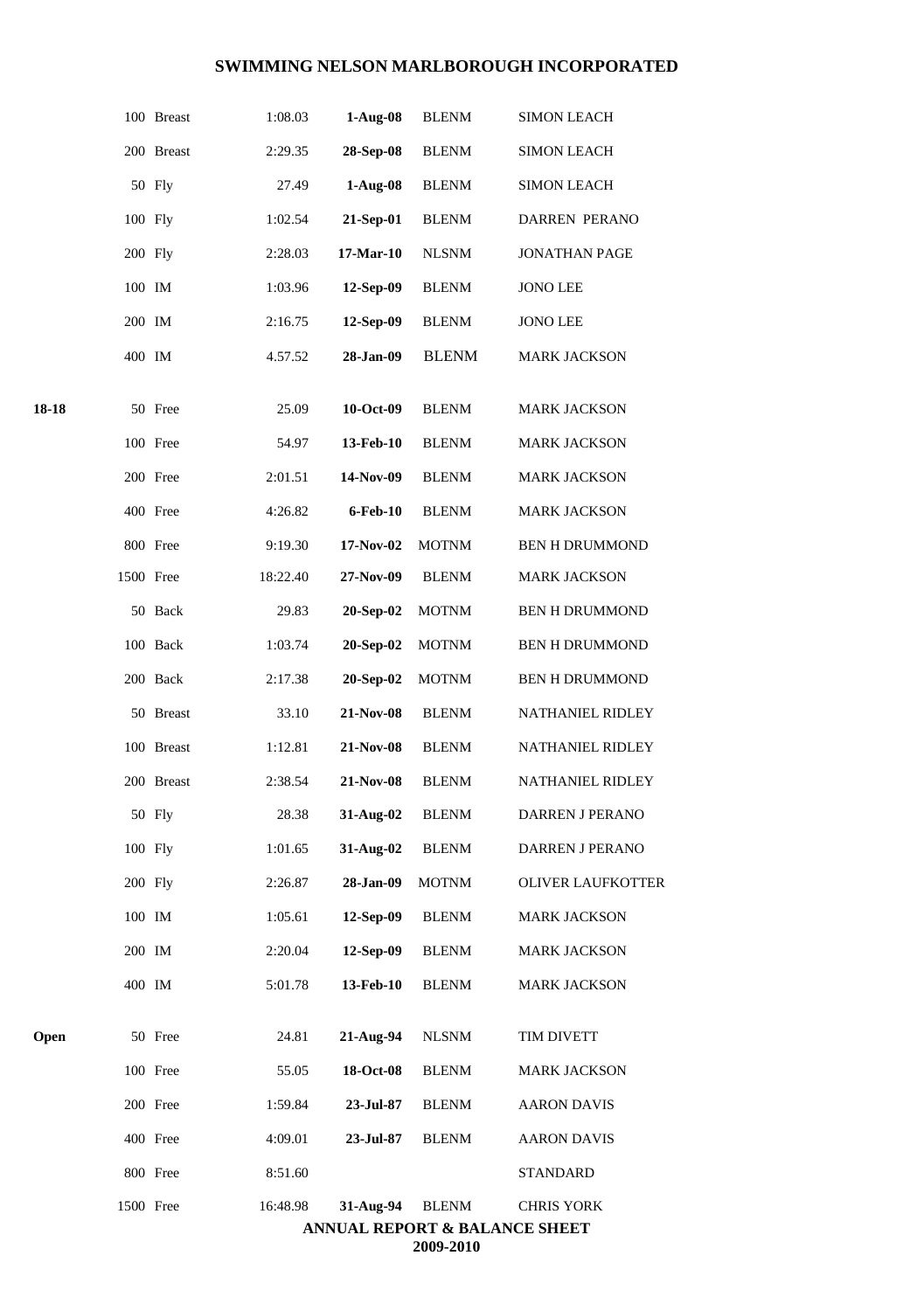|         | 50 Back       | 28.72   | 8-Sep-95   | <b>BLENM</b> | <b>HAYDEN CLEMETT</b> |
|---------|---------------|---------|------------|--------------|-----------------------|
|         | 100 Back      | 1:00.77 | $7-Sep-95$ | <b>BLENM</b> | <b>HAYDEN CLEMETT</b> |
|         | 200 Back      | 2:14.50 | $6-Sep-80$ | <b>NLSNM</b> | <b>SCOTT AUCUTT</b>   |
| 50      | <b>Breast</b> | 30.64   | 28-Sep-08  | <b>BLENM</b> | <b>SIMON LEACH</b>    |
|         | 100 Breast    | 1:08.03 | $1-Aug-08$ | <b>BLENM</b> | <b>SIMON LEACH</b>    |
|         | 200 Breast    | 2:29.35 | 28-Sep-08  | <b>BLENM</b> | <b>SIMON LEACH</b>    |
|         | 50 Fly        | 27.49   | $1-Aug-08$ | <b>BLENM</b> | <b>SIMON LEACH</b>    |
| 100 Fly |               | 1:00.37 | 31-Aug-94  | <b>BLENM</b> | <b>CHRIS YORK</b>     |
| 200 Fly |               | 2:13.11 | 31-Aug-94  | <b>BLENM</b> | <b>CHRIS YORK</b>     |
| 100 IM  |               | 1:03.97 | 18-Oct-08  | <b>BLENM</b> | <b>MARK JACKSON</b>   |
| 200 IM  |               | 2:18.47 | 31-Aug-94  | <b>BLENM</b> | <b>CHRIS YORK</b>     |
| 400 IM  |               | 4:50.94 | 31-Aug-94  | <b>BLENM</b> | <b>CHRIS YORK</b>     |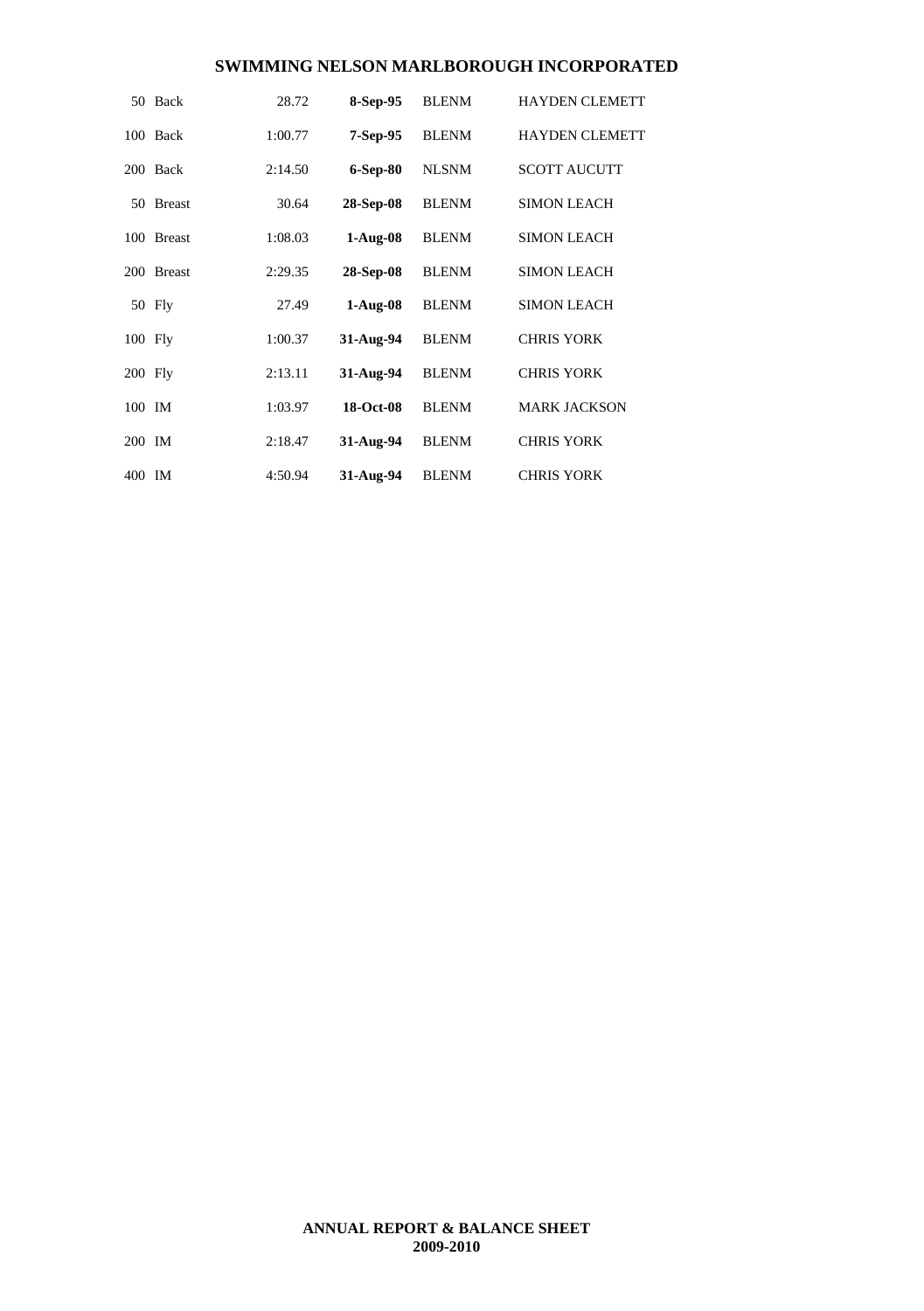#### **SNM COUNTRY AND TOWN RECORDS BETTERED IN THE 2009 - 2010 SEASON**

## **SC Meters-Female**

| 9 & U     | 25 Free       | 19.34    | 9-Feb-08         | <b>MOTNM</b>    | SAMANTHA TREVURZA          |
|-----------|---------------|----------|------------------|-----------------|----------------------------|
|           | 25 Back       | 22.35    | 9-Feb-08         | <b>NELNM</b>    | <b>CHARLOTTE HANDFORTH</b> |
|           | 25 Breast     | 24.60    | $16$ -Jan- $10$  | <b>BLENM</b>    | <b>LUCY KERRY</b>          |
|           | 25 Fly        | 21.03    | $16$ -Jan- $10$  | <b>BLENM</b>    | <b>LUCY KERRY</b>          |
| $9 - 9$   | 50 Free       | 42.67    | $16$ -Jan- $10$  | <b>BLENM</b>    | <b>LUCY KERRY</b>          |
|           | 50 Back       | 49.56    | 9-Feb-08         | <b>MOTNM</b>    | SAMANTHA TREVURZA          |
|           | 50 Breast     | 58.06    | 9-Feb-08         | <b>MOTNM</b>    | PIP DWYER                  |
|           | <b>50 Fly</b> | 59.07    | $16$ -Jan- $10$  | <b>BLENM</b>    | <b>LUCY KERRY</b>          |
|           | 100 IM        | 1:49.63  | $16$ -Jan- $10$  | <b>BLENM</b>    | <b>LUCY KERRY</b>          |
| $10 - 10$ | 50 Free       | 37.44    | 28-Feb-09        | <b>NLSNM</b>    | MEREKERA McGUINNIETY       |
|           | 100 Free      | 1:23.44  | 28-Feb-09        | <b>NLSNM</b>    | MEREKERA McGUINNIETY       |
|           | 200 Free      | 3:07.51  | 31-Jan-09        | <b>MOTNM</b>    | SAMANTHA TREVURZA          |
|           | 50 Back       | 42.91    | 28-Feb-09        | <b>NLSNM</b>    | MEREKERA McGUINNIETY       |
|           | 100 Back      | 1:38.91  | 28-Feb-09 MOTNM  |                 | SAMANTHA TREVURZA          |
|           | 200 Back      | 10:00.00 | 9-Feb-08         |                 | No Standard                |
|           | 50 Breast     | 47.64    | <b>28-Feb-08</b> | <b>NLSNM</b>    | MEREKERA McGUINNIETY       |
|           | 100 Breast    | 1:42.18  |                  | 28-Feb-09 NLSNM | MEREKERA McGUINNIETY       |
|           | 200 Breast    | 10:00.00 | 9-Feb-08         |                 | No Standard                |
|           | <b>50 Fly</b> | 45.18    | 28-Feb-09        | <b>BLENM</b>    | ORIANA HOURA               |
|           | 100 Fly       | 10:00.00 | 9-Feb-08         |                 | No Standard                |
|           | 100 IM        | 1:39.73  | $16$ -Jan- $10$  | <b>BLENM</b>    | NATALIE TRAYLING           |
|           | 200 IM        | 10:00.00 | 9-Feb-08         |                 | No Standard                |
|           |               |          |                  |                 |                            |
| $11 - 11$ | 50 Free       | 36.41    | 9-Feb-08         | <b>NLSNM</b>    | <b>ANNIE EDEN</b>          |
|           | 100 Free      | 1:17.27  | 28-Feb-09        | <b>NLSNM</b>    | <b>JESSICA ROPER</b>       |
|           | 200 Free      | 2:59.77  | 28-Feb-09        | <b>NLSNM</b>    | PAIGE WOODALL              |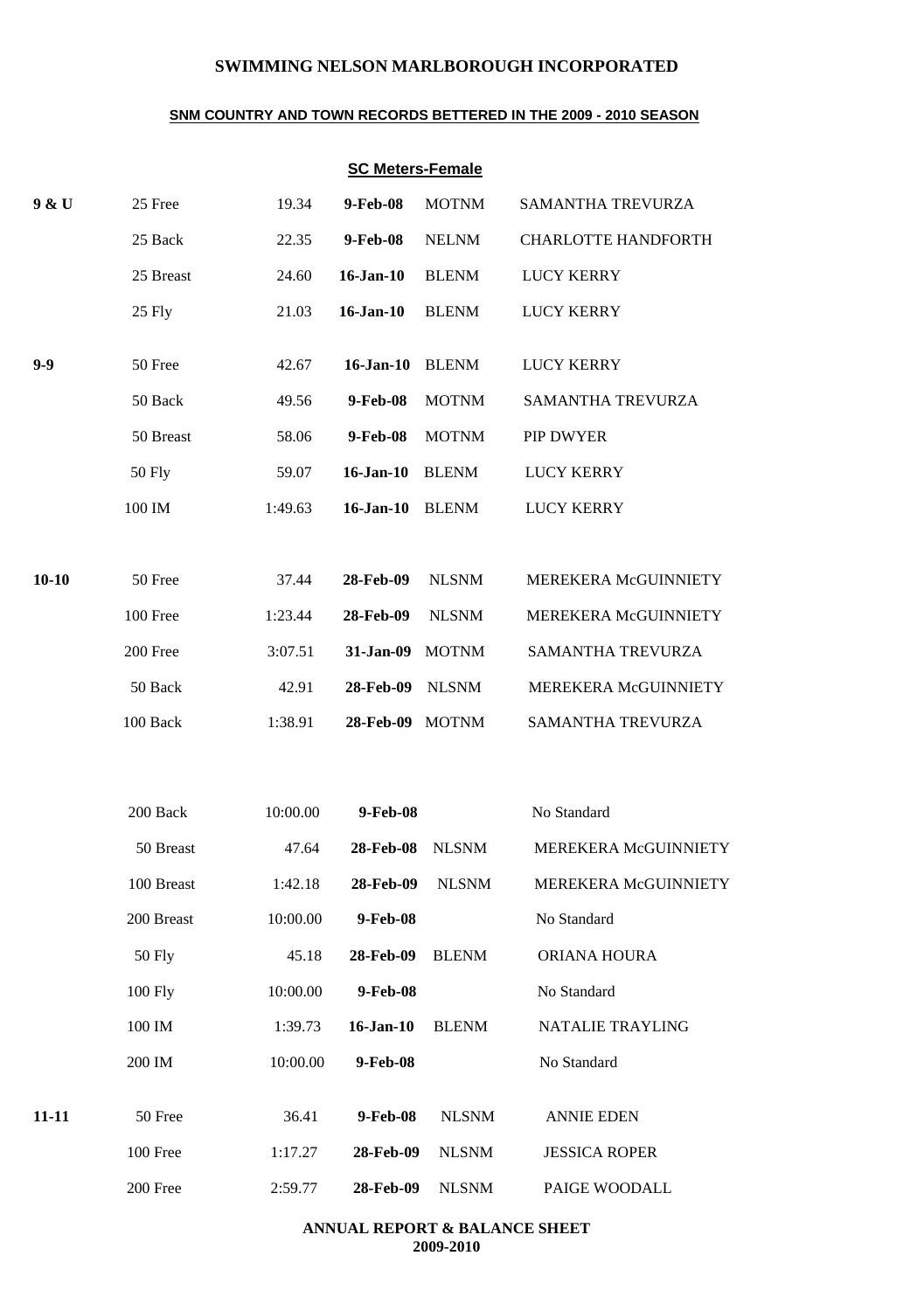|           | 50 Back        | 42.59    | 28-Feb-09 | <b>NLSNM</b> | <b>JESSICA ROPER</b>    |
|-----------|----------------|----------|-----------|--------------|-------------------------|
|           | 100 Back       | 1:30.23  | 28-Feb-09 | <b>NLSNM</b> | <b>JESSICA ROPER</b>    |
|           | 200 Back       | 3:38.91  | 31-Jan-09 | <b>MOTNM</b> | <b>LIBBY GRAY</b>       |
|           | 50 Breast      | 46.11    | 31-Jan-09 | <b>BLENM</b> | <b>SHEREE HOURA</b>     |
|           | 100 Breast     | 1:39.12  | 31-Jan-09 | <b>BLENM</b> | <b>SHEREE HOURA</b>     |
|           | 200 Breast     | 3:30.02  | 31-Jan-09 | <b>BLENM</b> | <b>SHEREE HOURA</b>     |
|           | <b>50 Fly</b>  | 44.53    | 9-Feb-08  | <b>NLSNM</b> | <b>ANNIE EDEN</b>       |
|           | 100 Fly        | 1:53.30  | 9-Feb-08  | <b>NLSNM</b> | <b>ANNIE EDEN</b>       |
|           | 100 IM         | 1:30.91  | 31-Jan-09 | <b>BLENM</b> | <b>SHEREE HOURA</b>     |
|           | 200 IM         | 10:00.00 | 9-Feb-08  |              | No Standard             |
| 12-12     | 50 Free        | 33.03    | 31-Jan-09 | <b>NLSNM</b> | <b>KEA McGUINNIETY</b>  |
|           | 100 Free       | 1:13.97  | 27-Feb-10 | <b>NLSNM</b> | <b>LIBBY GRAY</b>       |
|           | 200 Free       | 2:42.35  | 31-Jan-09 | <b>NLSNM</b> | <b>HAZEL McCOLL</b>     |
|           | 50 Back        | 36.55    | 27-Feb-10 | <b>NLSNM</b> | <b>LIBBY GRAY</b>       |
|           | 100 Back       | 1:20.11  | 27-Feb-10 | <b>NLSNM</b> | <b>LIBBY GRAY</b>       |
|           | 200 Back       | 3:08.24  | 9-Feb-08  | <b>NLSNM</b> | <b>GEORGIA ANDERSON</b> |
|           | 50 Breast      | 43.68    | 31-Jan-09 | <b>NELNM</b> | <b>MADISEN STANLEY</b>  |
|           | 100 Breast     | 1:36.29  | 31-Jan-09 | <b>NLSNM</b> | <b>HAZEL McCOLL</b>     |
|           | 200 Breast     | 3:21.20  | 31-Jan-09 | <b>NLSNM</b> | <b>HAZEL McCOLL</b>     |
|           | <b>50 Fly</b>  | 35.56    | 31-Jan-09 | <b>NLSNM</b> | <b>KEA McGUINNIETY</b>  |
|           | 100 Fly        | 10:00.00 | 9-Feb-08  |              | No Standard             |
|           | <b>200 Fly</b> | 10:00.00 | 9-Feb-08  |              | No Standard             |
|           | 100 IM         | 1:24.16  | 27-Feb-10 | <b>NLSNM</b> | <b>LIBBY GRAY</b>       |
|           | 200 IM         | 3:11.74  | 28-Feb-09 | <b>NLSNM</b> | <b>HAZEL McCOLL</b>     |
| $13 - 13$ | 50 Free        | 32.36    | 28-Feb-09 | <b>NLSNM</b> | <b>MONICA NELSON</b>    |
|           | 100 Free       | 1:12.48  | 28-Feb-09 | <b>NELNM</b> | <b>ALICE TRENGROVE</b>  |
|           | 200 Free       | 2:39.46  | 9-Feb-08  | <b>MOTNM</b> | <b>CHRISSY BROWN</b>    |
|           | 50 Back        | 39.27    | 28-Feb-09 | <b>NLSNM</b> | <b>GRACE WOODALL</b>    |
|           | 100 Back       | 1:25.20  | 28-Feb-09 | <b>NLSNM</b> | <b>C'AITLIN ABBOTT</b>  |
|           | 200 Back       | 3:00.31  | 28-Feb-09 | <b>NLSNM</b> | C'AITLIN ABBOTT         |
|           |                |          |           |              |                         |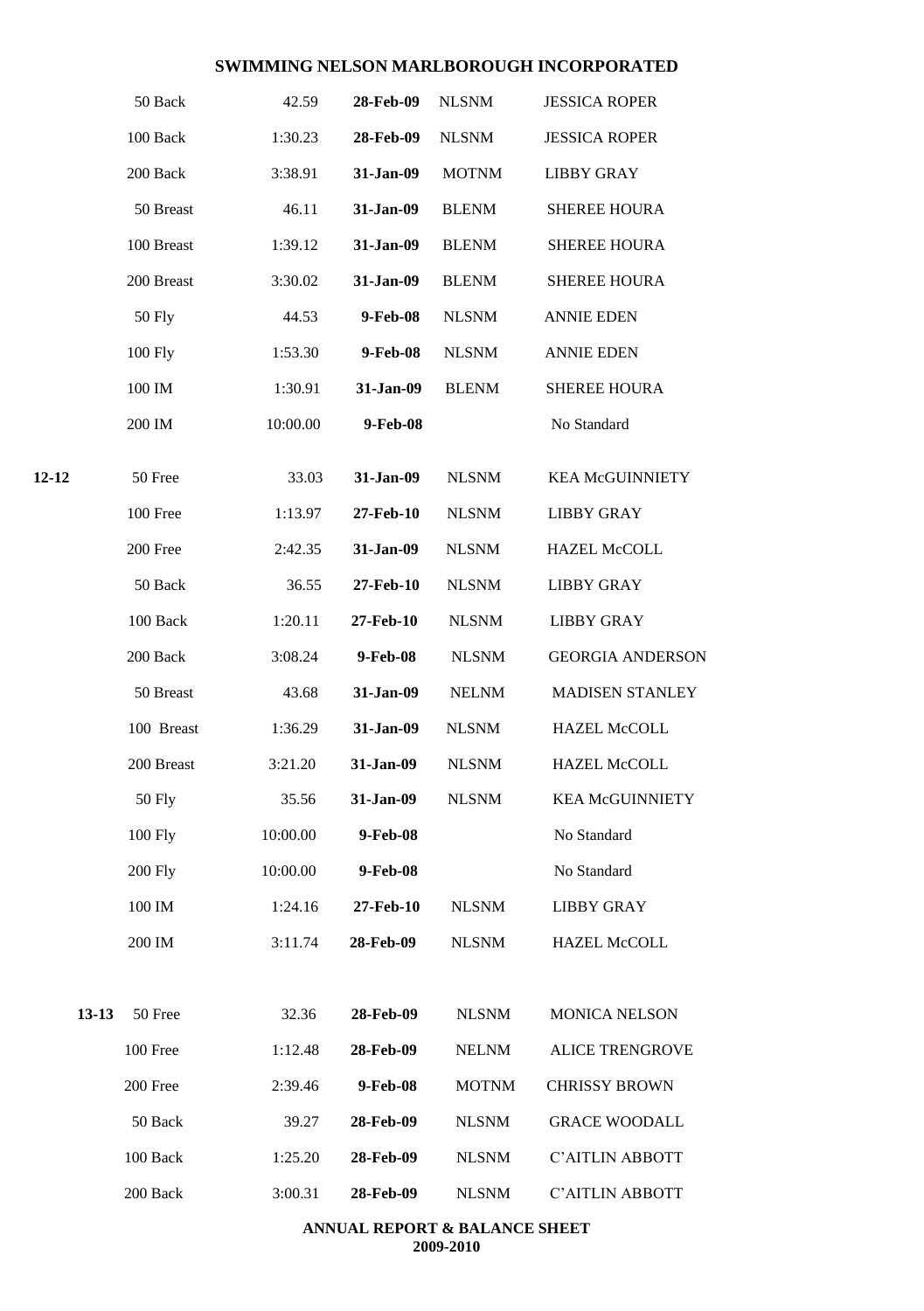|         | 50 Breast      | 42.43    | 28-Feb-09       | <b>NLSNM</b> | <b>MONICA NELSON</b>       |
|---------|----------------|----------|-----------------|--------------|----------------------------|
|         | 100 Breast     | 1:31.47  | 28-Feb-09       | <b>NLSNM</b> | <b>MONICA NELSON</b>       |
|         | 200 Breast     | 3:16.15  | 28-Feb-09       | <b>NLSNM</b> | <b>MONICA NELSON</b>       |
|         | <b>50 Fly</b>  | 35.71    | 28-Feb-09       | <b>NLSNM</b> | <b>MONICA NELSON</b>       |
|         | 100 Fly        | 1:43.10  | 9-Feb-08        | <b>NELNM</b> | ZOE BORRELL                |
|         | <b>200 Fly</b> | 10:00.00 | 9-Feb-08        |              | No Standard                |
|         | 100 IM         | 1:21.31  | 28-Feb-09       | <b>NLSNM</b> | <b>MONICA NELSON</b>       |
|         | 200 IM         | 2:59.51  | 28-Feb-09       | <b>NLSNM</b> | <b>MONICA NELSON</b>       |
| 14-14   | 50 Free        | 32.78    | 28-Feb-09       | <b>NLSNM</b> | <b>CLAIRE CADWALLADDER</b> |
|         | 100 Free       | 1:12.46  | 28-Feb-09       | <b>NLSNM</b> | <b>CLAIRE CADWALLADDER</b> |
|         | 200 Free       | 2:38.14  | 31-Jan-09       | <b>NELNM</b> | <b>VANESSA PRICE</b>       |
|         | 50 Back        | 37.95    | 28-Feb-09       | <b>NLSNM</b> | <b>CLAIRE CADWALLADER</b>  |
|         | 100 Back       | 1:23.72  | 28-Feb-09       | <b>NLSNM</b> | <b>CLAIRE CADWALLADER</b>  |
|         | 200 Back       | 2:51.27  | 31-Jan-09       | <b>NELNM</b> | <b>VANESSA PRICE</b>       |
|         |                |          |                 |              |                            |
|         | 50 Breast      | 42.90    | 28-Feb-09       | <b>NLSNM</b> | <b>CLAIRE CADWALLADER</b>  |
|         | 100 Breast     | 1:34.38  | 28-Feb-09       | <b>NLSNM</b> | <b>CLAIRE CADWALLADER</b>  |
|         | 200 Breast     | 3:20.30  | 28-Feb-09       | <b>NLSNM</b> | <b>CLAIRE CADWALLADER</b>  |
|         | <b>50 Fly</b>  | 38.80    | 28-Feb-09       | <b>NLSNM</b> | <b>HAZEL DAVIDSEN</b>      |
|         | 100 Fly        | 1:30.77  | $9-Aug-02$      | <b>WMANM</b> | <b>AMY COOPER</b>          |
|         | <b>200 Fly</b> | 10:00.00 | 9-Feb-08        |              | No Standard                |
|         | 100 IM         | 1;24.79  | 29-Aug-02       | <b>NLSNM</b> | <b>CLAIRE CADWALLADER</b>  |
|         | 200 IM         | 3:05.04  | 9-Feb-08        | <b>NLSNM</b> | NICOLA BRITTEN             |
| $15-15$ | 50 Free        | 32.71    | 28-Feb-09       | <b>WMANM</b> | KATHERINE KEMPTHORNE       |
|         | 100 Free       | 1:11.53  | $16$ -Jan- $10$ | <b>NLSNM</b> | <b>VANESSA PRICE</b>       |
|         | 50 Back        | 38.16    | 16-Jan-10       | <b>NELNM</b> | <b>VANESSA PRICE</b>       |
|         | 100 Back       | 1:19.84  | $16$ -Jan- $10$ | <b>NELNM</b> | <b>VANESSA PRICE</b>       |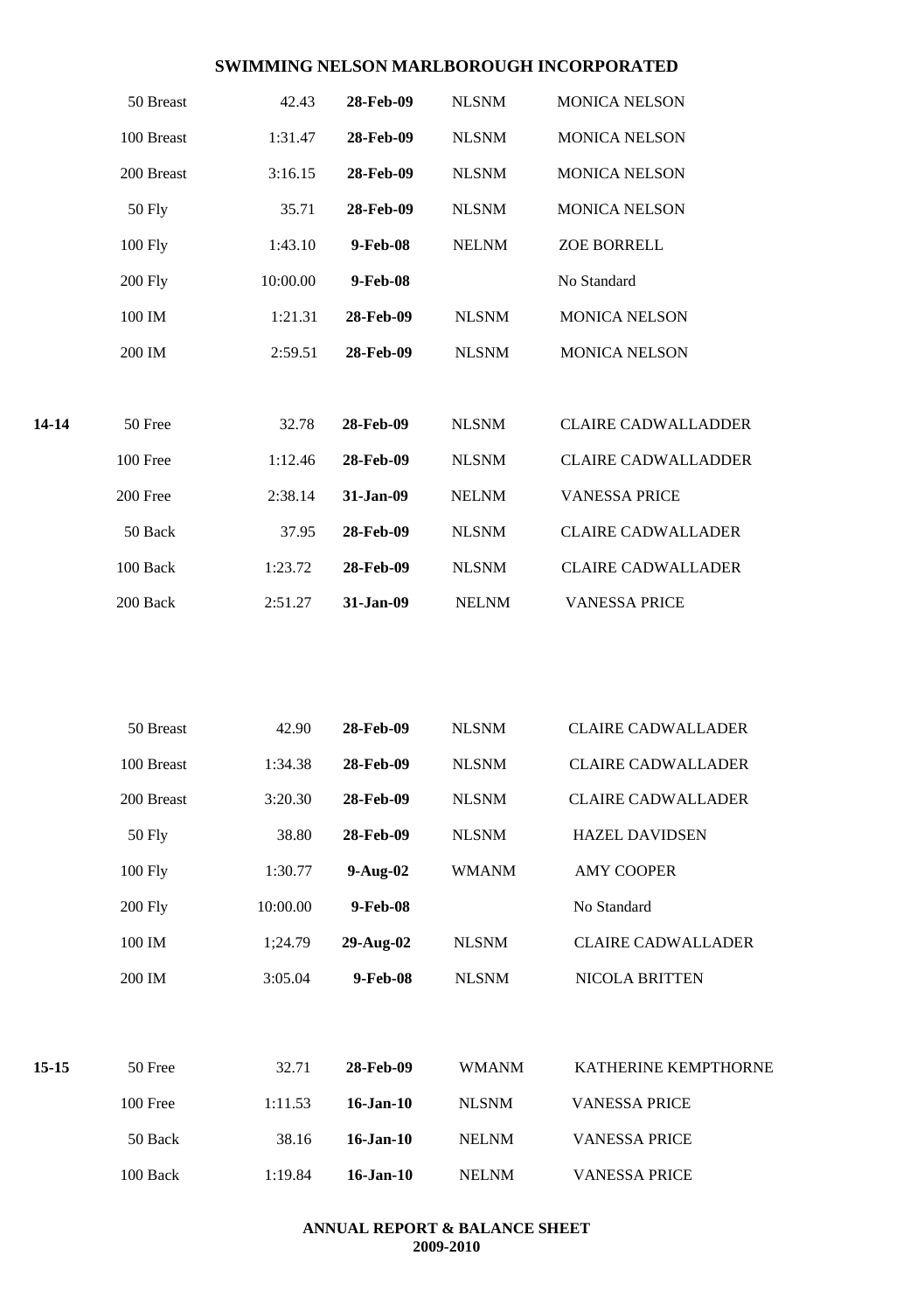|       | 200 Back           | 10:00.00 | 9-Feb-08        |              | No Standard          |
|-------|--------------------|----------|-----------------|--------------|----------------------|
|       | 50 Breast          | 45.50    | 9-Feb-08        | <b>TAKNM</b> | <b>IRIS EKMANIS</b>  |
|       | 100 Breast         | 1:38.10  | 9-Feb-08        | <b>TAKNM</b> | <b>IRIS EKMANIS</b>  |
|       | 200 Breast         | 3:31.28  | 28-Feb-09       | <b>NLSNM</b> | NICOLA BRITTEN       |
|       | <b>50 Fly</b>      | 37.96    | $16$ -Jan- $10$ | <b>NELNM</b> | <b>VANESSA PRICE</b> |
|       | 100 Fly            | 1:37.25  | 9-Feb-08        | <b>TAKNM</b> | TUI KRAAL            |
|       | <b>200 Fly</b>     | 10:00.00 | 9-Feb-08        |              | No Standard          |
|       | $100\ \mathrm{IM}$ | 1:21.25  | 16-Jan-10       | <b>NELNM</b> | <b>VANESSA PRICE</b> |
|       | 200 IM             | 3:10.86  | 28-Feb-09       | <b>NLSNM</b> | NICOLA BRITTEN       |
|       |                    |          |                 |              |                      |
|       |                    |          |                 |              |                      |
| 16-16 | 50 Free            | 33.47    | 31-Jan-09       | <b>TAKNM</b> | TUI KRAAL            |
|       | 100 Free           | 1:18.54  | 9-Feb-08        | <b>TAKNM</b> | MELISSA WELLS        |
|       | 200 Free           | 2:44.42  | $16$ -Jan- $10$ | <b>NLSNM</b> | NICOLA BRITTEN       |
|       |                    |          |                 |              |                      |
|       | 50 Back            | 40.15    | 31-Jan-09       | <b>TAKNM</b> | TUI KRAAL            |
|       |                    |          |                 |              |                      |
|       | 100 Back           | 1:29.27  | $16$ -Jan- $10$ | <b>NLSNM</b> | NICOLA BRITTEN       |
|       | 200 Back           | 3:12.02  | $16$ -Jan- $10$ | <b>NLSNM</b> | NICOLA BRITTEN       |
|       |                    |          |                 |              |                      |
|       |                    |          |                 |              |                      |
|       | 50 Breast          | 46.21    | $16$ -Jan- $10$ | <b>NLSNM</b> | KATHERINE KEMPTHORNE |
|       | 100 Breast         | 10:00.00 | 9-Feb-08        |              | No Standard          |
|       | 200 Breast         | 10:00.00 | 9-Feb-08        |              | No Standard          |
|       | <b>50 Fly</b>      | 35.92    | 28-Feb-09       | <b>TAKNM</b> | <b>TUI KRAAL</b>     |
|       | 100 Fly            | 1:32.63  | 31-Jan-09       | <b>TAKNM</b> | <b>TUI KRAAL</b>     |
|       | <b>200 Fly</b>     | 10:00.00 | 9-Feb-08        |              | No Standard          |
|       | $100\ \mathrm{IM}$ | 1:25.83  | 28-Feb-09       | <b>TAKNM</b> | TUI KRAAL            |
|       | $200\ \mathrm{IM}$ | 3:01.39  | $16$ -Jan- $10$ | <b>NLSNM</b> | NICOLA BRITTEN       |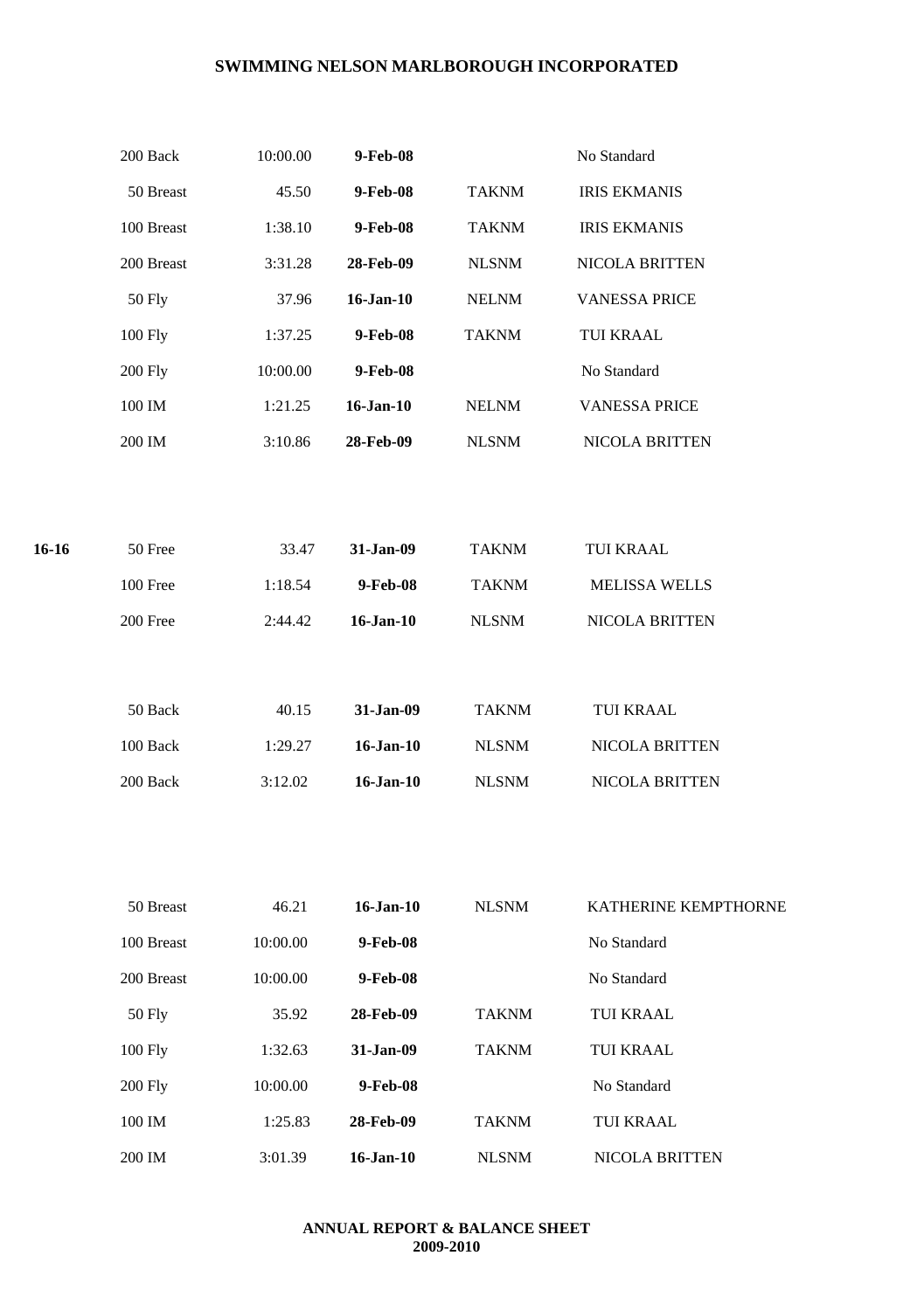| $17 - 17$ | 50 Free           | 33.32    | 27-Feb-10 | <b>TAKNM</b> | <b>TUI KRAAL</b>       |
|-----------|-------------------|----------|-----------|--------------|------------------------|
|           | 100 Free          | 10:00.00 | 9-Feb-08  |              | No Standard            |
|           | 200 Free          | 10:00.00 | 9-Feb-08  |              | No Standard            |
|           | 50 Back           | 38.64    | 27-Feb-10 | <b>TAKNM</b> | <b>TUI KRAAL</b>       |
|           | 100 Back          | 10:00.00 | 9-Feb-08  |              | No Standard            |
|           | 200 Back          | 10:00.00 | 9-Feb-08  |              | No Standard            |
|           | 50 Breast         | 43.99    | 27-Feb-10 | <b>TAKNM</b> | <b>TUI KRAAL</b>       |
|           | 100 Breast        | 10:00.00 | 9-Feb-08  |              | No Standard            |
|           | 200 Breast        | 10:00.00 | 9-Feb-08  |              | No Standard            |
|           | <b>50 Fly</b>     | 36.07    | 31-Jan-09 | <b>NELNM</b> | <b>LAURA HOFMULLER</b> |
|           | 100 Fly           | 1:27.05  | 27-Feb-10 | <b>TAKNM</b> | TUI KRAAL              |
|           | 200 Fly           | 10:00.00 | 9-Feb-08  |              | No Standard            |
|           | 100 IM            | 1:24.16  | 27-Feb-10 | <b>TAKNM</b> | <b>TUI KRAAL</b>       |
|           | 200 IM            | 3:05.66  | 31-Jan-09 | <b>NELNM</b> | <b>LAURA HOFMULLER</b> |
| 18 & O    | 50 Free           | 10:00.00 | 9-Feb-08  |              | No Standard            |
|           | 100 Free          | 10:00.00 | 9-Feb-08  |              | No Standard            |
|           | 200 Free          | 10:00.00 | 9-Feb-08  |              | No Standard            |
|           | 50 Back           | 5:00.00  | 9-Feb-08  |              | No Standard            |
|           | $100\text{ Back}$ | 10:00.00 | 9-Feb-08  |              | No Standard            |
|           | 200 Back          | 10:00.00 | 9-Feb-08  |              | No Standard            |
|           | 50 Breast         | 10:00.00 | 9-Feb-08  |              | No Standard            |
|           | 100 Breast        | 10:00.00 | 9-Feb-08  |              | No Standard            |
|           | 200 Breast        | 10:00.00 | 9-Feb-08  |              | No Standard            |
|           | 50 Fly            | 10:00.00 | 9-Feb-08  |              | No Standard            |
|           | 100 Fly           | 10:00.00 | 9-Feb-08  |              | No Standard            |
|           | <b>200 Fly</b>    | 10:00.00 | 9-Feb-08  |              | No Standard            |
|           | 100 IM            | 10:00.00 | 9-Feb-08  |              | No Standard            |
|           | 200 IM            | 10:00.00 | 9-Feb-08  |              | No Standard            |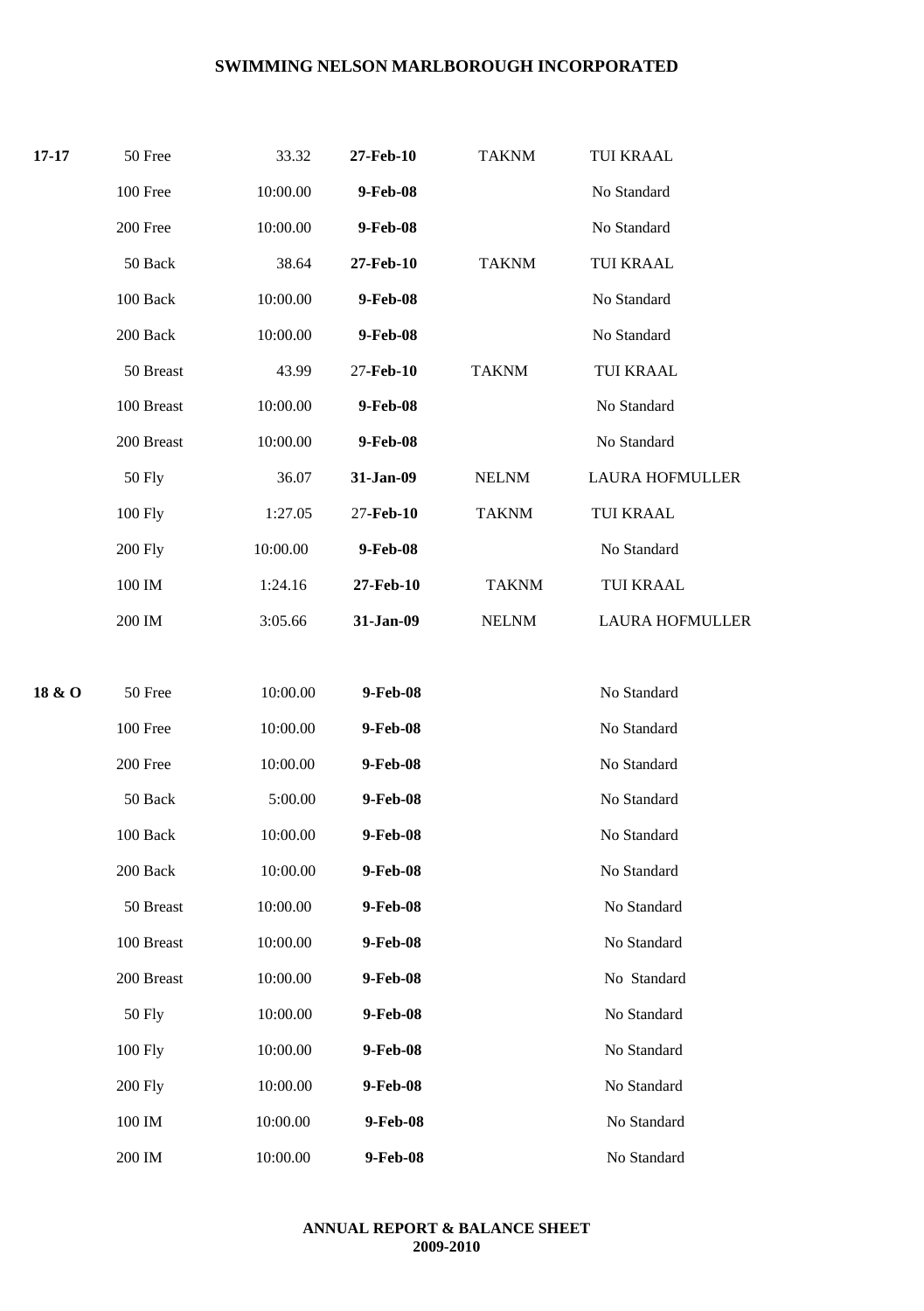## **SNM COUNTRY AND TOWN RECORDS BETTERED IN THE 2008-2009 SEASON**

## **SC Meters – Male**

| 9 & U     | 25 Free       | 17.56    | 9-Feb-08        | <b>NLSNM</b> | <b>PATRICK HOWES</b>    |
|-----------|---------------|----------|-----------------|--------------|-------------------------|
|           | 25 Back       | 22.40    | 9-Feb-08        | <b>MOTNM</b> | <b>JANNIS BADER</b>     |
|           | 25 Breast     | 24.28    | $16$ -Jan- $10$ | <b>MOTNM</b> | DANIEL TREVURZA         |
|           | 25 Fly        | 25.37    | $16$ -Jan- $10$ | <b>TAKNM</b> | TOM BASSET              |
|           |               |          |                 |              |                         |
| $9 - 9$   | 50 Free       | 39.08    | 9-Feb-08        | <b>NLSNM</b> | PATRICK HOWES           |
|           | 50 Back       | 49.54    | 9-Feb-08        | <b>MOTNM</b> | <b>JANNIS BADER</b>     |
|           | 50 Breast     | 1:06.46  | $16$ -Jan- $10$ | <b>BLENM</b> | NIELS VAN ANTWERPEN     |
|           | <b>50 Fly</b> | 10:00.00 | 9-Feb-08        |              | No Standard             |
|           | 100 IM        | 1:47.24  | 9-Feb-08        | <b>NLSNM</b> | <b>PATRICK HOWES</b>    |
| $10 - 10$ | 50 Free       | 37.99    | 31-Jan-09       | <b>NLSNM</b> | <b>PATRICK HOWES</b>    |
|           | 100 Free      | 1:20.64  | 28-Feb-09       | <b>NLSNM</b> | PATRICK HOWES           |
|           | 200 Free      | 3:35.11  | 9-Feb-09        | <b>NELNM</b> | LUKE KELLY              |
|           | 50 Back       | 48.07    | 28-Feb-09       | <b>NLSNM</b> | PATRICK HOWES           |
|           | 100 Back      | 10:00.00 | 9-Feb-08        |              | No Standard             |
|           | 200 Back      | 10:00.00 | 9-Feb-08        |              | No Standard             |
|           | 50 Breast     | 50.85    | 31-Jan-09       | <b>BLENM</b> | <b>ALEXANDER PEARCE</b> |
|           | 100 Breast    | 1:54.92  | 9-Feb-08        | <b>MOTNM</b> | MELLE VAN DUIJIN        |
|           | 200 Breast    | 4:07.30  | 31-Jan-09       | <b>BLENM</b> | <b>ALEXANDER PEARCE</b> |
|           | <b>50 Fly</b> | 51.40    | 31-Jan-09       | <b>NLSNM</b> | PATRICK HOWES           |
|           | 100 Fly       | 10:00.00 | 9-Feb-08        |              | No Standard             |
|           | 100 IM        | 1:39.92  | 28-Feb-08       | <b>NLSNM</b> | PATRICK HOWES           |
|           | 200 IM        | 10:00.00 | $9-Aug-02$      |              | No Standard             |
|           |               |          |                 |              |                         |
| $11 - 11$ | 50 Free       | 34.32    | 28-Feb-09       | <b>NELNM</b> | <b>EDWARD NEILL</b>     |
|           | 100 Free      | 1:14.70  | 28-Feb-09       | <b>NELNM</b> | <b>EDWARD NEILL</b>     |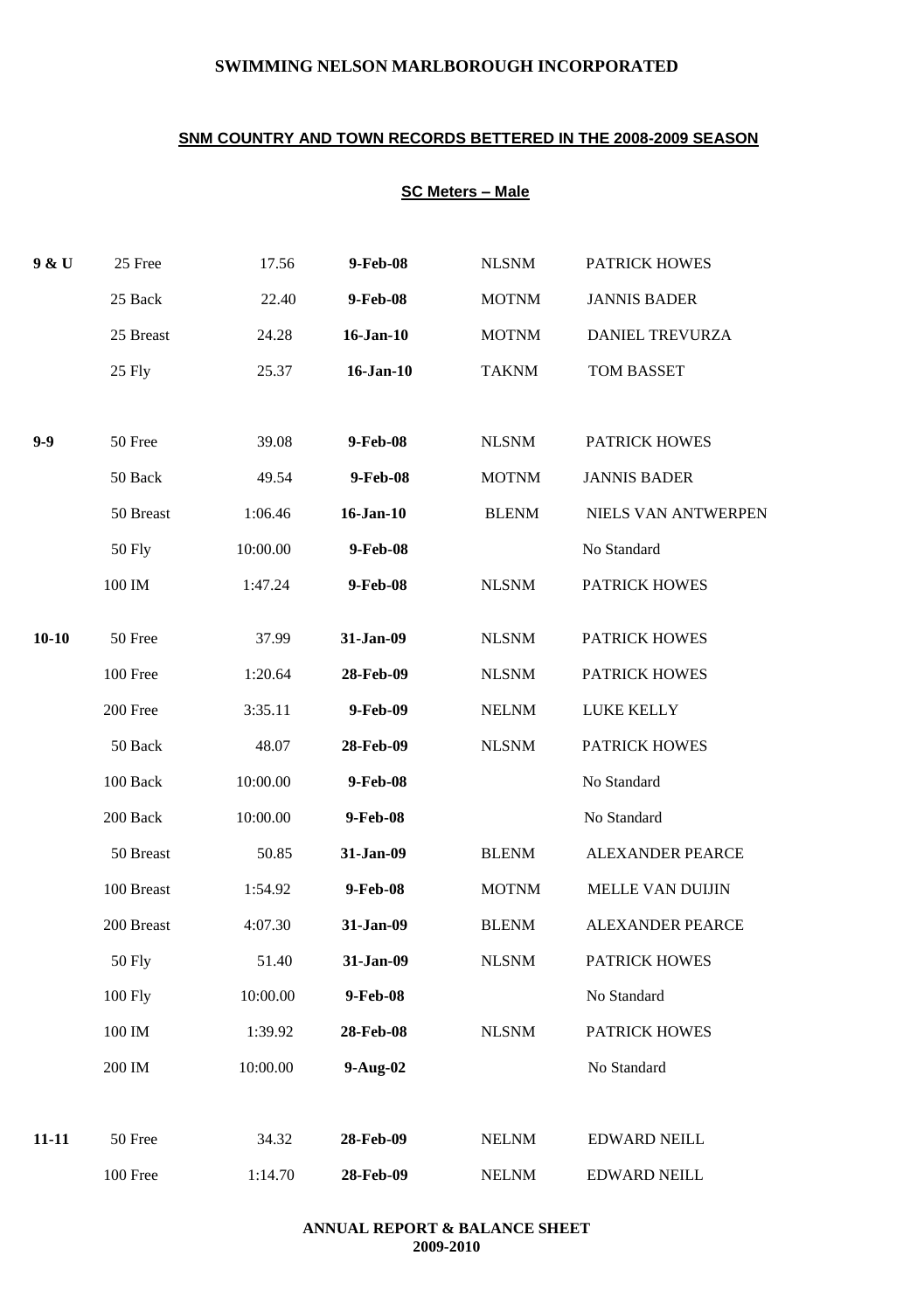|         | 200 Free       | 2:59.57  | 28-Feb-09       | <b>MOTNM</b> | <b>BRADLEY BROWN</b>  |
|---------|----------------|----------|-----------------|--------------|-----------------------|
|         | 50 Back        | 41.06    | $16$ -Jan- $10$ | <b>MOTNM</b> | <b>HAYDEN SQUANCE</b> |
|         | 100 Back       | 1:32.60  | 9-Feb-08        | <b>NELNM</b> | <b>NEILL FRASER</b>   |
|         | 200 Back       | 3:12.03  | 16-Jan-10       | <b>MOTNM</b> | <b>HAYDEN SQUANCE</b> |
|         | 50 Breast      | 46.88    | 28-Feb-09       | <b>MOTNM</b> | <b>BRADLEY BROWN</b>  |
|         | 100 Breast     | 1:42.46  | 28-Feb-09       | <b>NELNM</b> | <b>EDWARD NEILL</b>   |
|         | 200 Breast     | 3:35.22  | 9-Feb-08        | <b>NLSNM</b> | <b>DAMIAN PAGE</b>    |
|         | <b>50 Fly</b>  | 41.14    | 31-Jan-09       | <b>NLSNM</b> | <b>DANIEL DWYER</b>   |
|         | 100 Fly        | 1:36.97  | 28-Feb-08       | <b>MOTNM</b> | <b>DANIEL DWYER</b>   |
|         | 100 IM         | 1:29.05  | 28-Feb-09       | <b>NELNM</b> | <b>EDWARD NEILL</b>   |
|         | 200 IM         | 3:15.86  | 28-Feb-09       | <b>NELNM</b> | <b>EDWARD NEILL</b>   |
|         |                |          |                 |              |                       |
| 12-12   | 50 Free        | 33.75    | 28-Feb-09       | <b>NLSNM</b> | <b>THOMAS MILLS</b>   |
|         | 100 Free       | 1:16.92  | 28-Feb-09       | <b>NLSNM</b> | THOMAS MILLS          |
|         | 200 Free       | 2:45.35  | 28-Feb-09       | <b>NLSNM</b> | <b>THOMAS MILLS</b>   |
|         | 50 Back        | 42.50    | 27-Feb-10       | <b>MOTNM</b> | <b>DANIEL DWYER</b>   |
|         | 100 Back       | 1:32.46  | 27-Feb-10       | <b>MOTNM</b> | <b>DANIEL DWYER</b>   |
|         | 200 Back       | 10:00.00 | 9-Feb-08        |              | No Standard           |
|         | 50 Breast      | 44.96    | 28-Feb-09       | <b>NLSNM</b> | MITCHELL RAINE        |
|         | 100 Breast     | 1:34.86  | 28-Feb-09       | <b>TAKNM</b> | <b>ZAK GIBBS</b>      |
|         | 200 Breast     | 3:19.00  | 31-Jan-09       | <b>NLSNM</b> | <b>DAMIAN PAGE</b>    |
|         | <b>50 Fly</b>  | 38.29    | 27-Feb-10       | <b>MOTNM</b> | <b>DANIEL DWYER</b>   |
|         | 100 Fly        | 1:27.37  | 27-Feb-10       | <b>MOTNM</b> | <b>DANIEL DWYER</b>   |
|         | <b>200 Fly</b> | 10:00.00 | 9-Feb-08        |              | No Standard           |
|         | 100 IM         | 1:28.07  | 31-Jan-09       | <b>NLSNM</b> | <b>DAMIAN PAGE</b>    |
|         | 200 IM         | 3:10.04  | 28-Feb-09       | <b>NLSNM</b> | <b>DAMIAN PAGE</b>    |
|         |                |          |                 |              |                       |
| $13-13$ | 50 Free        | 30.51    | 9-Feb-08        | <b>MOTNM</b> | <b>AEDAN FENEMOR</b>  |
|         | 100 Free       | 1:08.63  | 9-Feb-08        | <b>MOTNM</b> | <b>AEDAN FENEMOR</b>  |
|         | 200 Free       | 2:39.14  | 31-Jan-09       | <b>NLSNM</b> | KAIORI McGUINNIETY    |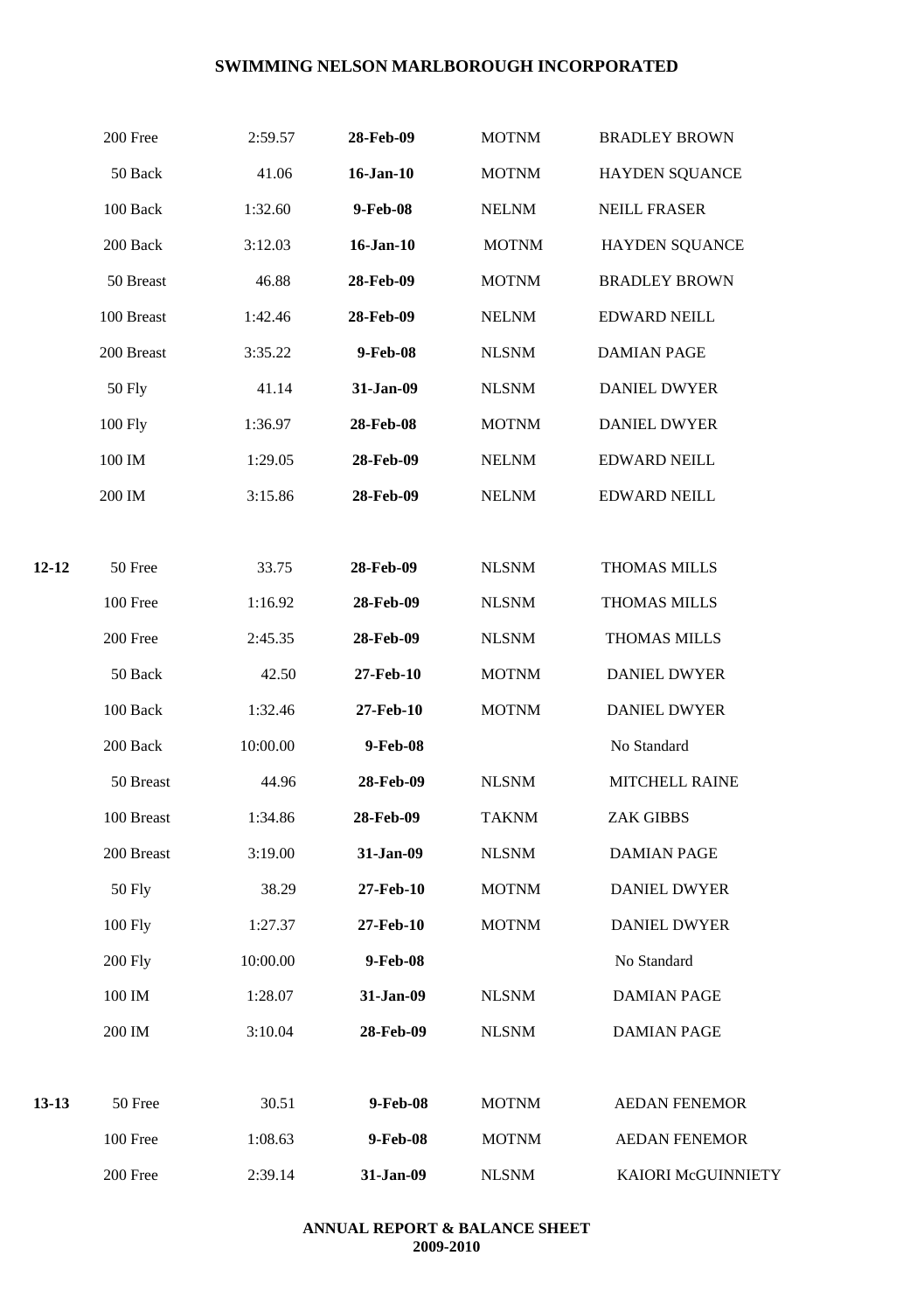|       | 50 Back              | 37.86    | 28-Feb-09 | <b>NLSNM</b> | MONTY BROSNAHAN       |
|-------|----------------------|----------|-----------|--------------|-----------------------|
|       | 200 Back             | 10:00.00 | 9-Feb-08  |              | No Standard           |
|       | 50 Breast            | 41.12    | 9-Feb-08  | <b>NLSNM</b> | <b>GERARD PAGE</b>    |
|       | 100 Breast           | 1:30.72  | 27-Feb-10 | <b>TAKNM</b> | <b>ZAK GIBBS</b>      |
|       | 200 Breast           | 3:06.96  | 9-Feb-08  | <b>NLSNM</b> | <b>GERARD PAGE</b>    |
|       | <b>50 Fly</b>        | 34.81    | 9-Feb-08  | <b>MOTNM</b> | <b>AEDAN FENEMOR</b>  |
|       | 100 Fly              | 10:00.00 | 9-Feb-08  |              | No Standard           |
|       | <b>200 Fly</b>       | 10:00.00 | 9-Feb-08  |              | No Standard           |
|       | 100 IM               | 1:17.38  | 9-Feb-08  | <b>MOTNM</b> | <b>AEDAN FENEMOR</b>  |
|       | 200 IM               | 2:59.68  | 9-Feb-08  | <b>NLSNM</b> | <b>GERARD PAGE</b>    |
|       |                      |          |           |              |                       |
| 14-14 | 50 Free              | 30.12    | 9-Feb-08  | <b>NLSNM</b> | <b>MISHA SINNER</b>   |
|       | $100\,\mathrm{Free}$ | 1:06.57  | 9-Feb-08  | <b>BLENM</b> | <b>LACHLAN RIDLEY</b> |
|       | 200 Free             | 2:30.34  | 28-Feb-09 | <b>NLSNM</b> | <b>GERARD PAGE</b>    |
|       | 50 Back              | 36.48    | 9-Feb-08  | <b>NLSNM</b> | <b>AARON OLSON</b>    |
|       | 100 Back             | 1:30.40  | 28-Feb-09 | <b>NLSNM</b> | KAIORI McGUINNIETY    |
|       | 200 Back             | 10:00.00 | 9-Feb-08  |              | No Standard           |
|       | 50 Breast            | 39.30    | 28-Feb-09 | <b>NLSNM</b> | <b>GERARD PAGE</b>    |
|       | 100 Breast           | 1:24.58  | 28-Feb-09 | <b>NLSNM</b> | <b>GERARD PAGE</b>    |
|       | 200 Breast           | 3:02.01  | 31-Jan-09 | <b>NLSNM</b> | <b>GERARD PAGE</b>    |
|       | <b>50 Fly</b>        | 34.51    | 9-Feb-08  | <b>NLSNM</b> | <b>AARON OLSON</b>    |
|       | 100 Fly              | 1:20.82  | 28-Feb-09 | <b>NLSNM</b> | <b>GERARD PAGE</b>    |
|       | <b>200 Fly</b>       | 10:00.00 | 9-Feb-08  |              | No Standard           |
|       | 100 IM               | 1:19.68  | 9-Feb-08  | <b>NLSNM</b> | <b>MISHA SINNER</b>   |
|       | 200 IM               | 2:49.94  | 28-Feb-09 | <b>NLSNM</b> | <b>GERARD PAGE</b>    |
|       |                      |          |           |              |                       |
| 15-15 | 50 Free              | 29.94    | 28-Feb-09 | <b>NLSNM</b> | <b>MISHA SINNER</b>   |
|       | 100 Free             | 1:06.58  | 28-Feb-09 | <b>NLSNM</b> | <b>MISHA SINNER</b>   |
|       | 200 Free             | 2:36.61  | 28-Feb-09 | <b>NLSNM</b> | <b>MISHA SINNER</b>   |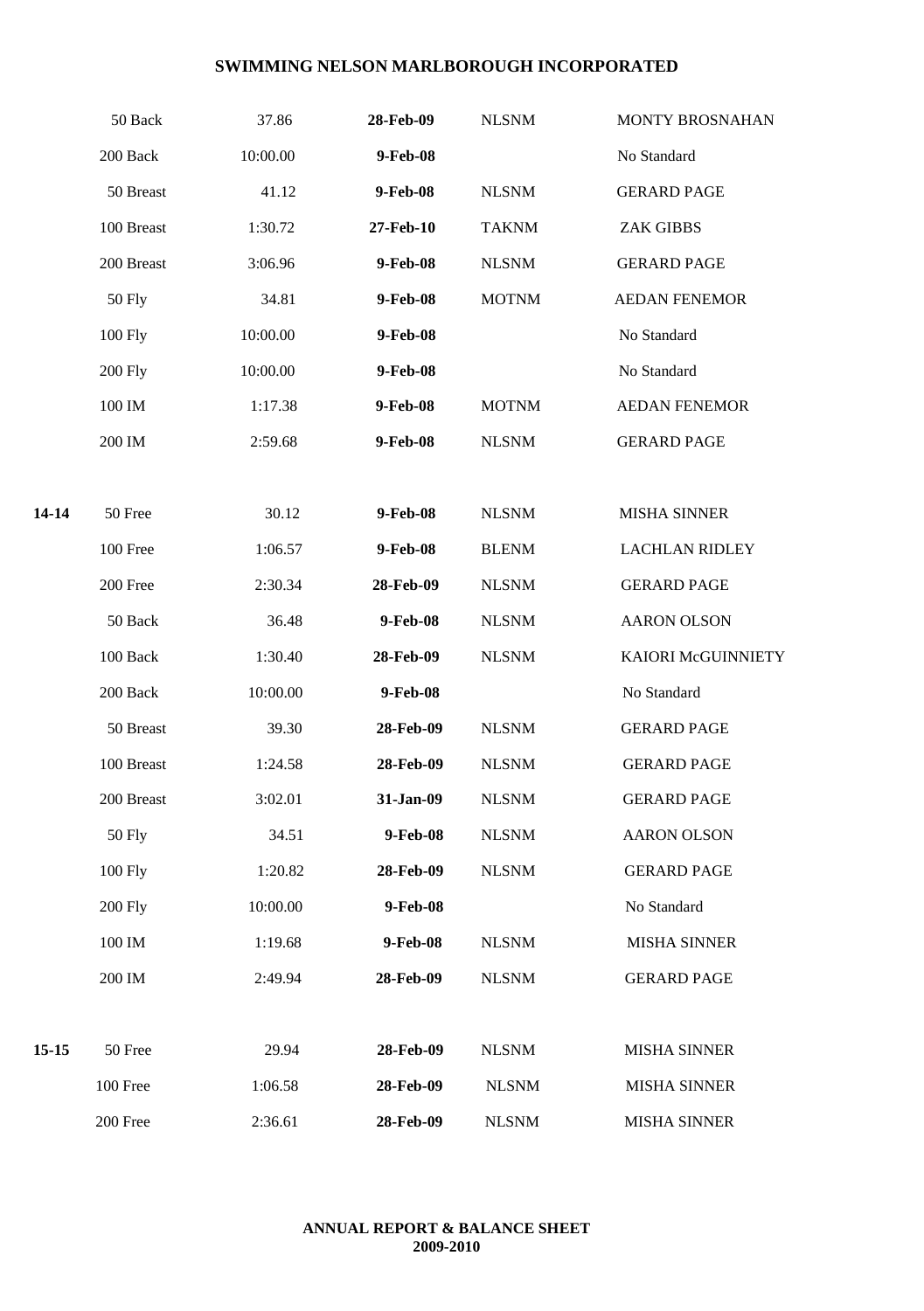|         | 50 Back        | 5:00.00  | 9-Feb-08  |              | No Standard         |
|---------|----------------|----------|-----------|--------------|---------------------|
|         | 100 Back       | 10:00.00 | 9-Aug-02  |              | No Standard         |
|         | 200 Back       | 10:00.00 | 9-Feb-08  |              | No Standard         |
|         | 50 Breast      | 39.12    | 28-Feb-09 | <b>NLSNM</b> | <b>MISHA SINNER</b> |
|         | 100 Breast     | 1:25.71  | 28-Feb-09 | <b>NLSNM</b> | <b>MISHA SINNER</b> |
|         | 200 Breast     | 3:12.56  | 28-Feb-09 | <b>NLSNM</b> | <b>MISHA SINNER</b> |
|         | <b>50 Fly</b>  | 33.71    | 28-Feb-09 | <b>NLSNM</b> | <b>MISHA SINNER</b> |
|         | 100 Fly        | 1:31.41  | 28-Feb-09 | <b>NLSNM</b> | <b>MISHA SINNER</b> |
|         | <b>200 Fly</b> | 10:00.00 | 9-Feb-08  |              | No Standard         |
|         | 100 IM         | 1:18.97  | 28-Feb-09 | <b>NLSNM</b> | <b>MISHA SINNER</b> |
|         | 200 IM         | 2:58.20  | 28-Feb-09 | <b>NLSNM</b> | <b>MISHA SINNER</b> |
| $16-16$ |                |          |           |              |                     |
|         | 50 Free        | 10:00.00 | 9-Feb-08  |              | No Standard         |
|         | 100 Free       | 10:00.00 | 9-Feb-08  |              | No Standard         |
|         | 200 Free       | 10:00.00 | 9-Feb-08  |              | No Standard         |
|         | 50 Back        | 5:00.00  | 9-Feb-08  |              | No Standard         |
|         | 200 Back       | 10:00.00 | 9-Feb-08  |              | No Standard         |
|         | 50 Breast      | 10:00.00 | 9-Feb-08  |              | No Standard         |
|         | 100 Breast     | 10:00.00 | 9-Feb-08  |              | No Standard         |
|         | 200 Breast     | 10:00.00 | 9-Feb-08  |              | No Standard         |
|         | <b>50 Fly</b>  | 10:00.00 | 9-Feb-08  |              | No Standard         |
|         | 100 Fly        | 10:00.00 | 9-Feb-08  |              | No Standard         |
|         | <b>200 Fly</b> | 10:00.00 | 9-Feb-08  |              | No Standard         |
|         | 100 IM         | 10:00.00 | 9-Feb-08  |              | No Standard         |
|         | 200 IM         | 10:00.00 | 9-Feb-08  |              | No Standard         |
| 17-18   | 50 Free        | 10:00.00 | 9-Feb-08  |              | No Standard         |
|         | 100 Free       | 10:00.00 | 9-Feb-08  |              | No Standard         |
|         | 200 Free       | 10:00.00 | 9-Feb-08  |              | No Standard         |
|         | 50 Back        | 5:00.00  | 9-Feb-08  |              | No Standard         |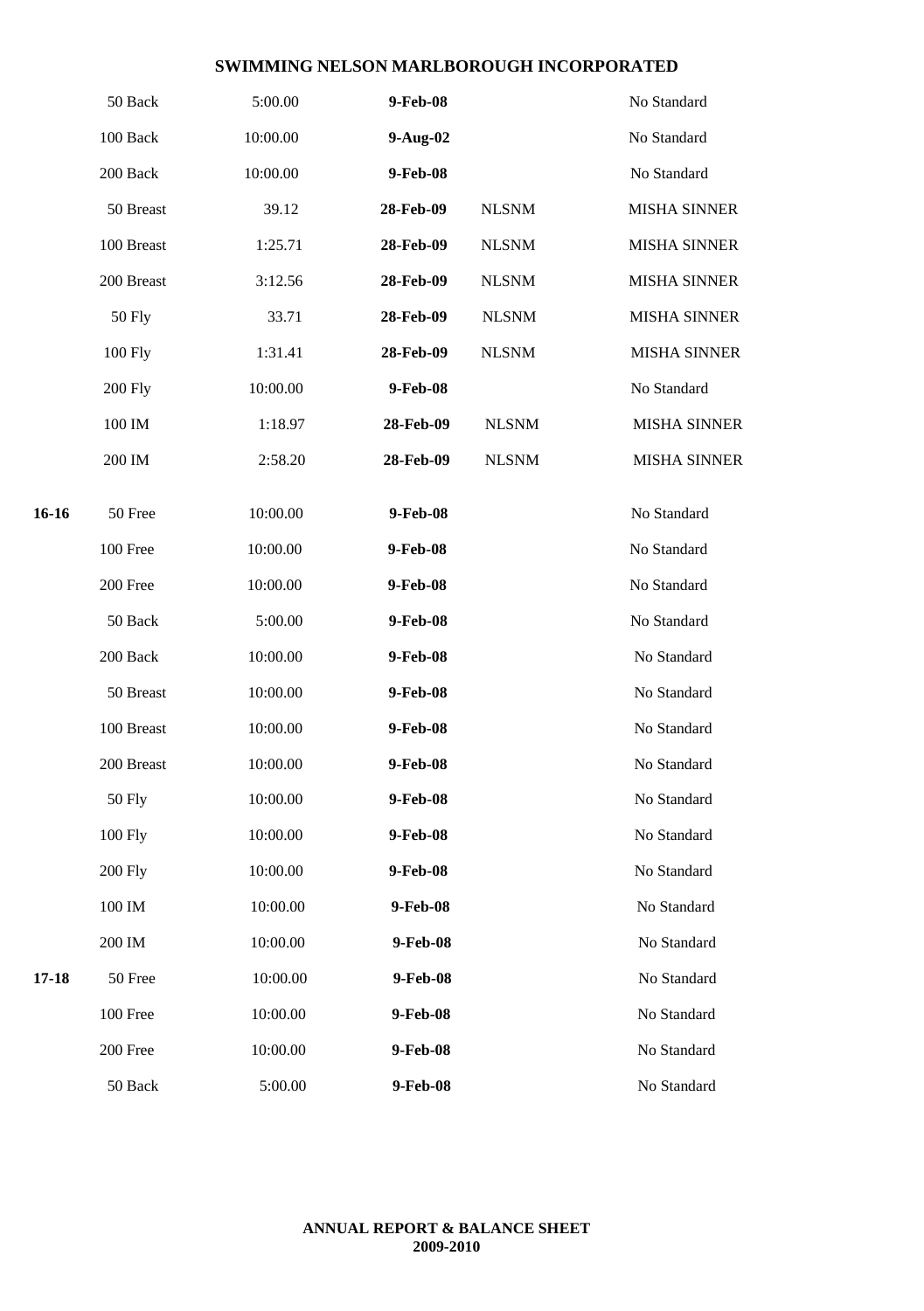| 100 Back       | 10:00.00 | 9-Feb-08 | No Standard |
|----------------|----------|----------|-------------|
| 200 Back       | 10:00.00 | 9-Feb-08 | No Standard |
| 50 Breast      | 10:00.00 | 9-Feb-08 | No Standard |
| 100 Breast     | 10:00.00 | 9-Feb-08 | No Standard |
| 200 Breast     | 10:00.00 | 9-Feb-08 | No Standard |
| 50 Fly         | 10:00.00 | 9-Feb-08 | No Standard |
| $100$ Fly      | 10:00.00 | 9-Feb-08 | No Standard |
| <b>200 Fly</b> | 10:00.00 | 9-Feb-08 | No Standard |
| 100 IM         | 10:00.00 | 9-Feb-08 | No Standard |
| 200 IM         | 10:00.00 | 9-Feb-08 | No Standard |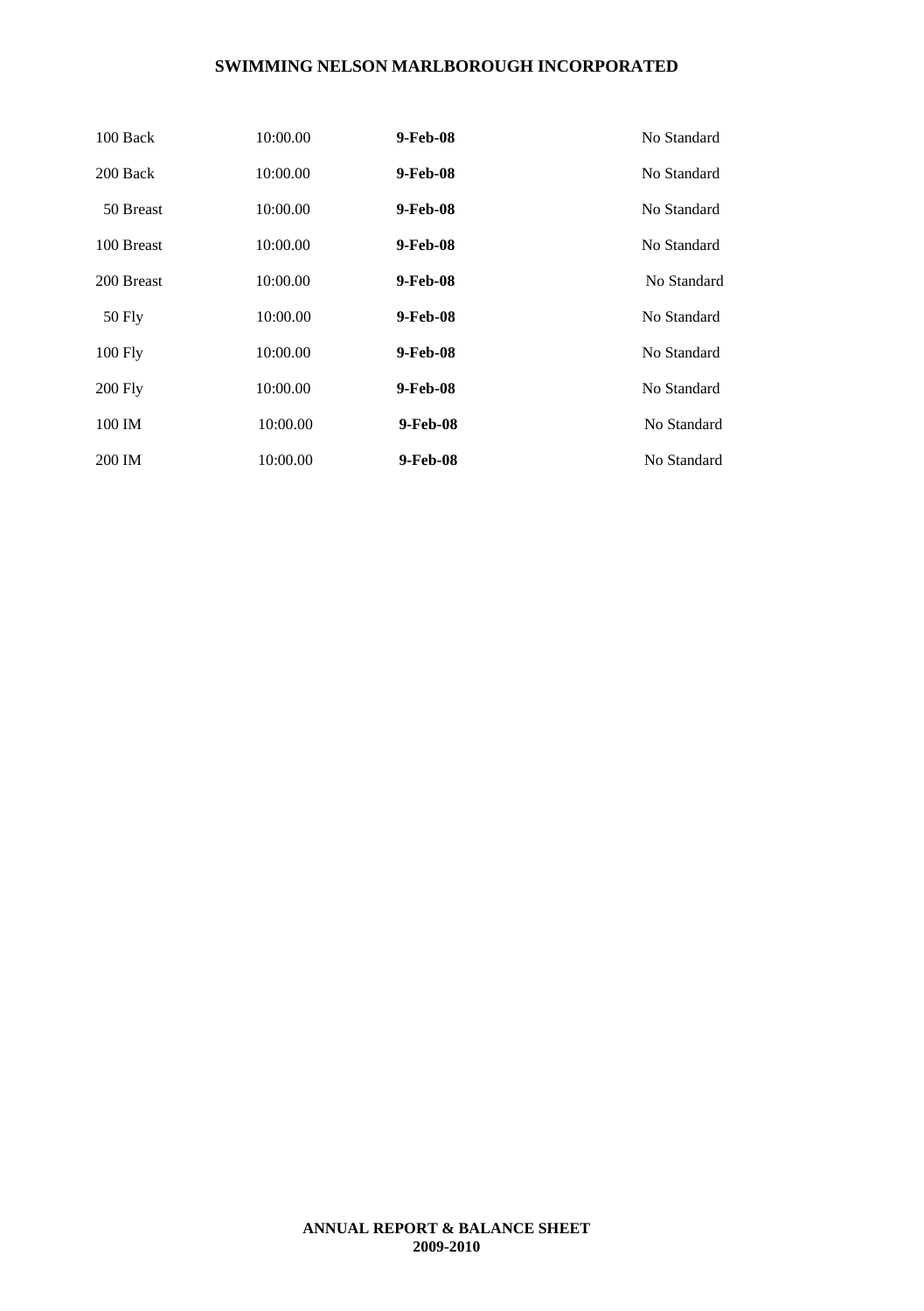## **CLUB REPORTS**

**2009 - 2010**

## **SEASON**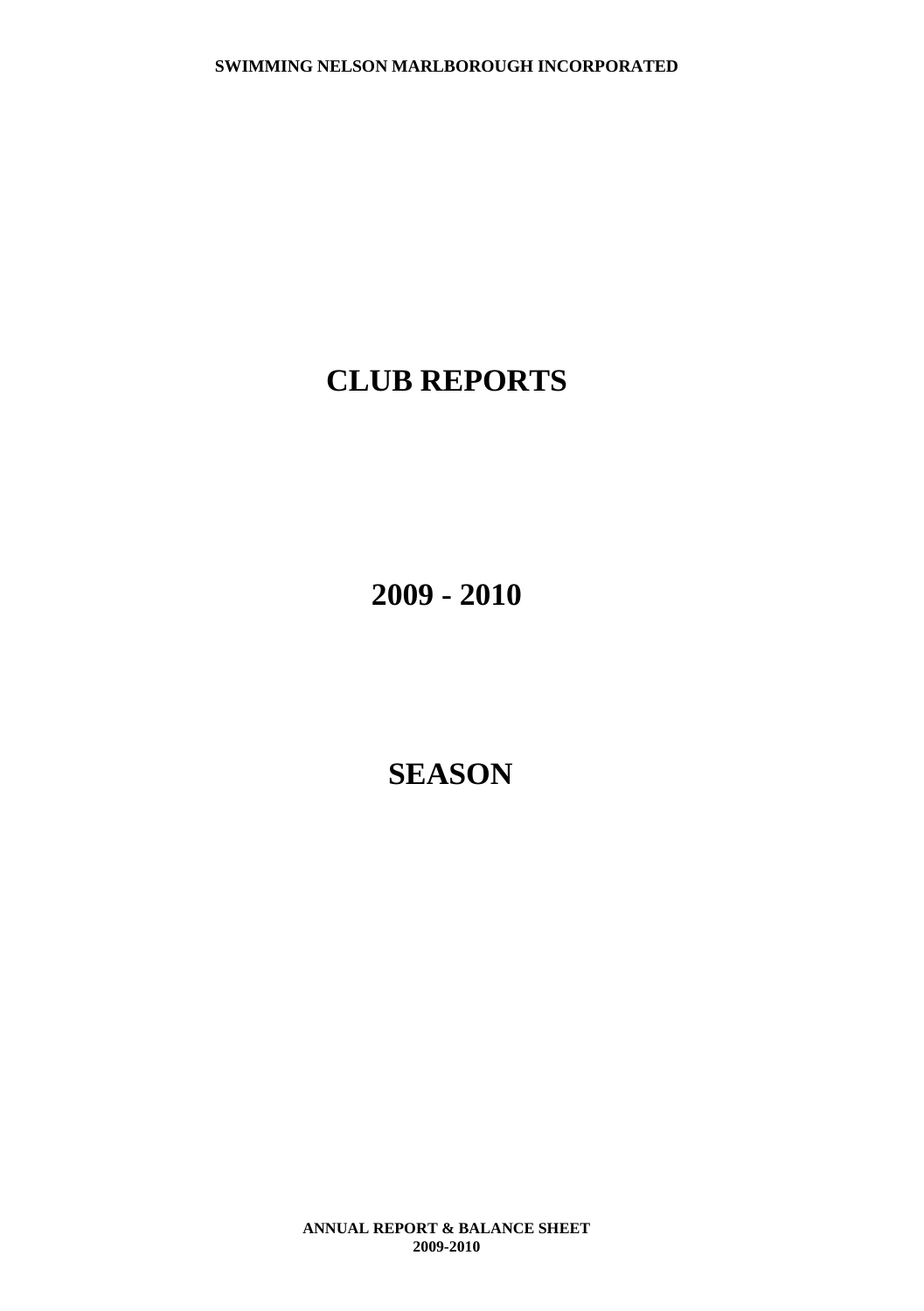## **SWIMMING NELSON MARLBOROUGH INCORPORATED CLUB REPORTS**

#### **Nelson South Swim Club Presidents Report 2009/2010**

It is my pleasure to present my report to the Annual General Meeting of the Nelson South Swimming Club. I look back on the past year with satisfaction, but also with awareness of work that needs to be done.

The major change in the club in the past year was the decision to retain Tim Loach as our Head Coach. Tim contracts to the club in a self-employed capacity, and this meant that coaching fees are now collected from swimmers (well, their parents really!) directly, and Tim invoices the club monthly. This arrangement seems to be working well, and the financial report shows that the amount charged for coaching is very close to the amount paid for coaching, so we think we have this about right.

When Tim came on board, he explained his methods and was clear that his focus was on outcomes. The annual Nelson Marlborough Age Group Championships were a huge success for the club, winning all but 1 of the club trophies available. In addition 6 swimmers qualified for National Juniors, 10 for Division 2 Nationals and 1 for National Age Groups. A swimmer who had transferred to Christchurch qualified for the National Open Championships, which doubled as a Commonwealth Games trial, and Tim can take some credit for this also. So all in all, we can look back at a hugely successful year for our swimmers, and I take this opportunity to very publicly thank Tim for his efforts. Of course, no man is an island, and the people who have assisted Tim during the past year must also be acknowledged - Nigel Rukuwai, Kareen Howes and Cassandra Troman were all part of a coaching team that worked efficiently and effectively. Also in the background is Liz Coke with the work she is doing around physiology, and more recently Louise Howes has started coaching the junior swimmers. My thanks to all these people.

Across the board Nelson South swimmers have had significant improvements over the past year, with many club records, some as old as 35 years, being broken. A huge number of PB's have been recorded.

The Committee is made up of a group of very motivated and knowledgeable people who work very hard behind the scenes. I especially note Lorna Eden who has been our Recorder for the past year, and whose inquisitive mind has uncovered many functions of the recording software that were previously a mystery. Lorna has a real feel for what information swimmers need, and uses the software package to produce valuable data at the individual and collective level. Thanks for your efforts Lorna.

The Executive is made up of the President, Secretary, Treasurer and Club Captain. Over the past year the Executive has considered many issues, possibilities and risks, and these have been robustly debated and explored. Lindie, Liz and Kareen – you have been great to work with and I know the club wouldn't be where it is today without your contributions. Thanks for all your efforts.

The website is great, thanks to Jim Sinner and others who have contributed to the development of this. It is a necessary part of these modern times to have an on-line presence, and the website will give us accessibility and an ability to communicate that will enhance the club's status.

The relationship with Pattison Swimming continues to be positive, and Tim is working with Melissa to ensure there is a coherent pathway for swimmers who are keen to continue swimming when they are finished Learn to Swim to join the club. We work well with Melissa on issues to do with the plant, and we are working with the school on some replacement parts needed before the pool opens again this year. There will also be further work on the solar system to improve efficiency

#### **Areas where work is needed**.

We have had a challenging year financially, with the number of season tickets sold significantly down though we did have a slight increase in membership. Excluding the income from coaching fees, the club's income was down on previous years and the final result is not as good as we had budgeted. We are not looking to increase the costs to members as a result of this - we are looking at other ways we can increase revenue to meet our expenditure.

While progress is being made on having stairs reinstated to the clubrooms, this is not without ongoing challenges. Marc Barron is coordinating getting building consent to replace the stairs, and the current issue is how to meet the fire safety standards at least cost. None of us wants anyone to die in a fire, and we need to ensure that use of the clubrooms will be safe, but all options that Marc has presented have an associated cost. We will work through the options and arrive at a solution that is affordable and meets council requirements.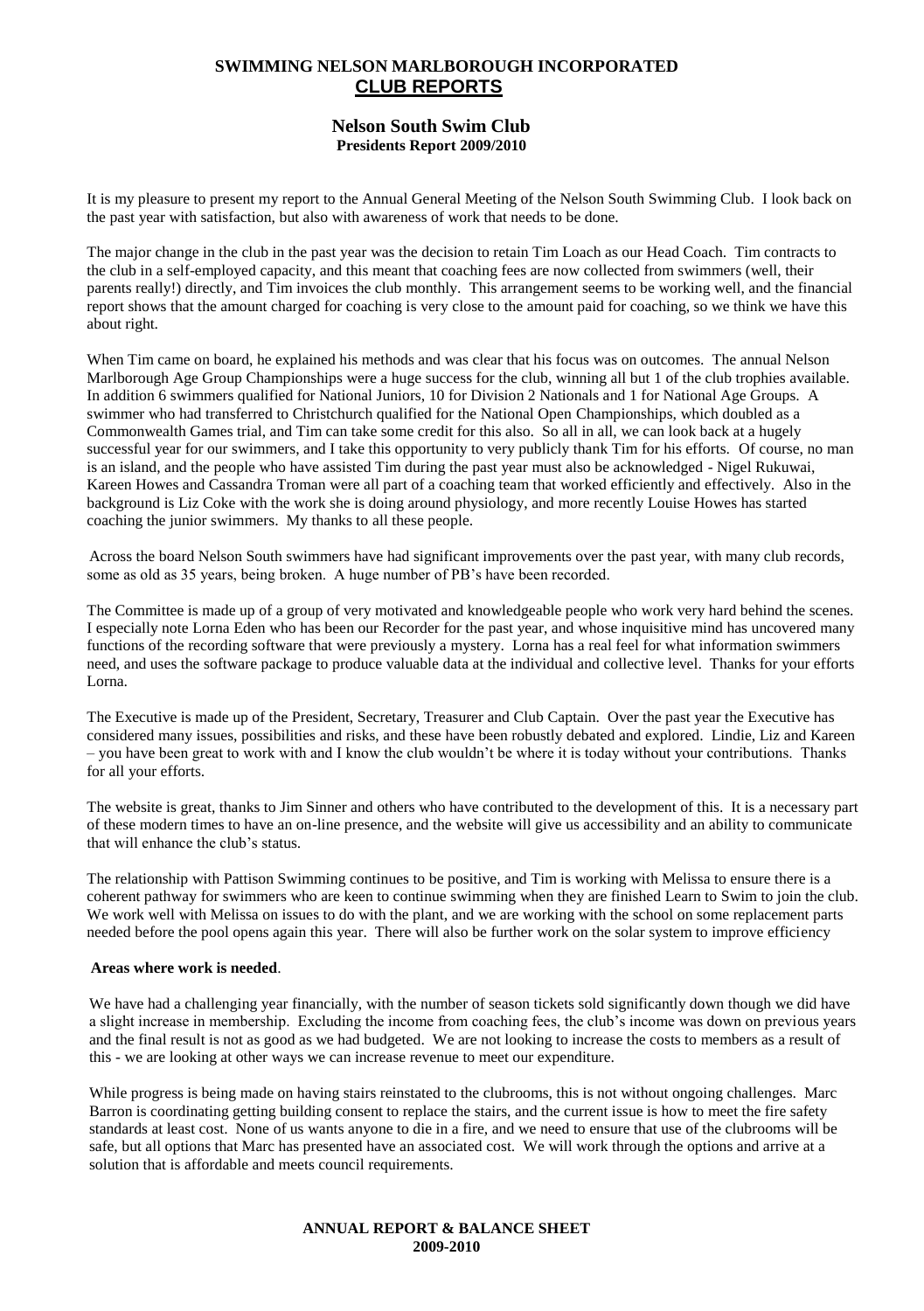Cost continues to be a major issue, with access to Riverside Pool and the Aquatic Centre for winter training being a huge expense. We are fortunate to have received a grant from the New Zealand Community Trust (a huge thanks to them) that allows us to reduce the cost to swimmers. However this is an ongoing problem, and we are looking at ways for swimming to take a united approach to dealing with this.

Further to this, we are working towards greater cooperation between the swimming clubs in Nelson to reduce duplication, make better use of our combined skills and resources, and create an environment that best supports competitive swimmers. Work on this is still very much in early stages, but you will be kept up to date with developments through the website.

I bleat on a lot about the need to develop people for the significant administrative roles within the club, and this continues to be a problem. I encourage people to step forward and become an assistant, with the expectation of passing on Executive roles to new people over the next couple of years. The worst case scenario will see all the Executive standing down at the same time, with new people having a tough learning curve.

To finish on a bright note, our club prize-giving and club championships were great events and demonstrate that the club has good support and is a positive environment. Long may this continue.

 **Martin Anderson President** 24 May 2010

## **BLENHEIM SWIMMING CLUB Presidents Report 2009/2010**

We kicked the Club's swim programme for 2009/10 off with a "Have a Go Night" which was an ice breaker for returning swimmers and also a chance for new swimmers to come and meet us. In all we ran ten meets between June and March including the Swimming Nelson Marlborough Winter Meet over three sessions. The Blenheim Swimming Cub had a fantastic showing at this meet and it was great to see how well our very new swimmers did, the level of enjoyment and the positive atmosphere. A highlight for the Club this year was at the Swimming Nelson Marlborough Age Group Champs in February where we won two relays. The first was the JG Bacon Cup which is contested between the Marlborough region and the Nelson region and the second was the Workers' Co-op Shield for Men's 4.x50 metre freestyle relay. This is the fifth year in a row that BSC has won this shield. In all our swimmers competed in 18 away meets with an impressive number of personal bests and awards received.

The ability to organise a programme like this and to attend so many away meets depends on parent involvement. I want to take this opportunity to thank all those parents that have become involved by coming to meets, time keeping, officiating and or putting themselves forward for administrative roles. A difficulty that many children's sports clubs face is that only a few parents do become involved and as a result the same people have been left filling the committee and officials positions each season. Some of these people will be leaving the club over the next year or so as their children leave school for work, university etc. This means that it is important that we get parents of younger swimmers involved in the running of the club now before we lose this expertise. This year we would like as many parents as possible to become involved so that they understand what is involved in running the club. We need parents to be involved if the club is to survive and that the more people who volunteer the less each person has to do.

Over the last year we have taken a more focussed approach to fundraising in defining how much money we need to raise to fund specific projects. We were successful in obtaining funding from Redwood Trust as well as undertaking a number of activities to raise funds including staffing the Home and Garden Show held at the Stadium, a number of sausage sizzles held at Mitre 10 Mega, and a car boot sale. Some of this fundraising depended on the donation of prizes and goods and I would like to thank Subway for biscuits and soft drinks for the Hotdog Race, Meaters of Marlborough for sausages, and Havelock Four Square Supermarket. I would like to thank Blenheim Police Social Club, Construction Coatings Ltd, Sounds Connection, Wine Tours and Fishing Charters, Wadsco Motors Ltd, Explore Marlborough, and Mayfair Pools for sponsorship during the year.

This year has been the start of a major change for the Club and for swimming in Blenheim with the redevelopment of the pool. Our first experience of the change was the demolition of the clubroom and outdoor pool. Over the next year we will face some periodic disruption to our meet schedule and to training as the facility is closed for work to occur. We may also face further fundraising efforts to equip the new pool however at this stage there is much uncertainty as to what will be required. Whatever the uncertainty, we will end up with a national class facility.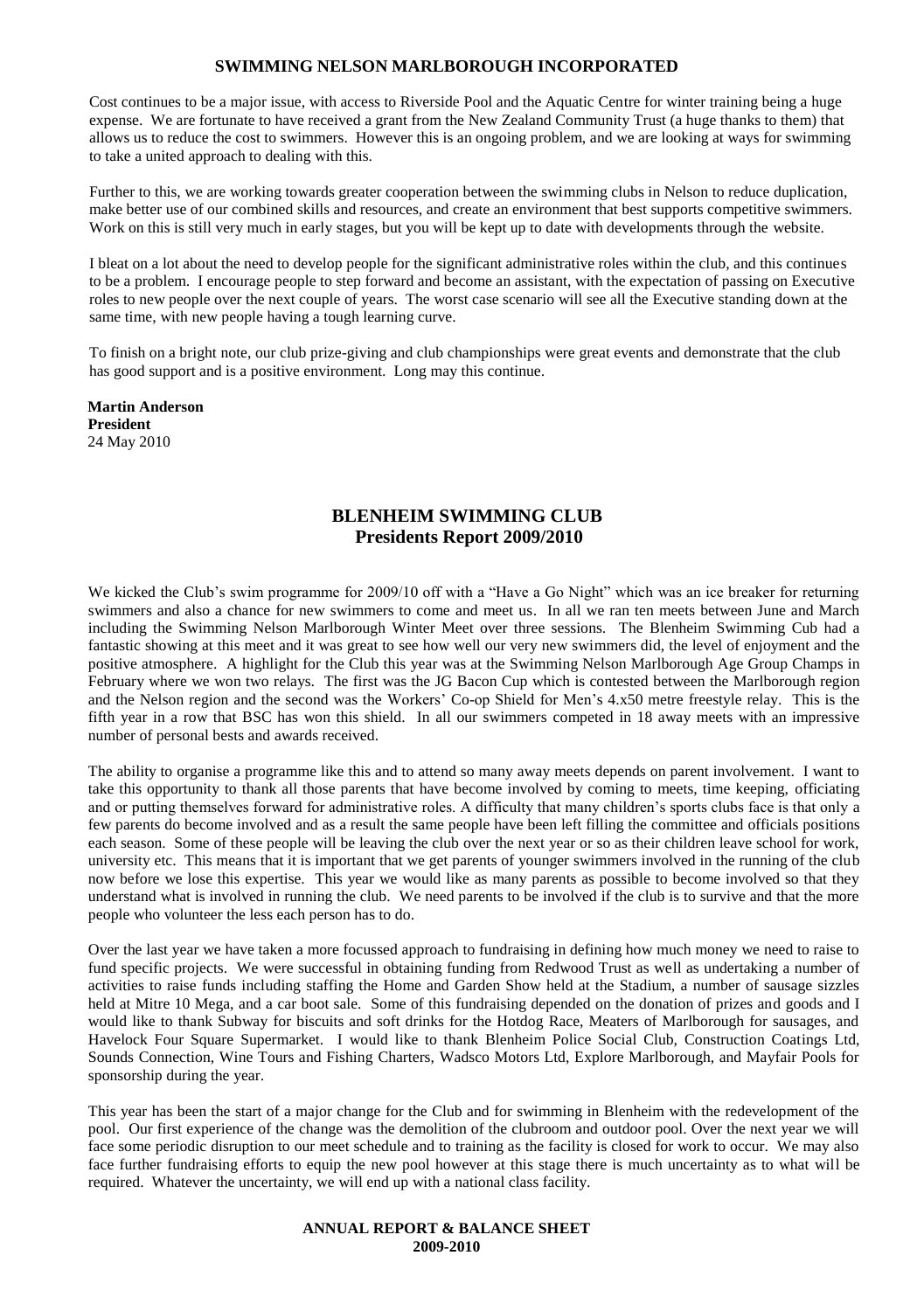Overall it has been a great year for the Club and the coming year looks just as promising.

**Ian Kerry President 29 May 2010**

#### **MURCHISON AMATEUR SWIMMING CLUB Presidents Report 2009/2010**

Murchison had a very successful season this year with plenty of swimmers, coaches, achievements and fun had by all.

We have had a good year with old faces reappearing to coach and new ones helping out to get the feel of things so they can Take on their own group next year. We had our head coach retire at the end of last season, but it saw one of our other coaches, Heather, step up and take on that role and she filled the shoes extremely well.

We had around 64 children enroll this season which filled the groups to over flowing, hopefully next year we will have more groups as I've already had people telling me they would like to coach.

The children have progressed well through the season with a selection qualifying for interschool swimming sports in Westport, which made all their hard work at training pay off, with the majority all getting placed in their races.

At the end of last year we were asked if we could supply a couple of people to do a pool course for the school, just in case the caretaker is away, so Kathryn and I were the lucky two and now we are certified to administer chemicals and maintain any pool.

At the end of the season we had a fun couple of hours with silly races in the pool and then a fundraising barbeque which went really well, and of course there was the prize-giving and Easter eggs for everyone.

So the season went really well and we are looking forward to the start of the next season as we have training booked in foru our coaches before we start with the lessons. Next season we are looking at having lessons twice a week and shortening the end of the season as our pool is not heated and it just gets too cold for everyone. We think this will mean more swimming practise for the kids, but it will all happen when the water is comfortable to swim in.

Thanks.

**Christina Penman Murchison Amateur Swimming Club 15 June 2010**

#### **MOTUEKA SWIMMING CLUB Presidents Report 2009/2010**

This is my first Presidents report following appointment to the position earlier this season and I am happy to report that in my opinion the Club is in good shape from a membership and governance perspective.

Today I would like to initially cover a number of thanks for valuable contributions we have seen from various individuals in our club this season. I also want to take some time today to give you some insight in the club's strategic plan through to 2012, which has been developed this season by the executive.

Firstly some thanks.

**Ian Fenemor** retired from the position of Club President this season and whilst I had only known Ian for a short period of time personally, we are all aware of Ian's huge commitment and support to the club over many years and are extremely appreciative to him.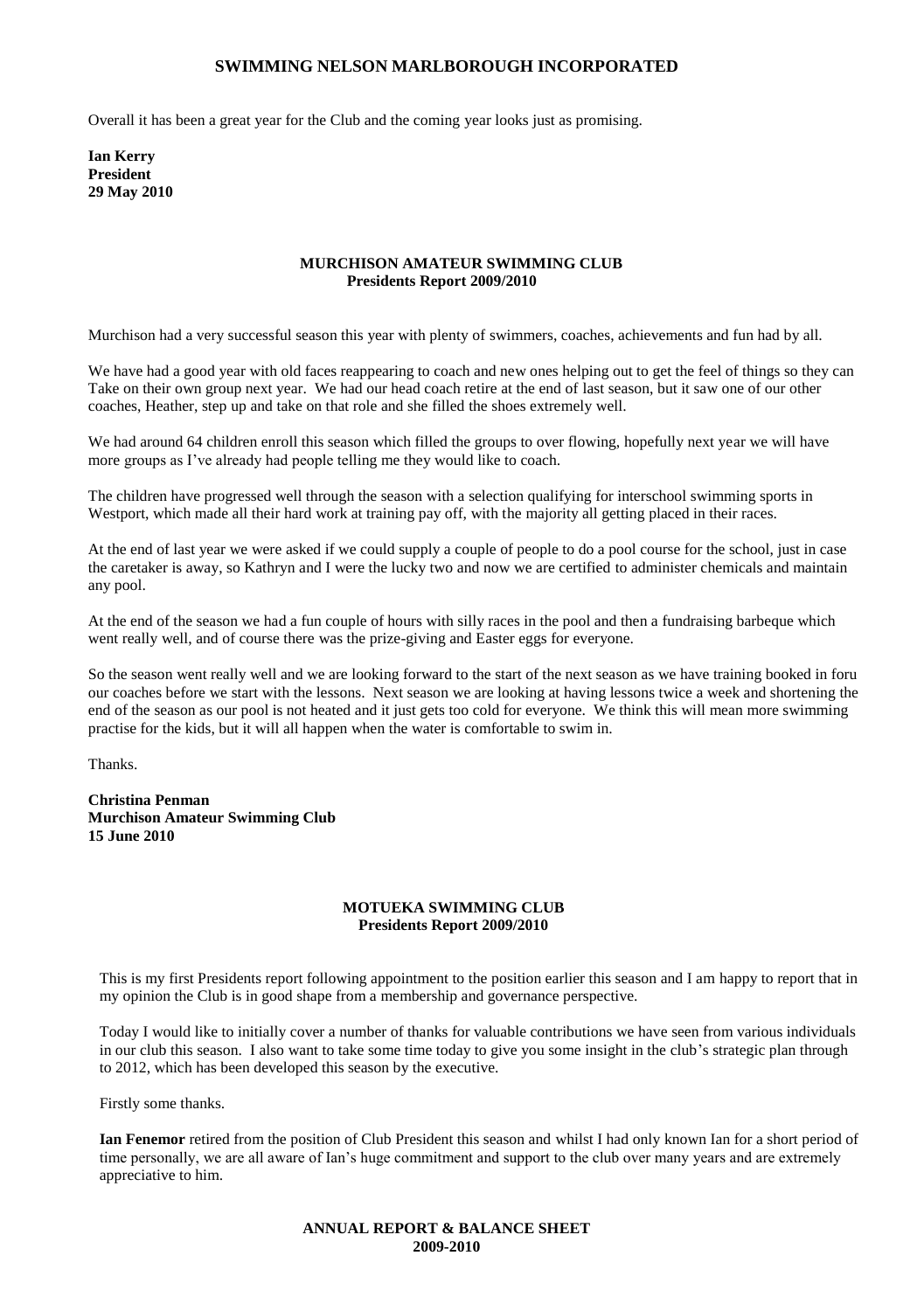**Heidrun Berl** retired as club secretary early in the season and had done a wonderful job for the club in this capacity.

**Andy and Karen Price**. Following a recruitment process for a new coach early in the season, we couldn't believe our luck when we were fortunate to secure the services of Andy Price as our club coach. Andy has been like a gold medal for our swimmers - his vast experience in competitive swimming, his technical skills, and his fantastic way with children and people has undoubtedly been reflected in many of our swimmers' top performances this season. Andy and Karen also managed our highly successful swim school programme this year. We thank Andy and Karen for joining our club and supporting the development of our swimmers. We look forward to your continued involvement.

I would like to thank the senior swimmers, Isabella, Liam, and Salim, for junior programme coaching support and generally for your leadership poolside with younger swimmers.

Thanks to Nga Saunders, Dianne Saunders, and Rodney Trevurza for acting as officials at club meets, Johanna Gessler for her help with the time recording, Maree Satherley for support with the special Olympic swimmers, and all other parents who have contributed as timekeepers and in other swimming functions.

#### **Members of the Committee**.

Charlie and Caroline Squance joined the club committee this year. Unfortunately they retired at the end of the season as their son Hayden is moving into competitive triathlons. Charlie undertook the role of club recorder; Caroline as Club Captain. Both put in a huge effort all season. Caroline was instrumental in the success of our club meets, and Charlie nutted out the computer, and ensured our swimmers' times were recorded. Both gave valuable contributions to our committee.

Helen Dwyer is our Club Treasurer. Helen has done an outstanding job this year. She has not only managed the day- today financial aspects of the club, but supported poolside activity in every way she possibly could, often filling the role of making sure our swimmers are in the right place at the right time. Helen has attracted and secured significant additional funding this year that has allowed us to support our coach and swimmers, allowed us to purchase valuable coaching aids to help with technique development, sent competitive swimmers to regional and national events, and enabled us to progress without the need to impact on the annual subscription and fees charged to swimmers.

We should all note that the costs the club charges to our swimmers at Motueka is subsidised and significantly less than any other competitive swimming club in our region. Without continued funding support, it will be unlikely we will be able to maintain such low swimming costs into the future.

Cherie Trevurza is tireless in her support to the club poolside and as part of our executive. Cherie is another one of our team that would put some time into supporting the club most days of the week. If you watch closely around the poolside, or at meets, and in our own meetings, Sherie is always organizing something, or helping somebody.

Tanya Roberts is our committee secretary and makes sure we are all organised. Tanya's attention to administrative detail is impeccable. Again a significant contributor to our club and committee ensuring protocols and processes are followed and actions are carried out.

Liz George is another great contributor to our committee. Liz has an incredibly busy life and still manages to make our meeting and support us wherever she can.

Leigh Gray was instrumental in organising the learn to swim and intermediate development programmes this season which have been a huge success. Leigh has also supported coach recruitment, advertising, website development and parent communications.

A big thank you to this executive team. These are the people who put in many hours of their personal time and without their effort the club would not survive. Thanks again.

A key development of note this season is the new Motueka covered swimming pool complex which is approved in the current Tasman District Council Strategic Plan. We can inform you that planning for this \$4-5 million dollar project which will result in the best competitive swimming pool in our region (complete with a 25m 8 lane pool, touch pads for timing, a therapeutic pool, learners pool and toddlers pool) is underway. Maree Satherley, Lisa Brown and myself

are involved in the organising committee and it is likely the physical development of this complex will commence in the 2011 calendar year. This will be a huge asset for the town and the club.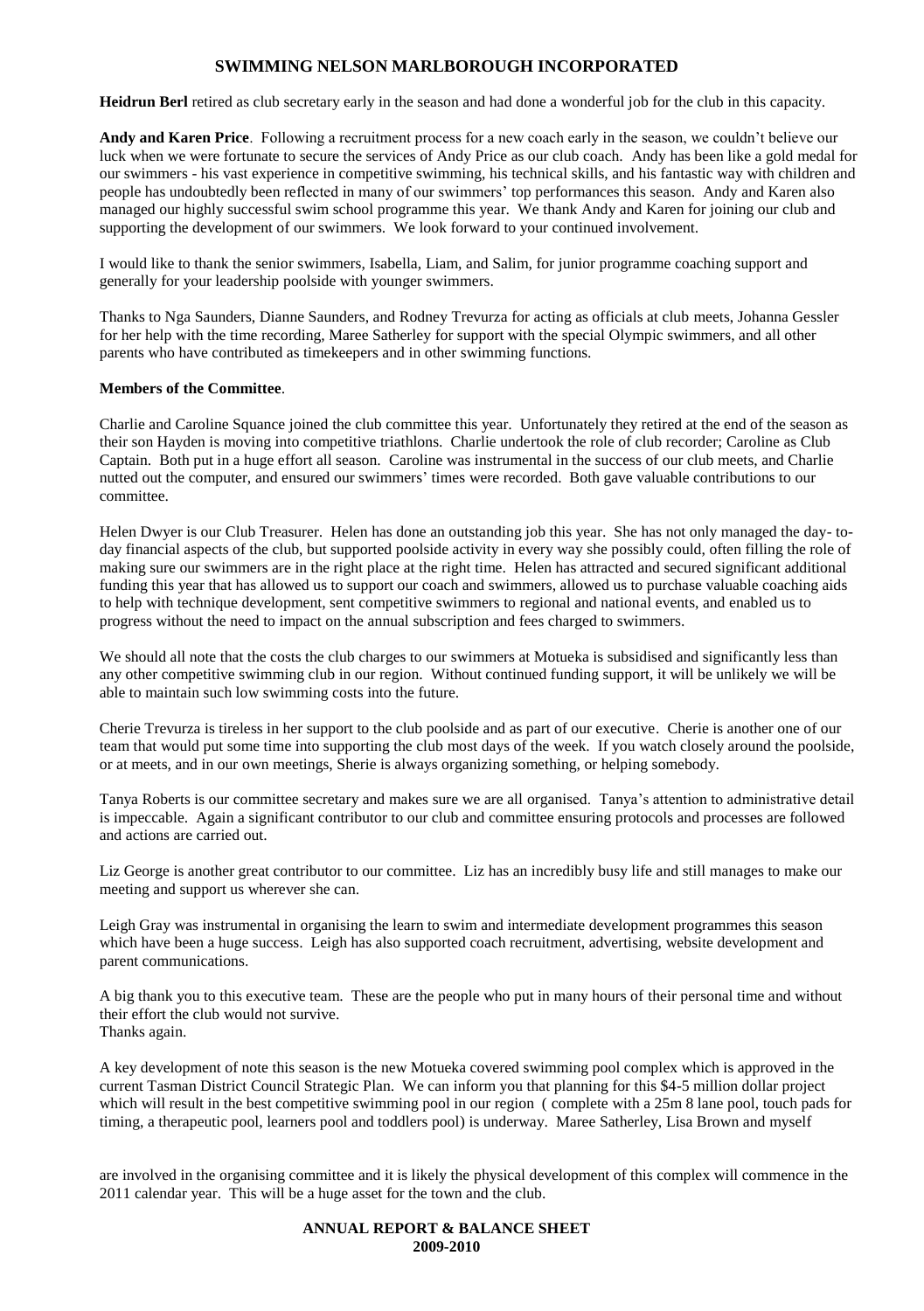Early in the season, the committee discussed the need to develop a sound strategic plan to provide some guidance for the club for the next three years. We went about this process initially by consulting with all club members about what was important to them. I am happy to report that some excellent progress has resulted from this initiative which will provide the foundation for club and committee activity.

The Motueka and Districts Swim Club Strategic Plan 2009-2012 is the culmination of the efforts of the Motueka and Districts Swim Club committee and Motueka and Districts Swim Club members to ensure both the ongoing viability of the club and to ensure that the club maintains a friendly atmosphere where members profit from the planning in ways such as social outings, proper training equipment and healthy competition.

This Strategic Plan aims at consolidating and increasing the current membership, developing further opportunities in the field of swimming by inter-club competitions, training for club officials, subsidised events and social outings. Our agreed vision statement is as follows:-

Our aim is to promote the sport of swimming among people in the town of Motueka and surrounding areas, and encourage them to achieve their personal best in a healthy, safe and supportive environment.

Our key strategies are broken up into six areas:-

- 1. Communication
- 2: Participation and Performance
- 3: Human Resources
- 4: Swimming Assets
- 5: Financial Stability
- 6: Membership

Under Strategic Area 1 – Communication – our organisational goal is to Improve Communication to Stakeholders

- Develop appropriate communications schemes for dissemination of information to members.
- Put in place appropriate controls to ensure the integrity and security and integrity of Member information
- Develop appropriate communications schemes for the provision of information to external stakeholders.

Under Strategic Area 2 – Organisational goal is to Improve Participation and Performance

- Promote competition swimming
- Expansion of club membership
- Investigating the development of additional training opportunities.

Under Strategic Area 3 – Organisational goal is to Develop Human Resources

- Develop and grow volunteers supporting the club
- Ensure that the caliber and skills of coaches supports our vision of competitive swimmers achieving their personal bests.
- Develop a training regime for volunteers including official and non-official training.

Under Strategic Area 4 – Organisational goal is to Improve the Clubs Access to Facilities and Equipment.

Under Strategic Area 5 – Financial Stability. The viability of the club is dependent upon the successful management of finances. The club requires finances not only for the day-to-day running, but the provision of new or replacement training equipment and club social events.

- Organisational goal :
- To ensure the financial viability of the club.
- To ensure that the club members profit from any fundraising.

Under Strategic Area 6 – Membership. The Motueka and Districts Swim Club is committed to develop membership structures in order to support continuous development of the club and to ensure that the sport meets the needs of the members.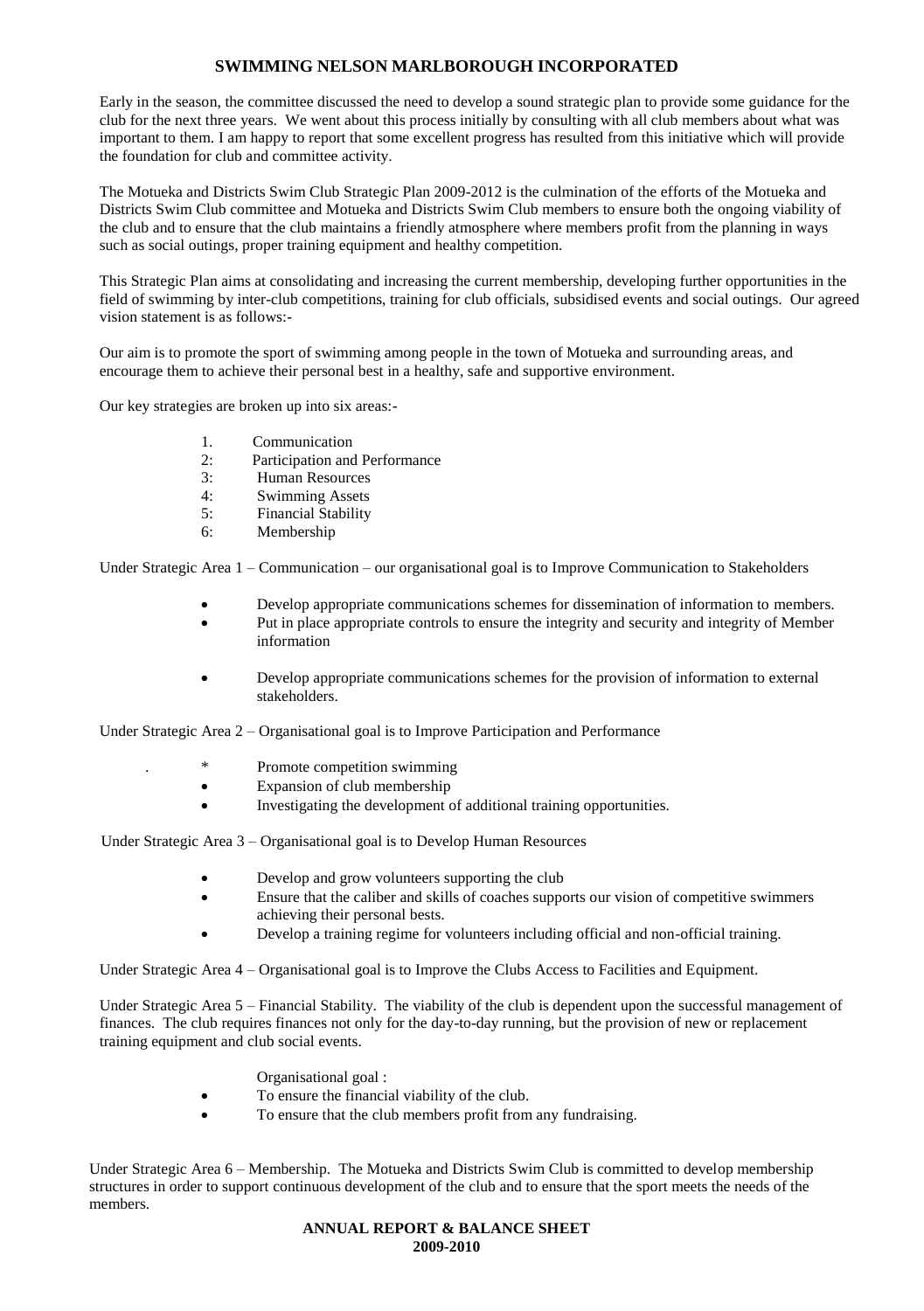Goals and Strategies- Develop Membership Structures

- Maintain membership at an appropriate level for the club
- Ensure schemes are in place for maintaining or increasing membership levels.

Each year in August, the committee reviews the above vision and strategies and formulates a plan for the next 12 months of activity - we call this our one page plan. From time to time, we will be seeking the support of members and parents to help with these initiatives and welcome anyone who wishes to put their hand up to help.

To wrap up, I believe the Motueka Swim Club can look forward to another good season in 2010/2011. As a club, we will continue our focus on promoting the sport of swimming in our town, and encouraging our swimmers to achieve their personal best in a healthy, safe and supportive environment.

Thank you

**Andrew Gray President 28 May 2010**

#### **WAIMEA SWIMMING CLUB Presidents Report 2009/2010**

At this time of the year we can reflect on a successful and enjoyable season with our membership showing old members returning and new members joining us. The club is in good heart and this year we have ended our season with 41 swimmers. I have heard many stories about how well our swimmers have done in their own school swimming sports, many of them have qualified for the Interschool competitions.

Your committee has been working exceedingly hard this year. I wish to extend sincere thanks to the following committee members and their families, Shireen Stringer (Treasurer), Natalie Dick (secretary), Michelle Cooper (head coach), Lisa Hunt (coach level 3), Michelle Stirling and Trudy Meikle. Special thanks to Trudy and Natalie who joined us this year and who have done a great job organising rosters and taking on extra tasks. Organising carnivals and fundraisers and all the many administrative tasks takes a huge amount of effort, time and commitment and without a committee we would not have a club. The coaches have asked me to pass on their appreciation for the hard work of the committee members – they noted that this year the pool has been set up and ready to go on time more than in previous years.

The new covers, roller system and automatic winder have been a great boost this season with pool temperatures staying up as a result. At one stage the pool temperature got to 28 degrees and it is still 23 degrees. We will look forward to the completion of the gym extension giving us back some space To all those parents and caregivers who came to the pool to help during the season, thank you so much. There are many things to do to make sure the swimmers get the best use of time in the pool and all help is appreciated.

Thank you to our coaches Michelle Cooper, Lisa Hunt, Nigel Tyer, Stephanie Flowers and Amy Cooper who have enabled swimmers to develop their potential. Our level one and two coaches Stephanie and Amy have done so well and the young swimmers have enjoyed their coaching. We were lucky to persuade Nigel Tyer to join us this season, with 15 years of coaching experience we appreciate his enthusiasm and fresh ideas. We have also been very fortunate to have the coaching expertise of Jos Pattison at our pre-season swimming and at the pool side this season. He has been a huge asset and great help to our swimmers and coaches and we extend our warmest thanks to him for his ongoing help. Lisa Hunt, our wonderful level 3 coach, remarked upon the swimmers great attitudes this year saying that all the coaches had said what a wonderful bunch of kids you were to coach. I noticed many saying thank you to their coaches at the end of each session which is a testament to this attitude – keep it up.

The benefits of swimming are huge – the entire body, heart, lungs, upper and lower body muscles is exercised with very little joint strain. Parents by supporting the swim club you are supporting your children in a wonderful sport. We need committee members and helpers every year so volunteer for our committee now.

All the best for the rest of the year – see you back next season.

#### **Lynn Anderson**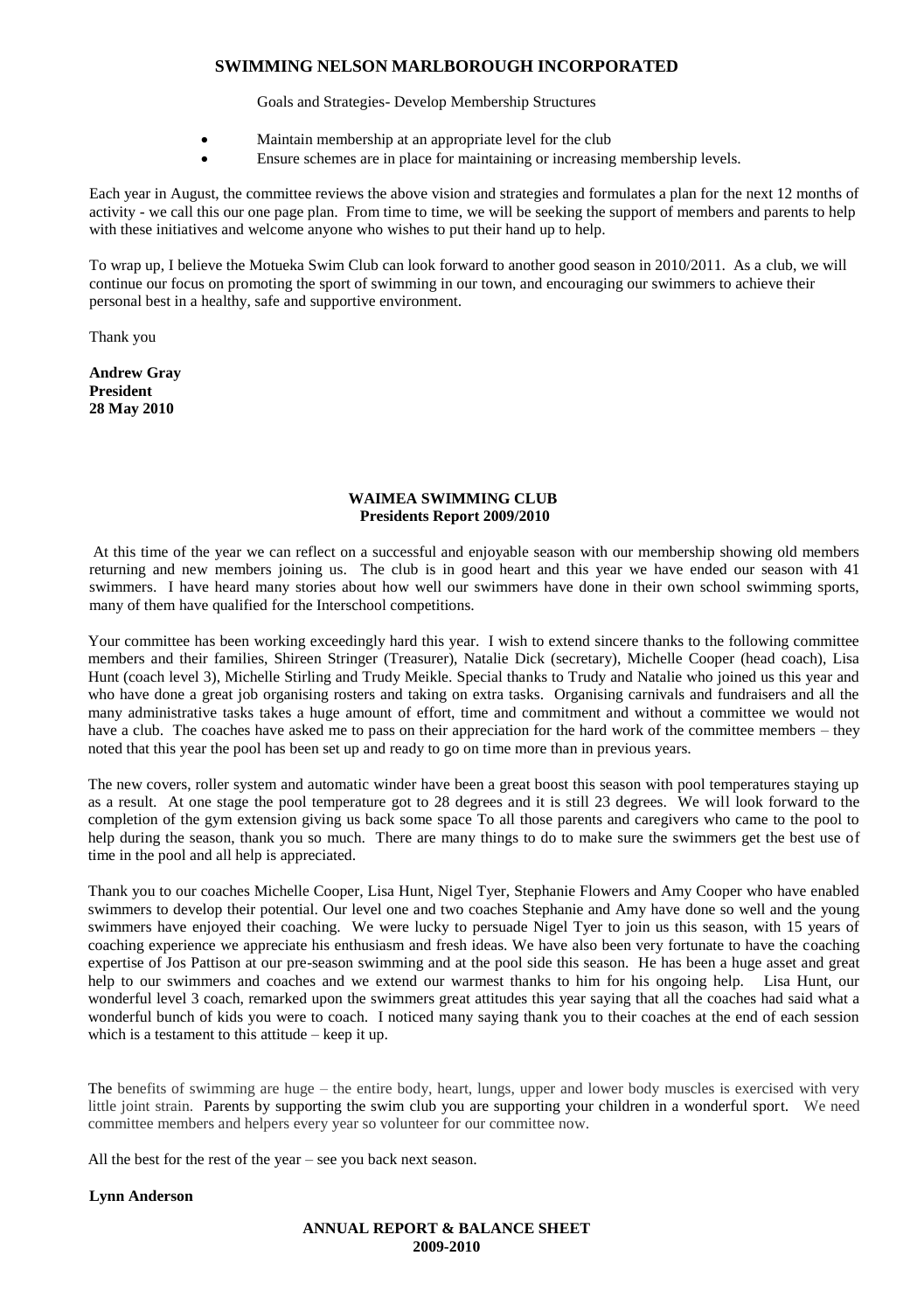#### **President**

**Waimea Amateur Swimming Club would like to thank the NZ Community Trust for their support in providing a Grant towards our pool hire costs.**

#### **NAYLAND SWIM CLUB Presidents Report 2009/2010**

Another year has come to an end and also the end of our Swimming Season. The years seem to pass so quickly and the children also grow so quickly.

Our swim club is run by a committee so a big thanks to our committee for all the hard work that they have put in over the swimming season, and also through the year, the work behind the scenes always seems to go unnoticed, but this is what keeps the club running effectively. The committee works hard to keep the fees competitive and as low as we possibly can.

Unfortunately we are saying goodbye to two of our committee members, Janice Bromell and Brenda Skurr. They have been on the committee and have done some really great work for our club, and they will be greatly missed. We wish them well for the future.

We had a fantastic end of year BBQ get together as well as our Ribbon Carnival in February. Thank you to the parents and committee who volunteer for the jobs to make the carnival such a success. Also thank you to the coaches who organized the children at the end of the pool before their races.

Thanks to our coaches Brenda, Jasmine, Sarah and Anna who worked hard through the season with our children teaching them to swim and to improve the fitness of the older children. Jasmine has moved on to full time employment so we wish her well for the future.

**Gail Pope President**

#### **NELSON SWIMMING CLUB Presidents Report 2009/2010**

The 2009/10 season has been one of considerable change that has seen the club increase in strength and lay foundations for greater growth in the coming years.

#### **Swimming (Pool)**

Of particular note has been the performance of Fraser Neill who has been the outstanding senior club swimmer for the season. He qualified for events at the National championships and achieved top eight in NZ in two of these. His potential has been recognised in that he has been selected to take part in a Swimming NZ training camp. Of the younger boys, William Borrell at butterfly reached the last eight at national level and Eddie Neill with freestyle are both emerging as potential champions.

In the girls, Zoe Borrell has consolidated her position as best girl swimmer in the club with some great performances at freestyle and breaststroke. Caitlin Abbott is performing well at backstroke, Cara Pearson at butterfly and Madison Stanley at breaststroke. In the young age group Clare Balance and Sophie Usai are starting to come through as talented swimmers.

#### **Swimming (Sea)**

The club supported the competition this season with a big turn out at each race. We dominated the short distance events and made a real impression on the front of both long and short distance races. Fraser Neill produced a phenomenal performance to dominate the majority of the races he was able to do. He would have won the overall award had he been able to compete in the required ten events.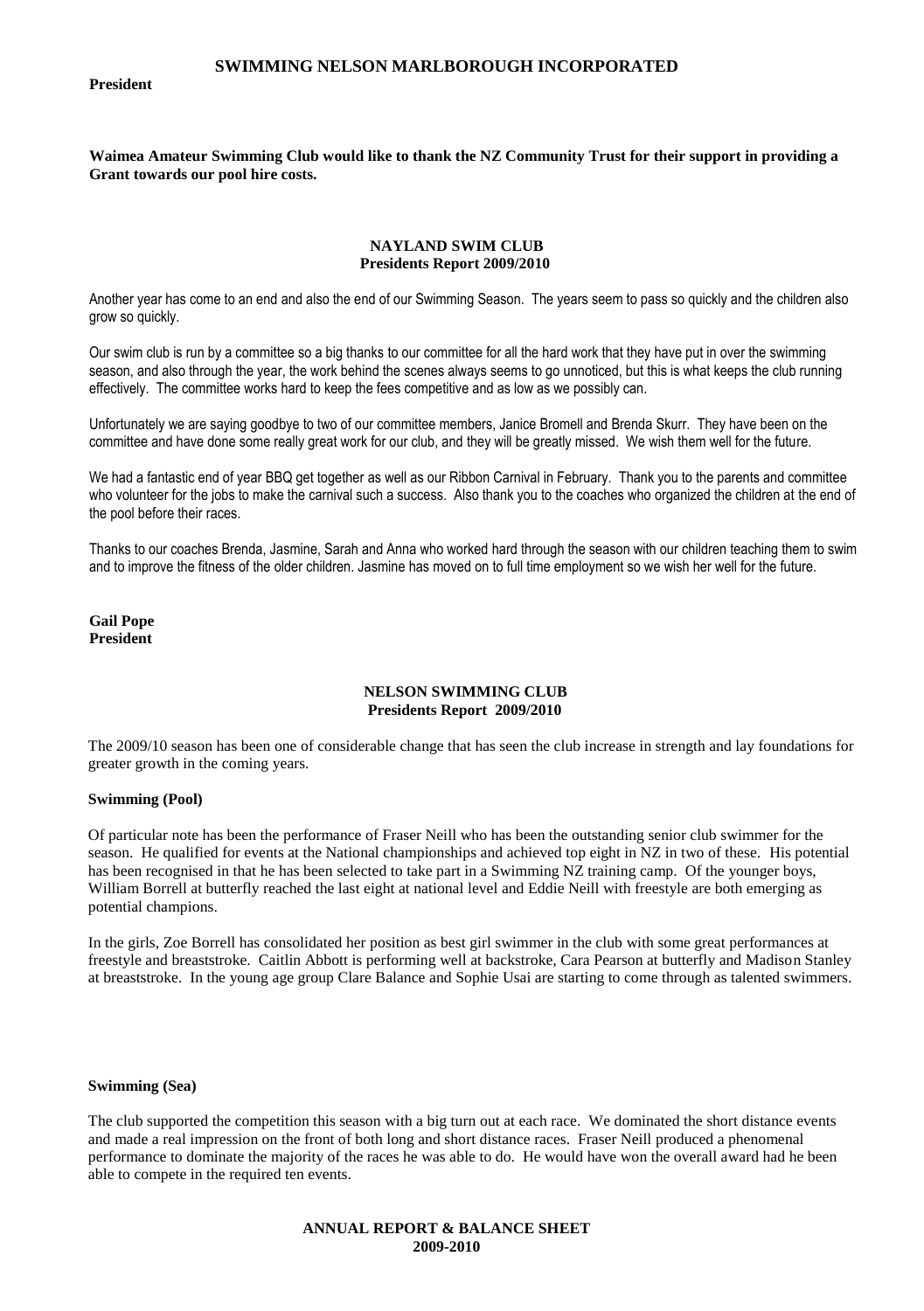In the boys the club was well represented regularly with Fraser, Austin Dean, Fenn Anderson and Jack Thornton. Alex McMaster was also a regular with solid performances in the top half of the field.

Zoe Borrell outperformed all the other ladies and won the overall award. Other regular strong performances came from Caitlin Abbott, Vanessa Price and Josie Wilcox.

We would all like to say a big goodbye and good luck to Fenn Anderson who is off to Europe via Fiji having been a regular at the club for some 5 years. Josie Wilcox will also leave the club in August to take up a sports scholarship at the University of Tulsa in the USA. Hopefully her time at the club will stand her in good stead as she aims to become an elite athlete in the not-too-distant future.

#### **Club Structure**

The last 12 months has seen a concerted effort to get the club onto a stable and secure basis for the future. This has largely been achieved through the efforts of individual committee members. As a result the club now offers almost daily sessions at two locations with the addition of morning sessions.

The club is in a sound financial position through attention to detail in collecting fees and accounting. The club has also raised its profile locally through fundraising at local swim competitions and sea swims. I would again like to give a particular thanks to Tony McMaster who did the club proud with his mobile barbecue and chef skills. Later in the year Tony will be embarking on his 21 day fundraising walk to Christchurch from Nelson and we all wish him well.

I would like to thank Sali for the hard work put in with learning the complex and largely thankless recorder job.

I would also like to thank the other members of the committee, Richard and Karen Borrell for their work with the finances, Liz McMaster for her Secretary skills and Tony again for his professionalism and 'no messing' approach to getting things done. I am also encouraged by the contribution of new committee members who are adding strength in depth to the club.

Big thanks too to Dan for his boundless energy and motivation even when the club is going through major changes. I would also like to thank Eileen who is making some real advances at ASB which should start to show some good results in the near future.

The next 12 months will be interesting as we have committed ourselves to working with the other clubs in the region to try and identify ways in which we can co operate for the benefit of all swimmers.

**Paul Thornton Club President 2009/10**

#### **KAIKOURA AMATEUR SWIMMING CLUB Presidents Report 2009/2010**

I am pleased to report on the 2009/10 Season. We had over 100 registered members. There were 6 groups at the Kaikoura Primary School, the coaches there were Monique Smith, Rebecca Macer, Sally Hall and Barbara Young. The children were all taught the Swim Smart lesson plan up to Level 5, with each child being assessed by the coach and awarded the certificate that corresponded with their individual level. This will be used to help assess group levels next season. I would like to thank the coaches again for their time and also acknowledge and thank the Primary School for letting us use their facilities.

With the support of Sport Tasman and the co-operation of Mr Wallace at the Lions Pool, we were able to hire 2 lanes and start Swimming Lessons from 3.30 thru to Adult Swimming finishing 7.00p.m. Monday – Friday. The Lions Pool coaches were Rebecca Mansfield, Tracy Cooney, Sue-Ann Jones, Melissa Jones, Rebecca Mullaly and Viv Garrett. Thank you once again for your support and time. We ran 2 Swim Carnivals, which were both very

well supported. The swimmers had their individual times recorded and received certificates at the end of season breakup. At the first carnival, swimmers received a packet of chips, can of drink, and chocolate fish. At the second carnival a group of Inland Road parents got together and ran a sausage sizzle, swimmers received a sausage, can of drink and chips and I would like to acknowledge and thank this group.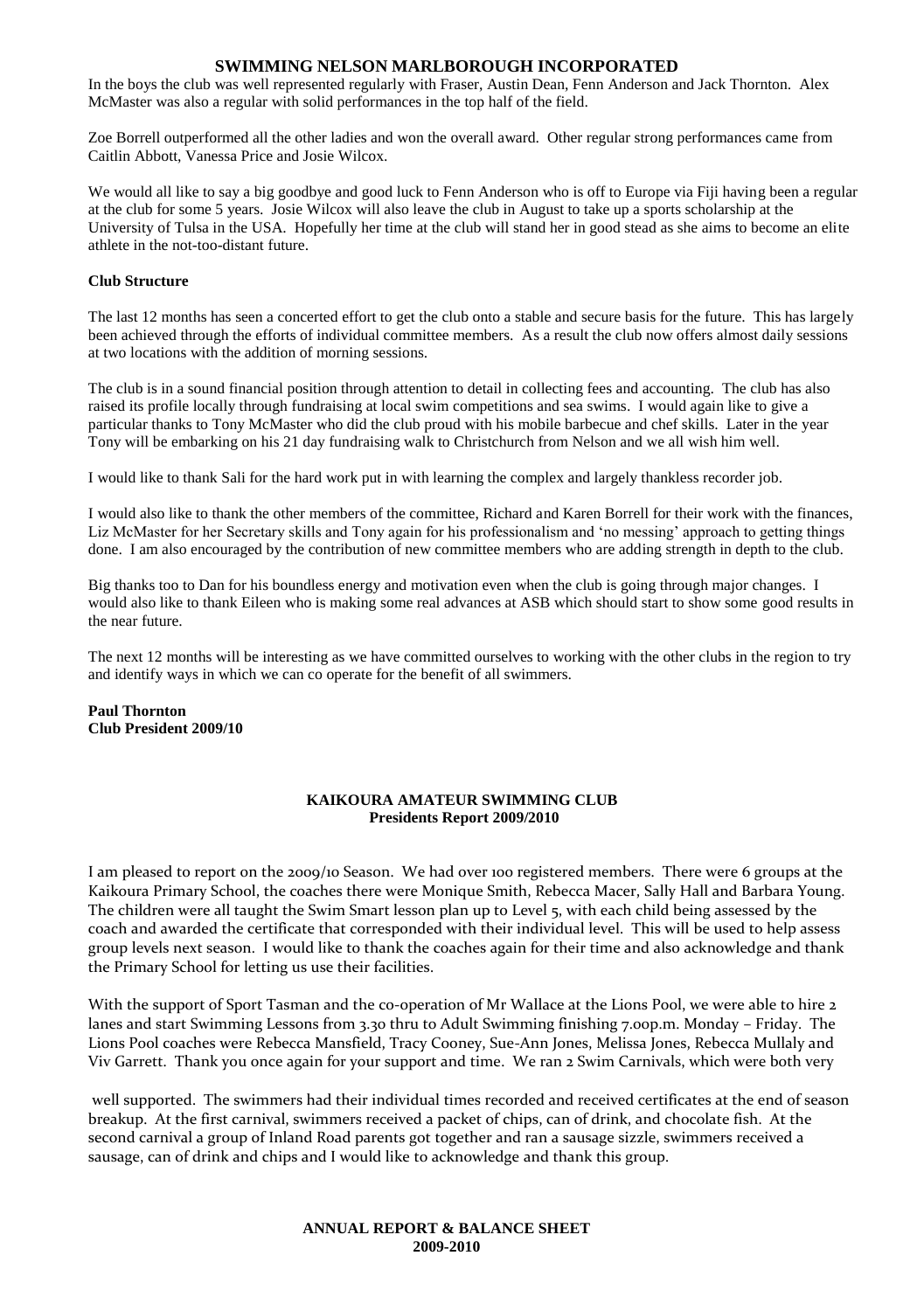Evening Adult Swimming was on Monday, Wednesday, and Friday starting at 6.00pm. This was well supported. Mrs Ingram, with help from Jo Willet, ran the two week Learn To Swim Programme during January. This is very popular with the younger swimmers. Mrs Ingram not only gave up her time to organise and run this, but also continued to coach a group of little ones at the Primary School pool. Your time and experience is greatly appreciated, thank you.

We held our break up at the Mayfair Theatre, putting on a movie and supplying drinks and chips.

Belinda Galley, the Swim New Zealand Coaching Development Manager was to come down and run a coaching clinic, but due to a management reshuffle prior to Xmas break, her job changed. I have since been in contact with Jill Seymor who is the Top of the South coaching Manager and we are working at doing something early next season.

We are continuing with raffles at Robbies each Friday. Thank you to Kim McPherson for putting together a raffle Roster for the swimming season. Myself and Barb will pick this up through winter and will start a roster again next season. We were very fortunate to have 22 parent helpers on this roster.

Once again I would like to thank all who have given their time in some way helping to make 2009/10 a very successful year.

## **Rebecca Mullaly President**

## **GOLDEN BAY SWIMMING CLUB Presidents Report 2009/2010**

Kia ora koutou

First of all a big huge thank you to all the committee, instructors and poolside helpers for their effort towards making the 09/10 season a success – and to Golden Bay High School for their continued support of the Club with allowing us to use the pool.

The season began with the new "open day" swim. The children came along ready to swim and be put through a skills assessment to streamline the process of enrolling them in an appropriate group. Although it made for a busy time on the enrolment day, the coaches managed to grade the swimmers into groups to begin instructing the following week in the pool heated by the new GBHS boiler.

The instructing was split into learn-to-swim/stroke development (E,D,C) groups and fitness/competitive (B and A) groups. On the whole the assessment day worked well, although some minor re-shuffling of swimmers inevitably happened.

The Club capped the number of members initially, due to wanting smaller groups to make the teaching manageable for the number of instructors available. Luckily more parents came on board prepared to help with groups so those on the 'waiting list' were able to be absorbed into the Club earlier than anticipated. Other community spirited people with various swimming backgrounds came to offer assistance with the more able swimming groups as well. So a big thank you all round.

Three people were funded by the Club to attend an instructing course in Blenheim and their skills were monitored and assessed by Giesela.

The Tata Swim in January went smoothly with the efficient organising skills of Maddy and her team of helpers. It is an event looked forward to by many here in the Bay as well as holiday makers. Thank you to those people

in the Club and Community who donated time, money and prizes towards this event. As always Clements Rylock are our main sponsors of the Tata Swim. Thank you from the Club for keeping this historical event going.

A small band of dedicated competitive swimmers attended meets over the hill in Motueka and Nelson which culminated in two swimmers (Tui and Zak) attending the South Island Town and Country Champs in Invercargill. Along with the two Motueka swimmers who attended, they managed to bring home the cup for the region with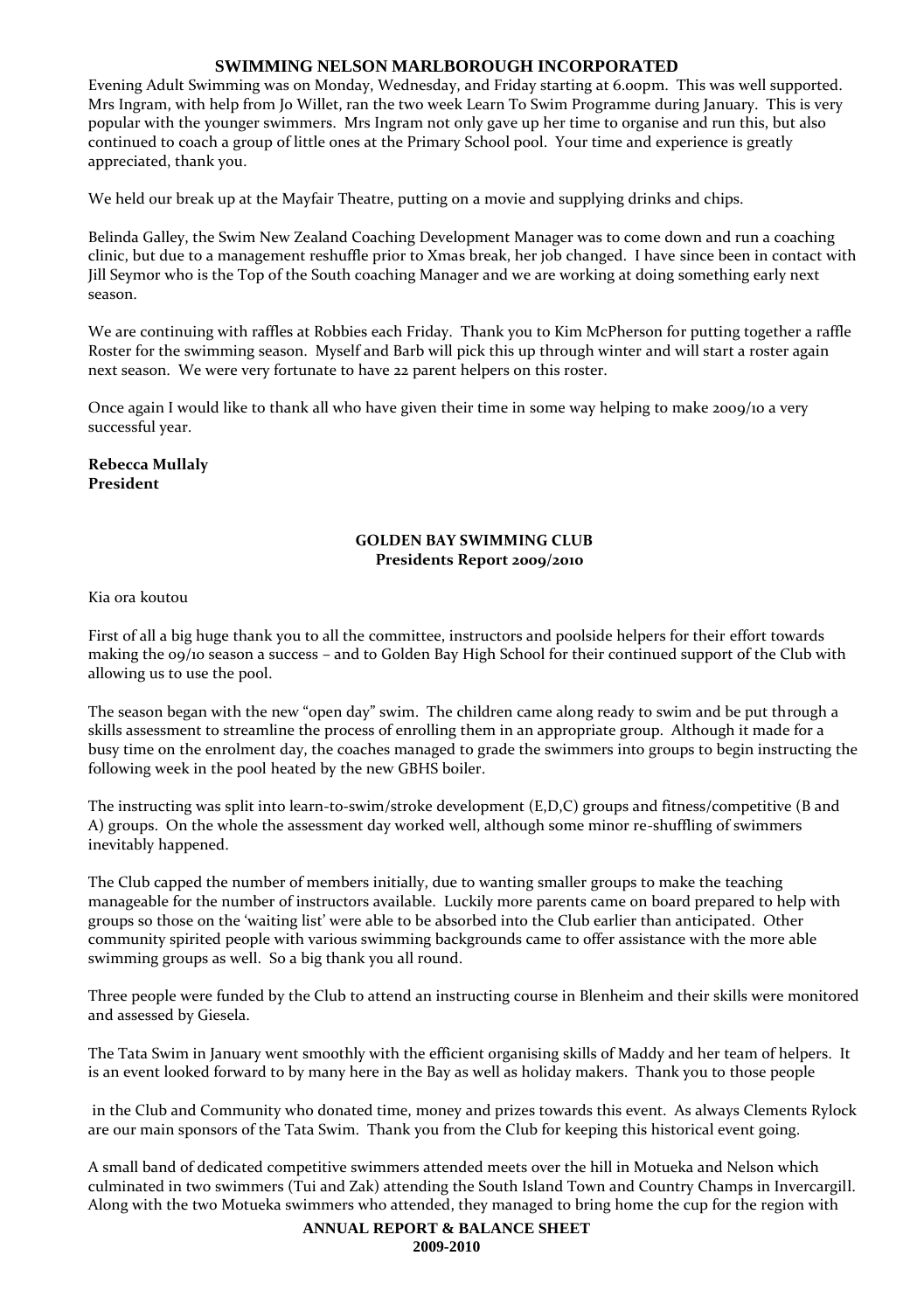the most points per swimmer – good things come in small parcels! A bonus for sending a small, skilled team! Well done to those four swimmers.

The season finished just before Easter as the pool temperature dropped. Heating of the pool is an on-going issue that is being investigated.

Once again a big thanks to **everyone** for their sterling efforts, especially those people who contribute to the Club even though they do not have children swimming in it! We look forward to everyone's support next season. Thank you.

Helen Young President June 2010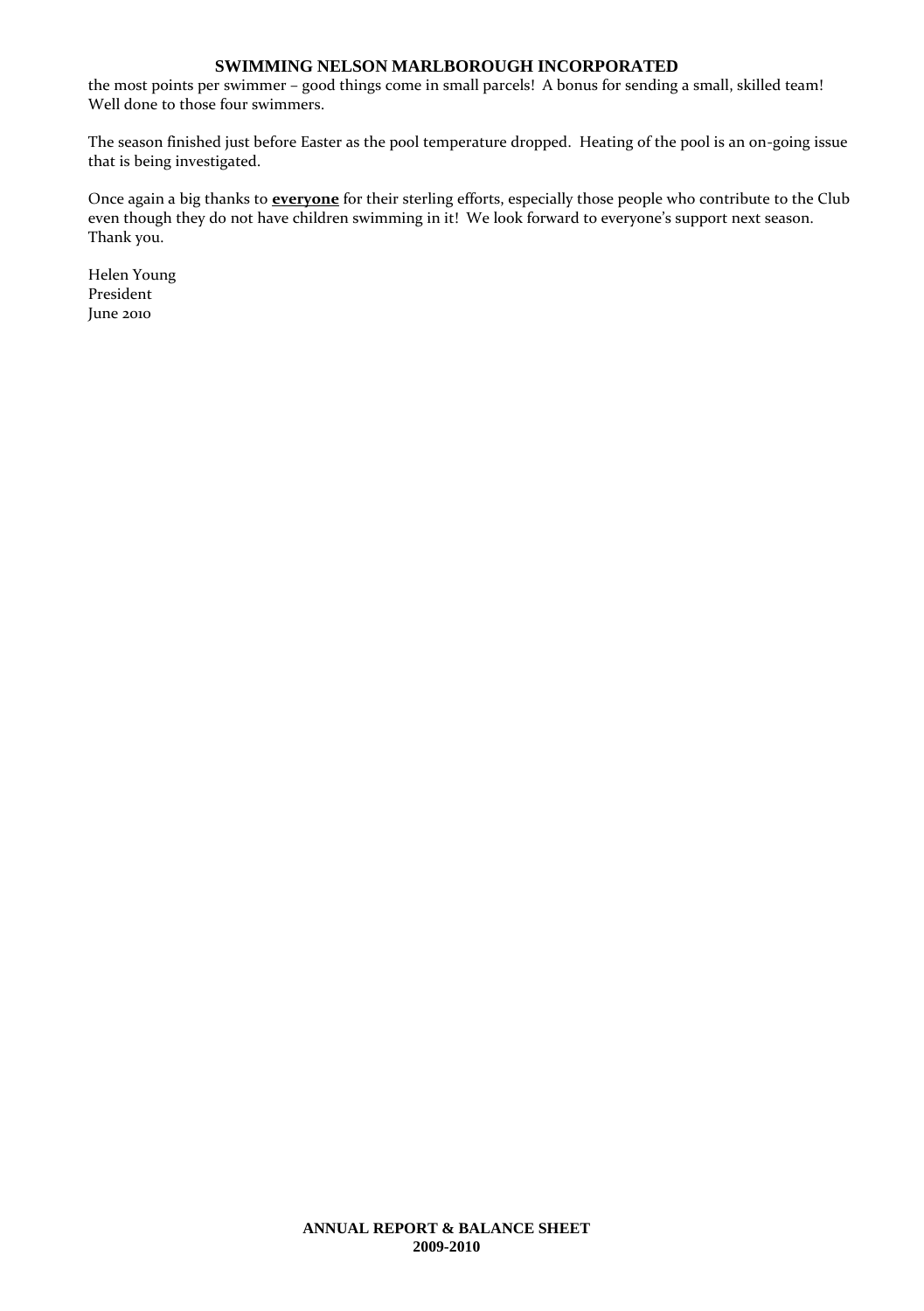# **FINANCIAL REPORTS**

**2009 - 2010**

**SEASON**

*Swimming Nelson Marlborough*

*Income and Expenditure Year Ended 30 April 2010*

*Income*

**2010 2009**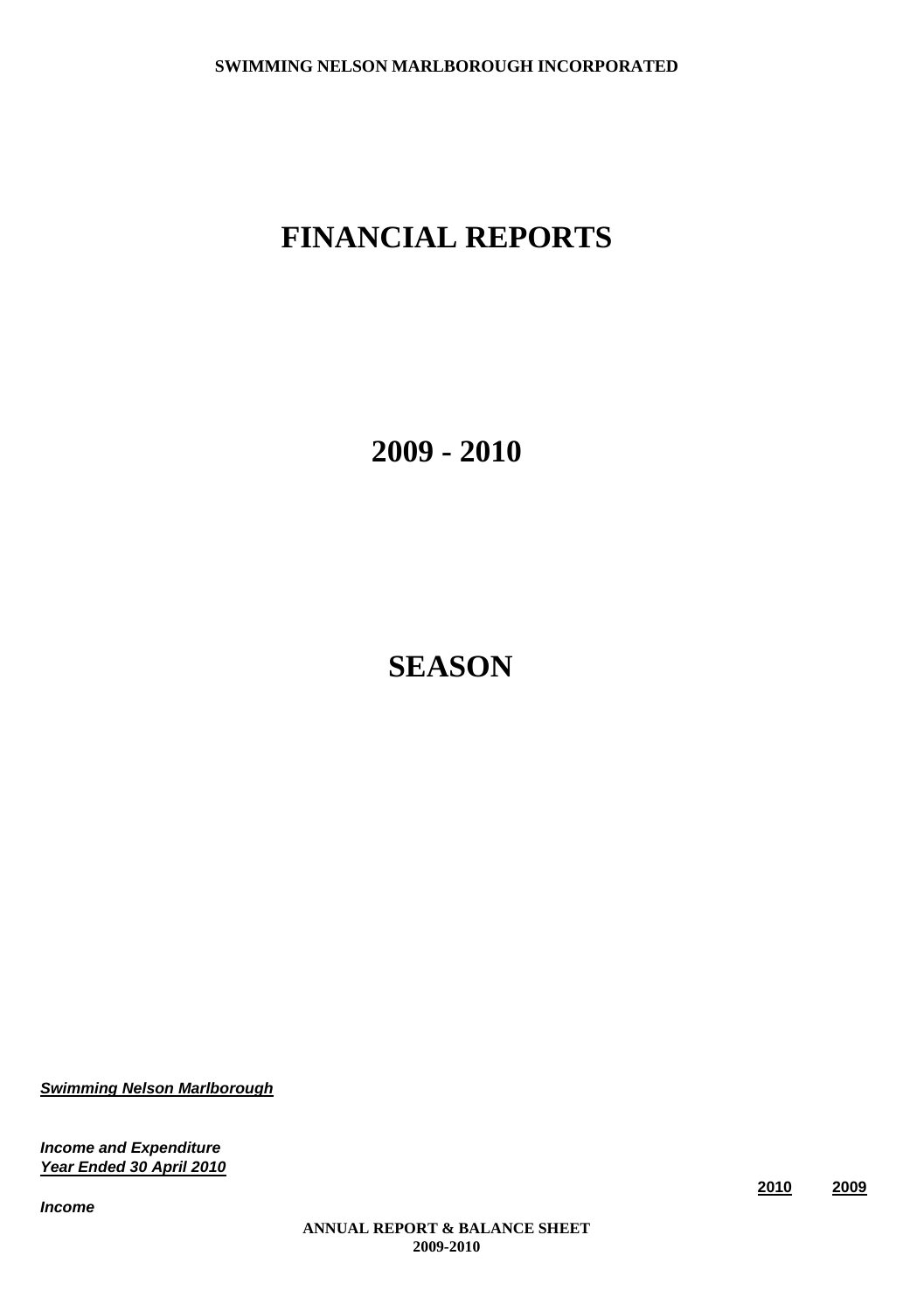|                         | <b>Entry Fees</b>                     | 3826                         | 16417 |
|-------------------------|---------------------------------------|------------------------------|-------|
|                         | <b>Grants and Donations</b>           | $\overline{\phantom{a}}$     | 4517  |
|                         | <b>Camp Registration</b>              | 1031                         |       |
|                         | <b>Interest Received</b>              | 2225                         | 3683  |
|                         | Registration                          | 11391                        | 11447 |
|                         | <b>National Entries</b>               | 2836                         | 2101  |
|                         | <b>SNM Country &amp; Town Surplus</b> | 1591                         |       |
|                         | <b>SNM Winter Meet Surplus</b>        | 1201                         |       |
|                         | <b>Sundry Recoveries</b>              | 710                          | 738   |
|                         |                                       | 24811                        | 38903 |
| <b>Less Expenditure</b> |                                       |                              |       |
|                         | <b>Accountancy and Audit Fees</b>     | 780                          | 895   |
|                         | <b>Administration Costs</b>           | 2400                         | 2537  |
|                         | <b>AGM Costs</b>                      | 497                          | 477   |
|                         | <b>Bank Charges</b>                   | 5                            | 21    |
|                         | Camp Costs                            | 659                          |       |
|                         | <b>Computer Expenses</b>              | 1292                         | 1288  |
|                         | Computer Software - Hytech annual Fee | 388                          | 576   |
|                         | <b>Event Management Expenses</b>      | 444                          | 7041  |
|                         | Grants                                | $\blacksquare$               | 500   |
|                         | Insurance                             | 1224                         | 1194  |
|                         | <b>Medals and Engraving</b>           | 1649                         | 5125  |
|                         | <b>National Entries Expenses</b>      | 3329                         | 2296  |
|                         | <b>SNZ AGM Costs</b>                  | 715                          | 690   |
|                         | <b>SNZ Registration</b>               | 7484                         | 7448  |
|                         | NZSCAT Membership                     | $\qquad \qquad \blacksquare$ | 222   |
|                         | Pool Hire                             | 3252                         | 2800  |
|                         | Presentations                         | 189                          | 205   |
|                         | <b>Printing Stamps and Stationery</b> | 317                          | 569   |
|                         | <b>Sundry Expenses</b>                | 989                          | 1046  |
|                         | <b>Team Expenses</b>                  |                              | 2895  |
|                         | <b>Website Costs</b>                  | 416                          |       |
|                         |                                       | 26029                        | 37825 |
|                         | <b>Add Depreciation</b>               | 1357                         | 2056  |
| <b>Total Expenses</b>   |                                       | 27386                        | 39881 |
|                         |                                       |                              |       |
|                         | <b>Net Surplus/(Deficit)</b>          | $-2575$                      | -978  |

*AS AT 30 APRIL 2010*

| <b>Fixed Assets</b>                     |       |       |
|-----------------------------------------|-------|-------|
| Plant and Equipment                     | 22937 | 24294 |
| <i><u><b>Investments</b></u></i>        |       |       |
| <b>ANZ Bank Term Deposit</b>            | 12902 | 12429 |
| NBS Term Deposit 42                     | 17638 | 16857 |
| NBS Term Deposit 44 (NM Swimming Trust) | 19489 | 18728 |
|                                         |       |       |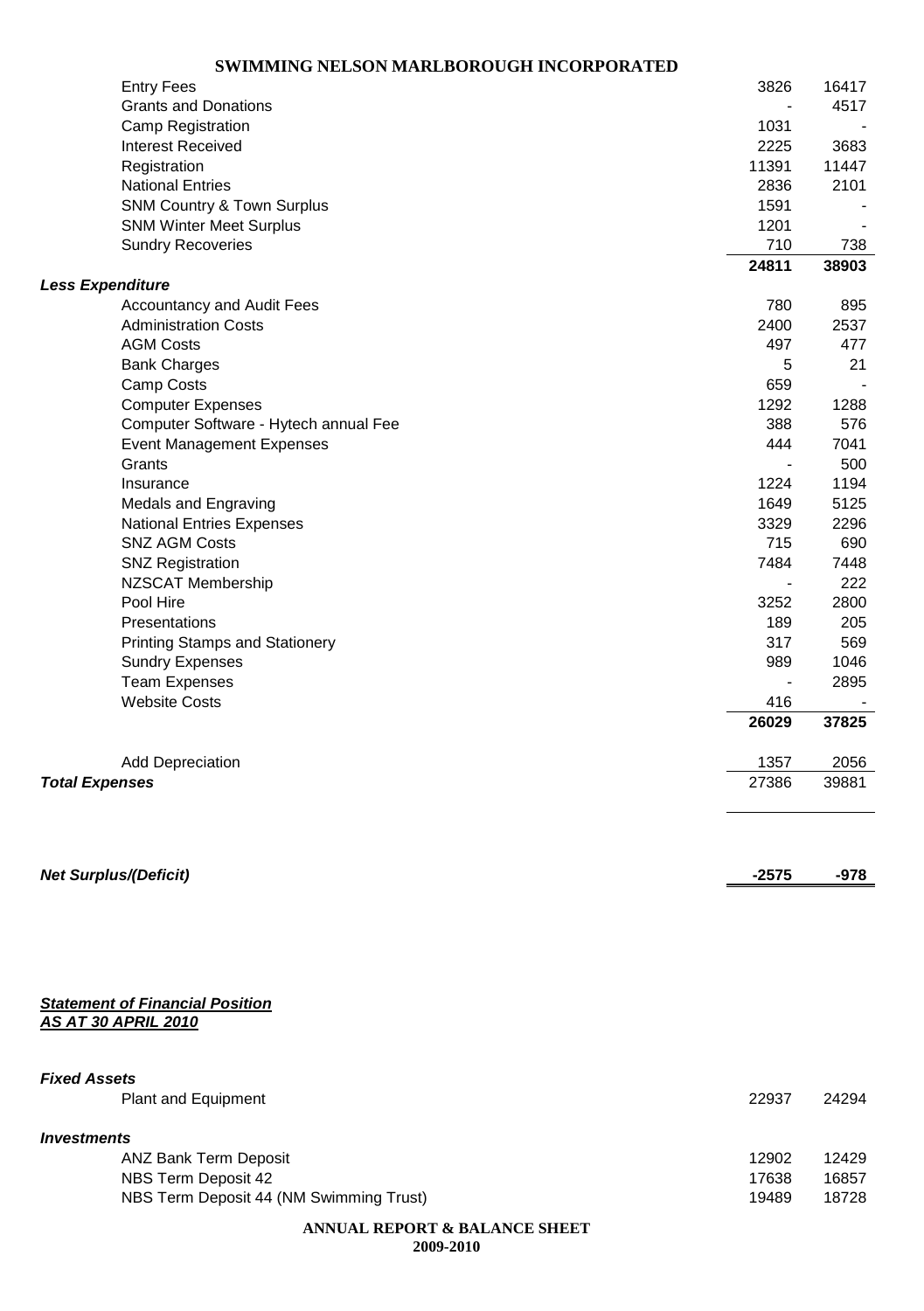| <b>Current Assets</b>                       |         |        |
|---------------------------------------------|---------|--------|
| National Bank Account 500                   | 9856    | 14457  |
| NBS Club Account 16 (NM Swimming Trust)     | 494     | 494    |
| National Bank Country Club Account          | 906     | 899    |
| <b>Sundry Debtors</b>                       | 1918    | 290    |
| <b>GST Receivable</b>                       | 408     | 796    |
| <b>Total Assets</b>                         | 86548   | 89244  |
| <b>Current Liabilities</b>                  |         |        |
| Accounts Payable                            | 1072    | 1193   |
| <b>Grant Money Held</b>                     | 7689    | 7689   |
| <b>NM Swimming Trust</b>                    | 19983   | 19222  |
| <b>Total Liabilities</b>                    | 28744   | 28104  |
| <b>Excess Assets over Liabilities</b>       | 57804   | 61140  |
| Equity as at 1 May 2009                     | 61140   | 62884  |
| <b>Net Surplus/(Deficit)</b><br><b>Plus</b> | $-2575$ | $-978$ |
| <b>Less Transfer to NM Swimming Trust</b>   | -761    | -766   |
| Equity as at 30 April 2010                  | 57804   | 61140  |

*Schedule of Fixed Assets and Depreciation Year ended 30 April 2010*

| Cost                                     | <b>Book</b>               | Additions     | Depreciation | <b>Book</b>                  |
|------------------------------------------|---------------------------|---------------|--------------|------------------------------|
| Price                                    | Value<br>$01$ -May-<br>09 | Disposals Mth | Rate         | \$<br>Value<br>30-Apr-<br>10 |
| <b>ANNUAL REPORT &amp; BALANCE SHEET</b> | 2009-2010                 |               |              |                              |